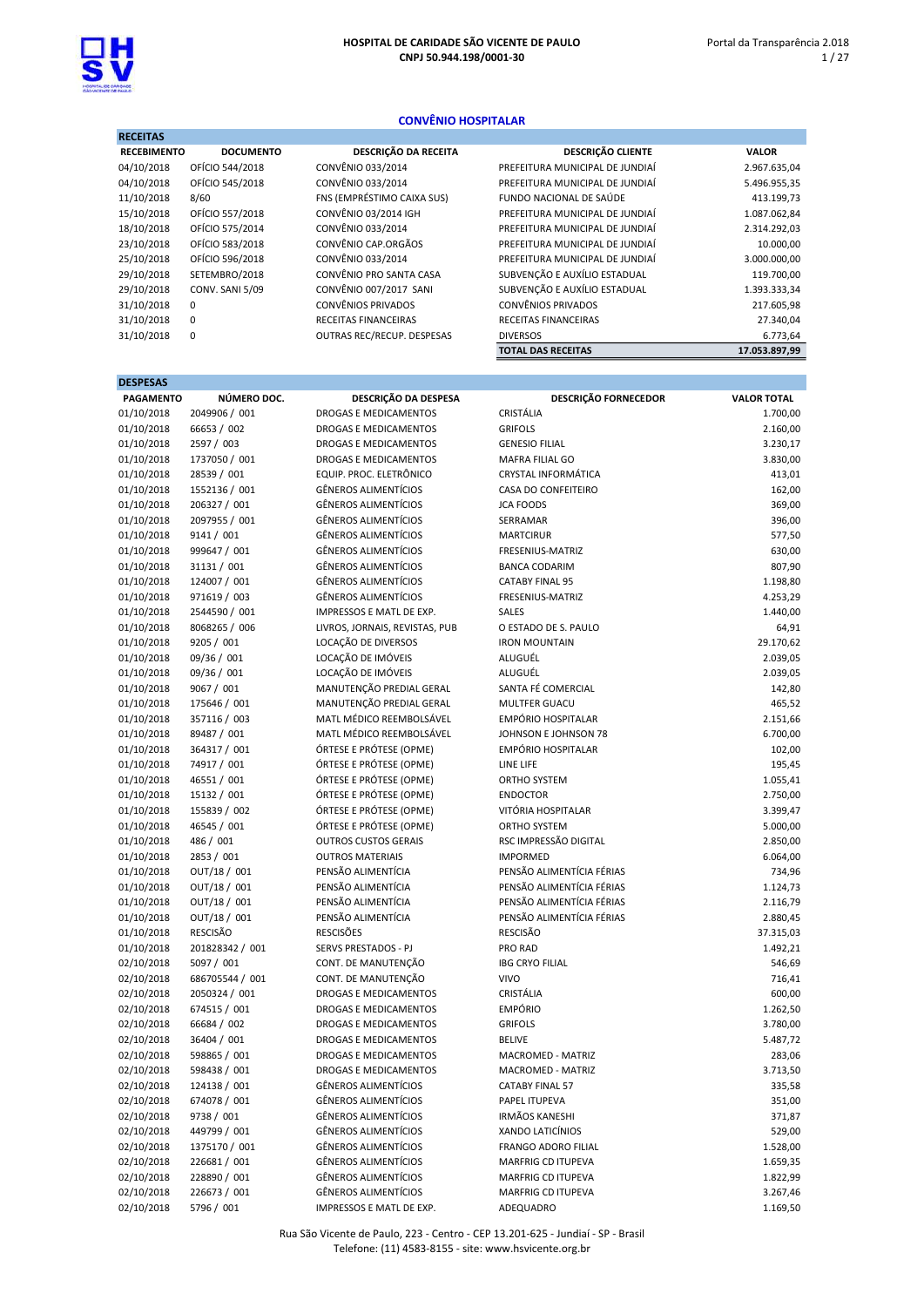

| 02/10/2018 | 122232 / 001           | LOC/        |
|------------|------------------------|-------------|
| 02/10/2018 | 32112 / 001            | LOC/        |
| 02/10/2018 | 8939 / 001             | MAT         |
| 02/10/2018 | 814225 / 001           | ÓRTI        |
| 02/10/2018 | 57358 / 001            | ÓRTI        |
| 02/10/2018 | 23384 / 001            | UTEI        |
| 02/10/2018 | 799318 / 001           | VALE        |
| 03/10/2018 | <b>PROCESSO</b>        | CON         |
| 03/10/2018 | 157871 / 001           | <b>DRO</b>  |
| 03/10/2018 | 1010757 / 001          | DRO         |
| 03/10/2018 | 473142 / 001           | DRO         |
| 03/10/2018 | 2853 / 003             | <b>DRO</b>  |
| 03/10/2018 | 153937 / 001           | <b>DRO</b>  |
| 03/10/2018 | 31175 / 001            | GÊN         |
|            |                        | GÊN         |
| 03/10/2018 | 124335 / 001           |             |
| 03/10/2018 | 9739 / 001             | GÊN         |
| 03/10/2018 | 1377210 / 001          | GÊN         |
| 03/10/2018 | 20888 / 001            | GÊN         |
| 03/10/2018 | 7320 / 001             | GÊN         |
| 03/10/2018 | 28076 / 001            | LOC/        |
| 03/10/2018 | 71483 / 001            | MAN         |
| 03/10/2018 | 14952 / 001            | MAT         |
| 03/10/2018 | 24474 / 001            | MAT         |
| 03/10/2018 | 157871 / 001           | MED         |
| 03/10/2018 | 2894 / 001             | <b>MOE</b>  |
| 03/10/2018 | 312 / 001              | ÓRTI        |
| 03/10/2018 | 365265 / 001           | ÓRTI        |
| 03/10/2018 | 3127 / 001             | OUT         |
| 03/10/2018 | 1409 / 001             | <b>SERV</b> |
| 03/10/2018 | 207 / 001              | <b>SERV</b> |
| 04/10/2018 | 6146 / 001             | DRO         |
| 04/10/2018 | 216489 / 001           | <b>DRO</b>  |
| 04/10/2018 | 567370 / 001           | DRO         |
| 04/10/2018 | 13204 / 001            | DRO         |
| 04/10/2018 | 775884 / 001           | DRO         |
| 04/10/2018 | <b>FGTS RESCISORIO</b> | <b>FGTS</b> |
| 04/10/2018 | 48171 / 001            | GASI        |
| 04/10/2018 | 266893 / 001           | GASI        |
| 04/10/2018 | 48172 / 001            | GASI        |
| 04/10/2018 | 38444 / 001            | GÊN         |
| 04/10/2018 | 31183 / 001            | GÊN         |
| 04/10/2018 | 1377884 / 001          | GÊN         |
| 04/10/2018 | 9761 / 001             | GÊN         |
| 04/10/2018 | 99670 / 001            | GÊN         |
| 04/10/2018 | 71148 / 001            | GÊN         |
| 04/10/2018 |                        | GÊN         |
|            | 320732 / 001           | GÊN         |
| 04/10/2018 | 8940 / 001             | GÊN         |
| 04/10/2018 | 320821 / 001           | LOC/        |
| 04/10/2018 | 05/12 / 001            | MAN         |
| 04/10/2018 | 9123 / 001             |             |
| 04/10/2018 | 48171 / 001            | MAT         |
| 04/10/2018 | 550 / 001              | MAT         |
| 04/10/2018 | 7274 / 001             | MAT         |
| 04/10/2018 | 995313 / 001           | MAT         |
| 04/10/2018 | 5392 / 001             | MAT         |
| 04/10/2018 | 970 / 002              | MAT         |
| 04/10/2018 | 399722 / 001           | MAT         |
| 04/10/2018 | 141386 / 001           | MAT         |
| 04/10/2018 | 366016 / 001           | MAT         |
| 04/10/2018 | 73281 / 001            | MAT         |
| 04/10/2018 | 63839 / 001            | MAT         |
| 04/10/2018 | 216489 / 001           | MED         |
| 04/10/2018 | 46562 / 001            | ÓRTI        |
| 04/10/2018 | 158909 / 001           | ÓRTI        |
| 04/10/2018 | 46563 / 001            | ÓRTI        |
| 04/10/2018 | 4519 / 001             | ÓRTI        |
| 04/10/2018 | 158908 / 001           | ÓRTI        |
| 04/10/2018 | 46564 / 001            | ÓRTI        |
| 04/10/2018 | 8185 / 001             | OUT         |
|            |                        |             |

| <b>TAILO</b>             |                              |                                                        |                                                     |                     |
|--------------------------|------------------------------|--------------------------------------------------------|-----------------------------------------------------|---------------------|
| 02/10/2018               | 122232 / 001                 | LOCAÇÃO (EQUIP, MÁQ. ESPAÇO)                           | IBG                                                 | 1.089,36            |
| 02/10/2018               | 32112 / 001                  | LOCAÇÃO (EQUIP, MÁQ. ESPAÇO)                           | <b>IBG CRYO FILIAL</b>                              | 3.440,08            |
| 02/10/2018               | 8939 / 001                   | MATERIAL DE LIMPEZA                                    | <b>ELITE</b>                                        | 4.290,64            |
| 02/10/2018               | 814225 / 001                 | ÓRTESE E PRÓTESE (OPME)                                | <b>BIOTRONIK</b>                                    | 1.000,00            |
| 02/10/2018               | 57358 / 001                  | ÓRTESE E PRÓTESE (OPME)                                | <b>CICLO MED</b>                                    | 2.900,00            |
| 02/10/2018<br>02/10/2018 | 23384 / 001<br>799318 / 001  | UTENSÍLIOS DE INFORMÁTICA<br><b>VALE TRANSPORTE</b>    | <b>MAZER DISTRIBUIDORA</b><br>TRANSURB              | 440,00<br>102,30    |
| 03/10/2018               | <b>PROCESSO</b>              | CONTINGÊNCIAS TRABALHISTAS                             | <b>PROCESSO</b>                                     | 16.670,79           |
| 03/10/2018               | 157871 / 001                 | DROGAS E MEDICAMENTOS                                  | <b>HDL HOSPITALAR</b>                               | 133,39              |
| 03/10/2018               | 1010757 / 001                | DROGAS E MEDICAMENTOS                                  | FRESENIUS-MATRIZ                                    | 2.500,00            |
| 03/10/2018               | 473142 / 001                 | DROGAS E MEDICAMENTOS                                  | RIOCLARENSE 20                                      | 4.595,68            |
| 03/10/2018               | 2853 / 003                   | DROGAS E MEDICAMENTOS                                  | <b>JF MATERIAL</b>                                  | 5.933,33            |
| 03/10/2018               | 153937 / 001                 | DROGAS E MEDICAMENTOS                                  | <b>DUPATRI CNPJ 64 SP</b>                           | 8.288,00            |
| 03/10/2018               | 31175 / 001                  | <b>GÊNEROS ALIMENTÍCIOS</b>                            | <b>BANCA CODARIM</b>                                | 134,80              |
| 03/10/2018               | 124335 / 001                 | <b>GÊNEROS ALIMENTÍCIOS</b>                            | <b>CATABY FINAL 57</b>                              | 228,96              |
| 03/10/2018               | 9739 / 001                   | <b>GÊNEROS ALIMENTÍCIOS</b><br>GÊNEROS ALIMENTÍCIOS    | <b>IRMÃOS KANESHI</b><br><b>FRANGO ADORO FILIAL</b> | 403,35              |
| 03/10/2018<br>03/10/2018 | 1377210 / 001<br>20888 / 001 | <b>GÊNEROS ALIMENTÍCIOS</b>                            | <b>LONDRES DISTR</b>                                | 690,00<br>950,00    |
| 03/10/2018               | 7320 / 001                   | <b>GÊNEROS ALIMENTÍCIOS</b>                            | QUALYLAB                                            | 2.284,00            |
| 03/10/2018               | 28076 / 001                  | LOCAÇÃO (EQUIP, MÁQ. ESPAÇO)                           | <b>OXY SYSTEM</b>                                   | 1.543,33            |
| 03/10/2018               | 71483 / 001                  | MANUTENÇÃO PREDIAL GERAL                               | <b>MULTIBOR</b>                                     | 84,00               |
| 03/10/2018               | 14952 / 001                  | MATERIAL DE REPOSIÇÃO                                  | GAMACAMP                                            | 593,02              |
| 03/10/2018               | 24474 / 001                  | MATERIAL DE REPOSIÇÃO                                  | <b>CLIMARIO</b>                                     | 923,94              |
| 03/10/2018               | 157871 / 001                 | MEDICAMENTOS CONTROLADOS                               | HDL HOSPITALAR                                      | 753,21              |
| 03/10/2018               | 2894 / 001                   | MOBILIÁRIO                                             | SUPPORTE IND E COM.                                 | 990,00              |
| 03/10/2018               | 312 / 001                    | ÓRTESE E PRÓTESE (OPME)                                | <b>CUSTOM MEDICAL</b>                               | 361,81              |
| 03/10/2018               | 365265 / 001                 | ÓRTESE E PRÓTESE (OPME)                                | EMPÓRIO HOSPITALAR                                  | 1.287,00            |
| 03/10/2018               | 3127 / 001<br>1409 / 001     | <b>OUTROS MATERIAIS</b><br>SERVS MÉDICOS COMPL - PJ    | SEMA ORNAMENTAÇÕES<br>GRENDACC                      | 752,00<br>32.000,00 |
| 03/10/2018<br>03/10/2018 | 207 / 001                    | SERVS PRESTADOS - PJ                                   | MEDYCOM                                             | 10.412,00           |
| 04/10/2018               | 6146 / 001                   | DROGAS E MEDICAMENTOS                                  | <b>STOCK MED</b>                                    | 2.640,00            |
| 04/10/2018               | 216489 / 001                 | DROGAS E MEDICAMENTOS                                  | SUPERMED FINAL 07                                   | 4.757,56            |
| 04/10/2018               | 567370 / 001                 | DROGAS E MEDICAMENTOS                                  | MEDICAMENTAL                                        | 1.555,75            |
| 04/10/2018               | 13204 / 001                  | DROGAS E MEDICAMENTOS                                  | <b>VOLPI</b>                                        | 1.634,16            |
| 04/10/2018               | 775884 / 001                 | DROGAS E MEDICAMENTOS                                  | <b>EXPRESSA - FILIAL</b>                            | 1.687,00            |
| 04/10/2018               | <b>FGTS RESCISORIO</b>       | <b>FGTS RESCISÓRIO</b>                                 | <b>GRRF RESCISÃO</b>                                | 5.124,62            |
| 04/10/2018               | 48171 / 001                  | <b>GASES MEDICINAIS</b>                                | OXILUZ                                              | 6.496,00            |
| 04/10/2018               | 266893 / 001                 | <b>GASES MEDICINAIS</b>                                | <b>IBG</b>                                          | 550,41              |
| 04/10/2018<br>04/10/2018 | 48172 / 001<br>38444 / 001   | <b>GASES MEDICINAIS</b><br><b>GÊNEROS ALIMENTÍCIOS</b> | OXILUZ<br>SAMAPI PROD HOSP                          | 713,00              |
| 04/10/2018               | 31183 / 001                  | <b>GÊNEROS ALIMENTÍCIOS</b>                            | <b>BANCA CODARIM</b>                                | 177,00<br>325,45    |
| 04/10/2018               | 1377884 / 001                | GÊNEROS ALIMENTÍCIOS                                   | <b>FRANGO ADORO FILIAL</b>                          | 414,00              |
| 04/10/2018               | 9761 / 001                   | <b>GÊNEROS ALIMENTÍCIOS</b>                            | <b>IRMÃOS KANESHI</b>                               | 549,05              |
| 04/10/2018               | 99670 / 001                  | <b>GÊNEROS ALIMENTÍCIOS</b>                            | CASA IRMÃOS UNIDOS                                  | 568,17              |
| 04/10/2018               | 71148 / 001                  | <b>GÊNEROS ALIMENTÍCIOS</b>                            | <b>DISTRIB HERNANDES</b>                            | 931,50              |
| 04/10/2018               | 320732 / 001                 | GÊNEROS ALIMENTÍCIOS                                   | FRIOS DADO FINAL 54                                 | 1.074,00            |
| 04/10/2018               | 8940 / 001                   | <b>GÊNEROS ALIMENTÍCIOS</b>                            | <b>ELITE</b>                                        | 1.384,18            |
| 04/10/2018               | 320821 / 001                 | GÊNEROS ALIMENTÍCIOS                                   | FRIOS DADO FINAL 54                                 | 2.192,49            |
| 04/10/2018               | 05/12 / 001                  | LOCAÇÃO DE IMÓVEIS<br>MANUTENÇÃO PREDIAL GERAL         | ALUGUÉL                                             | 6.896,29            |
| 04/10/2018<br>04/10/2018 | 9123 / 001<br>48171 / 001    | MATERIAL DE REPOSIÇÃO                                  | SANTA FÉ COMERCIAL<br><b>OXILUZ</b>                 | 403,50<br>152,10    |
| 04/10/2018               | 550 / 001                    | MATERIAL DE REPOSIÇÃO                                  | MEDYCOM                                             | 3.500,00            |
| 04/10/2018               | 7274 / 001                   | MATERIAL DE REPOSIÇÃO                                  | <b>INOVALI</b>                                      | 396,00              |
| 04/10/2018               | 995313 / 001                 | MATERIAL PERMANENTE                                    | CIRÚRGICA FERNANDES                                 | 299,00              |
| 04/10/2018               | 5392 / 001                   | MATERIAL PERMANENTE                                    | <b>MAXITOOLS</b>                                    | 860,00              |
| 04/10/2018               | 970 / 002                    | MATL MÉDICO REEMBOLSÁVEL                               | SEROPLAST                                           | 812,50              |
| 04/10/2018               | 399722 / 001                 | MATL MÉDICO REEMBOLSÁVEL                               | SUPRIMED                                            | 1.157,04            |
| 04/10/2018               | 141386 / 001                 | MATL MÉDICO REEMBOLSÁVEL                               | <b>DIFARMIG</b>                                     | 1.723,80            |
| 04/10/2018               | 366016 / 001                 | MATL MÉDICO REEMBOLSÁVEL                               | EMPÓRIO HOSPITALAR                                  | 1.833,67            |
| 04/10/2018               | 73281 / 001                  | MATL MÉDICO REEMBOLSÁVEL                               | HTS TECNOLOGIA                                      | 2.010,00            |
| 04/10/2018<br>04/10/2018 | 63839 / 001<br>216489 / 001  | MATL MÉDICO REEMBOLSÁVEL<br>MEDICAMENTOS CONTROLADOS   | <b>CISCRE</b><br>SUPERMED FINAL 07                  | 3.289,50<br>35,00   |
| 04/10/2018               | 46562 / 001                  | ÓRTESE E PRÓTESE (OPME)                                | ORTHO SYSTEM                                        | 3.945,42            |
| 04/10/2018               | 158909 / 001                 | ÓRTESE E PRÓTESE (OPME)                                | VITÓRIA HOSPITALAR                                  | 97,73               |
| 04/10/2018               | 46563 / 001                  | ÓRTESE E PRÓTESE (OPME)                                | ORTHO SYSTEM                                        | 299,90              |
| 04/10/2018               | 4519 / 001                   | ÓRTESE E PRÓTESE (OPME)                                | <b>SS MEDICAL</b>                                   | 395,20              |
| 04/10/2018               | 158908 / 001                 | ÓRTESE E PRÓTESE (OPME)                                | VITÓRIA HOSPITALAR                                  | 1.017,25            |
| 04/10/2018               | 46564 / 001                  | ÓRTESE E PRÓTESE (OPME)                                | ORTHO SYSTEM                                        | 1.026,96            |
| 04/10/2018               | 8185 / 001                   | <b>OUTROS CUSTOS GERAIS</b>                            | ROSA FLORES                                         | 189,00              |
| 04/10/2018               | 2871 / 001                   | <b>OUTROS MATERIAIS</b>                                | <b>IMPORMED</b>                                     | 337,00              |
| 04/10/2018               | RESCISÃO                     | <b>RESCISÕES</b>                                       | RESCISÃO                                            | 5.621,41            |
| 04/10/2018               | RESCISÃO                     | <b>RESCISÕES</b><br>VALE REFEIÇÃO E ALIMENTAÇÃO        | RESCISÃO                                            | 15.908,28           |
| 04/10/2018               | 20180928001400 / 001         |                                                        | VR                                                  | 4.912,00            |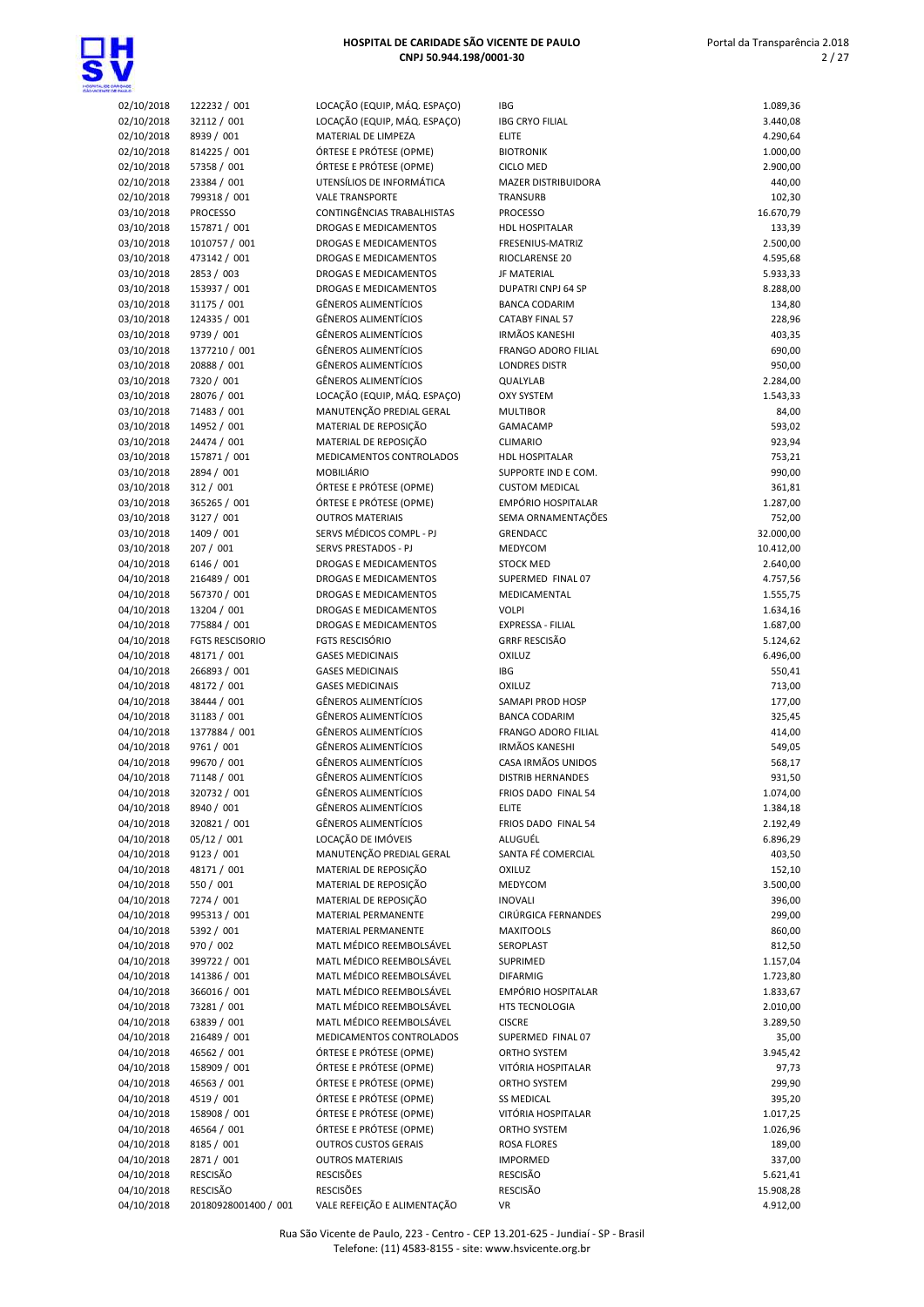

| up :                   |                            |                  |
|------------------------|----------------------------|------------------|
| 4/10/2018              | 20180928001513 / 001       | <b>VALE REFE</b> |
| 4/10/2018              | 800469 / 001               | VALE TRAM        |
| 1/10/2018              | 800464 / 001               | VALE TRAM        |
| 5/10/2018              | 7114 / 001                 | CONT. DE         |
| 5/10/2018              | 58 / 001                   | CONT. DE         |
| 5/10/2018              | <b>PROCESSO</b>            | CONTINGÊ         |
| 5/10/2018              | 187834 / 001               | <b>DROGASE</b>   |
| 5/10/2018              | 154963 / 001               | <b>DROGASE</b>   |
| 5/10/2018              | 479617 / 002               | <b>DROGASE</b>   |
| 5/10/2018              | 57260 / 001                | <b>DROGASE</b>   |
| 5/10/2018              | 1738779 / 001              | <b>DROGASE</b>   |
| 5/10/2018              | 479608 / 002               | <b>DROGASE</b>   |
| 5/10/2018              | 36673 / 002                | <b>DROGASE</b>   |
| 5/10/2018              | 183118 / 002               | <b>DROGASE</b>   |
| 5/10/2018              | 41037 / 002                | <b>DROGASE</b>   |
|                        |                            | <b>DROGASE</b>   |
| 5/10/2018<br>5/10/2018 | 185490 / 002               | <b>DROGASE</b>   |
|                        | 24287 / 002                |                  |
| 5/10/2018              | 36878 / 001                | <b>DROGASE</b>   |
| 5/10/2018              | 527386 / 001               | <b>DROGASE</b>   |
| 5/10/2018              | 568486 / 001               | <b>DROGASE</b>   |
| 5/10/2018              | 2540 / 001                 | <b>DROGASE</b>   |
| 5/10/2018              | 550795 / 002               | <b>DROGASE</b>   |
| 5/10/2018              | 931719 / 001               | <b>DROGASE</b>   |
| 5/10/2018              | SET/18 / 001               | <b>FGTS FOLH</b> |
| 5/10/2018              | SET/18 / 001               | <b>FGTS FOLF</b> |
| 5/10/2018              | SET/18 / 001               | <b>FGTS FOLF</b> |
| 5/10/2018              | SET/18 / 001               | <b>FGTS FOLF</b> |
| 5/10/2018              | 31200 / 001                | GÊNEROS.         |
| 5/10/2018              | 124978 / 001               | GÊNEROS.         |
| 5/10/2018              | 9767 / 001                 | GÊNEROS.         |
| 5/10/2018              | 404740 / 001               | LOCAÇÃO          |
| 5/10/2018              | 203 / 001                  | LOCAÇÃO          |
| 5/10/2018              | 2903 / 001                 | LOCAÇÃO          |
| 5/10/2018              | 2904 / 001                 | LOCAÇÃO          |
| 5/10/2018              | 2902 / 001                 | LOCAÇÃO          |
| 5/10/2018              | 46481 / 001                | LOCAÇÃO          |
| 5/10/2018              | 06/12 / 001                | LOCAÇÃO          |
| 5/10/2018              | 1078 / 001                 | MATERIAL         |
| 5/10/2018              | 3715 / 001                 | MATERIAL         |
| 5/10/2018              | 99031 / 001                | MATL MÉI         |
| 5/10/2018              | 527386 / 001               | MEDICAM          |
| 5/10/2018              | 183118 / 002               | MEDICAM          |
| 5/10/2018              | 187834 / 001               | MEDICAM          |
| 5/10/2018              |                            | ÓRTESE E I       |
|                        | 46587 / 001<br>46588 / 001 | ÓRTESE E I       |
| 5/10/2018              |                            |                  |
| 5/10/2018              | 46586 / 001                | <b>ORTESE E</b>  |
| 5/10/2018              | SET/18 / 001               | PENSÃO A         |
| 5/10/2018              | SET/18 / 001               | PENSÃO A         |
| 5/10/2018              | SET/18 / 001               | PENSÃO A         |
| 5/10/2018              | RESCISÃO                   | <b>RESCISÕES</b> |
| 5/10/2018              | SET/18 / 001               | SALÁRIOS         |
| 5/10/2018              | SET/18 / 001               | SALÁRIOS         |
| 5/10/2018              | SET/18 / 001               | SALÁRIOS         |
| 5/10/2018              | SET/18 / 001               | SALÁRIOS         |
| 5/10/2018              | SET/18 / 001               | SALÁRIOS         |
| 5/10/2018              | SET/18 / 001               | SALÁRIOS         |
| 5/10/2018              | SET/18 / 001               | SALÁRIOS         |
| 5/10/2018              | SET/18 / 001               | SALÁRIOS         |
| 5/10/2018              | 2590 / 001                 | SERVS MÉI        |
| 5/10/2018              | 2147 / 001                 | SERVS MÉI        |
| 5/10/2018              | 3439147 / 001              | <b>SERVS PRE</b> |
| 5/10/2018              | 69 / 001                   | <b>SERVS PRE</b> |
| 3/10/2018              | 98487 / 001                | COMBUST          |
| 3/10/2018              | 15818 / 001                | <b>COMBUST</b>   |
| 3/10/2018              | <b>PROCESSO</b>            | CONTINGÊ         |
| 3/10/2018              | PROCESSO                   | CONTINGÊ         |
| 3/10/2018              | <b>PROCESSO</b>            | CONTINGÊ         |
| 3/10/2018              | 185452 / 001               | <b>DROGASE</b>   |
| 3/10/2018              | 216450 / 001               | <b>DROGASE</b>   |
| 3/10/2018              | 1062909 / 001              | <b>DROGASE</b>   |
| 3/10/2018              | 2113602 / 001              | <b>DROGASE</b>   |
| 3/10/2018              | 216623 / 001               | <b>DROGASE</b>   |
| 3/10/2018              | 569079 / 001               | <b>DROGASE</b>   |
|                        |                            |                  |

| 04/10/2018 | 20180928001513 / 001 | VALE REFEIÇÃO E ALIMENTAÇÃO  | VR                                     | 10.050,52    |
|------------|----------------------|------------------------------|----------------------------------------|--------------|
| 04/10/2018 | 800469 / 001         | <b>VALE TRANSPORTE</b>       | TRANSURB                               | 711,04       |
| 04/10/2018 | 800464 / 001         | <b>VALE TRANSPORTE</b>       | TRANSURB                               | 144,70       |
| 05/10/2018 | 7114 / 001           | CONT. DE MANUTENÇÃO          | SPHERE IT                              | 2.647,75     |
| 05/10/2018 | 58 / 001             | CONT. DE MANUTENÇÃO          | PROMAN                                 | 23.246,21    |
| 05/10/2018 | <b>PROCESSO</b>      | CONTINGÊNCIAS CÍVEIS         | <b>PROCESSO</b>                        | 5.000,00     |
| 05/10/2018 | 187834 / 001         | DROGAS E MEDICAMENTOS        | CRISMED                                | 41,50        |
| 05/10/2018 | 154963 / 001         | DROGAS E MEDICAMENTOS        | DUPATRI CNPJ 64 SP                     | 219,95       |
| 05/10/2018 | 479617 / 002         | DROGAS E MEDICAMENTOS        | SERVIMED-GO                            | 785,90       |
| 05/10/2018 | 57260 / 001          | DROGAS E MEDICAMENTOS        | VERBENNA                               | 1.108,60     |
| 05/10/2018 | 1738779 / 001        | DROGAS E MEDICAMENTOS        | MAFRA FILIAL GO                        | 1.350,00     |
| 05/10/2018 | 479608 / 002         | DROGAS E MEDICAMENTOS        | SERVIMED-GO                            | 1.530,00     |
| 05/10/2018 | 36673 / 002          | DROGAS E MEDICAMENTOS        | <b>BELIVE</b>                          | 1.552,20     |
| 05/10/2018 | 183118 / 002         | DROGAS E MEDICAMENTOS        | ATIVA GO                               | 2.151,00     |
| 05/10/2018 | 41037 / 002          | DROGAS E MEDICAMENTOS        | DBS                                    | 2.448,95     |
| 05/10/2018 | 185490 / 002         | DROGAS E MEDICAMENTOS        | CRISMED                                | 2.636,59     |
| 05/10/2018 | 24287 / 002          | DROGAS E MEDICAMENTOS        | <b>S3 MED FILIAL</b>                   | 3.075,00     |
| 05/10/2018 | 36878 / 001          | DROGAS E MEDICAMENTOS        | <b>BELIVE</b>                          | 3.750,00     |
| 05/10/2018 | 527386 / 001         | DROGAS E MEDICAMENTOS        | SERVIMED-GO                            | 5.441,83     |
| 05/10/2018 | 568486 / 001         | DROGAS E MEDICAMENTOS        | MEDICAMENTAL                           | 5.470,80     |
| 05/10/2018 | 2540 / 001           | DROGAS E MEDICAMENTOS        | <b>GENESIO FILIAL</b>                  | 7.113,32     |
| 05/10/2018 | 550795 / 002         | DROGAS E MEDICAMENTOS        | MEDICAMENTAL                           | 10.717,80    |
| 05/10/2018 | 931719 / 001         | DROGAS E MEDICAMENTOS        | DUPATRI CNPJ 26 GO                     | 15.727,44    |
| 05/10/2018 | SET/18 / 001         | <b>FGTS FOLHA</b>            | FGTS FOLHA SETEMBRO/2018               | 290,63       |
| 05/10/2018 | SET/18 / 001         | <b>FGTS FOLHA</b>            | FGTS FOLHA SETEMBRO/2018               | 537.980,92   |
| 05/10/2018 | SET/18 / 001         | <b>FGTS FOLHA</b>            | FGTS FOLHA SETEMBRO/2018               | 40.743,38    |
| 05/10/2018 | SET/18 / 001         | <b>FGTS FOLHA</b>            | FGTS FOLHA SETEMBRO/2018               | 13.665,66    |
| 05/10/2018 | 31200 / 001          | <b>GÊNEROS ALIMENTÍCIOS</b>  | <b>BANCA CODARIM</b>                   | 163,85       |
| 05/10/2018 | 124978 / 001         | <b>GÊNEROS ALIMENTÍCIOS</b>  | <b>CATABY FINAL 57</b>                 | 251,28       |
| 05/10/2018 | 9767 / 001           | <b>GÊNEROS ALIMENTÍCIOS</b>  | <b>IRMÃOS KANESHI</b>                  | 365,62       |
| 05/10/2018 | 404740 / 001         | LOCAÇÃO (EQUIP, MÁQ. ESPAÇO) | WHITE MARTINS LOC.                     | 160,93       |
| 05/10/2018 | 203 / 001            | LOCAÇÃO (EQUIP, MÁQ. ESPAÇO) | VITALTEC COM E SERV.                   | 1.200,00     |
| 05/10/2018 | 2903 / 001           | LOCAÇÃO DE DIVERSOS          | E.G.M. ENG                             | 950,00       |
| 05/10/2018 | 2904 / 001           | LOCAÇÃO DE DIVERSOS          | E.G.M. ENG                             | 1.250,00     |
| 05/10/2018 | 2902 / 001           | LOCAÇÃO DE DIVERSOS          | E.G.M. ENG                             | 3.497,26     |
| 05/10/2018 | 46481 / 001          | LOCAÇÃO DE EQUIPAMENTOS      | CAFÉ CAIÇARA                           | 122,00       |
| 05/10/2018 | 06/12 / 001          | LOCAÇÃO DE IMÓVEIS           | ALUGUÉL                                | 5.683,70     |
| 05/10/2018 | 1078 / 001           | MATERIAL DE REPOSIÇÃO        | <b>BIO INFINITY</b>                    | 715,00       |
| 05/10/2018 | 3715 / 001           | MATERIAL DE REPOSIÇÃO        | VITALPLAST                             | 1.313,40     |
| 05/10/2018 | 99031 / 001          | MATL MÉDICO REEMBOLSÁVEL     | <b>BACE</b>                            | 1.184,00     |
| 05/10/2018 | 527386 / 001         | MEDICAMENTOS CONTROLADOS     | SERVIMED-GO                            | 19,50        |
| 05/10/2018 | 183118 / 002         | MEDICAMENTOS CONTROLADOS     | ATIVA GO                               | 630,00       |
| 05/10/2018 | 187834 / 001         | MEDICAMENTOS CONTROLADOS     | CRISMED                                | 676,00       |
| 05/10/2018 | 46587 / 001          | ÓRTESE E PRÓTESE (OPME)      | ORTHO SYSTEM                           | 203,82       |
| 05/10/2018 | 46588 / 001          | ÓRTESE E PRÓTESE (OPME)      | ORTHO SYSTEM                           | 1.120,00     |
| 05/10/2018 | 46586 / 001          | ÓRTESE E PRÓTESE (OPME)      | ORTHO SYSTEM                           | 1.500,00     |
| 05/10/2018 | SET/18 / 001         | PENSÃO ALIMENTÍCIA           | PENSÃO ALIMENTÍCIA FOLHA SETEMBRO/2018 | 24.228,39    |
| 05/10/2018 | SET/18 / 001         | PENSÃO ALIMENTÍCIA           | PENSÃO ALIMENTÍCIA FOLHA SETEMBRO/2018 | 1.079,53     |
| 05/10/2018 | SET/18 / 001         | PENSÃO ALIMENTÍCIA           | PENSÃO ALIMENTÍCIA FOLHA SETEMBRO/2018 | 76,71        |
| 05/10/2018 | RESCISÃO             | <b>RESCISÕES</b>             | RESCISÃO                               | 26.710,31    |
| 05/10/2018 | SET/18 / 001         | SALÁRIOS E ORDENADOS         | FOLHA SETEMBRO/2018                    | 4.767.220,31 |
| 05/10/2018 | SET/18 / 001         | SALÁRIOS E ORDENADOS         | FOLHA SETEMBRO/2018                    | 341.074,64   |
| 05/10/2018 | SET/18 / 001         | SALÁRIOS E ORDENADOS         | FOLHA SETEMBRO/2018                    | 5.567,46     |
| 05/10/2018 | SET/18 / 001         | SALÁRIOS E ORDENADOS         | FOLHA SETEMBRO/2018                    | 6.319,54     |
| 05/10/2018 | SET/18 / 001         | SALÁRIOS E ORDENADOS         | FOLHA SETEMBRO/2018                    | 8.788,18     |
| 05/10/2018 | SET/18 / 001         | SALÁRIOS E ORDENADOS         | FOLHA SETEMBRO/2018                    | 9.244,51     |
| 05/10/2018 | SET/18 / 001         | SALÁRIOS E ORDENADOS         | FOLHA SETEMBRO/2018                    | 10.069,67    |
| 05/10/2018 | SET/18 / 001         | SALÁRIOS E ORDENADOS         | FOLHA SETEMBRO/2018                    | 124.724,02   |
| 05/10/2018 | 2590 / 001           | SERVS MÉDICOS COMPL - PJ     | LABORATÓRIO DE ANAT.                   | 938,50       |
| 05/10/2018 | 2147 / 001           | SERVS MÉDICOS COMPL - PJ     | PAMED                                  | 160,00       |
| 05/10/2018 | 3439147 / 001        | SERVS PRESTADOS - PJ         | SERASA                                 | 264,25       |
| 05/10/2018 | 69 / 001             | SERVS PRESTADOS - PJ         | DEXTERMED                              | 3.055,39     |
| 08/10/2018 | 98487 / 001          | COMBUSTÍVEIS E LUBRIFICANTES | ULTRAGÁZ                               | 4.385,13     |
| 08/10/2018 | 15818 / 001          | COMBUSTÍVEIS E LUBRIFICANTES | <b>BATE BOLA</b>                       | 1.078,84     |
| 08/10/2018 | <b>PROCESSO</b>      | CONTINGÊNCIAS TRABALHISTAS   | <b>PROCESSO</b>                        | 1.738,83     |
| 08/10/2018 | PROCESSO             | CONTINGÊNCIAS TRABALHISTAS   | PROCESSO                               | 3.477,28     |
| 08/10/2018 | PROCESSO             | CONTINGÊNCIAS TRABALHISTAS   | <b>PROCESSO</b>                        | 8.626,01     |
| 08/10/2018 | 185452 / 001         | DROGAS E MEDICAMENTOS        | ATIVA GO                               | 255,80       |
| 08/10/2018 | 216450 / 001         | DROGAS E MEDICAMENTOS        | SUPERMED FINAL 07                      | 465,00       |
| 08/10/2018 | 1062909 / 001        | DROGAS E MEDICAMENTOS        | RIOCLARENSE 91                         | 1.408,00     |
| 08/10/2018 | 2113602 / 001        | DROGAS E MEDICAMENTOS        | CRISTÁLIA                              | 3.460,00     |
| 08/10/2018 | 216623 / 001         | DROGAS E MEDICAMENTOS        | SUPERMED FINAL 07                      | 3.539,89     |
| 08/10/2018 | 569079 / 001         | DROGAS E MEDICAMENTOS        | MEDICAMENTAL                           | 4.235,10     |
|            |                      |                              |                                        |              |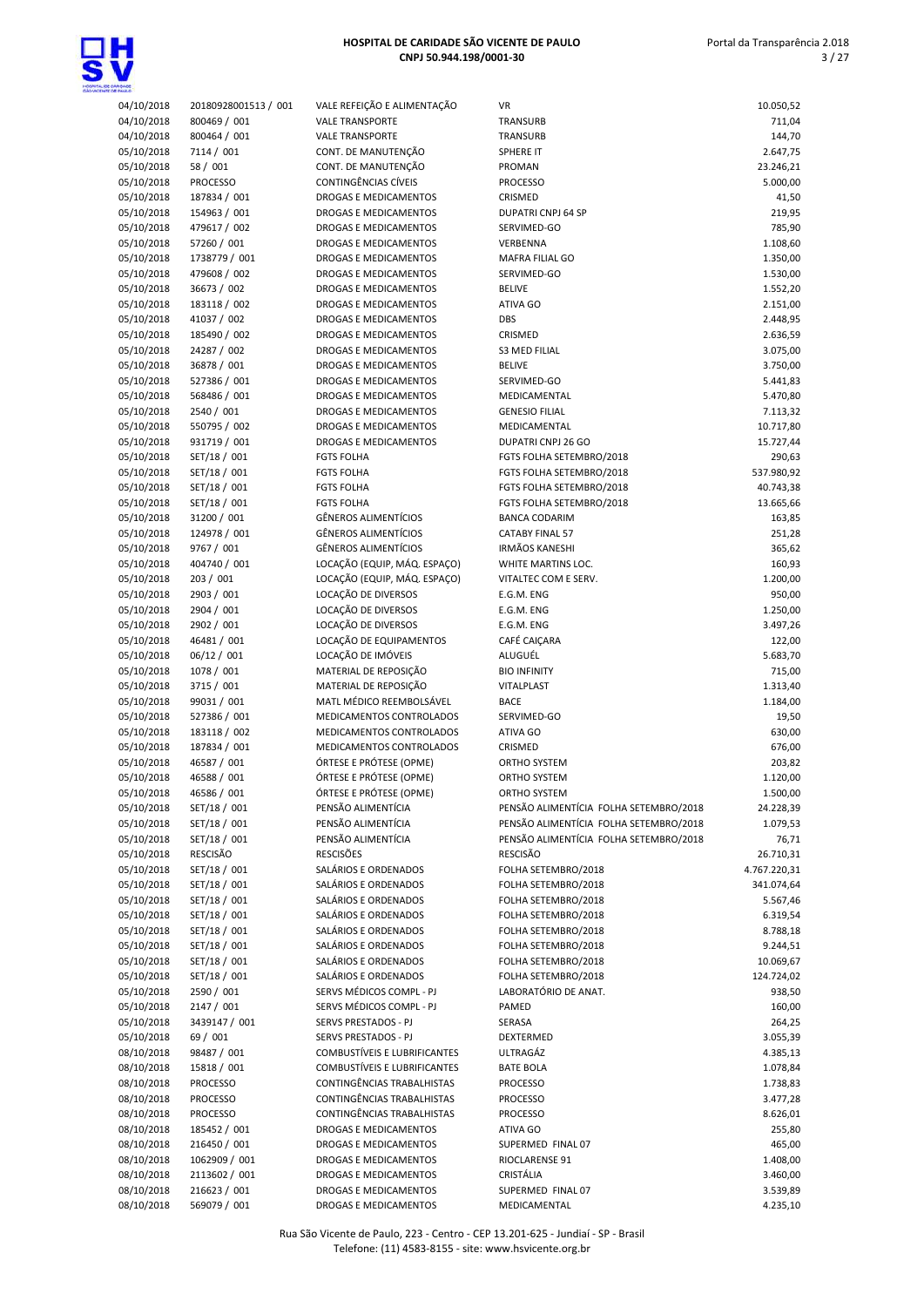

| 08/10/2018 | 569147 / 001  | <b>DROG</b>  |
|------------|---------------|--------------|
| 08/10/2018 | 528362 / 001  | <b>DROG</b>  |
| 08/10/2018 | 155306 / 001  | DROG         |
| 08/10/2018 | 135267 / 001  | <b>DROG</b>  |
| 08/10/2018 | 196847 / 001  | <b>DROG</b>  |
| 08/10/2018 | 16963 / 001   | <b>DROG</b>  |
| 08/10/2018 | 551495 / 002  | DROG         |
| 08/10/2018 | 41345 / 001   | <b>DROG</b>  |
| 08/10/2018 | 1002118 / 001 | <b>DROG</b>  |
| 08/10/2018 | 138925 / 001  | DROG         |
| 08/10/2018 | 39251 / 001   | <b>DROG</b>  |
| 08/10/2018 | 109532 / 001  | <b>DROG</b>  |
| 08/10/2018 | 568970 / 001  | <b>DROG</b>  |
| 08/10/2018 | 778 / 001     | DROG         |
| 08/10/2018 | 20159 / 002   | DROG         |
| 08/10/2018 | 647 / 001     | <b>DROG</b>  |
| 08/10/2018 | 2932 / 002    | DROG         |
| 08/10/2018 | 66797 / 002   | DROG         |
| 08/10/2018 | 995073 / 002  | DROG         |
| 08/10/2018 | 808290 / 001  | <b>DROG</b>  |
| 08/10/2018 | 185419 / 001  | <b>DROG</b>  |
| 08/10/2018 | 932215 / 001  | <b>DROG</b>  |
| 08/10/2018 | 1013151 / 001 | <b>DROG</b>  |
| 08/10/2018 | 993237 / 002  | DROG         |
| 08/10/2018 | 155318 / 001  | <b>DROG</b>  |
| 08/10/2018 | 2054352 / 001 | DROG         |
| 08/10/2018 | 49582 / 001   | <b>DROG</b>  |
| 08/10/2018 | 528280 / 001  | <b>DROG</b>  |
| 08/10/2018 | 290276 / 001  | <b>DROG</b>  |
| 08/10/2018 | 25166 / 001   | <b>DROG</b>  |
| 08/10/2018 | 12741 / 001   | <b>DROG</b>  |
| 08/10/2018 | 31209 / 001   | GÊNEI        |
| 08/10/2018 | 207296 / 001  | GÊNEI        |
| 08/10/2018 | 31228 / 001   | GÊNEI        |
| 08/10/2018 | 389414 / 001  | GÊNEI        |
| 08/10/2018 | 2100357 / 001 | GÊNEI        |
| 08/10/2018 | 9789 / 001    | GÊNEI        |
| 08/10/2018 | 31227 / 001   | GÊNEI        |
| 08/10/2018 | 85471 / 001   | GÊNEI        |
| 08/10/2018 | 1013098 / 001 | GÊNEI        |
| 08/10/2018 | 2103709 / 001 | GÊNEI        |
| 08/10/2018 | 2101492 / 001 | GÊNEI        |
| 08/10/2018 | 9790 / 001    | GÊNEI        |
| 08/10/2018 | 1013108 / 001 | GÊNEI        |
| 08/10/2018 | 217303 / 001  | GÊNEI        |
| 08/10/2018 | 21772/001     | GÊNEI        |
| 08/10/2018 | 24258 / 001   | <b>IMPRE</b> |
| 08/10/2018 | 71574 / 001   | MANL         |
| 08/10/2018 | 3485 / 001    | MANL         |
| 08/10/2018 | 25469 / 001   | <b>MATE</b>  |
| 08/10/2018 | 39187 / 001   | MATE         |
| 08/10/2018 | 24466 / 001   | <b>MATE</b>  |
| 08/10/2018 | 12269 / 001   | <b>MATE</b>  |
| 08/10/2018 | 994590 / 001  | MATL         |
| 08/10/2018 | 53071/002     | MATL         |
| 08/10/2018 | 62040 / 002   | <b>MATL</b>  |
| 08/10/2018 | 397177 / 001  | <b>MATL</b>  |
| 08/10/2018 | 400334 / 001  | MATL         |
| 08/10/2018 | 1013125 / 001 | MATL         |
| 08/10/2018 | 1012826 / 001 | <b>MATL</b>  |
| 08/10/2018 | 993236 / 002  | <b>MATL</b>  |
| 08/10/2018 | 196847 / 001  | <b>MEDIO</b> |
| 08/10/2018 | 109532 / 001  | <b>MEDIO</b> |
| 08/10/2018 | 16963 / 001   | <b>MEDIO</b> |
| 08/10/2018 | 49581 / 001   | <b>MEDIO</b> |
| 08/10/2018 | 185419 / 001  | <b>MEDIO</b> |
| 08/10/2018 | 159117 / 001  | ÓRTES        |
| 08/10/2018 | 70401 / 001   | ÓRTES        |
| 08/10/2018 | 396768 / 001  | ÓRTES        |
| 08/10/2018 | 46615 / 001   | ÓRTES        |
| 08/10/2018 | 46620 / 001   | ÓRTES        |
| 08/10/2018 | 159119 / 001  | ÓRTES        |
| 08/10/2018 | 3639 / 001    | ÓRTES        |

| ROGAS E MEDICAMENTOS                                    |
|---------------------------------------------------------|
| ROGAS E MEDICAMENTOS                                    |
| ROGAS E MEDICAMENTOS                                    |
| ROGAS E MEDICAMENTOS                                    |
| ROGAS E MEDICAMENTOS                                    |
| ROGAS E MEDICAMENTOS                                    |
|                                                         |
| ROGAS E MEDICAMENTOS                                    |
| ROGAS E MEDICAMENTOS                                    |
| ROGAS E MEDICAMENTOS                                    |
| ROGAS E MEDICAMENTOS                                    |
| ROGAS E MEDICAMENTOS                                    |
| ROGAS E MEDICAMENTOS                                    |
| ROGAS E MEDICAMENTOS                                    |
| ROGAS E MEDICAMENTOS                                    |
| ROGAS E MEDICAMENTOS                                    |
| ROGAS E MEDICAMENTOS                                    |
| ROGAS E MEDICAMENTOS                                    |
| ROGAS E MEDICAMENTOS                                    |
|                                                         |
| ROGAS E MEDICAMENTOS                                    |
| ROGAS E MEDICAMENTOS                                    |
| ROGAS E MEDICAMENTOS                                    |
| ROGAS E MEDICAMENTOS                                    |
| ROGAS E MEDICAMENTOS                                    |
| ROGAS E MEDICAMENTOS                                    |
| ROGAS E MEDICAMENTOS                                    |
| ROGAS E MEDICAMENTOS                                    |
| ROGAS E MEDICAMENTOS                                    |
| ROGAS E MEDICAMENTOS                                    |
|                                                         |
| ROGAS E MEDICAMENTOS                                    |
| ROGAS E MEDICAMENTOS                                    |
| ROGAS E MEDICAMENTOS                                    |
| ÊNEROS ALIMENTÍCIOS                                     |
| ÊNEROS ALIMENTÍCIOS                                     |
| ÊNEROS ALIMENTÍCIOS                                     |
| ÊNEROS ALIMENTÍCIOS                                     |
| ÊNEROS ALIMENTÍCIOS                                     |
|                                                         |
| ÊNEROS ALIMENTÍCIOS                                     |
| ÊNEROS ALIMENTÍCIOS                                     |
| ÊNEROS ALIMENTÍCIOS                                     |
| ÊNEROS ALIMENTÍCIOS                                     |
| ÊNEROS ALIMENTÍCIOS                                     |
| ÊNEROS ALIMENTÍCIOS                                     |
| ÊNEROS ALIMENTÍCIOS                                     |
| ÊNEROS ALIMENTÍCIOS                                     |
| ÊNEROS ALIMENTÍCIOS                                     |
| ÊNFROS ALIMENTÍCIOS                                     |
|                                                         |
| <b>APRESSOS E MATL DE EXP.</b>                          |
| IANUTENÇÃO PREDIAL GERAL                                |
| IANUTENÇÃO PREDIAL GERAL                                |
| IATERIAL DE REPOSIÇÃO                                   |
| IATERIAL DE REPOSIÇÃO                                   |
| IATERIAL DE REPOSIÇÃO                                   |
| <b>ATERIAL DE REPOSIÇÃO</b>                             |
| IATL MÉDICO REEMBOLSÁVEL                                |
| IATL MÉDICO REEMBOLSÁVEL                                |
|                                                         |
| IATL MÉDICO REEMBOLSÁVEL                                |
| IATL MÉDICO REEMBOLSÁVEL                                |
| ATL MÉDICO REEMBOLSÁVEL                                 |
| IATL MÉDICO REEMBOLSÁVEL                                |
| IATL MÉDICO REEMBOLSÁVEL                                |
| IATL MÉDICO REEMBOLSÁVEL                                |
| <b>EDICAMENTOS CONTROLADOS</b>                          |
| <b>EDICAMENTOS CONTROLADOS</b>                          |
|                                                         |
| <b>EDICAMENTOS CONTROLADOS</b>                          |
| <b>EDICAMENTOS CONTROLADOS</b>                          |
| <b>EDICAMENTOS CONTROLADOS</b>                          |
| RTESE E PRÓTESE (OPME)                                  |
| RTESE E PRÓTESE (OPME)                                  |
| RTESE E PRÓTESE (OPME)                                  |
| RTESE E PRÓTESE (OPME)                                  |
| RTESE E PRÓTESE (OPME)                                  |
|                                                         |
| RTESE E PRÓTESE (OPME)<br><b>DTECE E DDÁTECE (ODME)</b> |
|                                                         |

| 08/10/2018               | 569147 / 001                | DROGAS E MEDICAMENTOS                                      | MEDICAMENTAL                             | 5.697,00         |
|--------------------------|-----------------------------|------------------------------------------------------------|------------------------------------------|------------------|
| 08/10/2018               | 528362 / 001                | DROGAS E MEDICAMENTOS                                      | SERVIMED SP                              | 16.200,00        |
| 08/10/2018               | 155306 / 001                | DROGAS E MEDICAMENTOS                                      | DUPATRI CNPJ 64 SP                       | 32.373,36        |
| 08/10/2018               | 135267 / 001                | DROGAS E MEDICAMENTOS                                      | ABL                                      | 32.620,00        |
| 08/10/2018               | 196847 / 001                | DROGAS E MEDICAMENTOS                                      | ALFALAGOS LTDA                           | 1.442,13         |
| 08/10/2018               | 16963 / 001                 | DROGAS E MEDICAMENTOS                                      | INOVA COML HOSPITALA                     | 1.473,47         |
| 08/10/2018               | 551495 / 002                | DROGAS E MEDICAMENTOS                                      | MEDICAMENTAL                             | 1.548,75         |
| 08/10/2018               | 41345 / 001                 | DROGAS E MEDICAMENTOS                                      | <b>DBS</b>                               | 2.448,95         |
| 08/10/2018               | 1002118 / 001               | DROGAS E MEDICAMENTOS                                      | DROGARIA NOVA ESPERA                     | 2.704,80         |
| 08/10/2018               | 138925 / 001                | <b>DROGAS E MEDICAMENTOS</b>                               | SODROGAS                                 | 3.320,00         |
| 08/10/2018               | 39251 / 001                 | DROGAS E MEDICAMENTOS                                      | INTEGRALMED                              | 3.444,75         |
| 08/10/2018               | 109532 / 001                | DROGAS E MEDICAMENTOS                                      | SOMA SP                                  | 3.882,17         |
| 08/10/2018               | 568970 / 001                | DROGAS E MEDICAMENTOS                                      | MEDICAMENTAL                             | 3.916,00         |
| 08/10/2018               | 778 / 001                   | DROGAS E MEDICAMENTOS                                      | <b>WFS RIO</b>                           | 5.102,40         |
| 08/10/2018               | 20159 / 002                 | DROGAS E MEDICAMENTOS                                      | KOLLIMED                                 | 5.520,00         |
| 08/10/2018               | 647 / 001                   | <b>DROGAS E MEDICAMENTOS</b>                               | KOLLIMED                                 | 5.691,55         |
| 08/10/2018               | 2932 / 002                  | <b>DROGAS E MEDICAMENTOS</b>                               | <b>JF MATERIAL</b>                       | 5.933,33         |
| 08/10/2018               | 66797 / 002                 | DROGAS E MEDICAMENTOS                                      | <b>GRIFOLS</b>                           | 10.800,00        |
| 08/10/2018               | 995073 / 002                | DROGAS E MEDICAMENTOS                                      | FRESENIUS-MATRIZ                         | 13.310,00        |
| 08/10/2018               | 808290 / 001                | DROGAS E MEDICAMENTOS                                      | <b>SANTA RITA</b>                        | 71.494,00        |
| 08/10/2018               | 185419 / 001                | DROGAS E MEDICAMENTOS                                      | ATIVA GO                                 | 137,80           |
| 08/10/2018               | 932215 / 001                | DROGAS E MEDICAMENTOS                                      | DUPATRI CNPJ 26 GO                       | 276,75           |
| 08/10/2018               | 1013151 / 001               | DROGAS E MEDICAMENTOS                                      | FRESENIUS-MATRIZ                         | 300,00           |
| 08/10/2018               | 993237 / 002                | DROGAS E MEDICAMENTOS                                      | FRESENIUS-MATRIZ                         | 300,00           |
| 08/10/2018               | 155318 / 001                | DROGAS E MEDICAMENTOS                                      | <b>DUPATRI CNPJ 64 SP</b>                | 590,80           |
| 08/10/2018               | 2054352 / 001               | DROGAS E MEDICAMENTOS                                      | CRISTÁLIA                                | 762,00           |
| 08/10/2018               | 49582 / 001                 | DROGAS E MEDICAMENTOS                                      | SULMEDIC COM MED                         | 769,30           |
| 08/10/2018               | 528280 / 001                | DROGAS E MEDICAMENTOS                                      | SERVIMED SP                              | 931,00           |
| 08/10/2018               | 290276 / 001                | DROGAS E MEDICAMENTOS                                      | ELI LILLY                                | 1.122,80         |
| 08/10/2018               | 25166 / 001                 | DROGAS E MEDICAMENTOS                                      | <b>S3 MED FILIAL</b>                     | 8.201,50         |
| 08/10/2018               | 12741 / 001                 | DROGAS E MEDICAMENTOS                                      | ONCOTECH FILIAL SP                       | 8.526,96         |
| 08/10/2018               | 31209 / 001                 | <b>GÊNEROS ALIMENTÍCIOS</b>                                | <b>BANCA CODARIM</b>                     | 59,30            |
| 08/10/2018               | 207296 / 001                | <b>GÊNEROS ALIMENTÍCIOS</b>                                | <b>JCA FOODS</b>                         | 169,59           |
| 08/10/2018<br>08/10/2018 | 31228 / 001<br>389414 / 001 | <b>GÊNEROS ALIMENTÍCIOS</b><br><b>GÊNEROS ALIMENTÍCIOS</b> | <b>BANCA CODARIM</b><br><b>BOM SABOR</b> | 275,75<br>390,00 |
|                          | 2100357 / 001               | <b>GÊNEROS ALIMENTÍCIOS</b>                                | SERRAMAR                                 |                  |
| 08/10/2018<br>08/10/2018 | 9789 / 001                  | <b>GÊNEROS ALIMENTÍCIOS</b>                                | <b>IRMÃOS KANESHI</b>                    | 396,00<br>402,70 |
| 08/10/2018               | 31227 / 001                 | <b>GÊNEROS ALIMENTÍCIOS</b>                                | <b>BANCA CODARIM</b>                     | 402,75           |
| 08/10/2018               | 85471 / 001                 | <b>GÊNEROS ALIMENTÍCIOS</b>                                | <b>OVOS PRETI</b>                        | 450,00           |
| 08/10/2018               | 1013098 / 001               | <b>GÊNEROS ALIMENTÍCIOS</b>                                | FRESENIUS-MATRIZ                         | 456,00           |
| 08/10/2018               | 2103709 / 001               | <b>GÊNEROS ALIMENTÍCIOS</b>                                | SERRAMAR                                 | 462,00           |
| 08/10/2018               | 2101492 / 001               | <b>GÊNEROS ALIMENTÍCIOS</b>                                | SERRAMAR                                 | 528,00           |
| 08/10/2018               | 9790 / 001                  | <b>GÊNEROS ALIMENTÍCIOS</b>                                | <b>IRMÃOS KANESHI</b>                    | 538,19           |
| 08/10/2018               | 1013108 / 001               | <b>GÊNEROS ALIMENTÍCIOS</b>                                | FRESENIUS-MATRIZ                         | 684,00           |
| 08/10/2018               | 217303 / 001                | <b>GÊNEROS ALIMENTÍCIOS</b>                                | SANNA COM ALIMENTOS                      | 1.117,46         |
| 08/10/2018               | 21772 / 001                 | <b>GÊNEROS ALIMENTÍCIOS</b>                                | HUMANA ALIM. SOROCABA                    | 1.248,00         |
| 08/10/2018               | 24258 / 001                 | IMPRESSOS E MATL DE EXP.                                   | <b>BAZAR HELENA</b>                      | 256,05           |
| 08/10/2018               | 71574 / 001                 | MANUTENÇÃO PREDIAL GERAL                                   | <b>MULTIBOR</b>                          | 45,50            |
| 08/10/2018               | 3485 / 001                  | MANUTENÇÃO PREDIAL GERAL                                   | <b>TUTOIA</b>                            | 1.863,13         |
| 08/10/2018               | 25469 / 001                 | MATERIAL DE REPOSIÇÃO                                      | SAUBERN                                  | 3.465,36         |
| 08/10/2018               | 39187 / 001                 | MATERIAL DE REPOSIÇÃO                                      | <b>UNITEC</b>                            | 540,68           |
| 08/10/2018               | 24466 / 001                 | MATERIAL DE REPOSIÇÃO                                      | <b>TECNOCLIN</b>                         | 620,96           |
| 08/10/2018               | 12269 / 001                 | MATERIAL DE REPOSIÇÃO                                      | OLIVERTEC                                | 1.250,00         |
| 08/10/2018               | 994590 / 001                | MATL MÉDICO REEMBOLSÁVEL                                   | FRESENIUS-MATRIZ                         | 1.460,00         |
| 08/10/2018               | 53071 / 002                 | MATL MÉDICO REEMBOLSÁVEL                                   | <b>MAX MEDICAL</b>                       | 1.952,75         |
| 08/10/2018               | 62040 / 002                 | MATL MÉDICO REEMBOLSÁVEL                                   | <b>CISCRE</b>                            | 4.934,25         |
| 08/10/2018               | 397177 / 001                | MATL MÉDICO REEMBOLSÁVEL                                   | SUPRIMED                                 | 44,36            |
| 08/10/2018               | 400334 / 001                | MATL MÉDICO REEMBOLSÁVEL                                   | SUPRIMED                                 | 750,00           |
| 08/10/2018               | 1013125 / 001               | MATL MÉDICO REEMBOLSÁVEL                                   | FRESENIUS-MATRIZ                         | 950,02           |
| 08/10/2018               | 1012826 / 001               | MATL MÉDICO REEMBOLSÁVEL                                   | FRESENIUS-MATRIZ                         | 7.530,00         |
| 08/10/2018               | 993236 / 002                | MATL MÉDICO REEMBOLSÁVEL                                   | FRESENIUS-MATRIZ                         | 8.763,00         |
| 08/10/2018               | 196847 / 001                | MEDICAMENTOS CONTROLADOS                                   | ALFALAGOS LTDA                           | 279,51           |
| 08/10/2018               | 109532 / 001                | MEDICAMENTOS CONTROLADOS                                   | SOMA SP                                  | 832,50           |
| 08/10/2018               | 16963 / 001                 | MEDICAMENTOS CONTROLADOS                                   | INOVA COML HOSPITALAR                    | 1.077,49         |
| 08/10/2018               | 49581 / 001                 | MEDICAMENTOS CONTROLADOS                                   | SULMEDIC COM MED                         | 3.234,00         |
| 08/10/2018               | 185419 / 001                | MEDICAMENTOS CONTROLADOS                                   | ATIVA GO                                 | 51,74            |
| 08/10/2018               | 159117 / 001                | ÓRTESE E PRÓTESE (OPME)                                    | VITÓRIA HOSPITALAR                       | 1.267,25         |
| 08/10/2018               | 70401 / 001                 | ÓRTESE E PRÓTESE (OPME)                                    | <b>HEBEL COMÉRCIO</b>                    | 1.488,00         |
| 08/10/2018               | 396768 / 001                | ÓRTESE E PRÓTESE (OPME)                                    | SUPRIMED                                 | 1.541,00         |
| 08/10/2018               | 46615 / 001                 | ÓRTESE E PRÓTESE (OPME)                                    | ORTHO SYSTEM                             | 183,81           |
| 08/10/2018               | 46620 / 001                 | ÓRTESE E PRÓTESE (OPME)                                    | ORTHO SYSTEM                             | 183,81           |
| 08/10/2018               | 159119 / 001                | ÓRTESE E PRÓTESE (OPME)                                    | VITÓRIA HOSPITALAR                       | 250,00           |
| 08/10/2018               | 3639 / 001                  | ÓRTESE E PRÓTESE (OPME)                                    | INTERMEDICAL EQUIP.                      | 360,00           |
|                          |                             |                                                            |                                          |                  |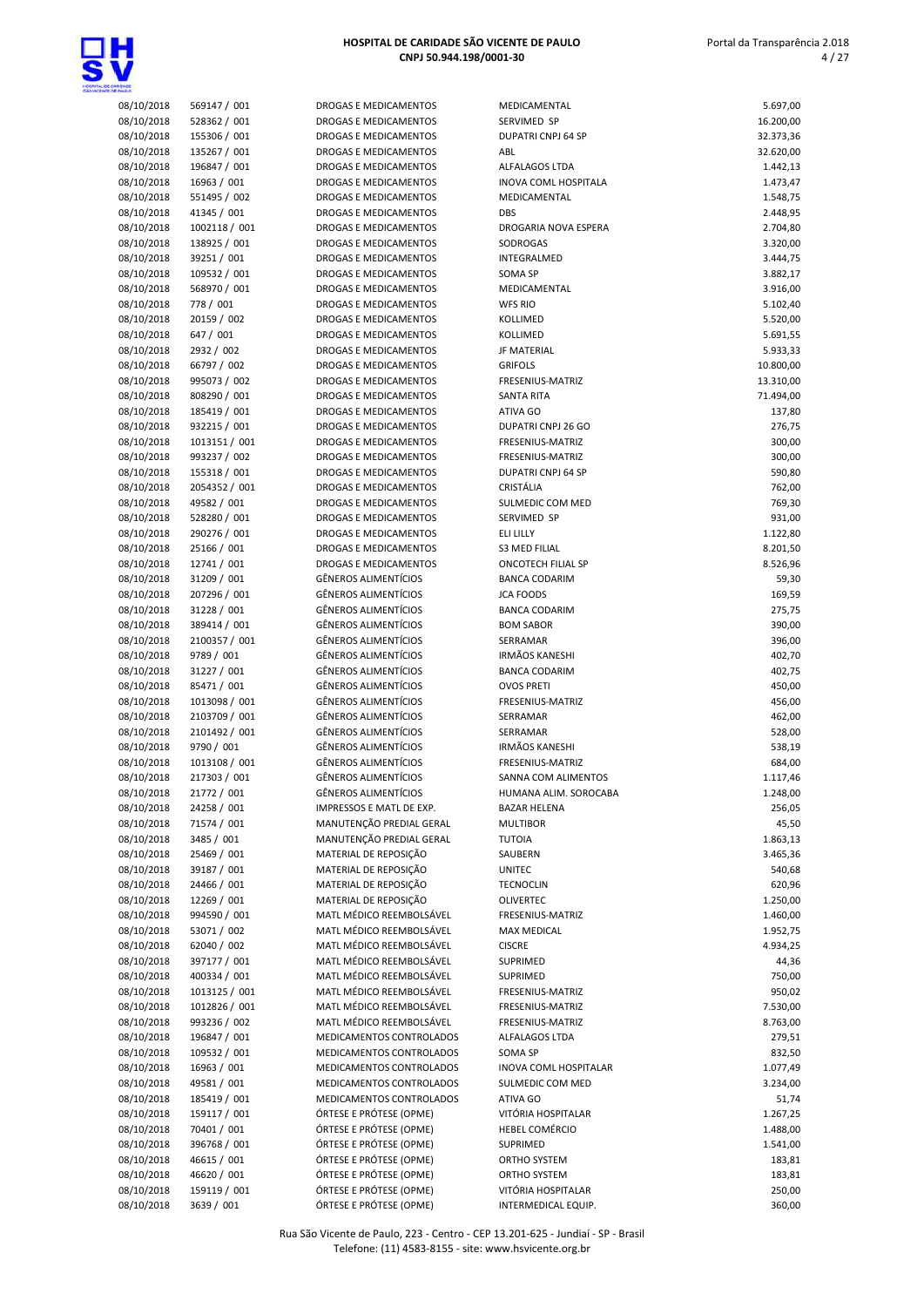

| HOSPITAL DE CARIDADE SÃO VICENTE DE PAULO |
|-------------------------------------------|
| CNPJ 50.944.198/0001-30                   |

 Portal da Transparência 2.018 5 / 27

| <b>DASE</b>              |                            |                                                      |                                                |                      |
|--------------------------|----------------------------|------------------------------------------------------|------------------------------------------------|----------------------|
| 08/10/2018               | 46617 / 001                | ÓRTESE E PRÓTESE (OPME)                              | ORTHO SYSTEM                                   | 764,34               |
| 08/10/2018               | 46616 / 001                | ÓRTESE E PRÓTESE (OPME)                              | ORTHO SYSTEM                                   | 950,74               |
| 08/10/2018               | 396745 / 001               | ÓRTESE E PRÓTESE (OPME)                              | <b>SUPRIMED</b>                                | 959,40               |
| 08/10/2018               | 159120 / 001               | ÓRTESE E PRÓTESE (OPME)                              | VITÓRIA HOSPITALAR                             | 1.017,25             |
| 08/10/2018               | 46619 / 001                | ÓRTESE E PRÓTESE (OPME)<br>ÓRTESE E PRÓTESE (OPME)   | ORTHO SYSTEM                                   | 1.300,00<br>1.500,00 |
| 08/10/2018<br>08/10/2018 | 46621 / 001<br>46641 / 001 | ÓRTESE E PRÓTESE (OPME)                              | ORTHO SYSTEM<br>ORTHO SYSTEM                   | 1.715,42             |
| 08/10/2018               | 46642 / 001                | ÓRTESE E PRÓTESE (OPME)                              | ORTHO SYSTEM                                   | 2.750,84             |
| 08/10/2018               | 46637 / 001                | ÓRTESE E PRÓTESE (OPME)                              | ORTHO SYSTEM                                   | 2.786,42             |
| 08/10/2018               | ERL-9598 / 001             | <b>OUTROS CUSTOS GERAIS</b>                          | VEÍCULO FIAT UNO MILLE FIRE ERL-9598           | 130,16               |
| 08/10/2018               | 883 / 002                  | <b>OUTROS MATERIAIS</b>                              | RIOCLARENSE FINAL 72                           | 1.497,05             |
| 08/10/2018               | 78 / 001                   | SERVS MÉDICOS COMPL - PJ                             | <b>BRUNA DIAS</b>                              | 524,42               |
| 08/10/2018               | 50 / 001                   | SERVS MÉDICOS COMPL - PJ                             | ARIANNIS OCANA DOMIN                           | 525,00               |
| 08/10/2018               | 29 / 001                   | SERVS MÉDICOS COMPL - PJ                             | <b>FISCHER PEGORARO</b>                        | 525,00               |
| 08/10/2018               | 148 / 001                  | SERVS MÉDICOS COMPL - PJ                             | <b>FELIPE</b>                                  | 625,00               |
| 08/10/2018               | 64 / 001                   | SERVS MÉDICOS COMPL - PJ                             | MARCELA SCHWARZ                                | 650,00               |
| 08/10/2018               | 3/001                      | SERVS MÉDICOS COMPL - PJ                             | VINÍCIUS OLIVEIRA                              | 650,00               |
| 08/10/2018               | 17 / 001                   | SERVS MÉDICOS COMPL - PJ                             | ABRMA CLINICA                                  | 985,42               |
| 08/10/2018               | 61/001                     | SERVS MÉDICOS COMPL - PJ<br>SERVS MÉDICOS COMPL - PJ | EDER MASSUCATO                                 | 1.040,00             |
| 08/10/2018<br>08/10/2018 | 204 / 001<br>151 / 001     | SERVS MÉDICOS COMPL - PJ                             | <b>ADAN SIMOES</b><br><b>BONFOGO E BONFOGO</b> | 1.126,20             |
| 08/10/2018               | 279 / 001                  | SERVS MÉDICOS COMPL - PJ                             | <b>MAX MED</b>                                 | 1.173,12<br>1.173,12 |
| 08/10/2018               | 45 / 001                   | SERVS MÉDICOS COMPL - PJ                             | ANDRÉ VERTUAN                                  | 1.173,13             |
| 08/10/2018               | 306 / 001                  | SERVS MÉDICOS COMPL - PJ                             | <b>OTOTORAX</b>                                | 1.478,15             |
| 08/10/2018               | 65 / 001                   | SERVS MÉDICOS COMPL - PJ                             | SOUCCAR E PARRA                                | 1.548,52             |
| 08/10/2018               | 115 / 001                  | SERVS MÉDICOS COMPL - PJ                             | ARRELARO SERVCS MED                            | 1.875,00             |
| 08/10/2018               | 22/001                     | SERVS MÉDICOS COMPL - PJ                             | <b>VICTOR ARTHUR</b>                           | 1.950,00             |
| 08/10/2018               | 96 / 001                   | SERVS MÉDICOS COMPL - PJ                             | <b>FBN</b>                                     | 1.952,08             |
| 08/10/2018               | 357 / 001                  | SERVS MÉDICOS COMPL - PJ                             | ONCO PELVIC                                    | 1.970,85             |
| 08/10/2018               | 68 / 001                   | SERVS MÉDICOS COMPL - PJ                             | FERREIRA DA SILVA                              | 2.064,70             |
| 08/10/2018               | 49 / 001                   | SERVS MÉDICOS COMPL - PJ                             | ABREU COSTA                                    | 2.064,70             |
| 08/10/2018               | 9/001                      | SERVS MÉDICOS COMPL - PJ                             | <b>DOCTON BEN</b>                              | 2.088,16             |
| 08/10/2018               | 50 / 001                   | SERVS MÉDICOS COMPL - PJ                             | <b>VB HEALTHCARE</b>                           | 2.100,00             |
| 08/10/2018               | 98 / 001                   | SERVS MÉDICOS COMPL - PJ                             | <b>JOHE</b>                                    | 2.252,40             |
| 08/10/2018               | 46 / 001                   | SERVS MÉDICOS COMPL - PJ                             | <b>OLMOS</b>                                   | 2.346,25             |
| 08/10/2018               | 24/001                     | SERVS MÉDICOS COMPL - PJ                             | GIOVANA SCACHETTI ME                           | 2.400,00             |
| 08/10/2018               | 58 / 001                   | SERVS MÉDICOS COMPL - PJ                             | SILVA COELHO                                   | 2.440,10             |
| 08/10/2018<br>08/10/2018 | 270 / 001                  | SERVS MÉDICOS COMPL - PJ                             | SALUT                                          | 2.440,10             |
| 08/10/2018               | 39 / 001<br>2052 / 001     | SERVS MÉDICOS COMPL - PJ<br>SERVS MÉDICOS COMPL - PJ | NUCCI SANTOS E BUENO<br>CLÍNICA MÉD. SÃO PED.  | 2.463,56<br>2.932,81 |
| 08/10/2018               | 5/001                      | SERVS MÉDICOS COMPL - PJ                             | <b>AMN SERVICOS</b>                            | 2.956,28             |
| 08/10/2018               | 15 / 001                   | SERVS MÉDICOS COMPL - PJ                             | RAFAEL MANGINI                                 | 3.025,00             |
| 08/10/2018               | 30 / 001                   | SERVS MÉDICOS COMPL - PJ                             | ANNA CLARA HEBLING                             | 3.150,00             |
| 08/10/2018               | 34/001                     | SERVS MÉDICOS COMPL - PJ                             | <b>GUERRA E HUNGRIA</b>                        | 3.378,60             |
| 08/10/2018               | 478 / 001                  | SERVS MÉDICOS COMPL - PJ                             | <b>FRANZON LOURES</b>                          | 3.519,37             |
| 08/10/2018               | 7/001                      | SERVS MÉDICOS COMPL - PJ                             | PAULO EDUARDO                                  | 3.800,00             |
| 08/10/2018               | 65 / 001                   | SERVS MÉDICOS COMPL - PJ                             | PC POLLI                                       | 3.965,16             |
| 08/10/2018               | 15 / 001                   | SERVS MÉDICOS COMPL - PJ                             | <b>MATEUS SILVA</b>                            | 4.450,00             |
| 08/10/2018               | 265 / 001                  | SERVS MÉDICOS COMPL - PJ                             | <b>FREDERICOS</b>                              | 4.692,50             |
| 08/10/2018               | 115 / 001                  | SERVS MÉDICOS COMPL - PJ                             | <b>JHL</b>                                     | 4.880,20             |
| 08/10/2018               | 165 / 001                  | SERVS MÉDICOS COMPL - PJ                             | CABRAL VIEIRIA                                 | 4.927,12             |
| 08/10/2018               | 10/001                     | SERVS MÉDICOS COMPL - PJ                             | TATIANI CERIONI TOTH                           | 5.200,00             |
| 08/10/2018               | 118 / 001                  | SERVS MÉDICOS COMPL - PJ                             | <b>CAROLINE MORALES</b>                        | 5.208,67             |
| 08/10/2018               | 51/001                     | SERVS MÉDICOS COMPL - PJ                             | VIEIRA KUMAMOTO                                | 5.419,83             |
| 08/10/2018               | 373 / 001                  | SERVS MÉDICOS COMPL - PJ                             | <b>MPFL</b>                                    | 5.474,58             |
| 08/10/2018<br>08/10/2018 | 96 / 001<br>488 / 001      | SERVS MÉDICOS COMPL - PJ<br>SERVS MÉDICOS COMPL - PJ | AMS<br>CLIN MED LUCISANO BI                    | 5.490,22             |
| 08/10/2018               | 155 / 001                  | SERVS MÉDICOS COMPL - PJ                             | DET                                            | 5.631,00<br>5.631,00 |
| 08/10/2018               | 20 / 001                   | SERVS MÉDICOS COMPL - PJ                             | STELLA BINNA                                   | 5.850,00             |
| 08/10/2018               | 84 / 001                   | SERVS MÉDICOS COMPL - PJ                             | MARCOS SILVA QUEIROZ                           | 6.194,10             |
| 08/10/2018               | 143 / 001                  | SERVS MÉDICOS COMPL - PJ                             | <b>GRACIL</b>                                  | 6.569,50             |
| 08/10/2018               | 671 / 001                  | SERVS MÉDICOS COMPL - PJ                             | LEDO SERVIÇOS                                  | 7.038,75             |
| 08/10/2018               | 106 / 001                  | SERVS MÉDICOS COMPL - PJ                             | SOUSA MARQUES                                  | 7.390,68             |
| 08/10/2018               | 72 / 001                   | SERVS MÉDICOS COMPL - PJ                             | <b>FAGANELLI</b>                               | 7.423,54             |
| 08/10/2018               | 29 / 001                   | SERVS MÉDICOS COMPL - PJ                             | MED CAMPOS SERVIÇOS                            | 7.550,00             |
| 08/10/2018               | 198 / 001                  | SERVS MÉDICOS COMPL - PJ                             | <b>ICTUS</b>                                   | 7.808,32             |
| 08/10/2018               | 37 / 001                   | SERVS MÉDICOS COMPL - PJ                             | E M FUJI                                       | 7.883,40             |
| 08/10/2018               | 516 / 001                  | SERVS MÉDICOS COMPL - PJ                             | CAETANO                                        | 8.211,87             |
| 08/10/2018               | 193 / 001                  | SERVS MÉDICOS COMPL - PJ                             | <b>HDM</b>                                     | 8.399,58             |
| 08/10/2018               | 33 / 001                   | SERVS MÉDICOS COMPL - PJ                             | ALESSANDRO MOURA                               | 8.446,50             |
| 08/10/2018               | 6/001                      | SERVS MÉDICOS COMPL - PJ                             | LAIS RODRIGUES BERTO                           | 8.450,00             |
| 08/10/2018               | 8/001                      | SERVS MÉDICOS COMPL - PJ                             | <b>MS FRANCO</b>                               | 8.675,00             |
| 08/10/2018               | 51 / 001                   | SERVS MÉDICOS COMPL - PJ                             | ARIANNIS OCANA DOMIN                           | 9.450,00             |

| ORTHO SYSTEM                         | 764,34   |
|--------------------------------------|----------|
| ORTHO SYSTEM                         | 950,74   |
| SUPRIMED                             | 959,40   |
| VITÓRIA HOSPITALAR                   | 1.017,25 |
| ORTHO SYSTEM                         | 1.300,00 |
| <b>ORTHO SYSTEM</b>                  | 1.500,00 |
|                                      |          |
| ORTHO SYSTEM                         | 1.715,42 |
| <b>ORTHO SYSTEM</b>                  | 2.750,84 |
| ORTHO SYSTEM                         | 2.786,42 |
| VEÍCULO FIAT UNO MILLE FIRE ERL-9598 | 130,16   |
| RIOCLARENSE FINAL 72                 | 1.497,05 |
| <b>BRUNA DIAS</b>                    | 524,42   |
| ARIANNIS OCANA DOMIN                 | 525,00   |
| <b>FISCHER PEGORARO</b>              | 525,00   |
| <b>FELIPE</b>                        | 625,00   |
| MARCELA SCHWARZ                      | 650,00   |
| VINÍCIUS OLIVEIRA                    | 650,00   |
| ABRMA CLINICA                        | 985,42   |
| <b>EDER MASSUCATO</b>                |          |
|                                      | 1.040,00 |
| <b>ADAN SIMOES</b>                   | 1.126,20 |
| <b>BONFOGO E BONFOGO</b>             | 1.173,12 |
| MAX MED                              | 1.173,12 |
| ANDRÉ VERTUAN                        | 1.173,13 |
| <b>OTOTORAX</b>                      | 1.478,15 |
| SOUCCAR E PARRA                      | 1.548,52 |
| ARRELARO SERVCS MED                  | 1.875,00 |
| <b>VICTOR ARTHUR</b>                 | 1.950,00 |
| <b>FBN</b>                           | 1.952,08 |
| <b>ONCO PELVIC</b>                   | 1.970,85 |
| FERREIRA DA SILVA                    | 2.064,70 |
| <b>ABREU COSTA</b>                   | 2.064,70 |
| <b>DOCTON BEN</b>                    | 2.088,16 |
| <b>VB HEALTHCARE</b>                 | 2.100,00 |
| JOHE                                 | 2.252,40 |
| <b>OLMOS</b>                         | 2.346,25 |
| <b>GIOVANA SCACHETTI ME</b>          | 2.400,00 |
| SILVA COELHO                         |          |
|                                      | 2.440,10 |
| SALUT                                | 2.440,10 |
| NUCCI SANTOS E BUENO                 | 2.463,56 |
| CLÍNICA MÉD. SÃO PED.                | 2.932,81 |
| AMN SERVIÇOS                         | 2.956,28 |
| <b>RAFAEL MANGINI</b>                | 3.025,00 |
| ANNA CLARA HEBLING                   | 3.150,00 |
| <b>GUERRA E HUNGRIA</b>              | 3.378,60 |
| <b>FRANZON LOURES</b>                | 3.519,37 |
| PAULO EDUARDO                        | 3.800,00 |
| <b>PC POLLI</b>                      | 3.965,16 |
| <b>MATEUS SILVA</b>                  | 4.450,00 |
| <b>FREDERICOS</b>                    | 4.692,50 |
| JHL                                  | 4.880,20 |
| CABRAL VIEIRIA                       | 4.927,12 |
| TATIANI CERIONI TOTH                 | 5.200,00 |
| <b>CAROLINE MORALES</b>              | 5.208,67 |
| VIEIRA KUMAMOTO                      | 5.419,83 |
| <b>MPFL</b>                          | 5.474,58 |
| AMS                                  | 5.490,22 |
| CLIN MED LUCISANO BI                 |          |
|                                      | 5.631,00 |
| DET                                  | 5.631,00 |
| STELLA BINNA                         | 5.850,00 |
| MARCOS SILVA QUEIROZ                 | 6.194,10 |
| <b>GRACIL</b>                        | 6.569,50 |
| LEDO SERVIÇOS                        | 7.038,75 |
| SOUSA MARQUES                        | 7.390,68 |
| FAGANELLI                            | 7.423,54 |
| MED CAMPOS SERVIÇOS                  | 7.550,00 |
| <b>ICTUS</b>                         | 7.808,32 |
| E M FUJI                             | 7.883,40 |
| CAETANO                              | 8.211,87 |
| HDM                                  | 8.399,58 |
| ALESSANDRO MOURA                     | 8.446,50 |
| LAIS RODRIGUES BERTO                 | 8.450,00 |
| <b>MS FRANCO</b>                     | 8.675,00 |
| ARIANNIS OCANA DOMIN                 | 9.450,00 |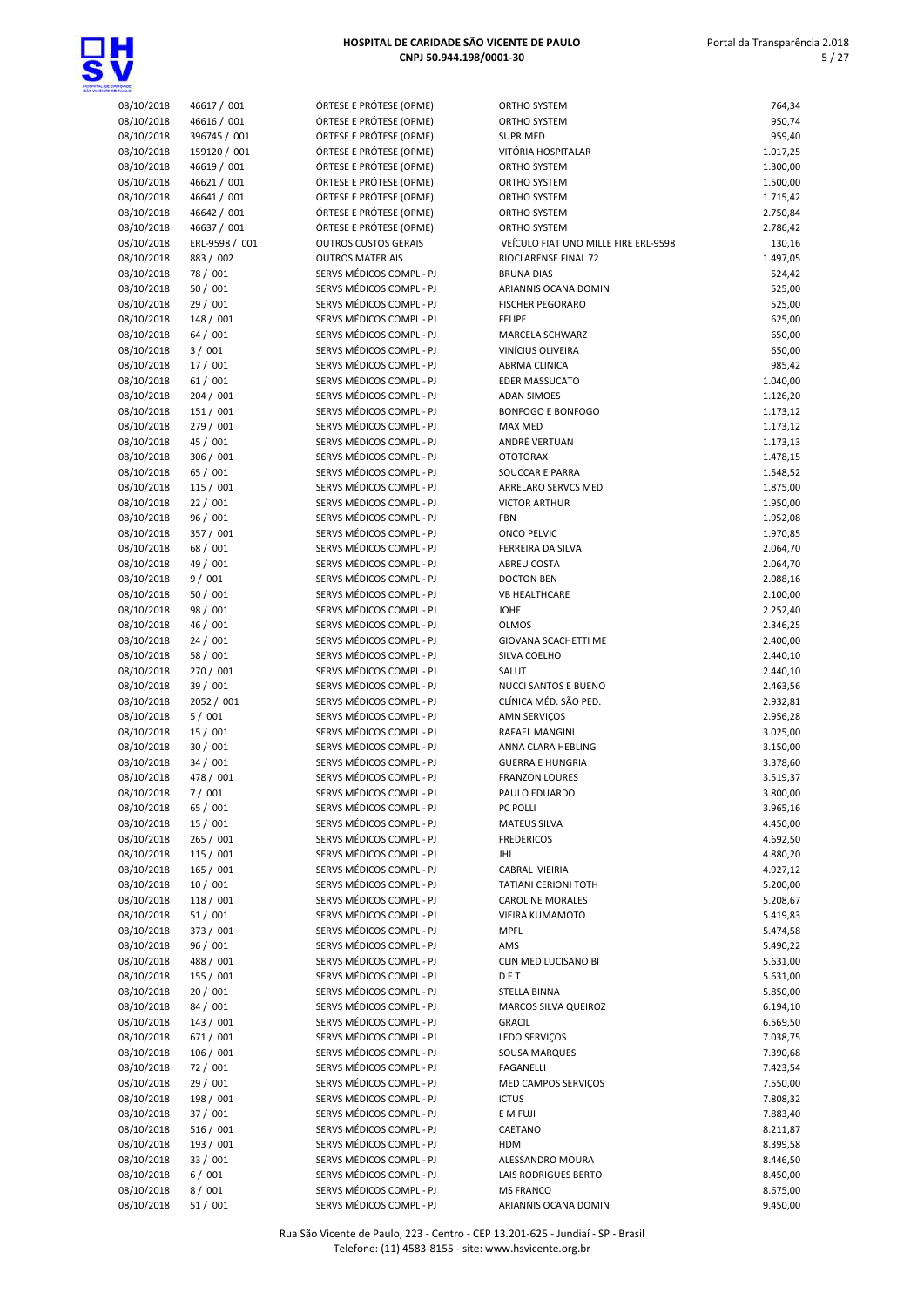

| 08/10/2018               | 109 / 001                  | SERVS MÉD              |
|--------------------------|----------------------------|------------------------|
| 08/10/2018               | 229 / 001                  | SERVS MÉI              |
| 08/10/2018               | 6/001                      | SERVS MÉI              |
| 08/10/2018               | 60 / 001                   | SERVS MÉI              |
| 08/10/2018               | 12 / 001                   | SERVS MÉI              |
| 08/10/2018               | 72 / 001                   | SERVS MÉI              |
| 08/10/2018               | 95 / 001                   | SERVS MÉD              |
| 08/10/2018               | 38 / 001                   | SERVS MÉI              |
| 08/10/2018               | 82 / 001                   | SERVS MÉI              |
| 08/10/2018<br>08/10/2018 | 34 / 001                   | SERVS MÉD<br>SERVS MÉD |
|                          | 71/001<br>64 / 001         | SERVS MÉI              |
| 08/10/2018<br>08/10/2018 | 266 / 001                  | SERVS MÉI              |
| 08/10/2018               | 152 / 001                  | SERVS MÉD              |
| 08/10/2018               | 139 / 001                  | SERVS MÉD              |
| 08/10/2018               | 64/001                     | SERVS MÉI              |
| 08/10/2018               | 14/001                     | SERVS MÉI              |
| 08/10/2018               | 124 / 001                  | SERVS MÉD              |
| 08/10/2018               | 60 / 001                   | SERVS MÉI              |
| 08/10/2018               | 1/001                      | SERVS MÉI              |
| 08/10/2018               | 136 / 001                  | SERVS MÉI              |
| 08/10/2018               | 166 / 001                  | SERVS MÉD              |
| 08/10/2018               | 2/001                      | SERVS MÉD              |
| 08/10/2018               | 220 / 001                  | SERVS MÉD              |
| 08/10/2018               | 698 / 001                  | SERVS MÉD              |
| 08/10/2018               | 2710 / 001                 | <b>SERVS PRE</b>       |
| 08/10/2018               | 49067 / 001                | <b>SERVS PRE</b>       |
| 08/10/2018               | 771 / 001                  | TREINAME               |
| 09/10/2018               | BOL / 003                  | CONTRIB.               |
| 09/10/2018               | 772 / 001                  | <b>DROGASE</b>         |
| 09/10/2018               | 36745 / 001                | <b>DROGASE</b>         |
| 09/10/2018               | 831109 / 002               | FILMES E C             |
| 09/10/2018               | 41474 / 001                | <b>GASES MEI</b>       |
| 09/10/2018               | 125303 / 001               | GÊNEROS /              |
| 09/10/2018               | 83018 / 001                | GÊNEROS /              |
| 09/10/2018               | 31257 / 001                | GÊNEROS /              |
| 09/10/2018               | 321168 / 001               | GÊNEROS /              |
| 09/10/2018               | 836703 / 001               | GÊNEROS /              |
| 09/10/2018               | 9807 / 001                 | GÊNEROS /              |
| 09/10/2018               | 1046944 / 001              | GÊNEROS /              |
| 09/10/2018<br>09/10/2018 | 9317 / 001<br>676908 / 001 | GÊNEROS /<br>GÊNEROS / |
| 09/10/2018               | 20970 / 001                | GÊNEROS /              |
| 09/10/2018               | 321300 / 001               | GÊNEROS /              |
| 09/10/2018               | 976077 / 003               | GÊNEROS /              |
| 09/10/2018               | 83033 / 001                | GÊNEROS /              |
| 09/10/2018               | 260894 / 001               | GÊNEROS /              |
| 09/10/2018               | 484 / 001                  | LOCAÇÃO (              |
| 09/10/2018               | 103639 / 002               | MATERIAL               |
| 09/10/2018               | 14037 / 001                | MATERIAL               |
| 09/10/2018               | 985993 / 001               | <b>MATERIAL</b>        |
| 09/10/2018               | 3621 / 001                 | MATERIAL               |
| 09/10/2018               | 582875 / 001               | MATL MÉD               |
| 09/10/2018               | 53012 / 001                | MATL MÉD               |
| 09/10/2018               | 103639 / 002               | MATL MÉD               |
| 09/10/2018               | 8564 / 001                 | MATL MÉD               |
| 09/10/2018               | 194732 / 002               | MATL MÉD               |
| 09/10/2018               | 831109 / 002               | MATL MÉD               |
| 09/10/2018               | 140155 / 002               | MATL MÉD               |
| 09/10/2018               | 985993 / 001               | MATL MÉD               |
| 09/10/2018               | 156692 / 002               | ÓRTESE E F             |
| 09/10/2018               | 156693 / 002               | ÓRTESE E F             |
| 09/10/2018               | 156691 / 002               | ÓRTESE E F             |
| 09/10/2018               | 59210 / 001                | ÓRTESE E F             |
| 09/10/2018               | 815256 / 001               | ÓRTESE E F             |
| 09/10/2018               | 366794 / 001               | ÓRTESE E F             |
| 09/10/2018               | 316 / 001                  | ÓRTESE E F             |
| 09/10/2018               | 53933 / 001                | <b>OUTROS M</b>        |
| 09/10/2018               | 985993 / 001               | <b>OUTROS M</b>        |
| 09/10/2018               | RESCISÃO                   | <b>RESCISÕES</b>       |
| 09/10/2018               | 183091137 / 003            | SEGUROS                |

| VS MÉDICOS COMPL - PJ                          |
|------------------------------------------------|
| VS MÉDICOS COMPL - PJ                          |
| VS MÉDICOS COMPL - PJ                          |
| VS MÉDICOS COMPL - PJ                          |
| VS MÉDICOS COMPL - PJ                          |
| VS MÉDICOS COMPL - PJ                          |
| VS MÉDICOS COMPL - PJ                          |
| VS MÉDICOS COMPL - PJ                          |
| VS MÉDICOS COMPL - PJ                          |
| VS MÉDICOS COMPL - PJ<br>VS MÉDICOS COMPL - PJ |
| VS MÉDICOS COMPL - PJ                          |
| VS MÉDICOS COMPL - PJ                          |
| VS MÉDICOS COMPL - PJ                          |
| VS MÉDICOS COMPL - PJ                          |
| VS MÉDICOS COMPL - PJ                          |
| VS MÉDICOS COMPL - PJ                          |
| VS MÉDICOS COMPL - PJ                          |
| VS MÉDICOS COMPL - PJ                          |
| VS MÉDICOS COMPL - PJ                          |
| VS MÉDICOS COMPL - PJ                          |
| VS MÉDICOS COMPL - PJ                          |
| VS MÉDICOS COMPL - PJ<br>VS MÉDICOS COMPL - PJ |
| VS MÉDICOS COMPL - PJ                          |
| VS PRESTADOS - PJ                              |
| VS PRESTADOS - PJ                              |
| <b>INAMENTOS E CONGRESSOS</b>                  |
| <b>ITRIB. ASSOCIATIVA</b>                      |
| <b>OGAS E MEDICAMENTOS</b>                     |
| <b>OGAS E MEDICAMENTOS</b>                     |
| AES E QUÍMICOS                                 |
| <b>ES MEDICINAIS</b>                           |
| IEROS ALIMENTÍCIOS                             |
| IEROS ALIMENTÍCIOS                             |
| IEROS ALIMENTÍCIOS                             |
| IEROS ALIMENTÍCIOS<br>IEROS ALIMENTÍCIOS       |
| IEROS ALIMENTÍCIOS                             |
| IEROS ALIMENTÍCIOS                             |
| <b>IEROS ALIMENTÍCIOS</b>                      |
| IEROS ALIMENTÍCIOS                             |
| IEROS ALIMENTÍCIOS                             |
| IEROS ALIMENTÍCIOS                             |
| IEROS ALIMENTÍCIOS                             |
| <b>IEROS ALIMENTÍCIOS</b>                      |
| IEROS ALIMENTÍCIOS                             |
| ACÃO (EQUIP, MÁQ. ESPACO)                      |
| TERIAL DE REPOSIÇÃO                            |
| TERIAL DE REPOSIÇÃO<br>TERIAL DE REPOSIÇÃO     |
| TERIAL DE REPOSIÇÃO                            |
| TL MÉDICO REEMBOLSÁVEL                         |
| TL MÉDICO REEMBOLSÁVEL                         |
| TL MÉDICO REEMBOLSÁVEL                         |
| TL MÉDICO REEMBOLSÁVEL                         |
| TL MÉDICO REEMBOLSÁVEL                         |
| TL MÉDICO REEMBOLSÁVEL                         |
| TL MÉDICO REEMBOLSÁVEL                         |
| TL MÉDICO REEMBOLSÁVEL                         |
| ESE E PRÓTESE (OPME)                           |
| ESE E PRÓTESE (OPME)                           |
| 'ESE E PRÓTESE (OPME)                          |
| ESE E PRÓTESE (OPME)<br>ESE E PRÓTESE (OPME)   |
| ESE E PRÓTESE (OPME)                           |
| ESE E PRÓTESE (OPME)                           |
| <b>FROS MATERIAIS</b>                          |
| <b>FROS MATERIAIS</b>                          |
| CISÕES PARCELADAS                              |
| <b>UROS</b>                                    |
| 1100c                                          |

| <b>TAULO</b>             |                          |                                                      |                             |                        |
|--------------------------|--------------------------|------------------------------------------------------|-----------------------------|------------------------|
| 08/10/2018               | 109 / 001                | SERVS MÉDICOS COMPL - PJ                             | <b>VEGA</b>                 | 9.854,25               |
| 08/10/2018               | 229 / 001                | SERVS MÉDICOS COMPL - PJ                             | ANDRÉ LUIS                  | 10.135,80              |
| 08/10/2018               | 6/001                    | SERVS MÉDICOS COMPL - PJ                             | <b>DANA TRAJTENGERTZ</b>    | 10.400,00              |
| 08/10/2018               | 60 / 001                 | SERVS MÉDICOS COMPL - PJ                             | <b>GALVES</b>               | 11.637,40              |
| 08/10/2018               | 12/001                   | SERVS MÉDICOS COMPL - PJ                             | <b>CCMM SERVIÇOS</b>        | 11.731,25              |
| 08/10/2018               | 72 / 001                 | SERVS MÉDICOS COMPL - PJ                             | <b>JESSICA ALINE MOURA</b>  | 12.388,20              |
| 08/10/2018               | 95 / 001                 | SERVS MÉDICOS COMPL - PJ                             | <b>TALLES RAVID</b>         | 12.388,20              |
| 08/10/2018               | 38 / 001                 | SERVS MÉDICOS COMPL - PJ                             | GUARANÁ                     | 12.388,20              |
| 08/10/2018               | 82 / 001                 | SERVS MÉDICOS COMPL - PJ                             | CLÍNICA MÉDICA SANTO        | 12.716,67              |
| 08/10/2018               | 34 / 001                 | SERVS MÉDICOS COMPL - PJ                             | CRAF                        | 13.115,53              |
| 08/10/2018               | 71/001                   | SERVS MÉDICOS COMPL - PJ                             | PUPO HEALTHCARE             | 13.303,23              |
| 08/10/2018               | 64 / 001                 | SERVS MÉDICOS COMPL - PJ                             | <b>FARIA GOMES</b>          | 14.288,66              |
| 08/10/2018               | 266 / 001                | SERVS MÉDICOS COMPL - PJ                             | <b>FREDERICOS</b>           | 15.733,96              |
| 08/10/2018               | 152 / 001                | SERVS MÉDICOS COMPL - PJ                             | LUCIANA VITTURI             | 15.954,50              |
| 08/10/2018               | 139 / 001                | SERVS MÉDICOS COMPL - PJ                             | ADVANCE                     | 16.050,00              |
| 08/10/2018               | 64 / 001                 | SERVS MÉDICOS COMPL - PJ                             | NASCIMENTO E GOMES          | 16.939,92              |
| 08/10/2018               | 14/001                   | SERVS MÉDICOS COMPL - PJ                             | MAIARA BRUNHARA             | 17.549,95              |
| 08/10/2018               | 124 / 001                | SERVS MÉDICOS COMPL - PJ                             | C E J SERVCS MÉDICOS        | 18.230,36              |
| 08/10/2018               | 60 / 001                 | SERVS MÉDICOS COMPL - PJ<br>SERVS MÉDICOS COMPL - PJ | MALAGUTI                    | 19.145,40              |
| 08/10/2018               | 1/001                    |                                                      | LUMIA                       | 19.356,56              |
| 08/10/2018               | 136 / 001                | SERVS MÉDICOS COMPL - PJ<br>SERVS MÉDICOS COMPL - PJ | MEDCENTER<br>CABRAL VIEIRIA | 19.943,13              |
| 08/10/2018               | 166 / 001                |                                                      | <b>SANTOS E PROENCA</b>     | 21.210,10              |
| 08/10/2018               | 2/001                    | SERVS MÉDICOS COMPL - PJ                             |                             | 24.682,55              |
| 08/10/2018               | 220 / 001                | SERVS MÉDICOS COMPL - PJ<br>SERVS MÉDICOS COMPL - PJ | <b>WF JUNDIAI</b>           | 25.222,18<br>38.760,05 |
| 08/10/2018<br>08/10/2018 | 698 / 001                | <b>SERVS PRESTADOS - PJ</b>                          | <b>NV</b><br>SAUBERN        |                        |
|                          | 2710 / 001               | SERVS PRESTADOS - PJ                                 | MICROAMBIENTAL              | 250,00                 |
| 08/10/2018<br>08/10/2018 | 49067 / 001<br>771 / 001 | TREINAMENTOS E CONGRESSOS                            | GANEP                       | 2.682,55<br>455,00     |
| 09/10/2018               | BOL / 003                | CONTRIB. ASSOCIATIVA                                 | SINDHOSFIL                  | 1.075,34               |
| 09/10/2018               | 772 / 001                | <b>DROGAS E MEDICAMENTOS</b>                         | <b>WFS RIO</b>              | 4.875,00               |
| 09/10/2018               | 36745 / 001              | <b>DROGAS E MEDICAMENTOS</b>                         | <b>BELIVE</b>               | 5.566,68               |
| 09/10/2018               | 831109 / 002             | FILMES E QUÍMICOS                                    | CBS                         | 101,51                 |
| 09/10/2018               | 41474 / 001              | <b>GASES MEDICINAIS</b>                              | <b>IBG CRYO FILIAL</b>      | 3.682,79               |
| 09/10/2018               | 125303 / 001             | <b>GÊNEROS ALIMENTÍCIOS</b>                          | <b>CATABY FINAL 57</b>      | 95,88                  |
| 09/10/2018               | 83018 / 001              | <b>GÊNEROS ALIMENTÍCIOS</b>                          | JOATE COM E REP             | 152,40                 |
| 09/10/2018               | 31257 / 001              | <b>GÊNEROS ALIMENTÍCIOS</b>                          | <b>BANCA CODARIM</b>        | 200,40                 |
| 09/10/2018               | 321168 / 001             | <b>GÊNEROS ALIMENTÍCIOS</b>                          | FRIOS DADO FINAL 54         | 233,99                 |
| 09/10/2018               | 836703 / 001             | <b>GÊNEROS ALIMENTÍCIOS</b>                          | <b>CDI</b>                  | 342,59                 |
| 09/10/2018               | 9807 / 001               | <b>GÊNEROS ALIMENTÍCIOS</b>                          | <b>IRMÃOS KANESHI</b>       | 350,37                 |
| 09/10/2018               | 1046944 / 001            | <b>GÊNEROS ALIMENTÍCIOS</b>                          | <b>MARIUSSO</b>             | 380,72                 |
| 09/10/2018               | 9317 / 001               | <b>GÊNEROS ALIMENTÍCIOS</b>                          | <b>MARTCIRUR</b>            | 577,50                 |
| 09/10/2018               | 676908 / 001             | <b>GÊNEROS ALIMENTÍCIOS</b>                          | PAPEL ITUPEVA               | 618,15                 |
| 09/10/2018               | 20970 / 001              | <b>GÊNEROS ALIMENTÍCIOS</b>                          | <b>LONDRES DISTR</b>        | 742,67                 |
| 09/10/2018               | 321300 / 001             | <b>GÊNEROS ALIMENTÍCIOS</b>                          | FRIOS DADO FINAL 54         | 1.164,00               |
| 09/10/2018               | 976077 / 003             | <b>GÊNEROS ALIMENTÍCIOS</b>                          | FRESENIUS-MATRIZ            | 1.299,98               |
| 09/10/2018               | 83033 / 001              | <b>GÊNEROS ALIMENTÍCIOS</b>                          | JOATE COM E REP             | 1.569,58               |
| 09/10/2018               | 260894 / 001             | <b>GÊNEROS ALIMENTÍCIOS</b>                          | <b>CENTROESTE CARNES</b>    | 2.156,39               |
| 09/10/2018               | 484 / 001                | LOCAÇÃO (EQUIP, MÁQ. ESPAÇO)                         | <b>CLEAN MEDICAL</b>        | 4.000,00               |
| 09/10/2018               | 103639 / 002             | MATERIAL DE REPOSIÇÃO                                | ZAMMI                       | 148,50                 |
| 09/10/2018               | 14037 / 001              | MATERIAL DE REPOSIÇÃO                                | <b>REFRITEC</b>             | 245,00                 |
| 09/10/2018               | 985993 / 001             | MATERIAL DE REPOSIÇÃO                                | CIRÚRGICA FERNANDES         | 292,95                 |
| 09/10/2018               | 3621 / 001               | MATERIAL DE REPOSIÇÃO                                | APONTO SISTEMA DIMEP        | 856,00                 |
| 09/10/2018               | 582875 / 001             | MATL MÉDICO REEMBOLSÁVEL                             | <b>MAFRA MATRIZ</b>         | 310,44                 |
| 09/10/2018               | 53012 / 001              | MATL MÉDICO REEMBOLSÁVEL                             | <b>HEALTH QUALITY</b>       | 591,00                 |
| 09/10/2018               | 103639 / 002             | MATL MÉDICO REEMBOLSÁVEL                             | ZAMMI                       | 661,70                 |
| 09/10/2018               | 8564 / 001               | MATL MÉDICO REEMBOLSÁVEL                             | KEPLER SAÚDE                | 1.338,00               |
| 09/10/2018               | 194732 / 002             | MATL MÉDICO REEMBOLSÁVEL                             | ALFALAGOS LTDA              | 1.747,53               |
| 09/10/2018               | 831109 / 002             | MATL MÉDICO REEMBOLSÁVEL                             | <b>CBS</b>                  | 1.786,33               |
| 09/10/2018               | 140155 / 002             | MATL MÉDICO REEMBOLSÁVEL                             | <b>DIFARMIG</b>             | 2.276,72               |
| 09/10/2018               | 985993 / 001             | MATL MÉDICO REEMBOLSÁVEL                             | CIRÚRGICA FERNANDES         | 17.469,38              |
| 09/10/2018               | 156692 / 002             | ÓRTESE E PRÓTESE (OPME)                              | VITÓRIA HOSPITALAR          | 97,72                  |
| 09/10/2018               | 156693 / 002             | ÓRTESE E PRÓTESE (OPME)                              | VITÓRIA HOSPITALAR          | 97,72                  |
| 09/10/2018               | 156691 / 002             | ÓRTESE E PRÓTESE (OPME)                              | VITÓRIA HOSPITALAR          | 347,72                 |
| 09/10/2018               | 59210 / 001              | ÓRTESE E PRÓTESE (OPME)                              | MM MEDICAL                  | 595,00                 |
| 09/10/2018               | 815256 / 001             | ÓRTESE E PRÓTESE (OPME)                              | <b>BIOTRONIK</b>            | 1.000,00               |
| 09/10/2018               | 366794 / 001             | ÓRTESE E PRÓTESE (OPME)                              | EMPÓRIO HOSPITALAR          | 1.287,00               |
| 09/10/2018               | 316 / 001                | ÓRTESE E PRÓTESE (OPME)                              | <b>CUSTOM MEDICAL</b>       | 1.447,24               |
| 09/10/2018               | 53933 / 001              | <b>OUTROS MATERIAIS</b>                              | <b>MAX MEDICAL</b>          | 902,40                 |
| 09/10/2018               | 985993 / 001             | <b>OUTROS MATERIAIS</b>                              | CIRÚRGICA FERNANDES         | 966,00                 |
| 09/10/2018               | <b>RESCISÃO</b>          | RESCISÕES PARCELADAS                                 | RESCISÃO                    | 4.397,66               |
| 09/10/2018               | 183091137 / 003          | SEGUROS                                              | <b>BAS BRADESCO SEGUROS</b> | 243,74                 |
| 09/10/2018               | 181315624 / 003          | SEGUROS                                              | <b>BAS BRADESCO SEGUROS</b> | 324,89                 |
| 09/10/2018               | SET/18 / 001             | VRS A REPASSAR-FOLHA                                 | MENSALIDADE SIND ENFERMAGEM | 520,00                 |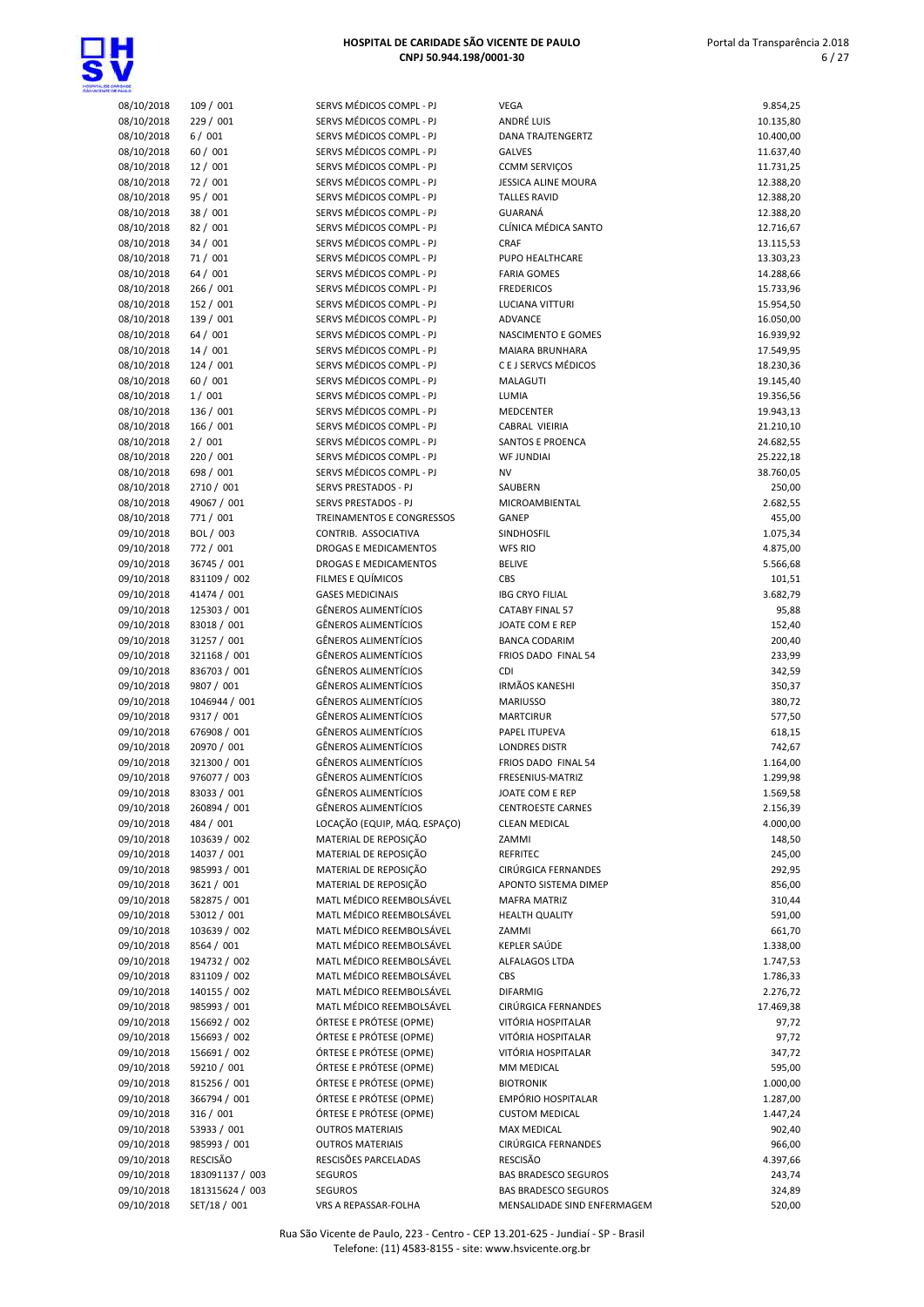

| 09/10/2018               |                           |
|--------------------------|---------------------------|
|                          | SET/18 / 001              |
| 09/10/2018               | SET/18 / 001              |
| 10/10/2018               | 11883A / 001              |
|                          |                           |
| 10/10/2018               | 11883B / 001              |
| 10/10/2018               | 11883C / 001              |
| 10/10/2018               | <b>PROCESSO</b>           |
| 10/10/2018               |                           |
|                          | 109538 / 001              |
| 10/10/2018               | 217172 / 001              |
| 10/10/2018               | 2058273 / 001             |
| 10/10/2018               | 188034 / 001              |
|                          |                           |
| 10/10/2018               | 1015030 / 001             |
| 10/10/2018               | 15737641 / 001            |
| 10/10/2018               | OUT/18 / 001              |
|                          | OUT/18 / 001              |
| 10/10/2018               |                           |
| 10/10/2018               | OUT/18 / 001              |
| 10/10/2018               | 8/60 / 001                |
| 10/10/2018               | 9813 / 001                |
|                          |                           |
| 10/10/2018               | 111893 / 001              |
| 10/10/2018               | 1381920 / 001             |
| 10/10/2018               | 04/12 / 001               |
|                          | 04/12 / 001               |
| 10/10/2018               |                           |
| 10/10/2018               | 9166 / 001                |
| 10/10/2018               | 22923 / 001               |
| 10/10/2018               | 53813 / 001               |
|                          |                           |
| 10/10/2018               | 141829 / 001              |
| 10/10/2018               | 17134 / 001               |
| 10/10/2018               | 995988 / 002              |
| 10/10/2018               | SET/18 / 001              |
|                          |                           |
| 10/10/2018               | 17134 / 001               |
| 10/10/2018               | RESCISÃO                  |
| 10/10/2018               | RESCISÃO                  |
| 10/10/2018               | SET/18 / 001              |
| 10/10/2018               | SET/18 / 001              |
|                          |                           |
| 10/10/2018               | SET/18 / 001              |
| 10/10/2018               | SET/18 / 001              |
| 10/10/2018               | SET/18 / 001              |
| 10/10/2018               | SET/18 / 001              |
|                          |                           |
| 10/10/2018               | SET/18 / 001              |
|                          | SET/18 / 001              |
| 10/10/2018               |                           |
|                          |                           |
| 10/10/2018               | SET/18 / 001              |
| 10/10/2018               | 140059 / 001              |
| 10/10/2018               | 103 / 001                 |
| 10/10/2018               | 179 / 001                 |
| 10/10/2018               |                           |
|                          | CONF. DÍV / 010           |
| 10/10/2018               | SET/18 / 001              |
| 10/10/2018               | SET/18 / 001              |
| 10/10/2018               | SET/18 / 001              |
| 11/10/2018               | 19347A / 001              |
|                          |                           |
| 11/10/2018               | 532 / 001                 |
| 11/10/2018               | 218716 / 001              |
| 11/10/2018               | 4166 / 001                |
| 11/10/2018               | 5508 / 001                |
| 11/10/2018               | 24486 / 002               |
|                          |                           |
| 11/10/2018               | 658335 / 001              |
| 11/10/2018               | 1458634 / 001             |
| 11/10/2018               | 22194 / 001               |
| 11/10/2018               | 17415 / 001               |
|                          |                           |
| 11/10/2018               | 1458699 / 001             |
| 11/10/2018               | OUT/18 / 001              |
| 11/10/2018               | <b>FGTS RESCISORIO</b>    |
| 11/10/2018               | <b>FGTS RESCISORIO</b>    |
| 11/10/2018               | FGTS RESCISORIO           |
|                          |                           |
| 11/10/2018               | <b>FGTS RESCISORIO</b>    |
| 11/10/2018               | <b>FGTS RESCISORIO</b>    |
| 11/10/2018               | <b>FGTS RESCISORIO</b>    |
| 11/10/2018               | 218716 / 001              |
| 11/10/2018               | 267336 / 001              |
|                          |                           |
| 11/10/2018               | 41511 / 001               |
| 11/10/2018               | 9038 / 001                |
| 11/10/2018               | 31281 / 001               |
| 11/10/2018<br>11/10/2018 | 9836 / 001<br>31292 / 001 |

| 09/10/2018               | SET/18 / 001                       | VRS A REPASSAR-FOLHA                                       | CONVÊNIO CLUBE IPIRANGA                          | 1.080,00               |
|--------------------------|------------------------------------|------------------------------------------------------------|--------------------------------------------------|------------------------|
| 09/10/2018               | SET/18 / 001                       | VRS A REPASSAR-FOLHA                                       | CONVÊNIO CLUBE IPIRANGA                          | 160,00                 |
| 10/10/2018               | 11883A / 001                       | ASSISTÊNCIA ODONTOLÓGICA<br>ASSISTÊNCIA ODONTOLÓGICA       | <b>UNIODONTO</b>                                 | 31.850,43              |
| 10/10/2018<br>10/10/2018 | 11883B / 001<br>11883C / 001       | ASSISTÊNCIA ODONTOLÓGICA                                   | <b>UNIODONTO</b><br><b>UNIODONTO</b>             | 2.875,92<br>681,69     |
| 10/10/2018               | <b>PROCESSO</b>                    | CONTINGÊNCIAS TRABALHISTAS                                 | <b>PROCESSO</b>                                  | 7.198,45               |
| 10/10/2018               | 109538 / 001                       | <b>DROGAS E MEDICAMENTOS</b>                               | SOMA SP                                          | 564,97                 |
| 10/10/2018               | 217172 / 001                       | DROGAS E MEDICAMENTOS                                      | SUPERMED FINAL 07                                | 3.539,89               |
| 10/10/2018               | 2058273 / 001                      | DROGAS E MEDICAMENTOS                                      | CRISTÁLIA                                        | 1.100,00               |
| 10/10/2018               | 188034 / 001                       | DROGAS E MEDICAMENTOS                                      | CRISMED                                          | 3.080,00               |
| 10/10/2018               | 1015030 / 001                      | DROGAS E MEDICAMENTOS                                      | FRESENIUS-MATRIZ                                 | 14.385,00              |
| 10/10/2018               | 15737641 / 001                     | <b>ENERGIA ELÉTRICA</b>                                    | CPFL                                             | 93.398,57              |
| 10/10/2018               | OUT/18 / 001                       | FÉRIAS                                                     | FÉRIAS FOLHA OUTUBRO/18                          | 115.173,96             |
| 10/10/2018               | OUT/18 / 001                       | FÉRIAS                                                     | FÉRIAS FOLHA OUTUBRO/18                          | 2.502,60               |
| 10/10/2018               | OUT/18 / 001                       | FÉRIAS                                                     | FÉRIAS FOLHA OUTUBRO/18                          | 7.345,01               |
| 10/10/2018               | 8/60 / 001                         | FINANCIAMENTOS BANCÁRIOS<br><b>GÊNEROS ALIMENTÍCIOS</b>    | CAIXA ECONÔMICA FEDERAL<br><b>IRMÃOS KANESHI</b> | 413.199,73             |
| 10/10/2018<br>10/10/2018 | 9813 / 001<br>111893 / 001         | <b>GÊNEROS ALIMENTÍCIOS</b>                                | CAFÉ CAIÇARA                                     | 228,00<br>2.280,00     |
| 10/10/2018               | 1381920 / 001                      | <b>GÊNEROS ALIMENTÍCIOS</b>                                | FRANGO ADORO FILIAL                              | 2.448,40               |
| 10/10/2018               | 04/12 / 001                        | LOCAÇÃO DE IMÓVEIS                                         | ALUGUÉL                                          | 3.309,16               |
| 10/10/2018               | 04/12 / 001                        | LOCAÇÃO DE IMÓVEIS                                         | ALUGUÉL                                          | 3.309,17               |
| 10/10/2018               | 9166 / 001                         | MANUTENÇÃO PREDIAL GERAL                                   | SANTA FÉ COMERCIAL                               | 142,80                 |
| 10/10/2018               | 22923 / 001                        | MATL MÉDICO REEMBOLSÁVEL                                   | <b>FORTECARE</b>                                 | 1.150,00               |
| 10/10/2018               | 53813 / 001                        | MATL MÉDICO REEMBOLSÁVEL                                   | <b>MAX MEDICAL</b>                               | 2.738,20               |
| 10/10/2018               | 141829 / 001                       | MATL MÉDICO REEMBOLSÁVEL                                   | <b>DIFARMIG</b>                                  | 3.640,50               |
| 10/10/2018               | 17134 / 001                        | MATL MÉDICO REEMBOLSÁVEL                                   | <b>INOVA COML HOSPITALAR</b>                     | 4.384,01               |
| 10/10/2018               | 995988 / 002                       | MATL MÉDICO REEMBOLSÁVEL                                   | FRESENIUS-MATRIZ                                 | 6.965,25               |
| 10/10/2018               | SET/18 / 001                       | MÉDICOS BOLSISTAS                                          | FOLHA SETEMBRO/2018 - RESIDENTES                 | 57.460,93              |
| 10/10/2018               | 17134 / 001                        | <b>OUTROS MATERIAIS</b>                                    | INOVA COML HOSPITALAR                            | 117,00                 |
| 10/10/2018<br>10/10/2018 | <b>RESCISÃO</b><br><b>RESCISÃO</b> | <b>RESCISÕES</b><br><b>RESCISÕES</b>                       | <b>RESCISÃO</b><br>RESCISÃO                      | 555,24<br>8.744,70     |
| 10/10/2018               | SET/18 / 001                       | SERVS PRESTADOS PF RPA                                     | RPA - SETEMBRO/2018                              | 406,18                 |
| 10/10/2018               | SET/18 / 001                       | SERVS PRESTADOS PF RPA                                     | RPA - SETEMBRO/2018                              | 1.218,54               |
| 10/10/2018               | SET/18 / 001                       | SERVS PRESTADOS PF RPA                                     | RPA - SETEMBRO/2018                              | 1.591,20               |
| 10/10/2018               | SET/18 / 001                       | SERVS PRESTADOS PF RPA                                     | RPA - SETEMBRO/2018                              | 1.624,71               |
| 10/10/2018               | SET/18 / 001                       | SERVS PRESTADOS PF RPA                                     | RPA - SETEMBRO/2018                              | 2.017,47               |
| 10/10/2018               | SET/18 / 001                       | SERVS PRESTADOS PF RPA                                     | RPA - SETEMBRO/2018                              | 3.478,15               |
| 10/10/2018               | SET/18 / 001                       | SERVS PRESTADOS PF RPA                                     | RPA - SETEMBRO/2018                              | 3.760,57               |
| 10/10/2018               | SET/18 / 001                       | SERVS PRESTADOS PF RPA                                     | RPA - SETEMBRO/2018                              | 7.393,15               |
| 10/10/2018               | SET/18 / 001                       | SERVS PRESTADOS PF RPA                                     | RPA - SETEMBRO/2018                              | 7.758,59               |
| 10/10/2018               | 140059 / 001                       | SERVS PRESTADOS - PJ                                       | <b>BIONEXO</b>                                   | 5.851,38               |
| 10/10/2018<br>10/10/2018 | 103 / 001<br>179 / 001             | SERVS PRESTADOS - PJ<br><b>SERVS PRESTADOS - PJ</b>        | SAMANTHA P MACHADO D<br>MUNAROLO E SEDANO        | 10.000,00<br>12.000,00 |
| 10/10/2018               | CONF. DÍV / 010                    | TERMO CONF. DÍVIDA                                         | VITÓRIA HOSPITALAR                               | 8.239,73               |
| 10/10/2018               | SET/18 / 001                       | VRS A REPASSAR-FOLHA                                       | CONVÊNIO FARMAVIDA                               | 48.762,23              |
| 10/10/2018               | SET/18 / 001                       | VRS A REPASSAR-FOLHA                                       | CONVÊNIO FARMAVIDA                               | 3.980,54               |
| 10/10/2018               | SET/18 / 001                       | VRS A REPASSAR-FOLHA                                       | CONVÊNIO FARMAVIDA                               | 198,40                 |
| 11/10/2018               | 19347A / 001                       | <b>CORREIOS E MALOTES</b>                                  | NOVA JUNDIAÍ                                     | 182,95                 |
| 11/10/2018               | 532 / 001                          | DESPESAS DE VEÍCULOS                                       | <b>ACCORSI PNEUS</b>                             | 230,00                 |
| 11/10/2018               | 218716 / 001                       | DROGAS E MEDICAMENTOS                                      | SUPERMED FINAL 07                                | 21,74                  |
| 11/10/2018               | 4166 / 001                         | DROGAS E MEDICAMENTOS                                      | <b>FARMAVIDA</b>                                 | 174,27                 |
| 11/10/2018               | 5508 / 001                         | <b>DROGAS E MEDICAMENTOS</b>                               | <b>GENESIO FILIAL</b>                            | 1.019,71               |
| 11/10/2018               | 24486 / 002                        | DROGAS E MEDICAMENTOS                                      | <b>S3 MED FILIAL</b>                             | 1.025,00               |
| 11/10/2018               | 658335 / 001                       | DROGAS E MEDICAMENTOS                                      | 4 BIO MEDICAMENTOS                               | 1.229,00               |
| 11/10/2018               | 1458634 / 001                      | DROGAS E MEDICAMENTOS                                      | <b>EUROFARMA</b>                                 | 1.600,80               |
| 11/10/2018<br>11/10/2018 | 22194 / 001<br>17415 / 001         | DROGAS E MEDICAMENTOS<br>DROGAS E MEDICAMENTOS             | SAMTEC<br>PAMED LTDA                             | 2.295,00<br>3.444,00   |
| 11/10/2018               | 1458699 / 001                      | DROGAS E MEDICAMENTOS                                      | <b>EUROFARMA</b>                                 | 51.000,00              |
| 11/10/2018               | OUT/18 / 001                       | FÉRIAS                                                     | FÉRIAS FOLHA OUTUBRO/18                          | 4.716,51               |
| 11/10/2018               | <b>FGTS RESCISORIO</b>             | <b>FGTS RESCISÓRIO</b>                                     | <b>GRRF RESCISÃO</b>                             | 21,47                  |
| 11/10/2018               | <b>FGTS RESCISORIO</b>             | FGTS RESCISÓRIO                                            | <b>GRRF RESCISÃO</b>                             | 3.244,24               |
| 11/10/2018               | <b>FGTS RESCISORIO</b>             | FGTS RESCISÓRIO                                            | <b>GRRF RESCISÃO</b>                             | 4.087,50               |
| 11/10/2018               | <b>FGTS RESCISORIO</b>             | FGTS RESCISÓRIO                                            | <b>GRRF RESCISÃO</b>                             | 6.255,45               |
| 11/10/2018               | <b>FGTS RESCISORIO</b>             | <b>FGTS RESCISÓRIO</b>                                     | <b>GRRF RESCISÃO</b>                             | 8.721,53               |
| 11/10/2018               | <b>FGTS RESCISORIO</b>             | <b>FGTS RESCISÓRIO</b>                                     | <b>GRRF RESCISÃO</b>                             | 3.971,00               |
| 11/10/2018               | 218716 / 001                       | FILMES E QUÍMICOS                                          | SUPERMED FINAL 07                                | 143,21                 |
| 11/10/2018               | 267336 / 001                       | <b>GASES MEDICINAIS</b>                                    | IBG                                              | 688,01                 |
| 11/10/2018               | 41511 / 001                        | <b>GASES MEDICINAIS</b>                                    | <b>IBG CRYO FILIAL</b>                           | 2.090,23               |
| 11/10/2018               | 9038 / 001                         | <b>GÊNEROS ALIMENTÍCIOS</b>                                | <b>ELITE</b>                                     | 105,84                 |
| 11/10/2018               | 31281 / 001                        | <b>GÊNEROS ALIMENTÍCIOS</b>                                | <b>BANCA CODARIM</b>                             | 155,58                 |
| 11/10/2018               | 9836 / 001                         | <b>GÊNEROS ALIMENTÍCIOS</b><br><b>GÊNEROS ALIMENTÍCIOS</b> | <b>IRMÃOS KANESHI</b>                            | 169,55                 |
| 11/10/2018<br>11/10/2018 | 31292 / 001<br>9822 / 001          | <b>GÊNEROS ALIMENTÍCIOS</b>                                | <b>BANCA CODARIM</b><br><b>IRMÃOS KANESHI</b>    | 250,50<br>306,25       |
|                          |                                    |                                                            |                                                  |                        |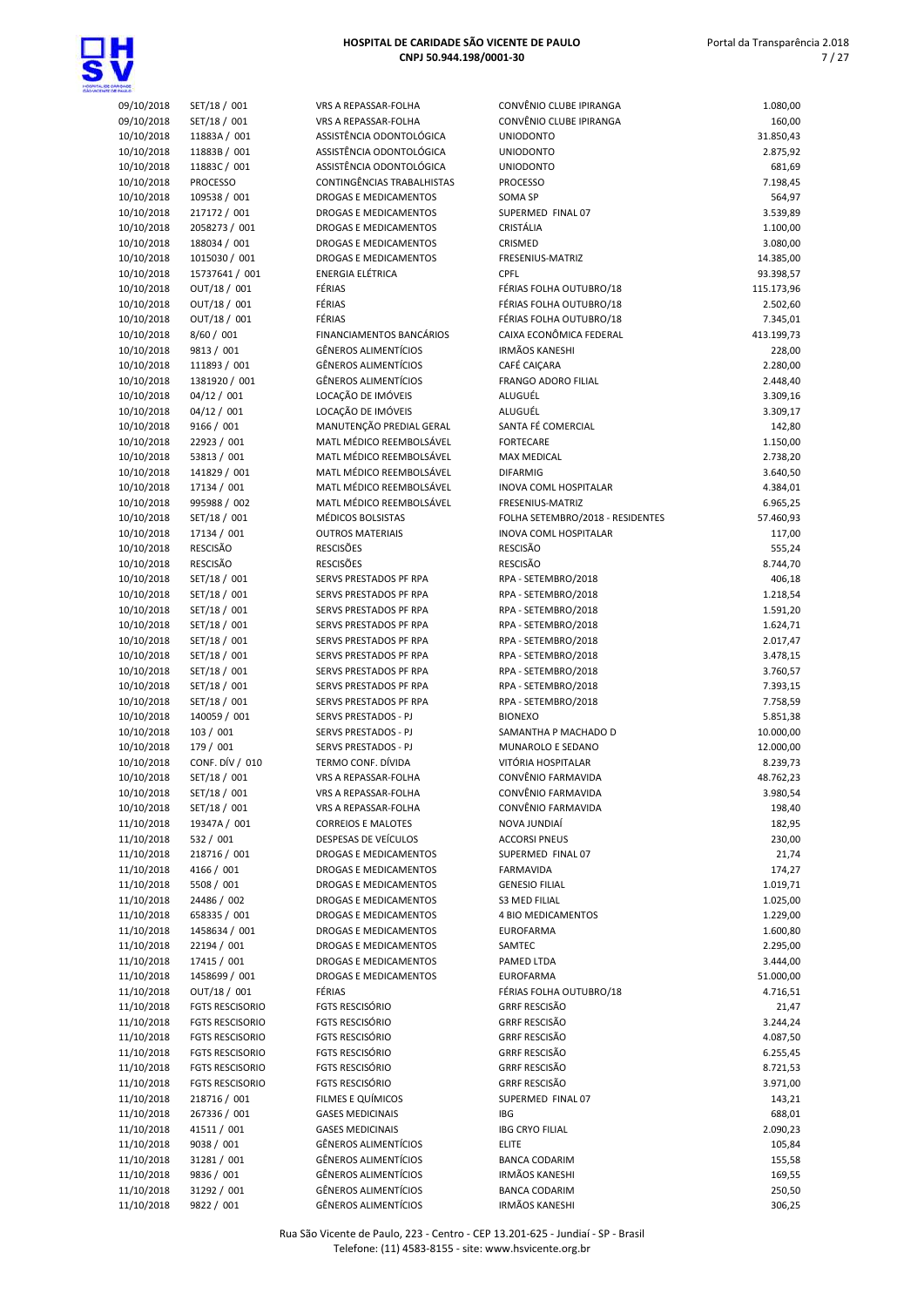

| MROADE                   |                               |
|--------------------------|-------------------------------|
| 11/10/2018               | 312489 / 001                  |
| 11/10/2018               | 678065 / 001                  |
| 11/10/2018               | 157148 / 001                  |
| 11/10/2018<br>11/10/2018 | 1383324 / 001<br>125898 / 001 |
| 11/10/2018               | 677557 / 001                  |
| 11/10/2018               | TAXA LICENCIAMEI              |
| 11/10/2018               | 2568487 / 001                 |
| 11/10/2018               | 2018993 / 001                 |
| 11/10/2018               | 8927 / 001                    |
| 11/10/2018               | 9180 / 001                    |
| 11/10/2018               | 753 / 001                     |
| 11/10/2018               | 678065 / 001                  |
| 11/10/2018<br>11/10/2018 | 312488 / 001<br>9037 / 001    |
| 11/10/2018               | 677558 / 001                  |
| 11/10/2018               | 600024 / 001                  |
| 11/10/2018               | 397913 / 001                  |
| 11/10/2018               | 18570 / 001                   |
| 11/10/2018               | 29318 / 002                   |
| 11/10/2018               | 1015800 / 001                 |
| 11/10/2018<br>11/10/2018 | 1911 / 001<br>41622 / 001     |
| 11/10/2018               | 838955 / 001                  |
| 11/10/2018               | 677558 / 001                  |
| 11/10/2018               | 64189 / 001                   |
| 11/10/2018               | 218716 / 001                  |
| 11/10/2018               | 4166 / 001                    |
| 11/10/2018               | 3652 / 001                    |
| 11/10/2018               | 815532 / 001<br>10324 / 001   |
| 11/10/2018<br>11/10/2018 | 46685 / 001                   |
| 11/10/2018               | 924 / 001                     |
| 11/10/2018               | 3438 / 001                    |
| 11/10/2018               | 125 / 001                     |
| 11/10/2018               | 3751A/001                     |
| 11/10/2018               | 3751B/001                     |
| 11/10/2018               | 838955 / 001                  |
| 11/10/2018<br>11/10/2018 | 18570 / 001<br>1053739 / 002  |
| 11/10/2018               | 218716 / 001                  |
| 11/10/2018               | RESCISÃO                      |
| 11/10/2018               | RESCISÃO                      |
| 11/10/2018               | RESCISÃO                      |
| 11/10/2018               | RESCISÃO                      |
| 11/10/2018               | RESCISÃO                      |
| 11/10/2018<br>11/10/2018 | RESCISÃO<br>RESCISÃO          |
| 11/10/2018               | 138 / 001                     |
| 11/10/2018               | 2087 / 001                    |
| 11/10/2018               | 478 / 001                     |
| 11/10/2018               | EMPRÉSTIMO                    |
| 11/10/2018               | SET/18 / 001                  |
| 11/10/2018               | SET/18 / 001                  |
| 11/10/2018<br>12/10/2018 | SET/18 / 001<br>159702 / 001  |
| 12/10/2018               | 159707 / 001                  |
| 12/10/2018               | 159704 / 001                  |
| 12/10/2018               | 159706 / 001                  |
| 12/10/2018               | 46688 / 001                   |
| 12/10/2018               | 46689 / 001                   |
| 12/10/2018               | 46710 / 001<br>46711 / 001    |
| 12/10/2018<br>12/10/2018 | 159709 / 001                  |
| 12/10/2018               | 159711 / 001                  |
| 12/10/2018               | 46690 / 001                   |
| 12/10/2018               | 159708 / 001                  |
| 12/10/2018               | 159705 / 001                  |
| 12/10/2018               | 46707 / 001                   |
| 12/10/2018               | 46701 / 001                   |
| 15/10/2018<br>15/10/2018 | 4183 / 001<br>PROCESSO        |
|                          |                               |

| <b>WARD</b>              |                               |                                                            |                                              |                        |
|--------------------------|-------------------------------|------------------------------------------------------------|----------------------------------------------|------------------------|
| 11/10/2018               | 312489 / 001                  | <b>GÊNEROS ALIMENTÍCIOS</b>                                | <b>BUNZL HIGIENE</b>                         | 380,06                 |
| 11/10/2018               | 678065 / 001                  | <b>GÊNEROS ALIMENTÍCIOS</b><br><b>GÊNEROS ALIMENTÍCIOS</b> | PAPEL ITUPEVA                                | 427,35                 |
| 11/10/2018<br>11/10/2018 | 157148 / 001<br>1383324 / 001 | <b>GÊNEROS ALIMENTÍCIOS</b>                                | COPOLFOOD COM PROD<br>FRANGO ADORO FILIAL    | 439,32<br>666,23       |
| 11/10/2018               | 125898 / 001                  | <b>GÊNEROS ALIMENTÍCIOS</b>                                | <b>CATABY FINAL 57</b>                       | 942,48                 |
| 11/10/2018               | 677557 / 001                  | <b>GÊNEROS ALIMENTÍCIOS</b>                                | PAPEL ITUPEVA                                | 1.193,00               |
| 11/10/2018               | TAXA LICENCIAMENTO            | <b>IMPOSTO ESTADUAL</b>                                    | TAXA LICENCIAMENTO                           | 315,43                 |
| 11/10/2018               | 2568487 / 001                 | IMPRESSOS E MATL DE EXP.                                   | SALES                                        | 1.484,50               |
| 11/10/2018               | 2018993 / 001                 | LOCAÇÃO DE EQUIPAMENTOS                                    | <b>INTERACT</b>                              | 4.753,18               |
| 11/10/2018               | 8927 / 001                    | MANUTENÇÃO PREDIAL GERAL                                   | SANTA FÉ COMERCIAL                           | 50,75                  |
| 11/10/2018               | 9180 / 001                    | MANUTENÇÃO PREDIAL GERAL                                   | SANTA FÉ COMERCIAL                           | 312,00                 |
| 11/10/2018               | 753 / 001                     | MANUTENÇÃO PREDIAL GERAL<br>MATERIAL DE LIMPEZA            | PROSPERINOX ART INOX                         | 940,00                 |
| 11/10/2018<br>11/10/2018 | 678065 / 001<br>312488 / 001  | MATERIAL DE LIMPEZA                                        | PAPEL ITUPEVA<br><b>BUNZL HIGIENE</b>        | 33,75<br>384,00        |
| 11/10/2018               | 9037 / 001                    | MATERIAL DE LIMPEZA                                        | <b>ELITE</b>                                 | 1.626,66               |
| 11/10/2018               | 677558 / 001                  | MATERIAL DE LIMPEZA                                        | PAPEL ITUPEVA                                | 4.076,30               |
| 11/10/2018               | 600024 / 001                  | MATERIAL PERMANENTE                                        | MACROMED - MATRIZ                            | 84,00                  |
| 11/10/2018               | 397913 / 001                  | MATL MÉDICO REEMBOLSÁVEL                                   | SUPRIMED                                     | 44,36                  |
| 11/10/2018               | 18570 / 001                   | MATL MÉDICO REEMBOLSÁVEL                                   | H MAX                                        | 600,00                 |
| 11/10/2018               | 29318 / 002                   | MATL MÉDICO REEMBOLSÁVEL                                   | <b>MÉDICONE</b>                              | 964,40                 |
| 11/10/2018               | 1015800 / 001                 | MATL MÉDICO REEMBOLSÁVEL                                   | FRESENIUS-MATRIZ                             | 986,40                 |
| 11/10/2018               | 1911 / 001                    | MATL MÉDICO REEMBOLSÁVEL                                   | VISIONBAND                                   | 1.080,00               |
| 11/10/2018               | 41622 / 001                   | MATL MÉDICO REEMBOLSÁVEL                                   | MEDICAL LIFE                                 | 1.294,40               |
| 11/10/2018               | 838955 / 001                  | MATL MÉDICO REEMBOLSÁVEL<br>MATL MÉDICO REEMBOLSÁVEL       | CBS                                          | 1.403,90               |
| 11/10/2018<br>11/10/2018 | 677558 / 001<br>64189 / 001   | MATL MÉDICO REEMBOLSÁVEL                                   | PAPEL ITUPEVA<br><b>CISCRE</b>               | 2.017,58<br>3.289,50   |
| 11/10/2018               | 218716 / 001                  | MATL MÉDICO REEMBOLSÁVEL                                   | SUPERMED FINAL 07                            | 10.396,55              |
| 11/10/2018               | 4166 / 001                    | MEDICAMENTOS CONTROLADOS                                   | <b>FARMAVIDA</b>                             | 43,58                  |
| 11/10/2018               | 3652 / 001                    | ÓRTESE E PRÓTESE (OPME)                                    | <b>INTERMEDICAL EQUIP</b>                    | 180,00                 |
| 11/10/2018               | 815532 / 001                  | ÓRTESE E PRÓTESE (OPME)                                    | <b>BIOTRONIK</b>                             | 500,00                 |
| 11/10/2018               | 10324 / 001                   | ÓRTESE E PRÓTESE (OPME)                                    | <b>MERIL</b>                                 | 500,00                 |
| 11/10/2018               | 46685 / 001                   | ÓRTESE E PRÓTESE (OPME)                                    | ORTHO SYSTEM                                 | 764,34                 |
| 11/10/2018               | 924 / 001                     | <b>OUTROS CUSTOS GERAIS</b>                                | CASA MASSAS PRUDENTE                         | 394,30                 |
| 11/10/2018               | 3438 / 001                    | <b>OUTROS CUSTOS GERAIS</b>                                | <b>ACCORSI PNEUS</b>                         | 195,00                 |
| 11/10/2018               | 125 / 001                     | <b>OUTROS CUSTOS GERAIS</b>                                | PANIFICADORA VILLACA                         | 445,00                 |
| 11/10/2018<br>11/10/2018 | 3751A / 001<br>3751B / 001    | <b>OUTROS CUSTOS GERAIS</b><br><b>OUTROS CUSTOS GERAIS</b> | APONTO SISTEMA DIMEP<br>APONTO SISTEMA DIMEP | 480,00<br>16,00        |
| 11/10/2018               | 838955 / 001                  | <b>OUTROS MATERIAIS</b>                                    | CBS                                          | 597,45                 |
| 11/10/2018               | 18570 / 001                   | <b>OUTROS MATERIAIS</b>                                    | H MAX                                        | 840,00                 |
| 11/10/2018               | 1053739 / 002                 | <b>OUTROS MATERIAIS</b>                                    | RIOCLARENSE 91                               | 1.039,00               |
| 11/10/2018               | 218716 / 001                  | <b>OUTROS MATERIAIS</b>                                    | SUPERMED FINAL 07                            | 1.622,69               |
| 11/10/2018               | <b>RESCISÃO</b>               | <b>RESCISÕES</b>                                           | RESCISÃO                                     | 1.311,60               |
| 11/10/2018               | <b>RESCISÃO</b>               | <b>RESCISÕES</b>                                           | RESCISÃO                                     | 2.576,40               |
| 11/10/2018               | <b>RESCISÃO</b>               | <b>RESCISÕES</b>                                           | <b>RESCISÃO</b>                              | 4.242,70               |
| 11/10/2018               | <b>RESCISÃO</b>               | <b>RESCISÕES</b>                                           | RESCISÃO                                     | 5.929,80               |
| 11/10/2018               | RESCISÃO                      | <b>RESCISÕES</b>                                           | RESCISÃO                                     | 7.351,37               |
| 11/10/2018               | RESCISÃO                      | <b>RESCISÕES</b>                                           | RESCISÃO<br>RESCISÃO                         | 7.625,21               |
| 11/10/2018<br>11/10/2018 | RESCISÃO<br>138 / 001         | <b>RESCISÕES</b><br>SERVS MÉDICOS REPASSE - PJ             | INST. DE ONCOLOGIA                           | 5.086,66<br>225.624,12 |
| 11/10/2018               | 2087 / 001                    | SERVS PRESTADOS - PJ                                       | ASO SAÚDE                                    | 1.689,30               |
| 11/10/2018               | 478 / 001                     | TRANSPORTE DE EMPREGADOS                                   | <b>FAMA TRANSP E TUR</b>                     | 196.854,90             |
| 11/10/2018               | EMPRÉSTIMO                    | VRS A REPASSAR-FOLHA                                       | <b>EMPRÉSTIMO FUNCIONÁRIO</b>                | 1.999,62               |
| 11/10/2018               | SET/18 / 001                  | VRS A REPASSAR-FOLHA                                       | CONTRIBUIÇÃO CONFEDERATIVA                   | 10.437,00              |
| 11/10/2018               | SET/18 / 001                  | VRS A REPASSAR-FOLHA                                       | CONTRIBUIÇÃO CONFEDERATIVA                   | 1.143,12               |
| 11/10/2018               | SET/18 / 001                  | VRS A REPASSAR-FOLHA                                       | CONTRIBUIÇÃO CONFEDERATIVA                   | 395,83                 |
| 12/10/2018               | 159702 / 001                  | ÓRTESE E PRÓTESE (OPME)                                    | VITÓRIA HOSPITALAR                           | 97,73                  |
| 12/10/2018               | 159707 / 001                  | ÓRTESE E PRÓTESE (OPME)                                    | VITÓRIA HOSPITALAR                           | 97,73                  |
| 12/10/2018               | 159704 / 001                  | ÓRTESE E PRÓTESE (OPME)                                    | VITÓRIA HOSPITALAR                           | 97,73                  |
| 12/10/2018               | 159706 / 001                  | ÓRTESE E PRÓTESE (OPME)                                    | VITÓRIA HOSPITALAR                           | 97,73                  |
| 12/10/2018<br>12/10/2018 | 46688 / 001<br>46689 / 001    | ÓRTESE E PRÓTESE (OPME)<br>ÓRTESE E PRÓTESE (OPME)         | ORTHO SYSTEM<br>ORTHO SYSTEM                 | 203,82<br>259,24       |
| 12/10/2018               | 46710 / 001                   | ÓRTESE E PRÓTESE (OPME)                                    | ORTHO SYSTEM                                 | 563,49                 |
| 12/10/2018               | 46711 / 001                   | ÓRTESE E PRÓTESE (OPME)                                    | ORTHO SYSTEM                                 | 599,80                 |
| 12/10/2018               | 159709 / 001                  | ÓRTESE E PRÓTESE (OPME)                                    | VITÓRIA HOSPITALAR                           | 1.017,25               |
| 12/10/2018               | 159711 / 001                  | ÓRTESE E PRÓTESE (OPME)                                    | VITÓRIA HOSPITALAR                           | 1.017,25               |
| 12/10/2018               | 46690 / 001                   | ÓRTESE E PRÓTESE (OPME)                                    | ORTHO SYSTEM                                 | 1.096,39               |
| 12/10/2018               | 159708 / 001                  | ÓRTESE E PRÓTESE (OPME)                                    | VITÓRIA HOSPITALAR                           | 1.114,98               |
| 12/10/2018               | 159705 / 001                  | ÓRTESE E PRÓTESE (OPME)                                    | VITÓRIA HOSPITALAR                           | 1.114,98               |
| 12/10/2018               | 46707 / 001                   | ÓRTESE E PRÓTESE (OPME)                                    | ORTHO SYSTEM                                 | 1.500,00               |
| 12/10/2018               | 46701 / 001                   | ÓRTESE E PRÓTESE (OPME)                                    | ORTHO SYSTEM                                 | 1.840,00               |
| 15/10/2018               | 4183 / 001                    | CONT. DE MANUTENÇÃO                                        | E.G.M. ENG                                   | 4.686,44               |
| 15/10/2018               | PROCESSO                      | CONTINGÊNCIAS CÍVEIS                                       | CEALAG                                       | 3.980,93               |
| 15/10/2018               | PROCESSO                      | CONTINGÊNCIAS TRABALHISTAS                                 | PROCESSO                                     | 1.134,35               |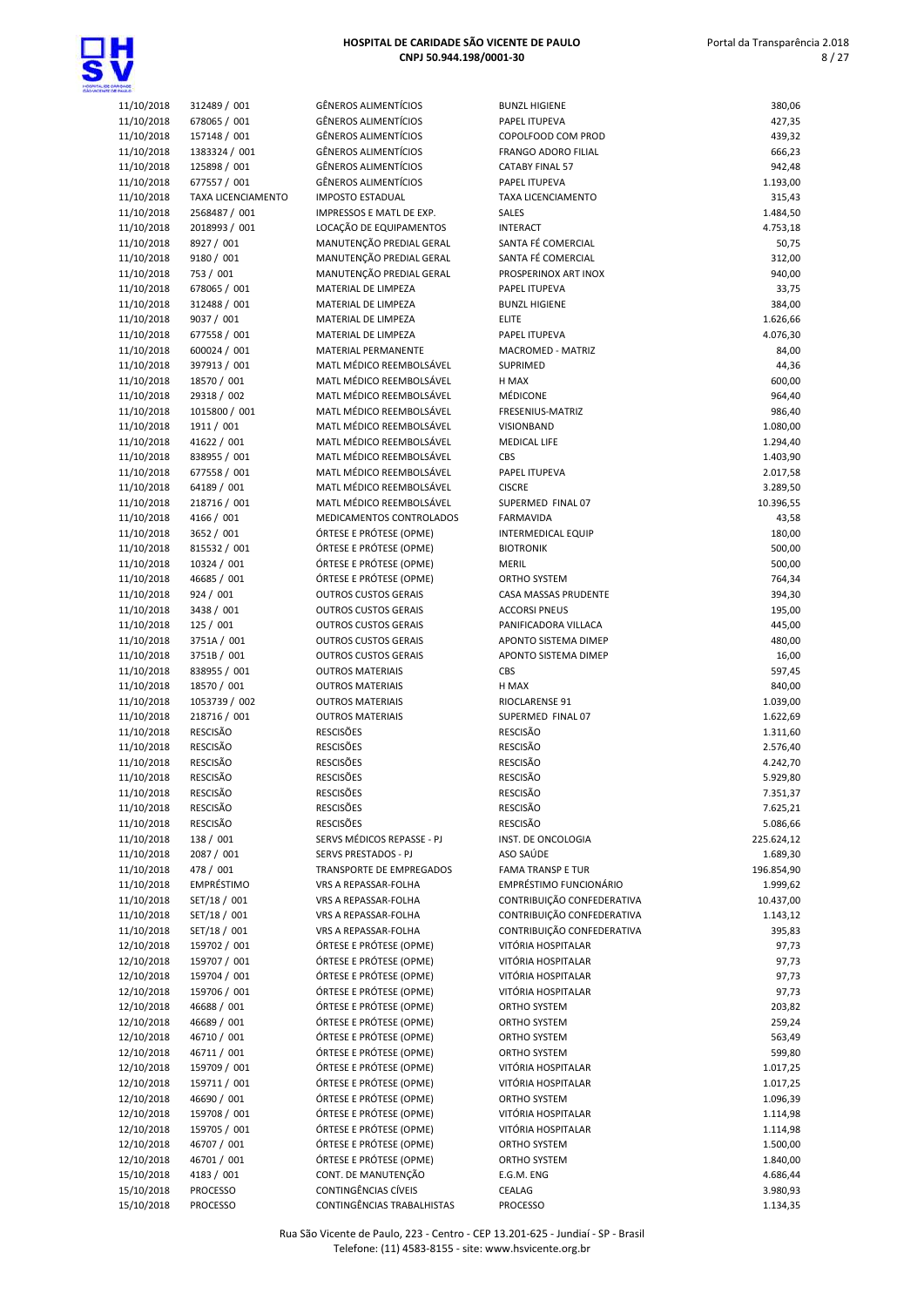

| <b>TALLC</b>             |                            |                                                     |
|--------------------------|----------------------------|-----------------------------------------------------|
| 15/10/2018               | <b>PROCESSO</b>            | CONTINGÊNCIAS TRABALHISTAS                          |
| 15/10/2018               | <b>PROCESSO</b>            | DEPÓSITO RECURSAL/JUDICIAL                          |
| 15/10/2018               | 3126 / 001                 | DESPESAS DE VEÍCULOS                                |
| 15/10/2018               | 3125 / 001                 | <b>DESPESAS DE VEÍCULOS</b>                         |
| 15/10/2018               | <b>PROCESSO</b>            | <b>DESPESAS FINANCEIRAS</b>                         |
| 15/10/2018               | 165166 / 001               | DROGAS E MEDICAMENTOS                               |
| 15/10/2018               | 161501 / 002               | <b>DROGAS E MEDICAMENTOS</b>                        |
| 15/10/2018               | 534893 / 001               | DROGAS E MEDICAMENTOS                               |
| 15/10/2018               | 109848 / 001               | DROGAS E MEDICAMENTOS                               |
| 15/10/2018               | 765830 / 001               | DROGAS E MEDICAMENTOS                               |
| 15/10/2018               | 1035 / 001                 | <b>DROGAS E MEDICAMENTOS</b>                        |
| 15/10/2018               | 1017197 / 001              | <b>DROGAS E MEDICAMENTOS</b>                        |
| 15/10/2018               | 24523 / 002                | <b>DROGAS E MEDICAMENTOS</b>                        |
| 15/10/2018               | 149229 / 002               | DROGAS E MEDICAMENTOS                               |
| 15/10/2018               | 750145 / 001               | DROGAS E MEDICAMENTOS                               |
| 15/10/2018               | 194183 / 001               | DROGAS E MEDICAMENTOS                               |
| 15/10/2018               | 556717 / 002               | DROGAS E MEDICAMENTOS                               |
| 15/10/2018               | 555654 / 002               | DROGAS E MEDICAMENTOS                               |
| 15/10/2018               | <b>FGTS RESCISORIO</b>     | FGTS RESCISÓRIO                                     |
| 15/10/2018               | <b>FGTS RESCISORIO</b>     | <b>FGTS RESCISÓRIO</b>                              |
| 15/10/2018               | 165321 / 001               | <b>FILMES E QUÍMICOS</b>                            |
| 15/10/2018               | 7945 / 001<br>48312 / 001  | <b>FRETES E CARRETOS</b><br><b>GASES MEDICINAIS</b> |
| 15/10/2018               |                            | <b>GASES MEDICINAIS</b>                             |
| 15/10/2018<br>15/10/2018 | 41560 / 001<br>48306 / 001 | <b>GASES MEDICINAIS</b>                             |
| 15/10/2018               | 83165 / 001                | GÊNEROS ALIMENTÍCIOS                                |
| 15/10/2018               | 9847 / 001                 | <b>GÊNEROS ALIMENTÍCIOS</b>                         |
| 15/10/2018               | 31303 / 001                | <b>GÊNEROS ALIMENTÍCIOS</b>                         |
| 15/10/2018               | 31316 / 001                | <b>GÊNEROS ALIMENTÍCIOS</b>                         |
| 15/10/2018               | 31317 / 001                | <b>GÊNEROS ALIMENTÍCIOS</b>                         |
| 15/10/2018               | 2109058 / 001              | GÊNEROS ALIMENTÍCIOS                                |
| 15/10/2018               | 217687 / 001               | <b>GÊNEROS ALIMENTÍCIOS</b>                         |
| 15/10/2018               | 2105503 / 001              | <b>GÊNEROS ALIMENTÍCIOS</b>                         |
| 15/10/2018               | 9858 / 001                 | <b>GÊNEROS ALIMENTÍCIOS</b>                         |
| 15/10/2018               | 124839 / 001               | GÊNEROS ALIMENTÍCIOS                                |
| 15/10/2018               | 31320 / 001                | GÊNEROS ALIMENTÍCIOS                                |
| 15/10/2018               | 83173 / 001                | <b>GÊNEROS ALIMENTÍCIOS</b>                         |
| 15/10/2018               | 2106892 / 001              | <b>GÊNEROS ALIMENTÍCIOS</b>                         |
| 15/10/2018               | 174384 / 001               | <b>GÊNEROS ALIMENTÍCIOS</b>                         |
| 15/10/2018               | 20926 / 001                | GÊNEROS ALIMENTÍCIOS                                |
| 15/10/2018               | 21856 / 001                | <b>GÊNEROS ALIMENTÍCIOS</b>                         |
| 15/10/2018               | 584022 / 001               | GÊNEROS ALIMENTÍCIOS                                |
| 15/10/2018               | 1606195 / 002              | <b>GÊNEROS ALIMENTÍCIOS</b>                         |
| 15/10/2018               | 1386078 / 001              | <b>GÊNEROS ALIMENTÍCIOS</b>                         |
| 15/10/2018               | 245170 / 001               | <b>GÊNEROS ALIMENTÍCIOS</b>                         |
| 15/10/2018               | 322769 / 001               | IMPRESSOS E MATL DE EXP.                            |
| 15/10/2018               | 522 / 001                  | LOCAÇÃO (EQUIP, MÁQ. ESPAÇ(                         |
| 15/10/2018               | 112974 / 001               | MANUTENÇÃO PREDIAL GERAL                            |
| 15/10/2018               | 1825 / 001                 | MANUTENÇÃO PREDIAL GERAL                            |
| 15/10/2018               | 2572950 / 001              | MATERIAL DE LIMPEZA                                 |
| 15/10/2018               | 2572926 / 001              | MATERIAL DE LIMPEZA                                 |
| 15/10/2018               | 401462 / 001               | MATERIAL DE LIMPEZA                                 |
| 15/10/2018               | 1731 / 001                 | MATERIAL DE LIMPEZA                                 |
| 15/10/2018               | 112974 / 001               | MATERIAL DE REPOSIÇÃO                               |
| 15/10/2018               | 90614 / 001                | MATERIAL DE REPOSIÇÃO                               |
| 15/10/2018               | 48306 / 001                | MATERIAL DE REPOSIÇÃO                               |
| 15/10/2018               | 16788 / 001                | MATERIAL DE REPOSIÇÃO                               |
| 15/10/2018               | 998550 / 001               | MATERIAL DE REPOSIÇÃO                               |
| 15/10/2018               | 1818 / 001                 | MATERIAL DE REPOSIÇÃO<br>MATERIAL DE REPOSIÇÃO      |
| 15/10/2018               | 46680 / 001                | MATERIAL DE REPOSIÇÃO                               |
| 15/10/2018               | 73064 / 001                | MATERIAL PERMANENTE                                 |
| 15/10/2018<br>15/10/2018 | 112974 / 001<br>5544 / 001 | MATERIAL PERMANENTE                                 |
| 15/10/2018               | 1065256 / 001              | MATL MÉDICO REEMBOLSÁVEL                            |
| 15/10/2018               | 1064572 / 001              | MATL MÉDICO REEMBOLSÁVEL                            |
| 15/10/2018               | 2909 / 001                 | MATL MÉDICO REEMBOLSÁVEL                            |
| 15/10/2018               | 103241 / 001               | MATL MÉDICO REEMBOLSÁVEL                            |
| 15/10/2018               | 8917 / 001                 | MATL MÉDICO REEMBOLSÁVEL                            |
| 15/10/2018               | 716633 / 001               | MATL MÉDICO REEMBOLSÁVEL                            |
| 15/10/2018               | 545143 / 001               | MATL MÉDICO REEMBOLSÁVEL                            |
| 15/10/2018               | 104672 / 001               | MATL MÉDICO REEMBOLSÁVEL                            |
| 15/10/2018               | 24414 / 001                | MATL MÉDICO REEMBOLSÁVEL                            |

| <b>MALO</b>              |                               |                                                            |                                            |                       |
|--------------------------|-------------------------------|------------------------------------------------------------|--------------------------------------------|-----------------------|
| 15/10/2018               | <b>PROCESSO</b>               | CONTINGÊNCIAS TRABALHISTAS                                 | <b>PROCESSO</b>                            | 1.291,39              |
| 15/10/2018               | <b>PROCESSO</b>               | DEPÓSITO RECURSAL/JUDICIAL                                 | <b>GUIA DEP JUDICIAL</b>                   | 2.039,84              |
| 15/10/2018               | 3126 / 001                    | DESPESAS DE VEÍCULOS                                       | CAEME LUBRIFICANTE                         | 111,00                |
| 15/10/2018               | 3125 / 001                    | DESPESAS DE VEÍCULOS                                       | CAEME LUBRIFICANTE                         | 113,50                |
| 15/10/2018               | <b>PROCESSO</b>               | <b>DESPESAS FINANCEIRAS</b>                                | <b>GUIA DEP JUDICIAL</b>                   | 6,09                  |
| 15/10/2018<br>15/10/2018 | 165166 / 001<br>161501 / 002  | DROGAS E MEDICAMENTOS<br>DROGAS E MEDICAMENTOS             | KONIMAGEM COML LTDA<br>KONIMAGEM COML LTDA | 5.125,00<br>12.375,00 |
| 15/10/2018               | 534893 / 001                  | DROGAS E MEDICAMENTOS                                      | SERVIMED-GO                                | 472,00                |
| 15/10/2018               | 109848 / 001                  | DROGAS E MEDICAMENTOS                                      | SOMA SP                                    | 856,00                |
| 15/10/2018               | 765830 / 001                  | DROGAS E MEDICAMENTOS                                      | <b>EXPRESSA - FILIAL</b>                   | 1.030,08              |
| 15/10/2018               | 1035 / 001                    | DROGAS E MEDICAMENTOS                                      | PHARMEDICE                                 | 1.115,00              |
| 15/10/2018               | 1017197 / 001                 | DROGAS E MEDICAMENTOS                                      | FRESENIUS-MATRIZ                           | 1.175,04              |
| 15/10/2018               | 24523 / 002                   | DROGAS E MEDICAMENTOS                                      | <b>S3 MED FILIAL</b>                       | 2.050,00              |
| 15/10/2018               | 149229 / 002                  | DROGAS E MEDICAMENTOS                                      | DUPATRI CNPJ 26 GO                         | 2.375,00              |
| 15/10/2018               | 750145 / 001                  | DROGAS E MEDICAMENTOS                                      | <b>BAXTER</b>                              | 2.526,59              |
| 15/10/2018               | 194183 / 001                  | DROGAS E MEDICAMENTOS                                      | <b>FARMARIN</b>                            | 4.431,60              |
| 15/10/2018               | 556717 / 002                  | DROGAS E MEDICAMENTOS                                      | MEDICAMENTAL                               | 6.154,27              |
| 15/10/2018               | 555654 / 002                  | DROGAS E MEDICAMENTOS                                      | MEDICAMENTAL                               | 6.974,84              |
| 15/10/2018               | <b>FGTS RESCISORIO</b>        | <b>FGTS RESCISÓRIO</b>                                     | EMPRÉSTIMO                                 | 2.201,00              |
| 15/10/2018               | <b>FGTS RESCISORIO</b>        | <b>FGTS RESCISÓRIO</b>                                     | <b>GRRF RESCISÃO</b>                       | 11.499,95             |
| 15/10/2018               | 165321 / 001                  | FILMES E QUÍMICOS                                          | KONIMAGEM COML LTDA                        | 3.642,00              |
| 15/10/2018               | 7945 / 001                    | <b>FRETES E CARRETOS</b>                                   | <b>J.M EXPRESS</b>                         | 178,47                |
| 15/10/2018               | 48312 / 001                   | <b>GASES MEDICINAIS</b>                                    | OXILUZ                                     | 720,00                |
| 15/10/2018               | 41560 / 001                   | <b>GASES MEDICINAIS</b>                                    | <b>IBG CRYO FILIAL</b>                     | 1.077,22              |
| 15/10/2018<br>15/10/2018 | 48306 / 001                   | <b>GASES MEDICINAIS</b>                                    | OXILUZ<br>JOATE COM E REP                  | 6.167,00              |
| 15/10/2018               | 83165 / 001<br>9847 / 001     | <b>GÊNEROS ALIMENTÍCIOS</b><br><b>GÊNEROS ALIMENTÍCIOS</b> | <b>IRMÃOS KANESHI</b>                      | 44,90<br>134,00       |
| 15/10/2018               | 31303 / 001                   | GÊNEROS ALIMENTÍCIOS                                       | <b>BANCA CODARIM</b>                       | 236,20                |
| 15/10/2018               | 31316 / 001                   | <b>GÊNEROS ALIMENTÍCIOS</b>                                | <b>BANCA CODARIM</b>                       | 315,80                |
| 15/10/2018               | 31317 / 001                   | <b>GÊNEROS ALIMENTÍCIOS</b>                                | <b>BANCA CODARIM</b>                       | 348,70                |
| 15/10/2018               | 2109058 / 001                 | <b>GÊNEROS ALIMENTÍCIOS</b>                                | SERRAMAR                                   | 396,00                |
| 15/10/2018               | 217687 / 001                  | <b>GÊNEROS ALIMENTÍCIOS</b>                                | SANNA COM ALIMENTOS                        | 396,75                |
| 15/10/2018               | 2105503 / 001                 | <b>GÊNEROS ALIMENTÍCIOS</b>                                | SERRAMAR                                   | 418,00                |
| 15/10/2018               | 9858 / 001                    | <b>GÊNEROS ALIMENTÍCIOS</b>                                | <b>IRMÃOS KANESHI</b>                      | 424,40                |
| 15/10/2018               | 124839 / 001                  | <b>GÊNEROS ALIMENTÍCIOS</b>                                | <b>CATABY FINAL 57</b>                     | 460,05                |
| 15/10/2018               | 31320 / 001                   | <b>GÊNEROS ALIMENTÍCIOS</b>                                | <b>BANCA CODARIM</b>                       | 462,00                |
| 15/10/2018               | 83173 / 001                   | <b>GÊNEROS ALIMENTÍCIOS</b>                                | JOATE COM E REP                            | 474,60                |
| 15/10/2018               | 2106892 / 001                 | <b>GÊNEROS ALIMENTÍCIOS</b>                                | SERRAMAR                                   | 594,00                |
| 15/10/2018               | 174384 / 001                  | GÊNEROS ALIMENTÍCIOS                                       | NUTRI SUCO IND E COM                       | 765,70                |
| 15/10/2018               | 20926 / 001                   | <b>GÊNEROS ALIMENTÍCIOS</b>                                | <b>VIEIRA E COUTO PESCA</b>                | 844,80                |
| 15/10/2018               | 21856 / 001                   | <b>GÊNEROS ALIMENTÍCIOS</b>                                | HUMANA ALIM SOROCABA                       | 1.123,20              |
| 15/10/2018               | 584022 / 001<br>1606195 / 002 | <b>GÊNEROS ALIMENTÍCIOS</b><br><b>GÊNEROS ALIMENTÍCIOS</b> | <b>MAFRA MATRIZ</b>                        | 1.365,00              |
| 15/10/2018<br>15/10/2018 | 1386078 / 001                 | <b>GÊNEROS ALIMENTÍCIOS</b>                                | <b>IMPAKTO</b><br>FRANGO ADORO FILIAL      | 1.402,35<br>1.890,00  |
| 15/10/2018               | 245170 / 001                  | <b>GÊNEROS ALIMENTÍCIOS</b>                                | MARFRIG CD ITUPEVA                         | 4.278,02              |
| 15/10/2018               | 322769 / 001                  | IMPRESSOS E MATL DE EXP.                                   | CIL COM INFORMATICA                        | 870,88                |
| 15/10/2018               | 522 / 001                     | LOCAÇÃO (EQUIP, MÁQ. ESPAÇO)                               | <b>CLEAN MEDICAL</b>                       | 900,00                |
| 15/10/2018               | 112974 / 001                  | MANUTENÇÃO PREDIAL GERAL                                   | ANHANGUERA FERRAMENT                       | 108,25                |
| 15/10/2018               | 1825 / 001                    | MANUTENÇÃO PREDIAL GERAL                                   | REFRIGERAÇÃO PITANG.                       | 175,00                |
| 15/10/2018               | 2572950 / 001                 | MATERIAL DE LIMPEZA                                        | SALES                                      | 130,00                |
| 15/10/2018               | 2572926 / 001                 | MATERIAL DE LIMPEZA                                        | SALES                                      | 390,00                |
| 15/10/2018               | 401462 / 001                  | MATERIAL DE LIMPEZA                                        | SUPRIMED                                   | 398,40                |
| 15/10/2018               | 1731 / 001                    | MATERIAL DE LIMPEZA                                        | NOVA JOMA                                  | 798,69                |
| 15/10/2018               | 112974 / 001                  | MATERIAL DE REPOSIÇÃO                                      | ANHANGUERA FERRAMENT                       | 77,40                 |
| 15/10/2018               | 90614 / 001                   | MATERIAL DE REPOSIÇÃO                                      | JOHNSON E JOHNSON 05                       | 160,27                |
| 15/10/2018               | 48306 / 001                   | MATERIAL DE REPOSIÇÃO                                      | OXILUZ                                     | 187,80                |
| 15/10/2018               | 16788 / 001                   | MATERIAL DE REPOSIÇÃO                                      | <b>INTERFRIO</b>                           | 280,00                |
| 15/10/2018               | 998550 / 001                  | MATERIAL DE REPOSIÇÃO                                      | CIRÚRGICA FERNANDES                        | 292,95                |
| 15/10/2018               | 1818 / 001                    | MATERIAL DE REPOSIÇÃO                                      | REFRIGERAÇÃO PITANG.                       | 950,00                |
| 15/10/2018<br>15/10/2018 | 46680 / 001<br>73064 / 001    | MATERIAL DE REPOSIÇÃO<br>MATERIAL DE REPOSIÇÃO             | <b>DRAGER</b><br>STRYKER FILIAL            | 1.660,51              |
| 15/10/2018               | 112974 / 001                  | MATERIAL PERMANENTE                                        | ANHANGUERA FERRAMENT                       | 2.270,78<br>50,49     |
| 15/10/2018               | 5544 / 001                    | MATERIAL PERMANENTE                                        | <b>MAXITOOLS</b>                           | 140,00                |
| 15/10/2018               | 1065256 / 001                 | MATL MÉDICO REEMBOLSÁVEL                                   | RIOCLARENSE 91                             | 2.519,10              |
| 15/10/2018               | 1064572 / 001                 | MATL MÉDICO REEMBOLSÁVEL                                   | RIOCLARENSE 91                             | 2.519,11              |
| 15/10/2018               | 2909 / 001                    | MATL MÉDICO REEMBOLSÁVEL                                   | <b>IMPORMED</b>                            | 12,50                 |
| 15/10/2018               | 103241 / 001                  | MATL MÉDICO REEMBOLSÁVEL                                   | JOÃO MED                                   | 160,50                |
| 15/10/2018               | 8917 / 001                    | MATL MÉDICO REEMBOLSÁVEL                                   | <b>MASIF</b>                               | 448,00                |
| 15/10/2018               | 716633 / 001                  | MATL MÉDICO REEMBOLSÁVEL                                   | <b>BRAILE</b>                              | 609,00                |
| 15/10/2018               | 545143 / 001                  | MATL MÉDICO REEMBOLSÁVEL                                   | NACIONAL MEDICAMENTO                       | 664,10                |
| 15/10/2018               | 104672 / 001                  | MATL MÉDICO REEMBOLSÁVEL                                   | ZAMMI                                      | 696,00                |
| 15/10/2018               | 24414 / 001                   | MATL MÉDICO REEMBOLSÁVEL                                   | ANOVA                                      | 720,00                |
| 15/10/2018               | 19198 / 001                   | MATL MÉDICO REEMBOLSÁVEL                                   | LIBEMA                                     | 779,00                |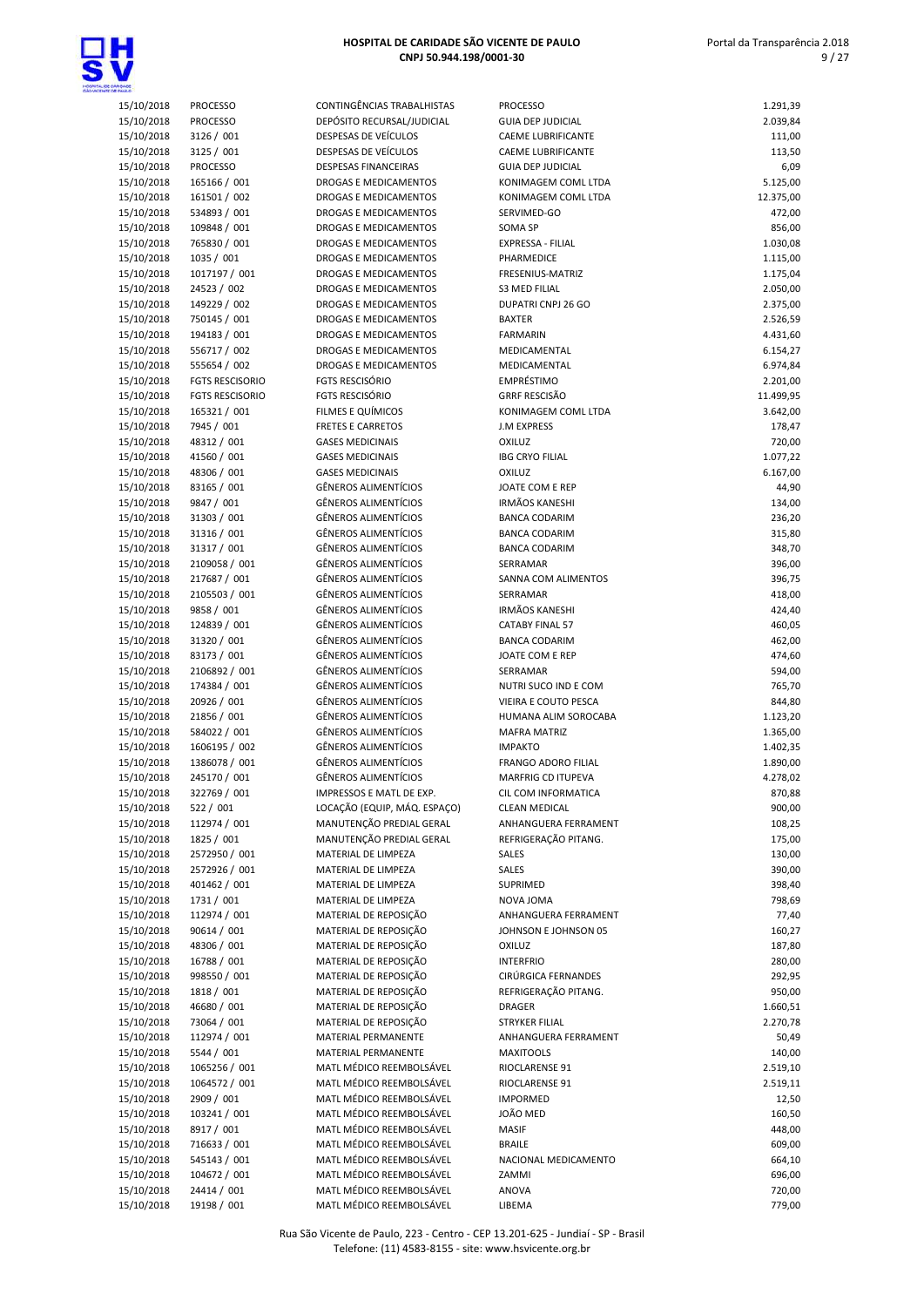

| 15/10/2018               | 111094 / 001            |
|--------------------------|-------------------------|
|                          | 53972 / 001             |
| 15/10/2018               |                         |
| 15/10/2018               | 165454 / 001            |
| 15/10/2018               | 32491 / 001             |
| 15/10/2018               | 999074 / 002            |
|                          |                         |
| 15/10/2018               | 1017287 / 001           |
| 15/10/2018               | 70970 / 001             |
| 15/10/2018               | 29940 / 001             |
|                          |                         |
| 15/10/2018               | 98353 / 002             |
| 15/10/2018               | 1100 / 001              |
| 15/10/2018               | 52293 / 001             |
| 15/10/2018               | 13433 / 002             |
|                          |                         |
| 15/10/2018               | 12267 / 001             |
| 15/10/2018               | 392029 / 001            |
| 15/10/2018               | 223013 / 001            |
| 15/10/2018               | 40008 / 001             |
|                          |                         |
| 15/10/2018               | 219177 / 001            |
| 15/10/2018               | 98352 / 002             |
| 15/10/2018               | 1017858 / 001           |
|                          |                         |
| 15/10/2018               | 750041 / 001            |
| 15/10/2018               | 103664 / 002            |
| 15/10/2018               | 5931 / 001              |
| 15/10/2018               | 46865 / 001             |
|                          |                         |
| 15/10/2018               | 160210 / 001            |
| 15/10/2018               | 368260 / 001            |
| 15/10/2018               | 368279 / 001            |
|                          |                         |
| 15/10/2018               | 367496 / 001            |
| 15/10/2018               | 3654 / 001              |
| 15/10/2018               | 160211 / 001            |
| 15/10/2018               | 10371 / 001             |
| 15/10/2018               | 10395 / 001             |
|                          |                         |
| 15/10/2018               | 59323 / 001             |
| 15/10/2018               | 295492 / 001            |
| 15/10/2018               | 1572225 / 001           |
| 15/10/2018               | 1572228 / 001           |
| 15/10/2018               | 295415 / 001            |
| 15/10/2018               | 3655 / 001              |
|                          |                         |
|                          |                         |
| 15/10/2018               | 46769 / 001             |
| 15/10/2018               | 46757 / 001             |
| 15/10/2018               | 46762 / 001             |
| 15/10/2018               | 46755 / 001             |
|                          |                         |
| 15/10/2018               | 46770 / 001             |
| 15/10/2018               | 367469 / 001            |
| 15/10/2018               | 367495 / 001            |
| 15/10/2018               | 367493 / 001            |
| 15/10/2018               | 367494 / 001            |
| 15/10/2018               | 46840 / 001             |
|                          |                         |
| 15/10/2018               | 1573133 / 001           |
| 15/10/2018               | 160213 / 001            |
| 15/10/2018               | 46817 / 001             |
| 15/10/2018               | 3656 / 001              |
| 15/10/2018               | 1572219 / 001           |
| 15/10/2018               | 18882 / 001             |
|                          |                         |
| 15/10/2018               | 1862747154 / 001        |
| 15/10/2018               | 1064572 / 001           |
| 15/10/2018               | 1065758 / 001           |
| 15/10/2018               | 473812 / 001            |
| 15/10/2018               | 2572950 / 001           |
|                          |                         |
| 15/10/2018               | 2909 / 001              |
| 15/10/2018               | 103241 / 001            |
| 15/10/2018               | 53972 / 001             |
| 15/10/2018               | 545143 / 001            |
| 15/10/2018               |                         |
|                          | 13433 / 002             |
| 15/10/2018               | 2910 / 001              |
| 15/10/2018               | RESCISÃO                |
| 15/10/2018               | 4/001                   |
| 15/10/2018               | 3716 / 001              |
| 15/10/2018               | 1204863 / 001           |
|                          |                         |
| 15/10/2018               | 10756 / 001             |
| 15/10/2018               | 229 / 001               |
| 15/10/2018<br>15/10/2018 | 26372/001<br>2828 / 001 |

| 1ATL MÉDICO REEMBOLSÁVEL                   |
|--------------------------------------------|
| 1ATL MÉDICO REEMBOLSÁVEL                   |
| 1ATL MÉDICO REEMBOLSÁVEL                   |
| 1ATL MÉDICO REEMBOLSÁVEL                   |
| 1ATL MÉDICO REEMBOLSÁVEL                   |
| 1ATL MÉDICO REEMBOLSÁVEL                   |
| 1ATL MÉDICO REEMBOLSÁVEL                   |
| 1ATL MÉDICO REEMBOLSÁVEL                   |
| MATL MÉDICO REEMBOLSÁVEL                   |
| 1ATL MÉDICO REEMBOLSÁVEL                   |
| 1ATL MÉDICO REEMBOLSÁVEL                   |
| 1ATL MÉDICO REEMBOLSÁVEL                   |
| 1ATL MÉDICO REEMBOLSÁVEL                   |
| 1ATL MÉDICO REEMBOLSÁVEL                   |
| 1ATL MÉDICO REEMBOLSÁVEL                   |
| MATL MÉDICO REEMBOLSÁVEL                   |
| 1ATL MÉDICO REEMBOLSÁVEL                   |
| 1ATL MÉDICO REEMBOLSÁVEL                   |
| 1ATL MÉDICO REEMBOLSÁVEL                   |
| 1ATL MÉDICO REEMBOLSÁVEL                   |
| MATL MÉDICO REEMBOLSÁVEL                   |
| 10BILIÁRIO                                 |
| PRTESE E PRÓTESE (OPME)                    |
| RTESE E PRÓTESE (OPME)                     |
| RTESE E PRÓTESE (OPME)                     |
| RTESE E PRÓTESE (OPME)                     |
| RTESE E PRÓTESE (OPME)                     |
| RTESE E PRÓTESE (OPME)                     |
| RTESE E PRÓTESE (OPME)                     |
| PRTESE E PRÓTESE (OPME)                    |
| PRTESE E PRÓTESE (OPME)                    |
| PRTESE E PRÓTESE (OPME)                    |
| RTESE E PRÓTESE (OPME)                     |
| RTESE E PRÓTESE (OPME)                     |
| RTESE E PRÓTESE (OPME)                     |
| RTESE E PRÓTESE (OPME)                     |
| PRTESE E PRÓTESE (OPME)                    |
| PRTESE E PRÓTESE (OPME)                    |
| PRTESE E PRÓTESE (OPME)                    |
| PRTESE E PRÓTESE (OPME)                    |
| RTESE E PRÓTESE (OPME)                     |
| PRTESE E PRÓTESE (OPME)                    |
| RTESE E PRÓTESE (OPME)                     |
| RTESE E PRÓTESE (OPME)                     |
| RTESE E PRÓTESE (OPME)                     |
| RTESE E PRÓTESE (OPME)                     |
| RTESE E PRÓTESE (OPME)                     |
| RTESE E PRÓTESE (OPME)                     |
| RTESE E PRÓTESE (OPME)                     |
| PRTESE E PRÓTESE (OPME)                    |
| PRTESE E PRÓTESE (OPME)                    |
| RTESE E PRÓTESE (OPME)                     |
| PRTESE E PRÓTESE (OPME)                    |
| UTROS CUSTOS GERAIS                        |
| UTROS MATERIAIS                            |
| UTROS MATERIAIS                            |
| UTROS MATERIAIS                            |
| UTROS MATERIAIS                            |
| UTROS MATERIAIS                            |
| UTROS MATERIAIS                            |
| UTROS MATERIAIS                            |
| UTROS MATERIAIS                            |
| UTROS MATERIAIS                            |
| UTROS MATERIAIS                            |
| <b>ESCISÕES</b>                            |
| ERVS MÉDICOS COMPL - PJ                    |
| ERVS PRESTADOS - PJ                        |
| ERVS PRESTADOS - PJ                        |
| ERVS PRESTADOS - PJ                        |
|                                            |
| ERVS PRESTADOS - PJ                        |
| ERVS PRESTADOS - PJ<br>ERVS PRESTADOS - PJ |

| <b>TANLO</b>             |                              |                                                      |                                          |                      |
|--------------------------|------------------------------|------------------------------------------------------|------------------------------------------|----------------------|
| 15/10/2018               | 111094 / 001                 | MATL MÉDICO REEMBOLSÁVEL                             | <b>ECOMED</b>                            | 800,00               |
| 15/10/2018               | 53972 / 001                  | MATL MÉDICO REEMBOLSÁVEL                             | <b>MAX MEDICAL</b>                       | 830,00               |
| 15/10/2018               | 165454 / 001                 | MATL MÉDICO REEMBOLSÁVEL                             | KONIMAGEM COML LTDA                      | 1.340,00             |
| 15/10/2018               | 32491 / 001                  | MATL MÉDICO REEMBOLSÁVEL                             | TECNO4                                   | 1.350,00             |
| 15/10/2018               | 999074 / 002                 | MATL MÉDICO REEMBOLSÁVEL                             | FRESENIUS-MATRIZ                         | 1.424,99             |
| 15/10/2018               | 1017287 / 001                | MATL MÉDICO REEMBOLSÁVEL                             | FRESENIUS-MATRIZ                         | 1.460,00             |
| 15/10/2018               | 70970 / 001                  | MATL MÉDICO REEMBOLSÁVEL<br>MATL MÉDICO REEMBOLSÁVEL | LIFEMED<br>MÉDICONE                      | 1.470,00             |
| 15/10/2018<br>15/10/2018 | 29940 / 001<br>98353 / 002   | MATL MÉDICO REEMBOLSÁVEL                             | <b>BIOMEDICAL EQUIP</b>                  | 1.586,90<br>1.775,50 |
| 15/10/2018               | 1100 / 001                   | MATL MÉDICO REEMBOLSÁVEL                             | SEROPLAST                                | 2.322,60             |
| 15/10/2018               | 52293 / 001                  | MATL MÉDICO REEMBOLSÁVEL                             | <b>DE PAULI</b>                          | 2.443,73             |
| 15/10/2018               | 13433 / 002                  | MATL MÉDICO REEMBOLSÁVEL                             | <b>ALIANCA</b>                           | 2.514,13             |
| 15/10/2018               | 12267 / 001                  | MATL MÉDICO REEMBOLSÁVEL                             | SAMITECH                                 | 3.054,00             |
| 15/10/2018               | 392029 / 001                 | MATL MÉDICO REEMBOLSÁVEL                             | <b>BIOMEDICAL</b>                        | 3.438,50             |
| 15/10/2018               | 223013 / 001                 | MATL MÉDICO REEMBOLSÁVEL                             | <b>CREMER MG</b>                         | 3.916,02             |
| 15/10/2018               | 40008 / 001                  | MATL MÉDICO REEMBOLSÁVEL                             | <b>FUTURA</b>                            | 4.581,20             |
| 15/10/2018               | 219177 / 001                 | MATL MÉDICO REEMBOLSÁVEL                             | SUPERMED FINAL 07                        | 5.744,00             |
| 15/10/2018               | 98352 / 002                  | MATL MÉDICO REEMBOLSÁVEL                             | <b>BIOMEDICAL EQUIP</b>                  | 6.163,50             |
| 15/10/2018               | 1017858 / 001                | MATL MÉDICO REEMBOLSÁVEL                             | FRESENIUS-MATRIZ                         | 6.965,25             |
| 15/10/2018               | 750041 / 001                 | MATL MÉDICO REEMBOLSÁVEL                             | <b>BAXTER</b>                            | 7.680,00             |
| 15/10/2018               | 103664 / 002<br>5931 / 001   | MATL MÉDICO REEMBOLSÁVEL<br><b>MOBILIÁRIO</b>        | ZAMMI<br><b>NK TECH</b>                  | 8.100,00             |
| 15/10/2018<br>15/10/2018 | 46865 / 001                  | ÓRTESE E PRÓTESE (OPME)                              | <b>ORTHO SYSTEM</b>                      | 2.769,80<br>27,71    |
| 15/10/2018               | 160210 / 001                 | ÓRTESE E PRÓTESE (OPME)                              | VITÓRIA HOSPITALAR                       | 97,73                |
| 15/10/2018               | 368260 / 001                 | ÓRTESE E PRÓTESE (OPME)                              | <b>EMPÓRIO HOSPITALAR</b>                | 102,00               |
| 15/10/2018               | 368279 / 001                 | ÓRTESE E PRÓTESE (OPME)                              | EMPÓRIO HOSPITALAR                       | 102,00               |
| 15/10/2018               | 367496 / 001                 | ÓRTESE E PRÓTESE (OPME)                              | EMPÓRIO HOSPITALAR                       | 150,00               |
| 15/10/2018               | 3654 / 001                   | ÓRTESE E PRÓTESE (OPME)                              | <b>INTERMEDICAL EQUIP</b>                | 180,00               |
| 15/10/2018               | 160211 / 001                 | ÓRTESE E PRÓTESE (OPME)                              | VITÓRIA HOSPITALAR                       | 347,73               |
| 15/10/2018               | 10371 / 001                  | ÓRTESE E PRÓTESE (OPME)                              | MERIL                                    | 500,00               |
| 15/10/2018               | 10395 / 001                  | ÓRTESE E PRÓTESE (OPME)                              | MERIL                                    | 500,00               |
| 15/10/2018               | 59323 / 001                  | ÓRTESE E PRÓTESE (OPME)                              | MM MEDICAL                               | 595,00               |
| 15/10/2018               | 295492 / 001                 | ÓRTESE E PRÓTESE (OPME)                              | SILIMED MATRIZ                           | 612,00               |
| 15/10/2018               | 1572225 / 001                | ÓRTESE E PRÓTESE (OPME)                              | <b>BOSTON SCIENTIFIC</b>                 | 672,00               |
| 15/10/2018               | 1572228 / 001                | ÓRTESE E PRÓTESE (OPME)                              | <b>BOSTON SCIENTIFIC</b>                 | 672,00               |
| 15/10/2018               | 295415 / 001                 | ÓRTESE E PRÓTESE (OPME)                              | SILIMED MATRIZ                           | 744,00               |
| 15/10/2018               | 3655 / 001                   | ÓRTESE E PRÓTESE (OPME)                              | <b>INTERMEDICAL EQUIP</b>                | 870,00               |
| 15/10/2018               | 46769 / 001                  | ÓRTESE E PRÓTESE (OPME)                              | ORTHO SYSTEM                             | 1.026,96             |
| 15/10/2018               | 46757 / 001                  | ÓRTESE E PRÓTESE (OPME)                              | ORTHO SYSTEM                             | 1.026,96             |
| 15/10/2018               | 46762 / 001                  | ÓRTESE E PRÓTESE (OPME)                              | ORTHO SYSTEM                             | 1.026,96             |
| 15/10/2018               | 46755 / 001                  | ÓRTESE E PRÓTESE (OPME)                              | ORTHO SYSTEM                             | 1.026,96             |
| 15/10/2018               | 46770 / 001                  | ÓRTESE E PRÓTESE (OPME)                              | ORTHO SYSTEM                             | 1.026,96             |
| 15/10/2018               | 367469 / 001<br>367495 / 001 | ÓRTESE E PRÓTESE (OPME)                              | EMPÓRIO HOSPITALAR<br>EMPÓRIO HOSPITALAR | 1.033,00             |
| 15/10/2018               | 367493 / 001                 | ÓRTESE E PRÓTESE (OPME)<br>ÓRTESE E PRÓTESE (OPME)   | EMPÓRIO HOSPITALAR                       | 1.033,00             |
| 15/10/2018<br>15/10/2018 | 367494 / 001                 | ÓRTESE E PRÓTESE (OPME)                              | <b>EMPÓRIO HOSPITALAR</b>                | 1.033,00<br>1.287,00 |
| 15/10/2018               | 46840 / 001                  | ÓRTESE E PRÓTESE (OPME)                              | ORTHO SYSTEM                             | 1.698,24             |
| 15/10/2018               | 1573133 / 001                | ÓRTESE E PRÓTESE (OPME)                              | <b>BOSTON SCIENTIFIC</b>                 | 1.738,80             |
| 15/10/2018               | 160213 / 001                 | ÓRTESE E PRÓTESE (OPME)                              | VITÓRIA HOSPITALAR                       | 2.132,23             |
| 15/10/2018               | 46817 / 001                  | ÓRTESE E PRÓTESE (OPME)                              | ORTHO SYSTEM                             | 2.230,00             |
| 15/10/2018               | 3656 / 001                   | ÓRTESE E PRÓTESE (OPME)                              | INTERMEDICAL EQUIP                       | 2.240,00             |
| 15/10/2018               | 1572219 / 001                | ÓRTESE E PRÓTESE (OPME)                              | <b>BOSTON SCIENTIFIC</b>                 | 4.800,00             |
| 15/10/2018               | 18882 / 001                  | ÓRTESE E PRÓTESE (OPME)                              | SMITH E NEPHEW FILIA                     | 5.340,50             |
| 15/10/2018               | 1862747154 / 001             | <b>OUTROS CUSTOS GERAIS</b>                          | PEDÁGIO SEM PARAR                        | 335,01               |
| 15/10/2018               | 1064572 / 001                | <b>OUTROS MATERIAIS</b>                              | RIOCLARENSE 91                           | 118,52               |
| 15/10/2018               | 1065758 / 001                | <b>OUTROS MATERIAIS</b>                              | RIOCLARENSE 91                           | 1.963,48             |
| 15/10/2018               | 473812 / 001                 | <b>OUTROS MATERIAIS</b>                              | RIOCLARENSE 20                           | 3.690,52             |
| 15/10/2018               | 2572950 / 001                | <b>OUTROS MATERIAIS</b>                              | SALES                                    | 411,00               |
| 15/10/2018               | 2909 / 001                   | <b>OUTROS MATERIAIS</b>                              | <b>IMPORMED</b>                          | 460,00               |
| 15/10/2018               | 103241 / 001                 | <b>OUTROS MATERIAIS</b>                              | <b>JOAOMED</b>                           | 735,00               |
| 15/10/2018               | 53972 / 001                  | <b>OUTROS MATERIAIS</b>                              | <b>MAX MEDICAL</b>                       | 1.692,00             |
| 15/10/2018               | 545143 / 001                 | <b>OUTROS MATERIAIS</b>                              | NACIONAL MEDICAMENTO                     | 2.442,00             |
| 15/10/2018               | 13433 / 002                  | <b>OUTROS MATERIAIS</b>                              | <b>ALIANCA</b>                           | 3.361,33             |
| 15/10/2018               | 2910 / 001                   | <b>OUTROS MATERIAIS</b>                              | <b>IMPORMED</b>                          | 4.560,00             |
| 15/10/2018               | RESCISÃO                     | <b>RESCISÕES</b>                                     | RESCISÃO                                 | 9.040,81             |
| 15/10/2018               | 4/001                        | SERVS MÉDICOS COMPL - PJ                             | MPS SERVIÇOS MÉDICOS                     | 1.050,00             |
| 15/10/2018               | 3716 / 001                   | SERVS PRESTADOS - PJ                                 | <b>VOLKEN PRESS</b>                      | 130,00               |
| 15/10/2018               | 1204863 / 001<br>10756 / 001 | SERVS PRESTADOS - PJ<br>SERVS PRESTADOS - PJ         | SOFTMATIC<br>APONTO SISTEMAS             | 130,49               |
| 15/10/2018<br>15/10/2018 | 229 / 001                    | SERVS PRESTADOS - PJ                                 | SAMPATEC                                 | 1.040,00<br>1.050,00 |
| 15/10/2018               | 26372 / 001                  | SERVS PRESTADOS - PJ                                 | <b>DD INSETOS</b>                        | 1.678,33             |
| 15/10/2018               | 2828 / 001                   | SERVS PRESTADOS - PJ                                 | <b>WCIRINO</b>                           | 2.022,40             |
| 15/10/2018               | 489 / 001                    | SERVS PRESTADOS - PJ                                 | ACF COM E MANUTENÇÃO                     | 3.135,00             |
|                          |                              |                                                      |                                          |                      |

Rua São Vicente de Paulo, 223 - Centro - CEP 13.201-625 - Jundiaí - SP - Brasil Telefone: (11) 4583-8155 - site: www.hsvicente.org.br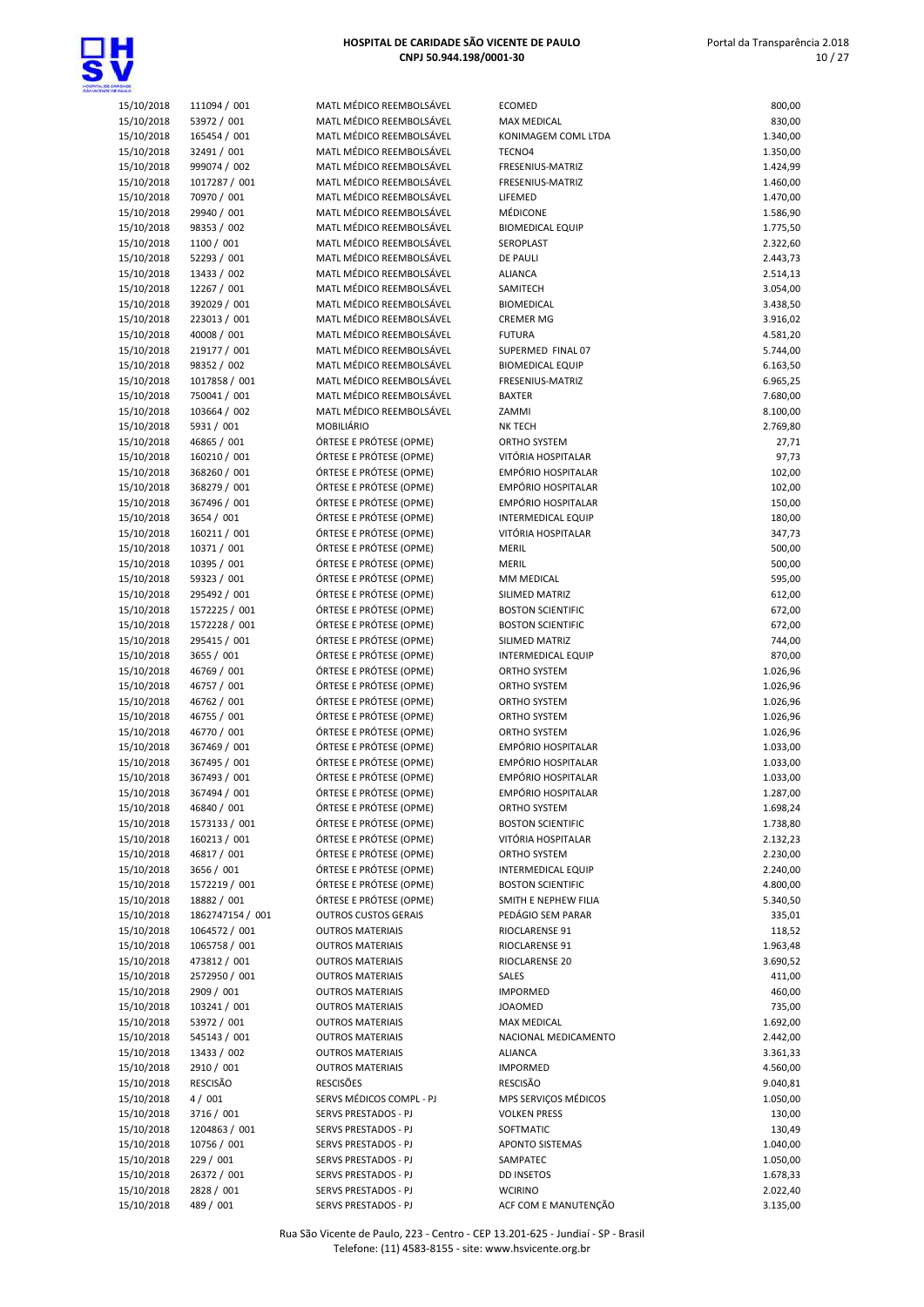

| <b>MARGE</b>             |                               |
|--------------------------|-------------------------------|
| 15/10/2018               | 519 / 001                     |
| 15/10/2018               | 619 / 001                     |
| 15/10/2018               | SET/18 / 001                  |
| 15/10/2018               | SET/18 / 001                  |
| 15/10/2018               | SET/18 / 001                  |
| 16/10/2018               | 1467 / 001<br>418 / 001       |
| 16/10/2018<br>16/10/2018 | 2516 / 001                    |
| 16/10/2018               | 2520 / 001                    |
| 16/10/2018               | 36991 / 001                   |
| 16/10/2018               | 156099 / 001                  |
| 16/10/2018               | 15783775 / 001                |
| 16/10/2018               | 9870 / 001                    |
| 16/10/2018               | 838041 / 001                  |
| 16/10/2018<br>16/10/2018 | 1050019 / 001<br>246868 / 001 |
| 16/10/2018               | 78241 / 001                   |
| 16/10/2018               | 290907 / 001                  |
| 16/10/2018               | 291672 / 001                  |
| 16/10/2018               | 290800 / 001                  |
| 16/10/2018               | 291359 / 001                  |
| 16/10/2018               | 4096 / 001                    |
| 16/10/2018               | 291717 / 001                  |
| 16/10/2018<br>16/10/2018 | 123209 / 001<br>3127 / 004    |
| 16/10/2018               | 679156 / 001                  |
| 16/10/2018               | 91551 / 001                   |
| 16/10/2018               | 91134 / 001                   |
| 16/10/2018               | 10397 / 001                   |
| 16/10/2018               | 10400 / 001                   |
| 16/10/2018<br>16/10/2018 | 10398 / 001<br>10399 / 001    |
| 16/10/2018               | 10401 / 001                   |
| 16/10/2018               | 366016 / 002                  |
| 16/10/2018               | 560981 / 001                  |
| 16/10/2018               | 157299 / 002                  |
| 16/10/2018               | 157306 / 002                  |
| 16/10/2018               | 157304 / 002                  |
| 16/10/2018<br>16/10/2018 | 157298 / 002<br>157309 / 002  |
| 16/10/2018               | 816408 / 001                  |
| 16/10/2018               | 157305 / 002                  |
| 16/10/2018               | 157300 / 002                  |
| 16/10/2018               | 157308 / 002                  |
| 16/10/2018               | 10418 / 001                   |
| 16/10/2018<br>16/10/2018 | 56527 / 001<br>369397 / 001   |
| 16/10/2018               | OUT/2018 / 001                |
| 16/10/2018               | 169 / 001                     |
| 16/10/2018               | 43316 / 001                   |
| 16/10/2018               | 149 / 001                     |
| 16/10/2018               | 253517 / 001                  |
| 16/10/2018<br>16/10/2018 | 2057616 / 001<br>RESCISÃO     |
| 16/10/2018               | <b>RESCISÃO</b>               |
| 16/10/2018               | 7577694 / 001                 |
| 16/10/2018               | 2127 / 001                    |
| 16/10/2018               | 5775 / 001                    |
| 16/10/2018               | 6548 / 001                    |
| 16/10/2018               | 2582 / 002                    |
| 16/10/2018<br>17/10/2018 | SET/18 / 001<br>542169 / 001  |
| 17/10/2018               | 165550 / 001                  |
| 17/10/2018               | 157457 / 001                  |
| 17/10/2018               | 574764 / 001                  |
| 17/10/2018               | 15918558 / 001                |
| 17/10/2018               | 267821 / 001                  |
| 17/10/2018               | 31399 / 001<br>11404 / 001    |
| 17/10/2018<br>17/10/2018 | 9886 / 001                    |
| 17/10/2018               | 22669 / 001                   |
| 17/10/2018               | 1623308 / 001                 |

| <b>THULD</b>             |                            |                                                |                                              |                    |
|--------------------------|----------------------------|------------------------------------------------|----------------------------------------------|--------------------|
| 15/10/2018               | 519 / 001                  | SERVS PRESTADOS - PJ                           | LIBA CONTABILIDADE                           | 6.300,00           |
| 15/10/2018               | 619 / 001                  | UTENSÍLIOS DE INFORMÁTICA                      | SAMPATEC                                     | 2.375,00           |
| 15/10/2018               | SET/18 / 001               | VRS A REPASSAR-FOLHA                           | CONSIGNADO SANTANDER                         | 166.458,37         |
| 15/10/2018               | SET/18 / 001               | VRS A REPASSAR-FOLHA                           | CONSIGNADO SANTANDER                         | 17.267,55          |
| 15/10/2018               | SET/18 / 001               | VRS A REPASSAR-FOLHA                           | <b>CONSIGNADO SANTANDER</b>                  | 4.961,89           |
| 16/10/2018               | 1467 / 001                 | CONT. DE MANUTENÇÃO                            | <b>CAMP TÉCNICA</b>                          | 2.500,00           |
| 16/10/2018               | 418 / 001                  | DROGAS E MEDICAMENTOS                          | MICENAS FARMÁCIA                             | 232,00             |
| 16/10/2018               | 2516 / 001                 | DROGAS E MEDICAMENTOS                          | FARMÁCIA SOBAM                               | 500,00             |
| 16/10/2018               | 2520 / 001                 | DROGAS E MEDICAMENTOS                          | <b>FARMÁCIA SOBAM</b>                        | 1.625,00           |
| 16/10/2018               | 36991 / 001                | DROGAS E MEDICAMENTOS                          | <b>BELIVE</b>                                | 5.566,68           |
| 16/10/2018               | 156099 / 001               | <b>DROGAS E MEDICAMENTOS</b>                   | <b>DUPATRI CNPJ 64 SP</b>                    | 6.124,00           |
| 16/10/2018               | 15783775 / 001             | <b>ENERGIA ELÉTRICA</b>                        | CPFL                                         | 9.892,48           |
| 16/10/2018               | 9870 / 001                 | <b>GÊNEROS ALIMENTÍCIOS</b>                    | <b>IRMÃOS KANESHI</b>                        | 164,85             |
| 16/10/2018               | 838041 / 001               | GÊNEROS ALIMENTÍCIOS                           | CDI                                          | 390,80             |
| 16/10/2018               | 1050019 / 001              | <b>GÊNEROS ALIMENTÍCIOS</b>                    | <b>MARIUSSO</b>                              | 461,93             |
| 16/10/2018               | 246868 / 001               | <b>GÊNEROS ALIMENTÍCIOS</b>                    | MARFRIG CD ITUPEVA                           | 955,52             |
| 16/10/2018               | 78241 / 001                | MANUTENÇÃO PREDIAL GERAL                       | <b>JUNDIPAR</b>                              | 71,00              |
| 16/10/2018               | 290907 / 001               | MANUTENÇÃO PREDIAL GERAL                       | <b>DEPÓSITO TORTORELLA</b>                   | 82,75              |
| 16/10/2018               | 291672 / 001               | MANUTENÇÃO PREDIAL GERAL                       | <b>DEPÓSITO TORTORELLA</b>                   | 385,30             |
| 16/10/2018               | 290800 / 001               | MANUTENÇÃO PREDIAL GERAL                       | <b>DEPÓSITO TORTORELLA</b>                   | 537,80             |
| 16/10/2018               | 291359 / 001               | MANUTENÇÃO PREDIAL GERAL                       | <b>DEPÓSITO TORTORELLA</b>                   | 723,50             |
| 16/10/2018               | 4096 / 001                 | MANUTENÇÃO PREDIAL GERAL                       | <b>DOCTOR X RADIOLOGIA</b>                   | 759,06             |
| 16/10/2018               | 291717 / 001               | MANUTENÇÃO PREDIAL GERAL                       | <b>DEPÓSITO TORTORELLA</b>                   | 1.131,04           |
| 16/10/2018               | 123209 / 001               | MANUTENÇÃO PREDIAL GERAL                       | <b>SACI TINTAS</b><br>IMEX MEDICAL COMÉRCIO  | 1.675,50           |
| 16/10/2018               | 3127 / 004                 | MÁQUINAS E EQUIPAMENTOS<br>MATERIAL DE LIMPEZA |                                              | 30.800,00          |
| 16/10/2018               | 679156 / 001               | MATERIAL DE LIMPEZA                            | PAPEL ITUPEVA<br><b>ITW FLUIDS E HYGIENE</b> | 323,50             |
| 16/10/2018               | 91551 / 001                |                                                | <b>ITW FLUIDS E HYGIENE</b>                  | 8.264,75           |
| 16/10/2018<br>16/10/2018 | 91134 / 001                | MATERIAL DE LIMPEZA<br>MATERIAL PERMANENTE     | CINCO CIRÚRGICA                              | 9.019,55           |
|                          | 10397 / 001<br>10400 / 001 | MATERIAL PERMANENTE                            | CINCO CIRÚRGICA                              | 131,04<br>1.014,85 |
| 16/10/2018<br>16/10/2018 | 10398 / 001                | MATERIAL PERMANENTE                            | CINCO CIRÚRGICA                              | 1.239,66           |
|                          | 10399 / 001                | MATERIAL PERMANENTE                            | CINCO CIRÚRGICA                              | 1.357,20           |
| 16/10/2018<br>16/10/2018 | 10401 / 001                | MATERIAL PERMANENTE                            | CINCO CIRÚRGICA                              | 2.150,47           |
| 16/10/2018               | 366016 / 002               | MATL MÉDICO REEMBOLSÁVEL                       | <b>EMPÓRIO HOSPITALAR</b>                    | 1.833,67           |
| 16/10/2018               | 560981 / 001               | MATL MÉDICO REEMBOLSÁVEL                       | E TAMUSSINO                                  | 2.699,99           |
| 16/10/2018               | 157299 / 002               | ÓRTESE E PRÓTESE (OPME)                        | VITÓRIA HOSPITALAR                           | 97,72              |
| 16/10/2018               | 157306 / 002               | ÓRTESE E PRÓTESE (OPME)                        | VITÓRIA HOSPITALAR                           | 97,72              |
| 16/10/2018               | 157304 / 002               | ÓRTESE E PRÓTESE (OPME)                        | VITÓRIA HOSPITALAR                           | 97,72              |
| 16/10/2018               | 157298 / 002               | ÓRTESE E PRÓTESE (OPME)                        | VITÓRIA HOSPITALAR                           | 347,72             |
| 16/10/2018               | 157309 / 002               | ÓRTESE E PRÓTESE (OPME)                        | VITÓRIA HOSPITALAR                           | 347,72             |
| 16/10/2018               | 816408 / 001               | ÓRTESE E PRÓTESE (OPME)                        | <b>BIOTRONIK</b>                             | 500,00             |
| 16/10/2018               | 157305 / 002               | ÓRTESE E PRÓTESE (OPME)                        | VITÓRIA HOSPITALAR                           | 1.267,25           |
| 16/10/2018               | 157300 / 002               | ÓRTESE E PRÓTESE (OPME)                        | VITÓRIA HOSPITALAR                           | 1.267,25           |
| 16/10/2018               | 157308 / 002               | ÓRTESE E PRÓTESE (OPME)                        | VITÓRIA HOSPITALAR                           | 1.712,70           |
| 16/10/2018               | 10418 / 001                | ÓRTESE E PRÓTESE (OPME)                        | <b>MERIL</b>                                 | 2.034,50           |
| 16/10/2018               | 56527 / 001                | ÓRTESE E PRÓTESE (OPME)                        | DENUO MEDIC                                  | 2.525,43           |
| 16/10/2018               | 369397 / 001               | ÓRTESE E PRÓTESE (OPME)                        | ST JUDE MEDICAL                              | 5.544,00           |
| 16/10/2018               | OUT/2018 / 001             | <b>OUTROS CUSTOS GERAIS</b>                    | REEMBOLSO - VIVIANE RASERA                   | 266,50             |
| 16/10/2018               | 169 / 001                  | <b>OUTROS CUSTOS GERAIS</b>                    | SELEGRA                                      | 310,65             |
| 16/10/2018               | 43316 / 001                | <b>OUTROS MATERIAIS</b>                        | 1000 MARCAS SAFETY                           | 406,16             |
| 16/10/2018               | 149 / 001                  | <b>OUTROS MATERIAIS</b>                        | DACOM COM EQUIP PROT                         | 427,65             |
| 16/10/2018               | 253517 / 001               | <b>OUTROS MATERIAIS</b>                        | POLAR FIX                                    | 2.250,00           |
| 16/10/2018               | 2057616 / 001              | <b>OUTROS MATERIAIS</b>                        | CRISTÁLIA                                    | 9.240,00           |
| 16/10/2018               | RESCISÃO                   | <b>RESCISÕES</b>                               | RESCISÃO                                     | 8.709,52           |
| 16/10/2018               | RESCISÃO                   | <b>RESCISÕES</b>                               | RESCISÃO                                     | 9.896,00           |
| 16/10/2018               | 7577694 / 001              | <b>SEGUROS</b>                                 | CHUBB SEGUROS BRASIL                         | 3.487,17           |
| 16/10/2018               | 2127 / 001                 | SERVS MÉDICOS COMPL - PJ                       | CLÍNICA MED. SÃO PED                         | 4.364,03           |
| 16/10/2018               | 5775 / 001                 | SERVS PRESTADOS - PJ                           | LAVANDERIA S. JORGE                          | 60,00              |
| 16/10/2018               | 6548 / 001                 | SERVS PRESTADOS - PJ                           | TOREZAN                                      | 180,00             |
| 16/10/2018               | 2582 / 002                 | SERVS PRESTADOS - PJ                           | MORACA                                       | 4.525,00           |
| 16/10/2018               | SET/18 / 001               | VRS A REPASSAR-FOLHA                           | CONV C.E.F. A REPASSAR EMPRÉSTIMO            | 37.770,78          |
| 17/10/2018               | 542169 / 001               | DROGAS E MEDICAMENTOS                          | SERVIMED SP                                  | 242,00             |
| 17/10/2018               | 165550 / 001               | DROGAS E MEDICAMENTOS                          | KONIMAGEM COML LTDA                          | 4.306,25           |
| 17/10/2018               | 157457 / 001               | DROGAS E MEDICAMENTOS                          | DUPATRI CNPJ 64 SP                           | 4.700,00           |
| 17/10/2018               | 574764 / 001               | DROGAS E MEDICAMENTOS                          | MEDICAMENTAL                                 | 6.146,25           |
| 17/10/2018               | 15918558 / 001             | ENERGIA ELÉTRICA                               | CPFL                                         | 281,12             |
| 17/10/2018               | 267821 / 001               | <b>GASES MEDICINAIS</b>                        | IBG                                          | 825,62             |
| 17/10/2018               | 31399 / 001                | <b>GÊNEROS ALIMENTÍCIOS</b>                    | <b>BANCA CODARIM</b>                         | 115,95             |
| 17/10/2018               | 11404 / 001                | GÊNEROS ALIMENTÍCIOS                           | <b>FABRÍCIO UTENSÍLIOS</b>                   | 146,68             |
| 17/10/2018               | 9886 / 001                 | GÊNEROS ALIMENTÍCIOS                           | <b>IRMÃOS KANESHI</b>                        | 462,33             |
| 17/10/2018               | 22669 / 001                | GÊNEROS ALIMENTÍCIOS                           | <b>RB ALIMENTOS</b>                          | 504,00             |
| 17/10/2018               | 1623308 / 001              | GÊNEROS ALIMENTÍCIOS                           | <b>IMPAKTO</b>                               | 786,39             |
| 17/10/2018               | 321683 / 001               | GÊNEROS ALIMENTÍCIOS                           | FRIOS DADO FINAL 54                          | 969,00             |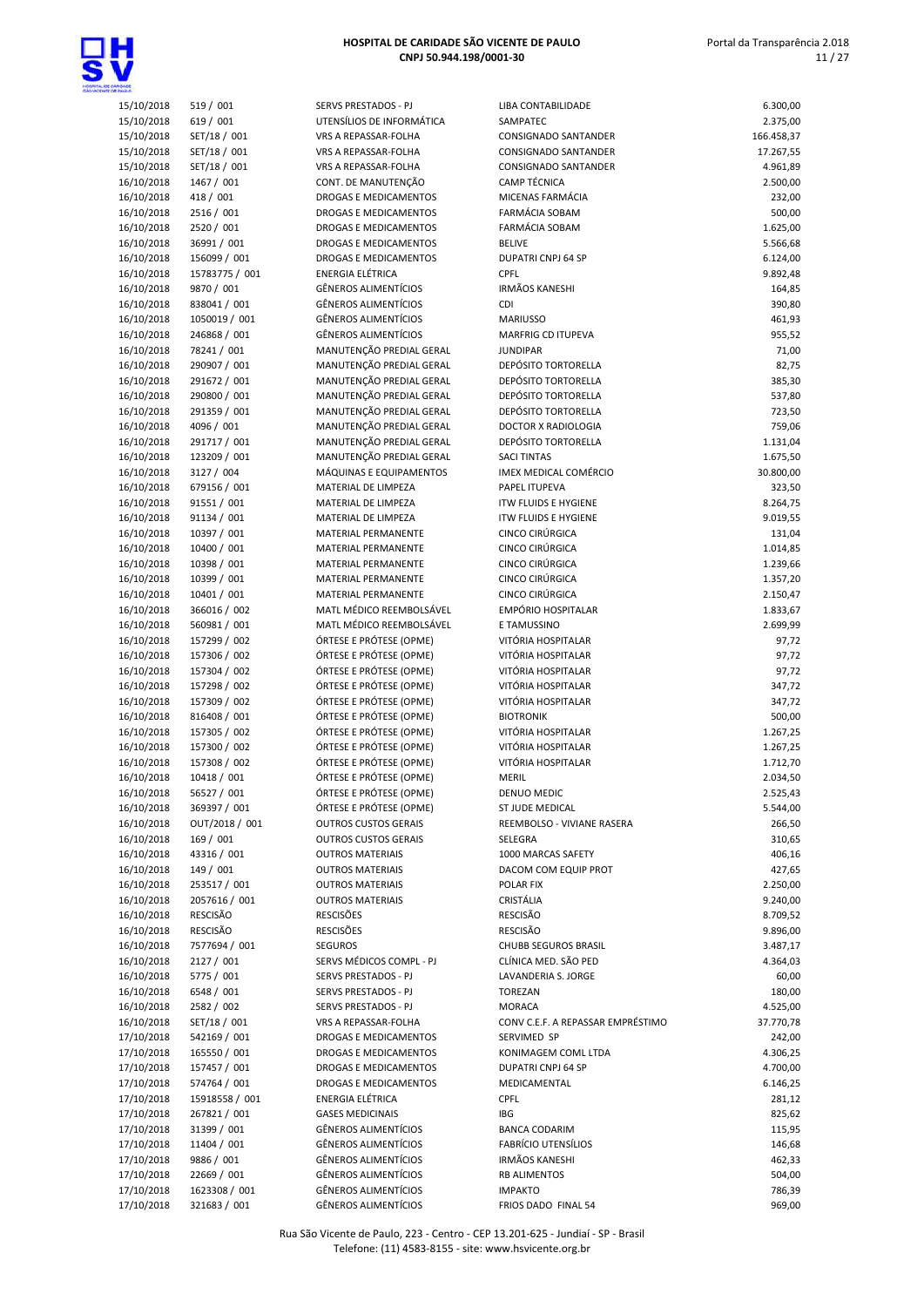

| 7/10/2018 | 1019616 / 001 | <b>GÊNEROS ALIMENTÍCIO</b>                        |
|-----------|---------------|---------------------------------------------------|
| 7/10/2018 | 209128 / 001  | <b>GÊNEROS ALIMENTÍCIO</b>                        |
| 7/10/2018 | 21017 / 001   | <b>GÊNEROS ALIMENTÍCIO</b>                        |
| 7/10/2018 | 1019672 / 001 | <b>GÊNEROS ALIMENTÍCIO</b>                        |
| 7/10/2018 | 5202 / 001    | <b>IMPRESSOS E MATL DE</b>                        |
| 7/10/2018 | 568816 / 001  | <b>IMPRESSOS E MATL DE</b>                        |
| 7/10/2018 | 783434 / 001  | <b>IMPRESSOS E MATL DE</b>                        |
| 7/10/2018 | 783443 / 001  | <b>IMPRESSOS E MATL DE</b>                        |
| 7/10/2018 | 233581 / 001  | <b>IMPRESSOS E MATL DE</b>                        |
|           |               | <b>IMPRESSOS E MATL DE</b>                        |
| 7/10/2018 | 902 / 001     | MANUTENÇÃO PREDIAI                                |
| 7/10/2018 | 9227 / 001    |                                                   |
| 7/10/2018 | 15745 / 001   | MANUTENÇÃO PREDIAI                                |
| 7/10/2018 | 77967 / 001   | MANUTENÇÃO PREDIAI                                |
| 7/10/2018 | 8588 / 001    | MANUTENÇÃO PREDIAI                                |
| 7/10/2018 | 77967 / 001   | MATERIAL DE REPOSIÇÃ                              |
| 7/10/2018 | 9227 / 001    | MATERIAL DE REPOSIÇÃ                              |
| 7/10/2018 | 12318 / 001   | MATERIAL DE REPOSIÇÃ                              |
| 7/10/2018 | 783443 / 001  | MATL MÉDICO REEMBO                                |
| 7/10/2018 | 510 / 001     | MATL MÉDICO REEMBO                                |
| 7/10/2018 | 14885 / 001   | MATL MÉDICO REEMBO                                |
| 7/10/2018 | 3422 / 001    | MATL MÉDICO REEMBO                                |
| 7/10/2018 | 58328 / 001   | MATL MÉDICO REEMBO                                |
| 7/10/2018 | 22882 / 001   | MATL MÉDICO REEMBO                                |
| 7/10/2018 | 5202 / 001    | MATL MÉDICO REEMBO                                |
| 7/10/2018 | 25298 / 001   | MATL MÉDICO REEMBO                                |
| 7/10/2018 | 130 / 001     | MATL MÉDICO REEMBO                                |
| 7/10/2018 | 129 / 001     | MATL MÉDICO REEMBO                                |
| 7/10/2018 | 104762 / 001  | MATL MÉDICO REEMBO                                |
| 7/10/2018 | 13610 / 001   | MATL MÉDICO REEMBO                                |
| 7/10/2018 | 99621 / 001   | MATL MÉDICO REEMBO                                |
| 7/10/2018 | 368779 / 001  | ÓRTESE E PRÓTESE (OP                              |
| 7/10/2018 | 368762 / 001  | ÓRTESE E PRÓTESE (OP                              |
| 7/10/2018 | 368767 / 001  | ÓRTESE E PRÓTESE (OP                              |
| 7/10/2018 | 3658 / 001    | ÓRTESE E PRÓTESE (OP                              |
| 7/10/2018 | 3659 / 001    | ÓRTESE E PRÓTESE (OP                              |
| 7/10/2018 | 6520 / 001    | <b>OUTROS MATERIAIS</b>                           |
| 7/10/2018 | 131 / 001     | SERVS MÉDICOS COMPI                               |
| 7/10/2018 | 186 / 001     | SERVS MÉDICOS COMPI                               |
| 7/10/2018 | 164 / 001     | SERVS MÉDICOS COMPI                               |
| 7/10/2018 | 106 / 001     | SERVS MÉDICOS COMPI                               |
| 7/10/2018 | 33 / 001      | SERVS MÉDICOS COMPI                               |
| 7/10/2018 | 174 / 001     | SERVS MÉDICOS COMPI                               |
| 7/10/2018 | 361 / 001     | SERVS MÉDICOS COMPI                               |
|           | 128 / 001     | SERVS MÉDICOS COMPI                               |
| 7/10/2018 |               | SERVS MÉDICOS COMPI                               |
| 7/10/2018 | 401 / 001     |                                                   |
| 7/10/2018 | 114 / 001     | SERVS MÉDICOS COMPI                               |
| 7/10/2018 | 55 / 001      | SERVS MÉDICOS COMPI<br><b>SERVS MÉDICOS COMPI</b> |
| 7/10/2018 | 183 / 001     |                                                   |
| 7/10/2018 | 107 / 001     | SERVS MÉDICOS COMPI                               |
| 7/10/2018 | 90 / 001      | SERVS MÉDICOS COMPI                               |
| 7/10/2018 | 62 / 001      | SERVS MÉDICOS COMPI                               |
| 7/10/2018 | 67 / 001      | <b>SERVS MÉDICOS COMPI</b>                        |
| 7/10/2018 | 42 / 001      | SERVS MÉDICOS COMPI                               |
| 7/10/2018 | 165 / 001     | SERVS MÉDICOS COMPI                               |
| 7/10/2018 | 110 / 001     | SERVS MÉDICOS COMPI                               |
| 7/10/2018 | 41 / 001      | SERVS MÉDICOS COMPI                               |
| 7/10/2018 | 66 / 001      | SERVS MÉDICOS COMPI                               |
| 7/10/2018 | 69 / 001      | SERVS MÉDICOS COMPI                               |
| 7/10/2018 | 54 / 001      | SERVS MÉDICOS COMPI                               |
| 7/10/2018 | 360 / 001     | SERVS MÉDICOS COMPI                               |
| 7/10/2018 | 130 / 001     | SERVS MÉDICOS COMPI                               |
| 7/10/2018 | 32 / 001      | SERVS MÉDICOS COMPI                               |
| 7/10/2018 | 106 / 001     | SERVS MÉDICOS COMPI                               |
| 7/10/2018 | 32 / 001      | SERVS MÉDICOS COMPI                               |
| 7/10/2018 | 11/001        | SERVS MÉDICOS COMPI                               |
| 7/10/2018 | 113 / 001     | SERVS MÉDICOS COMPI                               |
| 7/10/2018 | 127 / 001     | SERVS MÉDICOS COMPI                               |
| 7/10/2018 | 89 / 001      | SERVS MÉDICOS COMPI                               |
| 7/10/2018 | 110 / 001     | SERVS MÉDICOS COMPI                               |
| 7/10/2018 | 31 / 001      | SERVS MÉDICOS COMPI                               |
| 7/10/2018 | 146 / 001     | SERVS PRESTADOS - PJ                              |
|           |               |                                                   |

| unquoe<br>Ethnes         |                              |                                                      |                                              |                      |
|--------------------------|------------------------------|------------------------------------------------------|----------------------------------------------|----------------------|
| 17/10/2018               | 1019616 / 001                | <b>GÊNEROS ALIMENTÍCIOS</b>                          | FRESENIUS-MATRIZ                             | 1.140,00             |
| 17/10/2018               | 209128 / 001                 | <b>GÊNEROS ALIMENTÍCIOS</b>                          | <b>JCA FOODS</b>                             | 1.321,22             |
| 17/10/2018               | 21017 / 001                  | <b>GÊNEROS ALIMENTÍCIOS</b>                          | <b>LONDRES DISTR</b>                         | 1.520,00             |
| 17/10/2018               | 1019672 / 001                | <b>GÊNEROS ALIMENTÍCIOS</b>                          | FRESENIUS-MATRIZ                             | 3.414,07             |
| 17/10/2018               | 5202 / 001                   | IMPRESSOS E MATL DE EXP.                             | PRISMA COMERCIAL                             | 15,00                |
| 17/10/2018               | 568816 / 001                 | IMPRESSOS E MATL DE EXP.                             | <b>ESPACIAL</b>                              | 545,25               |
| 17/10/2018               | 783434 / 001<br>783443 / 001 | IMPRESSOS E MATL DE EXP.<br>IMPRESSOS E MATL DE EXP. | DATASUPRI DISTRIBUID<br>DATASUPRI DISTRIBUID | 667,50               |
| 17/10/2018<br>17/10/2018 | 233581 / 001                 | IMPRESSOS E MATL DE EXP.                             | PROCOMP                                      | 821,51<br>921,24     |
| 17/10/2018               | 902 / 001                    | IMPRESSOS E MATL DE EXP.                             | GRÁFICA MEGA FLEX                            | 2.646,00             |
| 17/10/2018               | 9227 / 001                   | MANUTENÇÃO PREDIAL GERAL                             | SANTA FÉ COMERCIAL                           | 373,35               |
| 17/10/2018               | 15745 / 001                  | MANUTENÇÃO PREDIAL GERAL                             | <b>GATTERA</b>                               | 596,99               |
| 17/10/2018               | 77967 / 001                  | MANUTENÇÃO PREDIAL GERAL                             | ELETRIZEL                                    | 624,00               |
| 17/10/2018               | 8588 / 001                   | MANUTENÇÃO PREDIAL GERAL                             | ELETRO AREA MATL ELE                         | 755,49               |
| 17/10/2018               | 77967 / 001                  | MATERIAL DE REPOSIÇÃO                                | ELETRIZEL                                    | 15,60                |
| 17/10/2018               | 9227 / 001                   | MATERIAL DE REPOSIÇÃO                                | SANTA FÉ COMERCIAL                           | 219,00               |
| 17/10/2018               | 12318 / 001                  | MATERIAL DE REPOSIÇÃO                                | <b>OLIVERTEC</b>                             | 2.664,00             |
| 17/10/2018               | 783443 / 001                 | MATL MÉDICO REEMBOLSÁVEL                             | DATASUPRI DISTRIBUID                         | 34,60                |
| 17/10/2018               | 510 / 001                    | MATL MÉDICO REEMBOLSÁVEL                             | <b>UNIODONTO</b>                             | 306,00               |
| 17/10/2018               | 14885 / 001                  | MATL MÉDICO REEMBOLSÁVEL                             | <b>MEDICAL PANIAGUA</b>                      | 940,00               |
| 17/10/2018               | 3422 / 001                   | MATL MÉDICO REEMBOLSÁVEL                             | ARAMED COML HOSP                             | 1.125,00             |
| 17/10/2018               | 58328 / 001                  | MATL MÉDICO REEMBOLSÁVEL                             | <b>MÉDICOR</b>                               | 1.874,15             |
| 17/10/2018               | 22882 / 001                  | MATL MÉDICO REEMBOLSÁVEL                             | <b>CPL MEDICAL</b>                           | 1.982,00             |
| 17/10/2018               | 5202 / 001                   | MATL MÉDICO REEMBOLSÁVEL                             | PRISMA COMERCIAL                             | 1.995,00             |
| 17/10/2018               | 25298 / 001                  | MATL MÉDICO REEMBOLSÁVEL                             | CIRÚRGICA RIBEIRAO P                         | 2.184,00             |
| 17/10/2018               | 130 / 001                    | MATL MÉDICO REEMBOLSÁVEL                             | ALFALAGOS FILIAL 67                          | 2.907,46             |
| 17/10/2018               | 129 / 001                    | MATL MÉDICO REEMBOLSÁVEL                             | ALFALAGOS FILIAL 67                          | 5.692,50             |
| 17/10/2018               | 104762 / 001                 | MATL MÉDICO REEMBOLSÁVEL                             | ZAMMI                                        | 6.750,00             |
| 17/10/2018<br>17/10/2018 | 13610 / 001<br>99621 / 001   | MATL MÉDICO REEMBOLSÁVEL<br>MATL MÉDICO REEMBOLSÁVEL | <b>ALIANCA</b><br><b>BIOMEDICAL EQUIP</b>    | 6.751,75<br>8.712,00 |
| 17/10/2018               | 368779 / 001                 | ÓRTESE E PRÓTESE (OPME)                              | EMPÓRIO HOSPITALAR                           | 1.033,00             |
| 17/10/2018               | 368762 / 001                 | ÓRTESE E PRÓTESE (OPME)                              | EMPÓRIO HOSPITALAR                           | 1.287,00             |
| 17/10/2018               | 368767 / 001                 | ÓRTESE E PRÓTESE (OPME)                              | EMPÓRIO HOSPITALAR                           | 2.320,00             |
| 17/10/2018               | 3658 / 001                   | ÓRTESE E PRÓTESE (OPME)                              | <b>INTERMEDICAL EQUIP</b>                    | 2.870,00             |
| 17/10/2018               | 3659 / 001                   | ÓRTESE E PRÓTESE (OPME)                              | <b>INTERMEDICAL EQUIP</b>                    | 2.870,00             |
| 17/10/2018               | 6520 / 001                   | <b>OUTROS MATERIAIS</b>                              | <b>BIO BRASIL BIOTECNOL</b>                  | 630,60               |
| 17/10/2018               | 131 / 001                    | SERVS MÉDICOS COMPL - PJ                             | <b>OLIVEIRA E FREITAS</b>                    | 2.346,25             |
| 17/10/2018               | 186 / 001                    | SERVS MÉDICOS COMPL - PJ                             | <b>HEBECLIN</b>                              | 3.378,60             |
| 17/10/2018               | 164 / 001                    | SERVS MÉDICOS COMPL - PJ                             | <b>MED SALVA</b>                             | 3.941,70             |
| 17/10/2018               | 106 / 001                    | SERVS MÉDICOS COMPL - PJ                             | MP JUNDIAI SERVICOS                          | 4.504,80             |
| 17/10/2018               | 33 / 001                     | SERVS MÉDICOS COMPL - PJ                             | <b>DEBORA LOPES</b>                          | 6.000,00             |
| 17/10/2018               | 174 / 001                    | SERVS MÉDICOS COMPL - PJ                             | <b>LUIS ANEZ</b>                             | 6.194,10             |
| 17/10/2018               | 361 / 001                    | SERVS MÉDICOS COMPL - PJ                             | ONCO PELVIC                                  | 6.194,10             |
| 17/10/2018               | 128 / 001                    | SERVS MÉDICOS COMPL - PJ                             | <b>OLIVEIRA E FREITAS</b>                    | 7.320,30             |
| 17/10/2018               | 401 / 001                    | SERVS MÉDICOS COMPL - PJ                             | CLÍNICA MÉDICA LEÃO                          | 8.446,50             |
| 17/10/2018               | 114 / 001                    | SERVS MÉDICOS COMPL - PJ                             | H E F SERVIÇOS                               | 563,10               |
| 17/10/2018               | 55 / 001                     | SERVS MÉDICOS COMPL - PJ                             | <b>BENTO BERG</b>                            | 1.126,20             |
| 17/10/2018               | 183 / 001                    | SERVS MÉDICOS COMPL - PJ<br>SERVS MÉDICOS COMPL - PJ | LIGER RISO                                   | 1.126,20             |
| 17/10/2018               | 107 / 001                    | SERVS MÉDICOS COMPL - PJ                             | POLETO E PETEK<br>LILIANE COELHO NEVES       | 1.200,00             |
| 17/10/2018<br>17/10/2018 | 90 / 001<br>62/001           | SERVS MÉDICOS COMPL - PJ                             | <b>GARCIA E ROSSONI</b>                      | 1.689,30<br>2.815,50 |
| 17/10/2018               | 67 / 001                     | SERVS MÉDICOS COMPL - PJ                             | MARCELA SCHWARZ                              | 3.600,00             |
| 17/10/2018               | 42 / 001                     | SERVS MÉDICOS COMPL - PJ                             | <b>CERES SARMENTO</b>                        | 4.504,80             |
| 17/10/2018               | 165 / 001                    | SERVS MÉDICOS COMPL - PJ                             | <b>MED SALVA</b>                             | 572,10               |
| 17/10/2018               | 110 / 001                    | SERVS MÉDICOS COMPL - PJ                             | SOUSA MARQUES                                | 572,10               |
| 17/10/2018               | 41 / 001                     | SERVS MÉDICOS COMPL - PJ                             | <b>CERES SARMENTO</b>                        | 1.126,20             |
| 17/10/2018               | 66 / 001                     | SERVS MÉDICOS COMPL - PJ                             | MARCELA SCHWARZ                              | 1.200,00             |
| 17/10/2018               | 69 / 001                     | SERVS MÉDICOS COMPL - PJ                             | <b>TAVARES TEIXEIRA</b>                      | 2.252,40             |
| 17/10/2018               | 54 / 001                     | SERVS MÉDICOS COMPL - PJ                             | <b>BENTO BERG</b>                            | 2.252,40             |
| 17/10/2018               | 360 / 001                    | SERVS MÉDICOS COMPL - PJ                             | ONCO PELVIC                                  | 2.252,40             |
| 17/10/2018               | 130 / 001                    | SERVS MÉDICOS COMPL - PJ                             | OLIVEIRA E FREITAS                           | 2.346,25             |
| 17/10/2018               | 32/001                       | SERVS MÉDICOS COMPL - PJ                             | ERES                                         | 2.815,50             |
| 17/10/2018               | 106 / 001                    | SERVS MÉDICOS COMPL - PJ                             | POLETO E PETEK                               | 3.600,00             |
| 17/10/2018               | 32 / 001                     | SERVS MÉDICOS COMPL - PJ                             | <b>DEBORA LOPES</b>                          | 3.600,00             |
| 17/10/2018               | 11/001                       | SERVS MÉDICOS COMPL - PJ                             | <b>CUNHA E TIAGO</b>                         | 4.800,00             |
| 17/10/2018               | 113 / 001                    | SERVS MÉDICOS COMPL - PJ                             | H E F SERVIÇOS                               | 5.631,00             |
| 17/10/2018               | 127 / 001                    | SERVS MÉDICOS COMPL - PJ                             | OLIVEIRA E FREITAS                           | 6.194,10             |
| 17/10/2018               | 89 / 001                     | SERVS MÉDICOS COMPL - PJ                             | LILIANE COELHO NEVES                         | 7.320,30             |
| 17/10/2018               | 110 / 001                    | SERVS MÉDICOS COMPL - PJ                             | STROHER SERVIÇOS MED                         | 7.883,40             |
| 17/10/2018               | 31/001                       | SERVS MÉDICOS COMPL - PJ                             | ERES                                         | 10.698,90            |
| 17/10/2018               | 146 / 001                    | SERVS PRESTADOS - PJ                                 | AMÉRICA ESQUADRIAS                           | 1.300,00             |
| 17/10/2018<br>17/10/2018 | 148 / 001<br>147 / 001       | SERVS PRESTADOS - PJ                                 | AMÉRICA ESQUADRIAS<br>AMÉRICA ESQUADRIAS     | 1.500,00<br>2.800,00 |
|                          |                              | SERVS PRESTADOS - PJ                                 |                                              |                      |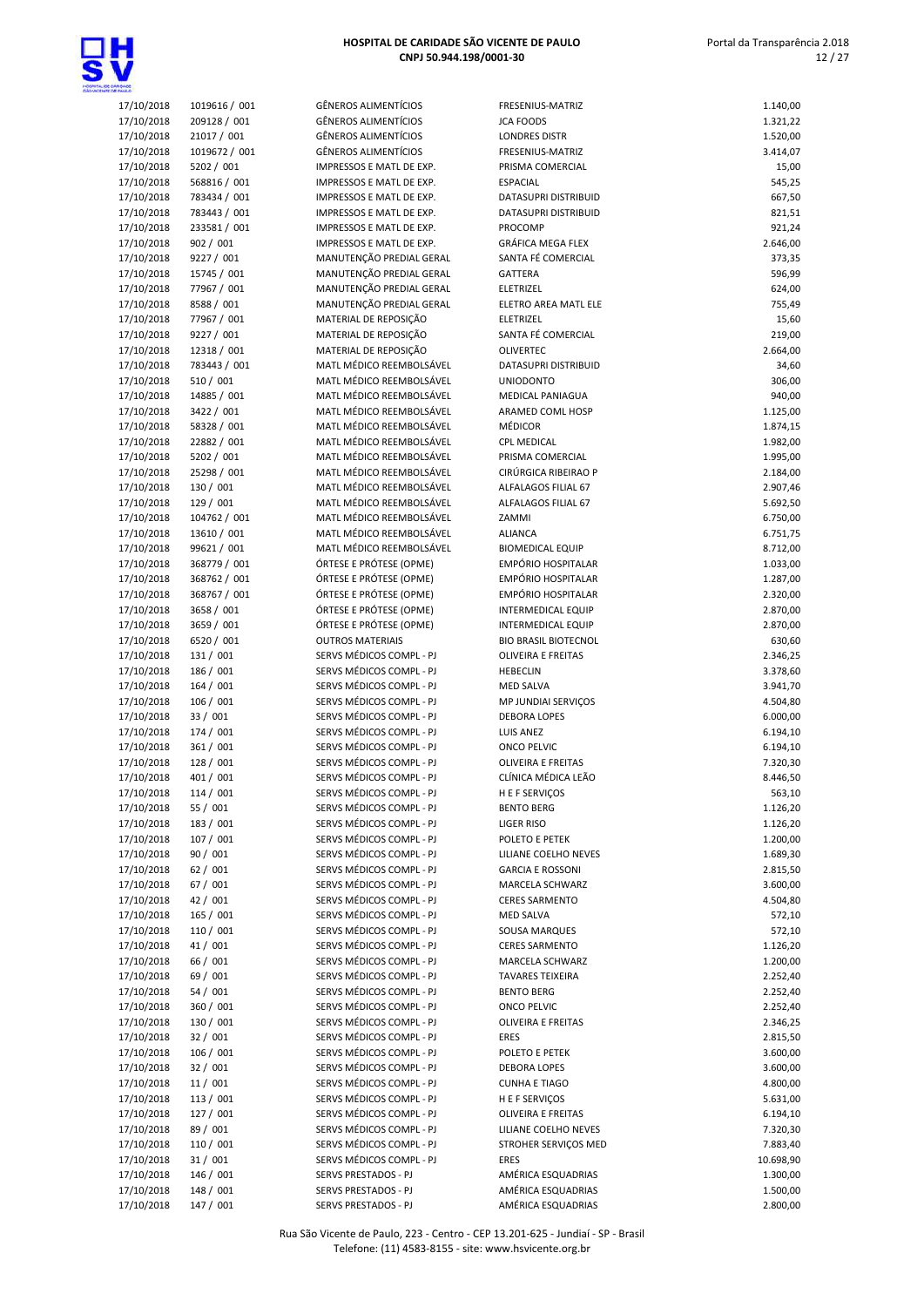



| 17/10/2018               | CONF. DÍV / 001         | TERMO CONF. DÍVIDA                                   | <b>CPFL</b>                            | 43.138,27          |
|--------------------------|-------------------------|------------------------------------------------------|----------------------------------------|--------------------|
| 17/10/2018               | 19 / 001                | TREINAMENTOS E CONGRESSOS                            | <b>MARCIA GUALTER</b>                  | 920,00             |
| 17/10/2018               | SET/18 / 001            | VRS A REPASSAR-FOLHA                                 | CONV. C.E.F. A REPASSAR EMPRÉSTIMO     | 4.032,10           |
| 17/10/2018               | SET/18 / 001            | VRS A REPASSAR-FOLHA                                 | CONV. C.E.F. A REPASSAR EMPRÉSTIMO     | 1.181,57           |
| 18/10/2018               | 104675 / 001            | CONT. DE MANUTENÇÃO                                  | <b>PIXEON</b>                          | 1.395,42           |
| 18/10/2018               | <b>PROCESSO</b>         | CONTINGÊNCIAS TRABALHISTAS                           | <b>PROCESSO</b>                        | 7.893,64           |
| 18/10/2018               | 104675 / 001            | <b>DESPESAS FINANCEIRAS</b>                          | <b>PIXEON</b>                          | 31,63              |
| 18/10/2018               | <b>PROCESSO</b>         | <b>DESPS LEGAIS E JURÍDICAS</b>                      | <b>GRU CUSTAS PROCESSO</b>             | 1.000,00           |
| 18/10/2018               | 292579 / 001            | DROGAS E MEDICAMENTOS                                | UNIÃO QUÍMICA MG                       | 2.237,50           |
| 18/10/2018               | 15780141 / 001          | ENERGIA ELÉTRICA                                     | <b>CPFL</b>                            | 300,58             |
| 18/10/2018               | 15814238 / 001          | ENERGIA ELÉTRICA                                     | <b>CPFL</b>                            | 421,24             |
| 18/10/2018               | 15768055 / 001          | ENERGIA ELÉTRICA                                     | <b>CPFL</b>                            | 437,49             |
| 18/10/2018               | 15749435 / 001          | ENERGIA ELÉTRICA                                     | <b>CPFL</b>                            | 550,73             |
| 18/10/2018               | 14272454 / 001          | ENERGIA ELÉTRICA                                     | <b>CPFL</b>                            | 697,33             |
| 18/10/2018               | 15810106 / 001          | ENERGIA ELÉTRICA                                     | <b>CPFL</b>                            | 900,70             |
| 18/10/2018               | 41659 / 001             | <b>GASES MEDICINAIS</b>                              | <b>IBG CRYO FILIAL</b>                 | 1.791,63           |
| 18/10/2018               | 31409 / 001             | <b>GÊNEROS ALIMENTÍCIOS</b>                          | <b>BANCA CODARIM</b>                   | 98,80              |
| 18/10/2018               | 9900 / 001              | <b>GÊNEROS ALIMENTÍCIOS</b>                          | <b>IRMÃOS KANESHI</b>                  | 492,95             |
| 18/10/2018               | 9159 / 001              | <b>GÊNEROS ALIMENTÍCIOS</b>                          | <b>ELITE</b>                           | 1.268,53           |
| 18/10/2018               | 3198542 / 001           | <b>GÊNEROS ALIMENTÍCIOS</b>                          | <b>FRIBOI FILIAL</b>                   | 1.283,28           |
| 18/10/2018               | 71627 / 001             | <b>GÊNEROS ALIMENTÍCIOS</b>                          | <b>DISTRIB HERNANDES</b>               | 1.735,20           |
| 18/10/2018               | 24385 / 001             | IMPRESSOS E MATL DE EXP.                             | <b>BAZAR HELENA</b>                    | 122,70             |
| 18/10/2018               | 317 / 001               | IMPRESSOS E MATL DE EXP.                             | <b>UNIGATES</b>                        | 680,00             |
| 18/10/2018               | 24384 / 001             | IMPRESSOS E MATL DE EXP.                             | <b>BAZAR HELENA</b>                    | 874,74             |
| 18/10/2018               | 2578312 / 001           | IMPRESSOS E MATL DE EXP.                             | SALES                                  | 1.280,00           |
| 18/10/2018               | 11892 / 001             | IMPRESSOS E MATL DE EXP.                             | TURN O MATIC                           | 60,00              |
| 18/10/2018               | 1552 / 001              | LOCAÇÃO (EQUIP, MÁQ. ESPAÇO)                         | PANMEDICA                              | 3.300,00           |
| 18/10/2018               | 78545 / 001             | MANUTENÇÃO PREDIAL GERAL                             | <b>JUNDIPAR</b>                        | 60,00              |
| 18/10/2018               | 80678 / 001             | MATERIAL DE LIMPEZA                                  | <b>TERRÃO</b>                          | 222,00             |
| 18/10/2018               | 2749 / 001              | MATERIAL DE LIMPEZA                                  | <b>GREEN BAGS</b>                      | 7.381,24           |
| 18/10/2018               | 9160 / 001              | MATERIAL DE LIMPEZA                                  | <b>ELITE</b>                           | 8.294,67           |
| 18/10/2018               | 18357 / 001             | MATERIAL DE REPOSIÇÃO                                | BLUE AR SOL AR COND                    | 390,00             |
| 18/10/2018               | 1815 / 001              | MATERIAL DE REPOSIÇÃO                                | REFRIGERAÇÃO PITANGU                   | 400,00             |
| 18/10/2018               | 161 / 001               | MATERIAL DE REPOSIÇÃO                                | FBP FORN PEÇAS BRASI                   | 458,40             |
| 18/10/2018               | 201 / 001               | MATERIAL DE REPOSIÇÃO                                | <b>GEPETO</b>                          | 800,00             |
| 18/10/2018               | 104819 / 001            | MATL MÉDICO REEMBOLSÁVEL                             | ZAMMI                                  | 1.417,80           |
| 18/10/2018               | 3018 / 001              | MATL MÉDICO REEMBOLSÁVEL                             | <b>COLINA TEXTIL</b>                   | 3.119,67           |
| 18/10/2018               | 64542 / 001             | MATL MÉDICO REEMBOLSÁVEL<br>MATL MÉDICO REEMBOLSÁVEL | <b>CISCRE</b>                          | 3.289,50           |
| 18/10/2018               | 73792 / 001             | MOBILIÁRIO                                           | HTS TECNOLOGIA<br><b>BCF PLÁSTICOS</b> | 4.510,00           |
| 18/10/2018               | 59852 / 001             |                                                      | <b>GEPETO</b>                          | 1.025,23           |
| 18/10/2018<br>18/10/2018 | 201 / 001<br>9041 / 001 | MOBILIÁRIO<br>ÓRTESE E PRÓTESE (OPME)                | PANMEDICA                              | 4.130,00<br>200,00 |
| 18/10/2018               | 369073 / 001            | ÓRTESE E PRÓTESE (OPME)                              | EMPÓRIO HOSPITALAR                     | 1.287,00           |
| 18/10/2018               | 56824 / 001             | ÓRTESE E PRÓTESE (OPME)                              | DENUO MEDIC                            | 1.363,62           |
| 18/10/2018               | 369075 / 001            | ÓRTESE E PRÓTESE (OPME)                              | <b>EMPÓRIO HOSPITALAR</b>              | 1.992,40           |
| 18/10/2018               | 15575 / 001             |                                                      | ENDOCTOR                               | 2.750,00           |
| 18/10/2018               | 3463 / 001              | ORTESE E PROTESE (OPME)<br>SERVS PRESTADOS - PJ      | AGFA                                   | 6.492,14           |
| 18/10/2018               | 86 / 001                | SERVS PRESTADOS - PJ                                 | <b>AGS SERVIÇOS</b>                    | 9.121,53           |
| 18/10/2018               | 4493 / 001              | SOFTWARE                                             | MV SISTEMAS                            | 29.722,29          |
| 18/10/2018               | 501201 / 001            | <b>TELEFONE</b>                                      | <b>VIVO</b>                            | 14,70              |
| 18/10/2018               | 544249 / 001            | <b>TELEFONE</b>                                      | <b>VIVO</b>                            | 14,70              |
| 18/10/2018               | 544248 / 001            | <b>TELEFONE</b>                                      | <b>VIVO</b>                            | 743,49             |
| 18/10/2018               | 501203 / 001            | <b>TELEFONE</b>                                      | <b>VIVO</b>                            | 3.958,37           |
| 18/10/2018               | 501202 / 001            | <b>TELEFONE</b>                                      | <b>VIVO</b>                            | 126,15             |
| 18/10/2018               | 544247 / 001            | <b>TELEFONE</b>                                      | <b>VIVO</b>                            | 191,89             |
| 18/10/2018               | 7204 / 002              | <b>UNIFORMES</b>                                     | <b>FBS THAILES</b>                     | 14.760,00          |
| 18/10/2018               | 20181015000768 / 001    | VALE REFEIÇÃO E ALIMENTAÇÃO                          | VR                                     | 26.133,25          |
| 18/10/2018               | 20181015000772 / 001    | VALE REFEIÇÃO E ALIMENTAÇÃO                          | VR                                     | 6.820,00           |
| 19/10/2018               | 32257 / 001             | COMBUSTÍVEIS E LUBRIFICANTES                         | <b>TOTAL GÁS</b>                       | 228,00             |
| 19/10/2018               | 798 / 001               | DESPESAS DE VEÍCULOS                                 | MECÂNICA DINIZ                         | 440,00             |
| 19/10/2018               | AGOSTO/18 / 001         | DESPESAS FINANCEIRAS                                 | IRRF FÉRIAS FOLHA AGOSTO/18            | 51,69              |
| 19/10/2018               | SET/18 / 001            | DESPESAS FINANCEIRAS                                 | IRRF FÉRIAS FOLHA SETEMBRO/18          | 5.646,34           |
| 19/10/2018               | <b>PROCESSO</b>         | DESPS LEGAIS E JURÍDICAS                             | <b>GPS PROCESSO</b>                    | 917,73             |
| 19/10/2018               | 1746269 / 001           | DROGAS E MEDICAMENTOS                                | <b>MAFRA MATRIZ</b>                    | 1.780,00           |
| 19/10/2018               | OUT/18 / 001            | FÉRIAS                                               | FÉRIAS FOLHA OUTUBRO/18                | 3.393,59           |
| 19/10/2018               | OUT/18 / 001            | FÉRIAS                                               | FÉRIAS FOLHA OUTUBRO/18                | 20.167,75          |
| 19/10/2018               | AGOSTO/18 / 001         | FÉRIAS                                               | IRRF FÉRIAS FOLHA AGOSTO/18            | 472,59             |
| 19/10/2018               | <b>FGTS RESCISORIO</b>  | FGTS RESCISÓRIO                                      | <b>GRRF RESCISÃO</b>                   | 159,95             |
| 19/10/2018               | 1067443 / 001           | FILMES E QUÍMICOS                                    | RIOCLARENSE 91                         | 1.065,90           |
| 19/10/2018               | 174784 / 001            | <b>GÊNEROS ALIMENTÍCIOS</b>                          | NUTRI SUCO IND E COM                   | 167,00             |
| 19/10/2018               | 31421 / 001             | <b>GÊNEROS ALIMENTÍCIOS</b>                          | <b>BANCA CODARIM</b>                   | 279,40             |
| 19/10/2018               | 9904 / 001              | <b>GÊNEROS ALIMENTÍCIOS</b>                          | <b>IRMÃOS KANESHI</b>                  | 330,90             |
| 19/10/2018               | 680795 / 001            | <b>GÊNEROS ALIMENTÍCIOS</b>                          | PAPEL ITUPEVA                          | 412,10             |
|                          |                         |                                                      |                                        |                    |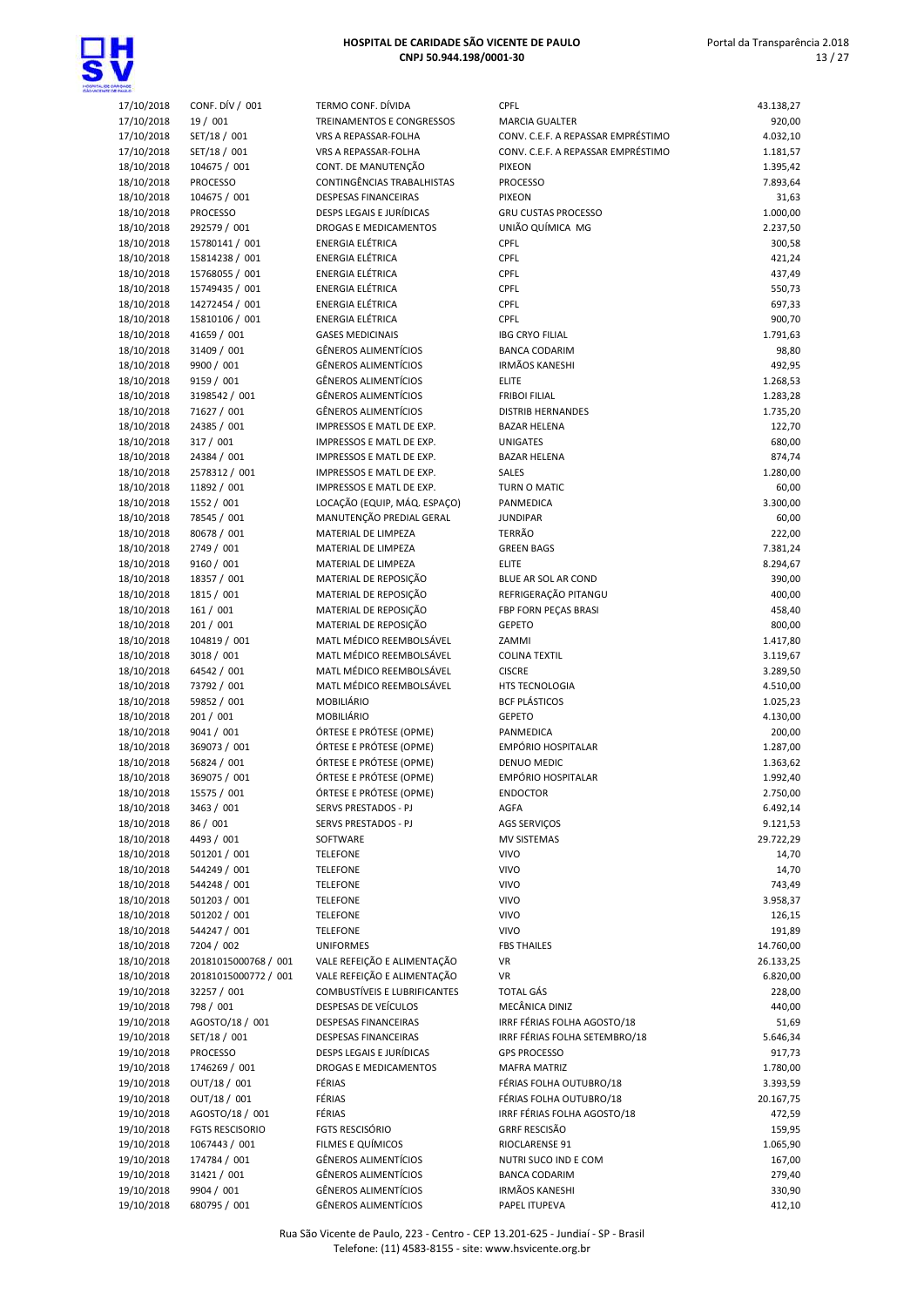

| 19/10/2018 | D-1115 / 001      |
|------------|-------------------|
| 19/10/2018 | D-28243 / 001     |
| 19/10/2018 | D-299 / 001       |
| 19/10/2018 | D-59 / 001        |
| 19/10/2018 | D-300 / 001       |
| 19/10/2018 | D-2590 / 001      |
| 19/10/2018 | D-17 / 001        |
|            |                   |
| 19/10/2018 | D-28243 / 001     |
| 19/10/2018 | D-204 / 001       |
| 19/10/2018 | D-478 / 001       |
| 19/10/2018 | D-298 / 001       |
| 19/10/2018 | D-45 / 001        |
| 19/10/2018 | D-279 / 001       |
| 19/10/2018 | $D-151/001$       |
| 19/10/2018 | D-3264153 / 001   |
| 19/10/2018 | D-08/36 / 001     |
| 19/10/2018 | D-306 / 001       |
| 19/10/2018 | D-201828342 / 001 |
| 19/10/2018 | D-34 / 001        |
| 19/10/2018 | $D-65/001$        |
| 19/10/2018 | D-47 / 001        |
| 19/10/2018 | D-193529 / 001    |
| 19/10/2018 | D-2080 / 001      |
|            |                   |
| 19/10/2018 | D-66 / 001        |
| 19/10/2018 | D-183 / 001       |
| 19/10/2018 | D-59 / 001        |
| 19/10/2018 | D-28241 / 001     |
| 19/10/2018 | D-46984 / 001     |
| 19/10/2018 | D-160 / 001       |
| 19/10/2018 | D-96 / 001        |
| 19/10/2018 | D-28239 / 001     |
| 19/10/2018 | D-357 / 001       |
| 19/10/2018 | D-8709 / 001      |
| 19/10/2018 | D-1766 / 001      |
| 19/10/2018 | D-49 / 001        |
| 19/10/2018 | $D-68/001$        |
| 19/10/2018 | D-9 / 001         |
| 19/10/2018 | D-98 / 001        |
| 19/10/2018 | D-47263 / 001     |
| 19/10/2018 | D-46 / 001        |
| 19/10/2018 | $D-58/001$        |
| 19/10/2018 | D-270 / 001       |
| 19/10/2018 | D-39 / 001        |
|            |                   |
| 19/10/2018 | D-125318 / 001    |
| 19/10/2018 | D-7114 / 001      |
| 19/10/2018 | D-49067 / 001     |
| 19/10/2018 | D-2052 / 001      |
| 19/10/2018 | D-5 / 001         |
| 19/10/2018 | D-192 / 001       |
| 19/10/2018 | D-56 / 001        |
| 19/10/2018 | D-57 / 001        |
| 19/10/2018 | D-478 / 001       |
| 19/10/2018 | D-88 / 001        |
| 19/10/2018 | D-478 / 001       |
| 19/10/2018 | D-200 / 001       |
| 19/10/2018 | D-43 / 001        |
| 19/10/2018 | D-93 / 001        |
| 19/10/2018 | D-40 / 001        |
| 19/10/2018 | D-2051/001        |
| 19/10/2018 | D-166 / 001       |
|            | D-65 / 001        |
| 19/10/2018 |                   |
| 19/10/2018 | D-13158 / 001     |
| 19/10/2018 | D-102820 / 001    |
| 19/10/2018 | D-298 / 001       |
| 19/10/2018 | D-201824855 / 001 |
| 19/10/2018 | D-265 / 001       |
| 19/10/2018 | D-115 / 001       |
| 19/10/2018 | D-165 / 001       |
| 19/10/2018 | D-158 / 001       |
| 19/10/2018 | D-118 / 001       |
| 19/10/2018 | D-2080 / 001      |
|            |                   |

| 19/10/2018               | $D-1115/001$                   | <b>IMPOSTO FEDERAL</b>                           | PIS/COFINS/CSLL                          | 97,65          |
|--------------------------|--------------------------------|--------------------------------------------------|------------------------------------------|----------------|
| 19/10/2018               | D-28243 / 001                  | <b>IMPOSTO FEDERAL</b>                           | IRRF - P. JURÍDICA                       | 5,10           |
| 19/10/2018               | D-299 / 001                    | <b>IMPOSTO FEDERAL</b>                           | IRRF - P. JURÍDICA                       | 9,00           |
| 19/10/2018               | $D-59/001$                     | <b>IMPOSTO FEDERAL</b>                           | IRRF - P. JURÍDICA                       | 9,00           |
| 19/10/2018               | $D-300 / 001$                  | <b>IMPOSTO FEDERAL</b>                           | IRRF - P. JURÍDICA                       | 9,00           |
| 19/10/2018<br>19/10/2018 | D-2590 / 001<br>$D-17/001$     | <b>IMPOSTO FEDERAL</b><br><b>IMPOSTO FEDERAL</b> | IRRF - P. JURÍDICA<br>IRRF - P. JURÍDICA | 15,00<br>15,75 |
| 19/10/2018               | D-28243 / 001                  | <b>IMPOSTO FEDERAL</b>                           | PIS/COFINS/CSLL                          | 15,81          |
| 19/10/2018               | $D-204 / 001$                  | <b>IMPOSTO FEDERAL</b>                           | IRRF - P. JURÍDICA                       | 18,00          |
| 19/10/2018               | D-478 / 001                    | <b>IMPOSTO FEDERAL</b>                           | IRRF - P. JURÍDICA                       | 18,00          |
| 19/10/2018               | $D-298 / 001$                  | <b>IMPOSTO FEDERAL</b>                           | IRRF - P. JURÍDICA                       | 18,00          |
| 19/10/2018               | $D-45/001$                     | <b>IMPOSTO FEDERAL</b>                           | IRRF - P. JURÍDICA                       | 18,75          |
| 19/10/2018               | D-279 / 001                    | <b>IMPOSTO FEDERAL</b>                           | IRRF - P. JURÍDICA                       | 18,75          |
| 19/10/2018<br>19/10/2018 | $D-151/001$<br>D-3264153 / 001 | <b>IMPOSTO FEDERAL</b><br><b>IMPOSTO FEDERAL</b> | IRRF - P. JURÍDICA<br>PIS/COFINS/CSLL    | 18,75<br>21,46 |
| 19/10/2018               | D-08/36 / 001                  | <b>IMPOSTO FEDERAL</b>                           | <b>IRRF ALUGUÉL</b>                      | 21,90          |
| 19/10/2018               | D-306 / 001                    | <b>IMPOSTO FEDERAL</b>                           | IRRF - P. JURÍDICA                       | 23,62          |
| 19/10/2018               | D-201828342 / 001              | <b>IMPOSTO FEDERAL</b>                           | IRRF - P. JURÍDICA                       | 23,85          |
| 19/10/2018               | $D-34/001$                     | <b>IMPOSTO FEDERAL</b>                           | PIS/COFINS/CSLL                          | 24,41          |
| 19/10/2018               | $D-65/001$                     | <b>IMPOSTO FEDERAL</b>                           | IRRF - P. JURÍDICA                       | 24,75          |
| 19/10/2018               | $D-47/001$                     | <b>IMPOSTO FEDERAL</b>                           | PIS/COFINS/CSLL                          | 25,58          |
| 19/10/2018<br>19/10/2018 | D-193529 / 001<br>D-2080 / 001 | <b>IMPOSTO FEDERAL</b><br><b>IMPOSTO FEDERAL</b> | PIS/COFINS/CSLL<br>IRRF - P. JURÍDICA    | 26,54<br>27,00 |
| 19/10/2018               | $D-66/001$                     | <b>IMPOSTO FEDERAL</b>                           | IRRF - P. JURÍDICA                       | 27,00          |
| 19/10/2018               | $D-183 / 001$                  | <b>IMPOSTO FEDERAL</b>                           | IRRF - P. JURÍDICA                       | 27,00          |
| 19/10/2018               | D-59 / 001                     | <b>IMPOSTO FEDERAL</b>                           | PIS/COFINS/CSLL                          | 27,90          |
| 19/10/2018               | D-28241 / 001                  | <b>IMPOSTO FEDERAL</b>                           | IRRF - P. JURÍDICA                       | 28,46          |
| 19/10/2018               | D-46984 / 001                  | <b>IMPOSTO FEDERAL</b>                           | PIS/COFINS/CSLL                          | 28,62          |
| 19/10/2018               | $D-160/001$                    | <b>IMPOSTO FEDERAL</b>                           | PIS/COFINS/CSLL                          | 30,23          |
| 19/10/2018<br>19/10/2018 | $D-96/001$<br>D-28239 / 001    | <b>IMPOSTO FEDERAL</b><br><b>IMPOSTO FEDERAL</b> | IRRF - P. JURÍDICA<br>IRRF - P. JURÍDICA | 31,20<br>31,46 |
| 19/10/2018               | D-357 / 001                    | <b>IMPOSTO FEDERAL</b>                           | IRRF - P. JURÍDICA                       | 31,50          |
| 19/10/2018               | D-8709 / 001                   | <b>IMPOSTO FEDERAL</b>                           | IRRF - P. JURÍDICA                       | 32,42          |
| 19/10/2018               | D-1766 / 001                   | <b>IMPOSTO FEDERAL</b>                           | PIS/COFINS/CSLL                          | 32,55          |
| 19/10/2018               | $D-49/001$                     | <b>IMPOSTO FEDERAL</b>                           | IRRF - P. JURÍDICA                       | 33,00          |
| 19/10/2018               | $D-68/001$                     | <b>IMPOSTO FEDERAL</b>                           | IRRF - P. JURÍDICA                       | 33,00          |
| 19/10/2018               | $D-9/001$                      | <b>IMPOSTO FEDERAL</b>                           | IRRF - P. JURÍDICA                       | 33,38          |
| 19/10/2018<br>19/10/2018 | D-98 / 001<br>D-47263 / 001    | <b>IMPOSTO FEDERAL</b><br><b>IMPOSTO FEDERAL</b> | IRRF - P. JURÍDICA<br>PIS/COFINS/CSLL    | 36,00<br>37,20 |
| 19/10/2018               | $D-46/001$                     | <b>IMPOSTO FEDERAL</b>                           | IRRF - P. JURÍDICA                       | 37,50          |
| 19/10/2018               | $D-58/001$                     | <b>IMPOSTO FEDERAL</b>                           | IRRF - P. JURÍDICA                       | 39,00          |
| 19/10/2018               | D-270 / 001                    | <b>IMPOSTO FEDERAL</b>                           | IRRF - P. JURÍDICA                       | 39,00          |
| 19/10/2018               | $D-39/001$                     | <b>IMPOSTO FEDERAL</b>                           | IRRF - P. JURÍDICA                       | 39,38          |
| 19/10/2018               | D-125318 / 001                 | <b>IMPOSTO FEDERAL</b>                           | PIS/COFINS/CSLL                          | 40,17          |
| 19/10/2018<br>19/10/2018 | D-7114 / 001<br>D-49067 / 001  | <b>IMPOSTO FEDERAL</b>                           | IRRF - P. JURÍDICA<br>IRRF - P. JURÍDICA | 42,32<br>42,87 |
| 19/10/2018               | D-2052 / 001                   | <b>IMPOSTO FEDERAL</b><br><b>IMPOSTO FEDERAL</b> | IRRF - P. JURÍDICA                       | 46,88          |
| 19/10/2018               | $D-5/001$                      | <b>IMPOSTO FEDERAL</b>                           | IRRF - P. JURÍDICA                       | 47,25          |
| 19/10/2018               | D-192 / 001                    | <b>IMPOSTO FEDERAL</b>                           | PIS/COFINS/CSLL                          | 48,83          |
| 19/10/2018               | $D-56/001$                     | <b>IMPOSTO FEDERAL</b>                           | PIS/COFINS/CSLL                          | 51,15          |
| 19/10/2018               | $D-57/001$                     | <b>IMPOSTO FEDERAL</b>                           | PIS/COFINS/CSLL                          | 51,15          |
| 19/10/2018               | $D-478/001$                    | <b>IMPOSTO FEDERAL</b>                           | PIS/COFINS/CSLL                          | 55,80          |
| 19/10/2018<br>19/10/2018 | $D-88/001$<br>D-478 / 001      | <b>IMPOSTO FEDERAL</b><br><b>IMPOSTO FEDERAL</b> | PIS/COFINS/CSLL<br>IRRF - P. JURÍDICA    | 55,80<br>56,25 |
| 19/10/2018               | $D-200 / 001$                  | <b>IMPOSTO FEDERAL</b>                           | PIS/COFINS/CSLL                          | 58,13          |
| 19/10/2018               | $D-43 / 001$                   | <b>IMPOSTO FEDERAL</b>                           | PIS/COFINS/CSLL                          | 58,13          |
| 19/10/2018               | $D-93/001$                     | <b>IMPOSTO FEDERAL</b>                           | PIS/COFINS/CSLL                          | 58,13          |
| 19/10/2018               | $D-40/001$                     | <b>IMPOSTO FEDERAL</b>                           | PIS/COFINS/CSLL                          | 58,13          |
| 19/10/2018               | D-2051 / 001                   | <b>IMPOSTO FEDERAL</b>                           | IRRF - P. JURÍDICA                       | 58,50          |
| 19/10/2018<br>19/10/2018 | $D-166 / 001$<br>$D-65/001$    | <b>IMPOSTO FEDERAL</b><br><b>IMPOSTO FEDERAL</b> | IRRF - P. JURÍDICA<br>IRRF - P. JURÍDICA | 63,00<br>63,38 |
| 19/10/2018               | D-13158 / 001                  | <b>IMPOSTO FEDERAL</b>                           | INSS - P. JURÍDICA                       | 67,46          |
| 19/10/2018               | D-102820 / 001                 | <b>IMPOSTO FEDERAL</b>                           | PIS/COFINS/CSLL                          | 69,12          |
| 19/10/2018               | $D-298/001$                    | <b>IMPOSTO FEDERAL</b>                           | PIS/COFINS/CSLL                          | 73,23          |
| 19/10/2018               | D-201824855 / 001              | <b>IMPOSTO FEDERAL</b>                           | PIS/COFINS/CSLL                          | 73,47          |
| 19/10/2018               | $D-265 / 001$                  | <b>IMPOSTO FEDERAL</b>                           | IRRF - P. JURÍDICA                       | 75,00          |
| 19/10/2018               | $D-115 / 001$                  | <b>IMPOSTO FEDERAL</b>                           | IRRF - P. JURÍDICA                       | 78,00          |
| 19/10/2018<br>19/10/2018 | $D-165 / 001$<br>$D-158/001$   | <b>IMPOSTO FEDERAL</b><br><b>IMPOSTO FEDERAL</b> | IRRF - P. JURÍDICA<br>IRRF - P. JURÍDICA | 78,75<br>81,00 |
| 19/10/2018               | $D-118/001$                    | <b>IMPOSTO FEDERAL</b>                           | IRRF - P. JURÍDICA                       | 83,25          |
| 19/10/2018               | D-2080 / 001                   | <b>IMPOSTO FEDERAL</b>                           | PIS/COFINS/CSLL                          | 83,70          |
| 19/10/2018               | $D-66/001$                     | <b>IMPOSTO FEDERAL</b>                           | PIS/COFINS/CSLL                          | 83,70          |
| 19/10/2018               | $D-183 / 001$                  | <b>IMPOSTO FEDERAL</b>                           | PIS/COFINS/CSLL                          | 83,70          |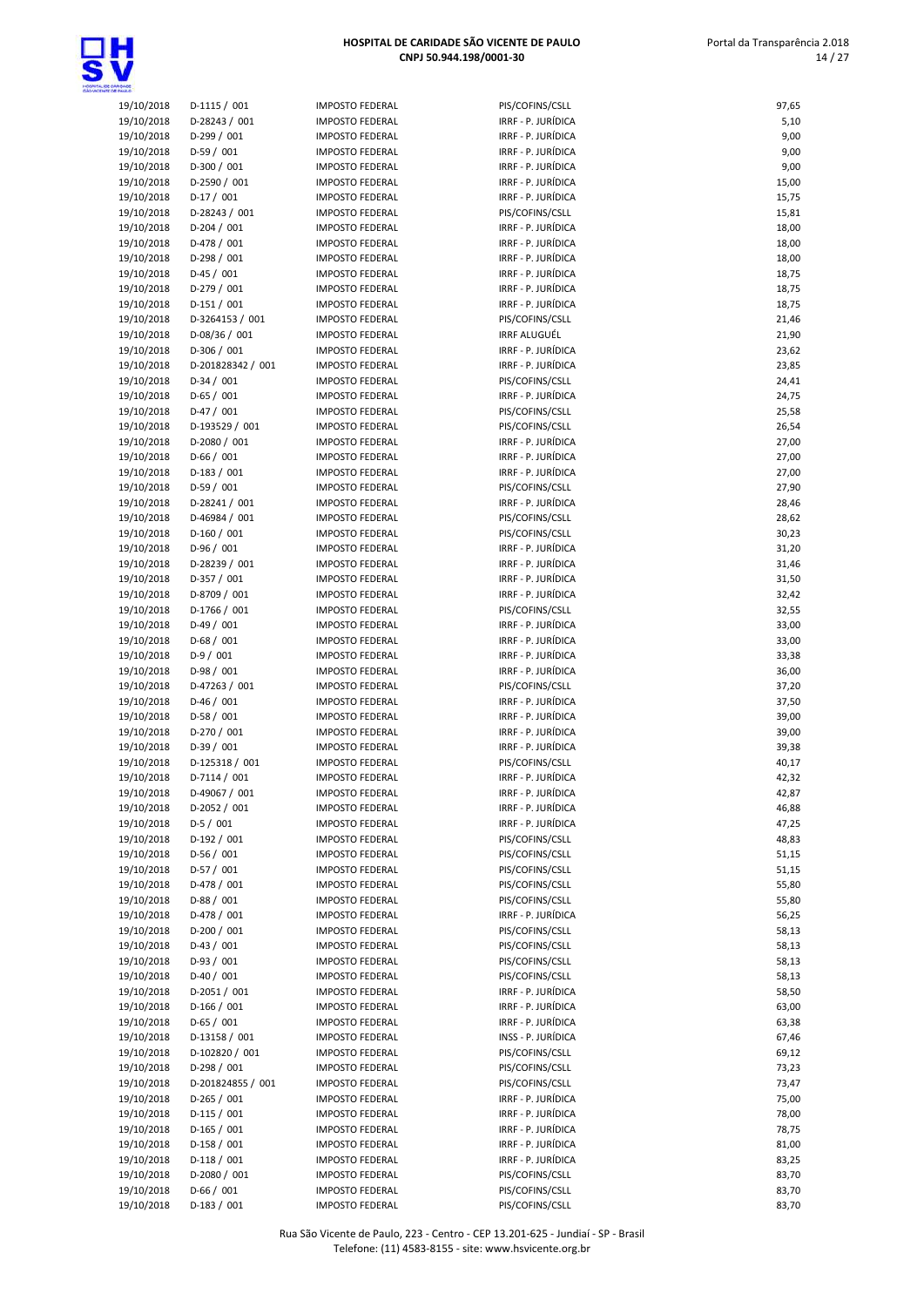

 Portal da Transparência 2.018 15 / 27

| <b>ROADE</b>             |                                |                                                  |                                          |                  |
|--------------------------|--------------------------------|--------------------------------------------------|------------------------------------------|------------------|
| 19/10/2018               | D-8589 / 001                   | <b>IMPOSTO FEDERAL</b>                           | PIS/COFINS/CSLL                          | 83,75            |
| 19/10/2018               | D-3562 / 001                   | <b>IMPOSTO FEDERAL</b>                           | IRRF - P. JURÍDICA                       | 86,25            |
| 19/10/2018               | $D-51/001$                     | <b>IMPOSTO FEDERAL</b>                           | IRRF - P. JURÍDICA                       | 86,63            |
| 19/10/2018               | $D-275/001$                    | <b>IMPOSTO FEDERAL</b>                           | PIS/COFINS/CSLL                          | 87,19            |
| 19/10/2018               | $D-373 / 001$                  | <b>IMPOSTO FEDERAL</b>                           | IRRF - P. JURÍDICA                       | 87,50            |
| 19/10/2018               | $D-96/001$                     | <b>IMPOSTO FEDERAL</b>                           | IRRF - P. JURÍDICA                       | 87,75            |
| 19/10/2018               | D-28241 / 001                  | <b>IMPOSTO FEDERAL</b>                           | PIS/COFINS/CSLL                          | 88,21            |
| 19/10/2018               | D-3473 / 001<br>$D-488 / 001$  | <b>IMPOSTO FEDERAL</b><br><b>IMPOSTO FEDERAL</b> | IRRF - P. JURÍDICA<br>IRRF - P. JURÍDICA | 89,55<br>90,00   |
| 19/10/2018<br>19/10/2018 | $D-155 / 001$                  | <b>IMPOSTO FEDERAL</b>                           | IRRF - P. JURÍDICA                       | 90,00            |
| 19/10/2018               | D-28239 / 001                  | <b>IMPOSTO FEDERAL</b>                           | PIS/COFINS/CSLL                          | 97,51            |
| 19/10/2018               | $D-351/001$                    | <b>IMPOSTO FEDERAL</b>                           | PIS/COFINS/CSLL                          | 97,65            |
| 19/10/2018               | $D-38/001$                     | <b>IMPOSTO FEDERAL</b>                           | IRRF - P. JURÍDICA                       | 99,00            |
| 19/10/2018               | $D-84/001$                     | <b>IMPOSTO FEDERAL</b>                           | IRRF - P. JURÍDICA                       | 99,00            |
| 19/10/2018               | D-8709 / 001                   | <b>IMPOSTO FEDERAL</b>                           | PIS/COFINS/CSLL                          | 100,50           |
| 19/10/2018               | $D-75/001$                     | <b>IMPOSTO FEDERAL</b>                           | PIS/COFINS/CSLL                          | 102,30           |
| 19/10/2018               | $D-143 / 001$                  | <b>IMPOSTO FEDERAL</b>                           | IRRF - P. JURÍDICA                       | 105,00           |
| 19/10/2018               | $D-476 / 001$                  | <b>IMPOSTO FEDERAL</b>                           | PIS/COFINS/CSLL                          | 111,60           |
| 19/10/2018               | $D-671/001$                    | <b>IMPOSTO FEDERAL</b>                           | IRRF - P. JURÍDICA                       | 112,50           |
| 19/10/2018               | $D-62/001$                     | <b>IMPOSTO FEDERAL</b>                           | PIS/COFINS/CSLL                          | 113,93           |
| 19/10/2018               | $D-44 / 001$                   | <b>IMPOSTO FEDERAL</b>                           | PIS/COFINS/CSLL                          | 116,25           |
| 19/10/2018               | $D-106 / 001$                  | <b>IMPOSTO FEDERAL</b>                           | IRRF - P. JURÍDICA                       | 118,13           |
| 19/10/2018               | $D-72/001$                     | <b>IMPOSTO FEDERAL</b>                           | IRRF - P. JURÍDICA                       | 118,65           |
| 19/10/2018               | $D-198/001$                    | <b>IMPOSTO FEDERAL</b><br><b>IMPOSTO FEDERAL</b> | IRRF - P. JURÍDICA                       | 124,80           |
| 19/10/2018<br>19/10/2018 | $D-37/001$<br>D-7049 / 001     | <b>IMPOSTO FEDERAL</b>                           | IRRF - P. JURÍDICA<br>PIS/COFINS/CSLL    | 126,00<br>131,19 |
| 19/10/2018               | $D-516 / 001$                  | <b>IMPOSTO FEDERAL</b>                           | IRRF - P. JURÍDICA                       | 131,25           |
| 19/10/2018               | $D-193 / 001$                  | <b>IMPOSTO FEDERAL</b>                           | IRRF - P. JURÍDICA                       | 134,25           |
| 19/10/2018               | $D-109/001$                    | <b>IMPOSTO FEDERAL</b>                           | IRRF - P. JURÍDICA                       | 135,00           |
| 19/10/2018               | $D-105/001$                    | <b>IMPOSTO FEDERAL</b>                           | IRRF - P. JURÍDICA                       | 135,00           |
| 19/10/2018               | $D-33 / 001$                   | <b>IMPOSTO FEDERAL</b>                           | IRRF - P. JURÍDICA                       | 135,00           |
| 19/10/2018               | D-992 / 001                    | <b>IMPOSTO FEDERAL</b>                           | PIS/COFINS/CSLL                          | 139,50           |
| 19/10/2018               | D-396 / 001                    | <b>IMPOSTO FEDERAL</b>                           | IRRF - P. JURÍDICA                       | 153,00           |
| 19/10/2018               | $D-353 / 001$                  | <b>IMPOSTO FEDERAL</b>                           | IRRF - P. JURÍDICA                       | 153,00           |
| 19/10/2018               | $D-66/001$                     | <b>IMPOSTO FEDERAL</b>                           | PIS/COFINS/CSLL                          | 153,45           |
| 19/10/2018               | $D-109/001$                    | <b>IMPOSTO FEDERAL</b>                           | IRRF - P. JURÍDICA                       | 157,50           |
| 19/10/2018               | $D-229/001$                    | <b>IMPOSTO FEDERAL</b>                           | IRRF - P. JURÍDICA                       | 162,00           |
| 19/10/2018               | D-8848 / 001                   | <b>IMPOSTO FEDERAL</b>                           | PIS/COFINS/CSLL                          | 169,00           |
| 19/10/2018               | D-2051 / 001                   | <b>IMPOSTO FEDERAL</b>                           | PIS/COFINS/CSLL                          | 181,35           |
| 19/10/2018               | $D-107/001$                    | <b>IMPOSTO FEDERAL</b>                           | PIS/COFINS/CSLL                          | 181,35           |
| 19/10/2018<br>19/10/2018 | D-892 / 001<br>$D-12/001$      | <b>IMPOSTO FEDERAL</b><br><b>IMPOSTO FEDERAL</b> | IRRF - P. JURÍDICA<br>IRRF - P. JURÍDICA | 183,46<br>187,50 |
| 19/10/2018               | $D-4/001$                      | <b>IMPOSTO FEDERAL</b>                           | PIS/COFINS/CSLL                          | 195,30           |
| 19/10/2018               | $D-148/001$                    | <b>IMPOSTO FEDERAL</b>                           | PIS/COFINS/CSLL                          | 195,30           |
| 19/10/2018               | $D-166 / 001$                  | <b>IMPOSTO FEDERAL</b>                           | PIS/COFINS/CSLL                          | 195,30           |
| 19/10/2018               | $D-72/001$                     | <b>IMPOSTO FEDERAL</b>                           | IRRF - P. JURÍDICA                       | 198,00           |
| 19/10/2018               | $D-95/001$                     | <b>IMPOSTO FEDERAL</b>                           | IRRF - P. JURÍDICA                       | 198,00           |
| 19/10/2018               | $D-38/001$                     | <b>IMPOSTO FEDERAL</b>                           | IRRF - P. JURÍDICA                       | 198,00           |
| 19/10/2018               | $D-145 / 001$                  | <b>IMPOSTO FEDERAL</b>                           | PIS/COFINS/CSLL                          | 202,28           |
| 19/10/2018               | $D-82 / 001$                   | <b>IMPOSTO FEDERAL</b>                           | IRRF - P. JURÍDICA                       | 203,25           |
| 19/10/2018               | $D-87/001$                     | <b>IMPOSTO FEDERAL</b>                           | IRRF - P. JURÍDICA                       | 207,00           |
| 19/10/2018               | D-71 / 001                     | <b>IMPOSTO FEDERAL</b>                           | IRRF - P. JURÍDICA                       | 212,63           |
| 19/10/2018               | $D-31/001$                     | <b>IMPOSTO FEDERAL</b>                           | PIS/COFINS/CSLL                          | 223,20           |
| 19/10/2018               | $D-259/001$                    | <b>IMPOSTO FEDERAL</b>                           | PIS/COFINS/CSLL                          | 232,50           |
| 19/10/2018               | $D-6813 / 001$                 | <b>IMPOSTO FEDERAL</b>                           | PIS/COFINS/CSLL                          | 237,15           |
| 19/10/2018               | $D-254 / 001$                  | <b>IMPOSTO FEDERAL</b>                           | PIS/COFINS/CSLL                          | 241,80           |
| 19/10/2018               | $D-158/001$                    | <b>IMPOSTO FEDERAL</b>                           | PIS/COFINS/CSLL                          | 251,10           |
| 19/10/2018<br>19/10/2018 | $D-266 / 001$<br>$D-152 / 001$ | <b>IMPOSTO FEDERAL</b><br><b>IMPOSTO FEDERAL</b> | IRRF - P. JURÍDICA<br>IRRF - P. JURÍDICA | 251,47<br>255,00 |
| 19/10/2018               | $D-34/001$                     | <b>IMPOSTO FEDERAL</b>                           | IRRF - P. JURÍDICA                       | 263,63           |
| 19/10/2018               | D-3562 / 001                   | <b>IMPOSTO FEDERAL</b>                           | PIS/COFINS/CSLL                          | 267,38           |
| 19/10/2018               | $D-101/001$                    | <b>IMPOSTO FEDERAL</b>                           | PIS/COFINS/CSLL                          | 268,54           |
| 19/10/2018               | $D-70/001$                     | <b>IMPOSTO FEDERAL</b>                           | PIS/COFINS/CSLL                          | 271,10           |
| 19/10/2018               | D-3473 / 001                   | <b>IMPOSTO FEDERAL</b>                           | PIS/COFINS/CSLL                          | 277,61           |
| 19/10/2018               | $D-14/001$                     | <b>IMPOSTO FEDERAL</b>                           | IRRF - P. JURÍDICA                       | 280,50           |
| 19/10/2018               | D-1560 / 001                   | <b>IMPOSTO FEDERAL</b>                           | IRRF - P. JURÍDICA                       | 281,40           |
| 19/10/2018               | $D-28/001$                     | <b>IMPOSTO FEDERAL</b>                           | IRRF - P. JURÍDICA                       | 288,00           |
| 19/10/2018               | $D-124 / 001$                  | <b>IMPOSTO FEDERAL</b>                           | IRRF - P. JURÍDICA                       | 291,38           |
| 19/10/2018               | $D-50/001$                     | <b>IMPOSTO FEDERAL</b>                           | PIS/COFINS/CSLL                          | 292,95           |
| 19/10/2018               | $D-124 / 001$                  | <b>IMPOSTO FEDERAL</b>                           | IRRF - P. JURÍDICA                       | 300,00           |
| 19/10/2018               | D-5188 / 001                   | <b>IMPOSTO FEDERAL</b>                           | IRRF - P. JURÍDICA                       | 300,00           |
| 19/10/2018               | $D-38/001$                     | <b>IMPOSTO FEDERAL</b>                           | PIS/COFINS/CSLL                          | 306,90           |

| <b>IS/COFINS/CSLL</b>                      |
|--------------------------------------------|
| RRF - P. JURÍDICA                          |
| RRF - P. JURÍDICA                          |
| <b>IS/COFINS/CSLL</b>                      |
| RRF - P. JURÍDICA                          |
| RRF - P. JURÍDICA                          |
| IS/COFINS/CSLL                             |
| RRF - P. JURÍDICA                          |
| RRF - P. JURÍDICA                          |
| RRF - P. JURÍDICA                          |
| IS/COFINS/CSLL                             |
| <b>IS/COFINS/CSLL</b>                      |
| RRF - P. JURÍDICA<br>RRF - P. JURÍDICA     |
| IS/COFINS/CSLL                             |
| <b>IS/COFINS/CSLL</b>                      |
| RRF - P. JURÍDICA                          |
| IS/COFINS/CSLL                             |
| RRF - P. JURÍDICA                          |
| <b>IS/COFINS/CSLL</b>                      |
| <b>IS/COFINS/CSLL</b>                      |
| RRF - P. JURÍDICA                          |
| RRF - P. JURÍDICA                          |
| RRF - P. JURÍDICA                          |
| RRF - P. JURÍDICA<br>IS/COFINS/CSLL        |
| RRF - P. JURÍDICA                          |
| RRF - P. JURÍDICA                          |
| RRF - P. JURÍDICA                          |
| RRF - P. JURÍDICA                          |
| RRF - P. JURÍDICA                          |
| <b>IS/COFINS/CSLL</b>                      |
| RRF - P. JURÍDICA                          |
| RRF - P. JURÍDICA                          |
| 'IS/COFINS/CSLL                            |
| RRF - P. JURÍDICA<br>RRF - P. JURÍDICA     |
| <b>IS/COFINS/CSLL</b>                      |
| 'IS/COFINS/CSLL                            |
| 'IS/COFINS/CSLL                            |
| RRF - P. JURÍDICA                          |
| RRF - P. JURÍDICA                          |
| <b>IS/COFINS/CSLL</b>                      |
| <b>IS/COFINS/CSLL</b>                      |
| <b>IS/COFINS/CSLL</b>                      |
| RRF - P. JURÍDICA<br>RRF - P. JURÍDICA     |
| RRF - P. JURÍDICA                          |
| <b>IS/COFINS/CSLL</b>                      |
| RRF - P. JURÍDICA                          |
| RRF - P. JURÍDICA                          |
| RRF - P. JURÍDICA                          |
| <b>IS/COFINS/CSLL</b>                      |
| <b>IS/COFINS/CSLL</b>                      |
| 'IS/COFINS/CSLL                            |
| IS/COFINS/CSLL                             |
| <b>IS/COFINS/CSLL</b><br>RRF - P. JURÍDICA |
| RRF - P. JURÍDICA                          |
| RRF - P. JURÍDICA                          |
| IS/COFINS/CSLL                             |
| <b>IS/COFINS/CSLL</b>                      |
| <b>IS/COFINS/CSLL</b>                      |
| <b>IS/COFINS/CSLL</b>                      |
| RRF - P. JURÍDICA                          |
| RRF - P. JURÍDICA                          |
| RRF - P. JURÍDICA                          |
| RRF - P. JURÍDICA<br><b>IS/COFINS/CSLL</b> |
| RRF - P. JURÍDICA                          |
| RRF - P. JURÍDICA                          |
|                                            |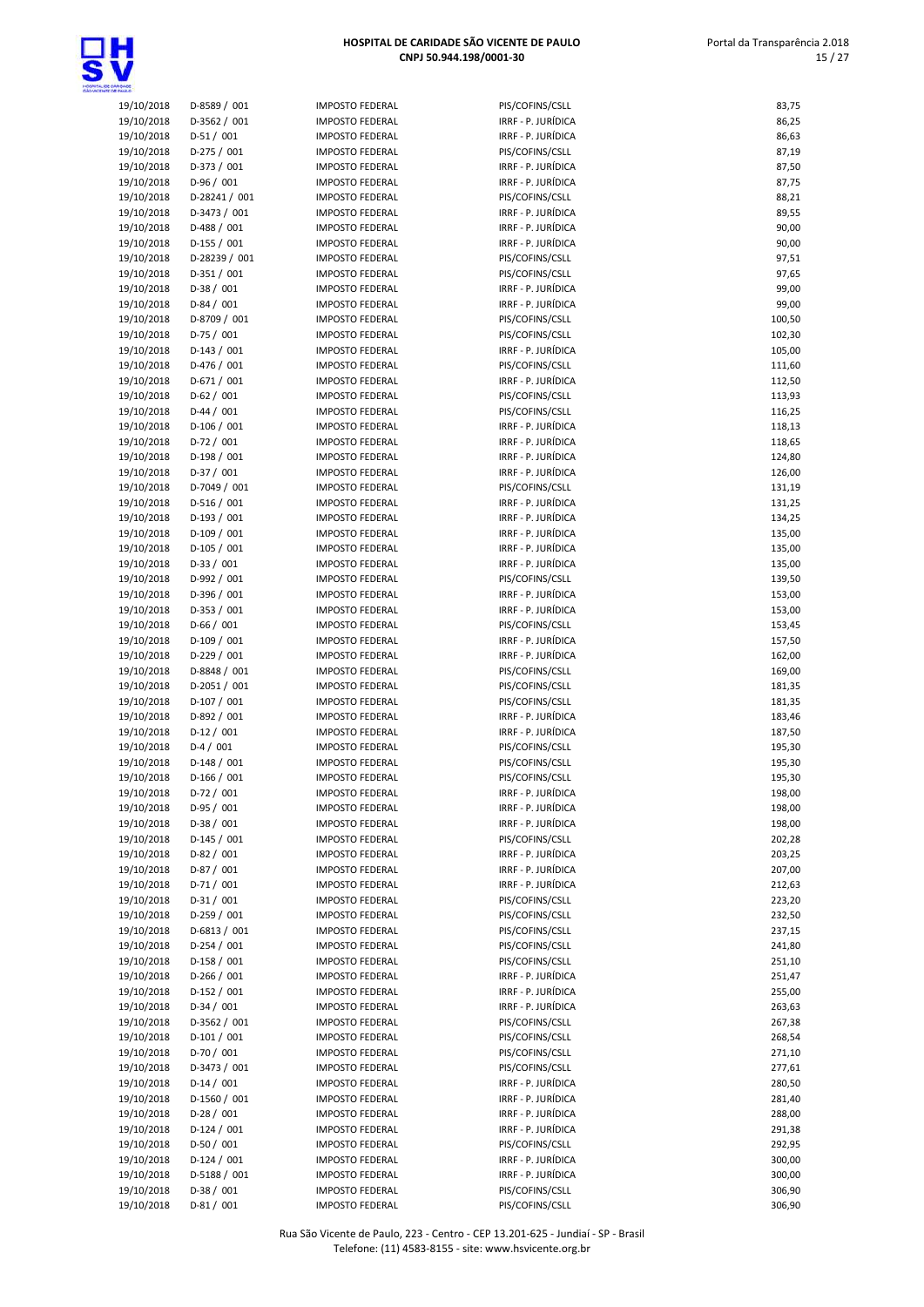

| 19/10/2018 | $D-1/001$       | <b>IMPOSTO FEDERAL</b> | IRRF - P. JURÍDICA  | 309,38   |
|------------|-----------------|------------------------|---------------------|----------|
| 19/10/2018 | $D-361/001$     | <b>IMPOSTO FEDERAL</b> | PIS/COFINS/CSLL     | 310,00   |
|            |                 |                        |                     |          |
| 19/10/2018 | D-3118 / 001    | <b>IMPOSTO FEDERAL</b> | PIS/COFINS/CSLL     | 316,61   |
| 19/10/2018 | D-126047 / 001  | <b>IMPOSTO FEDERAL</b> | PIS/COFINS/CSLL     | 317,65   |
| 19/10/2018 | $D-189/001$     | <b>IMPOSTO FEDERAL</b> | PIS/COFINS/CSLL     | 319,22   |
| 19/10/2018 | $D-37/001$      | <b>IMPOSTO FEDERAL</b> | PIS/COFINS/CSLL     | 332,48   |
| 19/10/2018 | $D-03/12 / 001$ | <b>IMPOSTO FEDERAL</b> | <b>IRRF ALUGUÉL</b> | 333,12   |
| 19/10/2018 | $D-166/001$     | <b>IMPOSTO FEDERAL</b> | IRRF - P. JURÍDICA  | 339,00   |
| 19/10/2018 | $D-115/001$     | <b>IMPOSTO FEDERAL</b> | PIS/COFINS/CSLL     | 348,75   |
| 19/10/2018 | $D-457/001$     | <b>IMPOSTO FEDERAL</b> | PIS/COFINS/CSLL     | 348,75   |
| 19/10/2018 | $D-728 / 001$   | <b>IMPOSTO FEDERAL</b> | IRRF - P. JURÍDICA  | 360,00   |
| 19/10/2018 | $D-139/001$     | <b>IMPOSTO FEDERAL</b> | PIS/COFINS/CSLL     | 360,38   |
| 19/10/2018 | $D-640 / 001$   | <b>IMPOSTO FEDERAL</b> | PIS/COFINS/CSLL     | 377,81   |
| 19/10/2018 | D-35 / 001      | <b>IMPOSTO FEDERAL</b> | PIS/COFINS/CSLL     | 390,60   |
| 19/10/2018 | $D-2 / 001$     | <b>IMPOSTO FEDERAL</b> | IRRF - P. JURÍDICA  | 394,50   |
|            | $D-220 / 001$   | <b>IMPOSTO FEDERAL</b> | IRRF - P. JURÍDICA  |          |
| 19/10/2018 |                 |                        |                     | 403,13   |
| 19/10/2018 | D-5187 / 001    | <b>IMPOSTO FEDERAL</b> | IRRF - P. JURÍDICA  | 405,00   |
| 19/10/2018 | D-1587 / 001    | <b>IMPOSTO FEDERAL</b> | IRRF - P. JURÍDICA  | 414,54   |
| 19/10/2018 | $D-109/001$     | <b>IMPOSTO FEDERAL</b> | PIS/COFINS/CSLL     | 418,50   |
| 19/10/2018 | $D-105/001$     | <b>IMPOSTO FEDERAL</b> | PIS/COFINS/CSLL     | 418,50   |
| 19/10/2018 | $D-92/001$      | <b>IMPOSTO FEDERAL</b> | PIS/COFINS/CSLL     | 423,15   |
| 19/10/2018 | D-4494 / 001    | <b>IMPOSTO FEDERAL</b> | IRRF - P. JURÍDICA  | 438,54   |
| 19/10/2018 | $D-163 / 001$   | <b>IMPOSTO FEDERAL</b> | PIS/COFINS/CSLL     | 439,43   |
| 19/10/2018 | $D-63/001$      | <b>IMPOSTO FEDERAL</b> | PIS/COFINS/CSLL     | 463,84   |
| 19/10/2018 | D-1992 / 001    | <b>IMPOSTO FEDERAL</b> | PIS/COFINS/CSLL     | 464,53   |
| 19/10/2018 | $D-10/001$      | <b>IMPOSTO FEDERAL</b> | PIS/COFINS/CSLL     | 465,00   |
| 19/10/2018 | $D-353 / 001$   | <b>IMPOSTO FEDERAL</b> | PIS/COFINS/CSLL     | 474,30   |
| 19/10/2018 | D-396 / 001     | <b>IMPOSTO FEDERAL</b> | PIS/COFINS/CSLL     | 474,30   |
|            | $D-224 / 001$   | <b>IMPOSTO FEDERAL</b> | PIS/COFINS/CSLL     |          |
| 19/10/2018 |                 |                        |                     | 474,30   |
| 19/10/2018 | D-4493 / 001    | <b>IMPOSTO FEDERAL</b> | IRRF - P. JURÍDICA  | 475,05   |
| 19/10/2018 | $D-60/001$      | <b>IMPOSTO FEDERAL</b> | IRRF - P. JURÍDICA  | 492,00   |
| 19/10/2018 | $D-506 / 001$   | <b>IMPOSTO FEDERAL</b> | PIS/COFINS/CSLL     | 494,06   |
| 19/10/2018 | $D-64/001$      | <b>IMPOSTO FEDERAL</b> | IRRF - P. JURÍDICA  | 499,13   |
| 19/10/2018 | $D-106 / 001$   | <b>IMPOSTO FEDERAL</b> | PIS/COFINS/CSLL     | 537,08   |
| 19/10/2018 | $D-202 / 001$   | <b>IMPOSTO FEDERAL</b> | IRRF - P. JURÍDICA  | 540,00   |
| 19/10/2018 | $D-71/001$      | <b>IMPOSTO FEDERAL</b> | PIS/COFINS/CSLL     | 562,65   |
| 19/10/2018 | D-892 / 001     | <b>IMPOSTO FEDERAL</b> | PIS/COFINS/CSLL     | 568,71   |
| 19/10/2018 | $D-698/001$     | <b>IMPOSTO FEDERAL</b> | IRRF - P. JURÍDICA  | 619,50   |
| 19/10/2018 | D-78 / 001      | <b>IMPOSTO FEDERAL</b> | PIS/COFINS/CSLL     | 625,43   |
| 19/10/2018 | $D-58/001$      | <b>IMPOSTO FEDERAL</b> | PIS/COFINS/CSLL     | 633,56   |
| 19/10/2018 | $D-87/001$      | <b>IMPOSTO FEDERAL</b> | PIS/COFINS/CSLL     | 641,70   |
| 19/10/2018 |                 |                        | PIS/COFINS/CSLL     | 662,63   |
|            | $D-185 / 001$   | <b>IMPOSTO FEDERAL</b> |                     |          |
| 19/10/2018 | D-1816 / 001    | <b>IMPOSTO FEDERAL</b> | PIS/COFINS/CSLL     | 697,50   |
| 19/10/2018 | $D-70/001$      | <b>IMPOSTO FEDERAL</b> | PIS/COFINS/CSLL     | 732,38   |
| 19/10/2018 | D-08/12 / 001   | <b>IMPOSTO FEDERAL</b> | <b>IRRF ALUGUÉL</b> | 750,39   |
| 19/10/2018 | D-810 / 001     | <b>IMPOSTO FEDERAL</b> | IRRF - P. JURÍDICA  | 793,94   |
| 19/10/2018 | $D-150/001$     | <b>IMPOSTO FEDERAL</b> | PIS/COFINS/CSLL     | 811,43   |
| 19/10/2018 | $D-13/001$      | <b>IMPOSTO FEDERAL</b> | PIS/COFINS/CSLL     | 869,55   |
| 19/10/2018 | D-1560 / 001    | <b>IMPOSTO FEDERAL</b> | PIS/COFINS/CSLL     | 872,34   |
| 19/10/2018 | $D-61/001$      | <b>IMPOSTO FEDERAL</b> | PIS/COFINS/CSLL     | 881,18   |
| 19/10/2018 | $D-28/001$      | <b>IMPOSTO FEDERAL</b> | PIS/COFINS/CSLL     | 892,80   |
| 19/10/2018 | $D-57/001$      | <b>IMPOSTO FEDERAL</b> | PIS/COFINS/CSLL     | 892,80   |
| 19/10/2018 | $D-123 / 001$   | <b>IMPOSTO FEDERAL</b> | PIS/COFINS/CSLL     | 903,26   |
| 19/10/2018 | $D-131/001$     | <b>IMPOSTO FEDERAL</b> | PIS/COFINS/CSLL     | 919,54   |
| 19/10/2018 | $D-124 / 001$   | <b>IMPOSTO FEDERAL</b> | PIS/COFINS/CSLL     | 930,00   |
|            |                 |                        |                     |          |
| 19/10/2018 | D-5188 / 001    | <b>IMPOSTO FEDERAL</b> | PIS/COFINS/CSLL     | 930,00   |
| 19/10/2018 | D-05/12 / 001   | <b>IMPOSTO FEDERAL</b> | <b>IRRF ALUGUÉL</b> | 956,77   |
| 19/10/2018 | D-92 / 001      | <b>IMPOSTO FEDERAL</b> | PIS/COFINS/CSLL     | 990,68   |
| 19/10/2018 | $D-31/001$      | <b>IMPOSTO FEDERAL</b> | PIS/COFINS/CSLL     | 1.016,03 |
| 19/10/2018 | $D-728/001$     | <b>IMPOSTO FEDERAL</b> | PIS/COFINS/CSLL     | 1.116,00 |
| 19/10/2018 | $D-81/001$      | <b>IMPOSTO FEDERAL</b> | INSS - P. JURÍDICA  | 1.124,75 |
| 19/10/2018 | $D-82 / 001$    | <b>IMPOSTO FEDERAL</b> | INSS - P. JURÍDICA  | 1.124,75 |
| 19/10/2018 | $D-162 / 001$   | <b>IMPOSTO FEDERAL</b> | PIS/COFINS/CSLL     | 1.155,53 |
| 19/10/2018 | D-809 / 001     | <b>IMPOSTO FEDERAL</b> | IRRF - P. JURÍDICA  | 1.165,17 |
| 19/10/2018 | D-8601 / 001    | <b>IMPOSTO FEDERAL</b> | PIS/COFINS/CSLL     | 1.192,59 |
| 19/10/2018 | D-5187 / 001    | <b>IMPOSTO FEDERAL</b> | PIS/COFINS/CSLL     | 1.255,50 |
| 19/10/2018 | $D-1/001$       | <b>IMPOSTO FEDERAL</b> | PIS/COFINS/CSLL     | 1.267,13 |
|            | D-1587 / 001    | <b>IMPOSTO FEDERAL</b> | PIS/COFINS/CSLL     |          |
| 19/10/2018 |                 |                        |                     | 1.285,07 |
| 19/10/2018 | D-892 / 001     | <b>IMPOSTO FEDERAL</b> | INSS - P. JURÍDICA  | 1.345,34 |
| 19/10/2018 | D-4428 / 001    | <b>IMPOSTO FEDERAL</b> | PIS/COFINS/CSLL     | 1.359,47 |
| 19/10/2018 | $D-65/001$      | <b>IMPOSTO FEDERAL</b> | PIS/COFINS/CSLL     | 1.395,00 |
| 10/10/2010 | 0.01/12 / 001   | IMADOCTO EFDEDAL       | 1005.011015         | $C$ $72$ |

| 19/10/2018               | $D-1/001$                     | <b>IMPOSTO FEDERAL</b>                           | IRRF - P. JURÍDICA                       | 309,38               |
|--------------------------|-------------------------------|--------------------------------------------------|------------------------------------------|----------------------|
| 19/10/2018               | $D-361/001$                   | <b>IMPOSTO FEDERAL</b>                           | PIS/COFINS/CSLL                          | 310,00               |
| 19/10/2018               | D-3118 / 001                  | <b>IMPOSTO FEDERAL</b>                           | PIS/COFINS/CSLL                          | 316,61               |
| 19/10/2018               | D-126047 / 001                | <b>IMPOSTO FEDERAL</b>                           | PIS/COFINS/CSLL                          | 317,65               |
| 19/10/2018<br>19/10/2018 | $D-189/001$<br>$D-37/001$     | <b>IMPOSTO FEDERAL</b><br><b>IMPOSTO FEDERAL</b> | PIS/COFINS/CSLL<br>PIS/COFINS/CSLL       | 319,22<br>332,48     |
| 19/10/2018               | $D-03/12 / 001$               | <b>IMPOSTO FEDERAL</b>                           | <b>IRRF ALUGUÉL</b>                      | 333,12               |
| 19/10/2018               | $D-166/001$                   | <b>IMPOSTO FEDERAL</b>                           | IRRF - P. JURÍDICA                       | 339,00               |
| 19/10/2018               | $D-115/001$                   | <b>IMPOSTO FEDERAL</b>                           | PIS/COFINS/CSLL                          | 348,75               |
| 19/10/2018               | $D-457/001$                   | <b>IMPOSTO FEDERAL</b>                           | PIS/COFINS/CSLL                          | 348,75               |
| 19/10/2018               | $D-728 / 001$                 | <b>IMPOSTO FEDERAL</b>                           | IRRF - P. JURÍDICA                       | 360,00               |
| 19/10/2018               | $D-139/001$                   | <b>IMPOSTO FEDERAL</b>                           | PIS/COFINS/CSLL                          | 360,38               |
| 19/10/2018               | $D-640 / 001$                 | <b>IMPOSTO FEDERAL</b>                           | PIS/COFINS/CSLL                          | 377,81               |
| 19/10/2018               | $D-35/001$                    | <b>IMPOSTO FEDERAL</b>                           | PIS/COFINS/CSLL                          | 390,60               |
| 19/10/2018               | $D-2 / 001$                   | <b>IMPOSTO FEDERAL</b>                           | IRRF - P. JURÍDICA                       | 394,50               |
| 19/10/2018               | $D-220 / 001$                 | <b>IMPOSTO FEDERAL</b>                           | IRRF - P. JURÍDICA                       | 403,13               |
| 19/10/2018<br>19/10/2018 | D-5187 / 001<br>D-1587 / 001  | <b>IMPOSTO FEDERAL</b><br><b>IMPOSTO FEDERAL</b> | IRRF - P. JURÍDICA<br>IRRF - P. JURÍDICA | 405,00<br>414,54     |
| 19/10/2018               | $D-109/001$                   | <b>IMPOSTO FEDERAL</b>                           | PIS/COFINS/CSLL                          | 418,50               |
| 19/10/2018               | $D-105/001$                   | <b>IMPOSTO FEDERAL</b>                           | PIS/COFINS/CSLL                          | 418,50               |
| 19/10/2018               | $D-92/001$                    | <b>IMPOSTO FEDERAL</b>                           | PIS/COFINS/CSLL                          | 423,15               |
| 19/10/2018               | D-4494 / 001                  | <b>IMPOSTO FEDERAL</b>                           | IRRF - P. JURÍDICA                       | 438,54               |
| 19/10/2018               | $D-163 / 001$                 | <b>IMPOSTO FEDERAL</b>                           | PIS/COFINS/CSLL                          | 439,43               |
| 19/10/2018               | $D-63/001$                    | <b>IMPOSTO FEDERAL</b>                           | PIS/COFINS/CSLL                          | 463,84               |
| 19/10/2018               | D-1992 / 001                  | <b>IMPOSTO FEDERAL</b>                           | PIS/COFINS/CSLL                          | 464,53               |
| 19/10/2018               | $D-10/001$                    | <b>IMPOSTO FEDERAL</b>                           | PIS/COFINS/CSLL                          | 465,00               |
| 19/10/2018               | $D-353 / 001$                 | <b>IMPOSTO FEDERAL</b>                           | PIS/COFINS/CSLL                          | 474,30               |
| 19/10/2018               | D-396 / 001                   | <b>IMPOSTO FEDERAL</b>                           | PIS/COFINS/CSLL                          | 474,30               |
| 19/10/2018<br>19/10/2018 | $D-224 / 001$<br>D-4493 / 001 | <b>IMPOSTO FEDERAL</b><br><b>IMPOSTO FEDERAL</b> | PIS/COFINS/CSLL<br>IRRF - P. JURÍDICA    | 474,30<br>475,05     |
| 19/10/2018               | $D-60/001$                    | <b>IMPOSTO FEDERAL</b>                           | IRRF - P. JURÍDICA                       | 492,00               |
| 19/10/2018               | D-506 / 001                   | <b>IMPOSTO FEDERAL</b>                           | PIS/COFINS/CSLL                          | 494,06               |
| 19/10/2018               | $D-64/001$                    | <b>IMPOSTO FEDERAL</b>                           | IRRF - P. JURÍDICA                       | 499,13               |
| 19/10/2018               | $D-106 / 001$                 | <b>IMPOSTO FEDERAL</b>                           | PIS/COFINS/CSLL                          | 537,08               |
| 19/10/2018               | $D-202 / 001$                 | <b>IMPOSTO FEDERAL</b>                           | IRRF - P. JURÍDICA                       | 540,00               |
| 19/10/2018               | $D-71/001$                    | <b>IMPOSTO FEDERAL</b>                           | PIS/COFINS/CSLL                          | 562,65               |
| 19/10/2018               | D-892 / 001                   | <b>IMPOSTO FEDERAL</b>                           | PIS/COFINS/CSLL                          | 568,71               |
| 19/10/2018               | $D-698/001$                   | <b>IMPOSTO FEDERAL</b>                           | IRRF - P. JURÍDICA                       | 619,50               |
| 19/10/2018               | $D-78/001$                    | <b>IMPOSTO FEDERAL</b>                           | PIS/COFINS/CSLL                          | 625,43               |
| 19/10/2018<br>19/10/2018 | $D-58/001$<br>$D-87/001$      | <b>IMPOSTO FEDERAL</b><br><b>IMPOSTO FEDERAL</b> | PIS/COFINS/CSLL<br>PIS/COFINS/CSLL       | 633,56<br>641,70     |
| 19/10/2018               | $D-185/001$                   | <b>IMPOSTO FEDERAL</b>                           | PIS/COFINS/CSLL                          | 662,63               |
| 19/10/2018               | D-1816 / 001                  | <b>IMPOSTO FEDERAL</b>                           | PIS/COFINS/CSLL                          | 697,50               |
| 19/10/2018               | $D-70/001$                    | <b>IMPOSTO FEDERAL</b>                           | PIS/COFINS/CSLL                          | 732,38               |
| 19/10/2018               | $D-08/12 / 001$               | <b>IMPOSTO FEDERAL</b>                           | <b>IRRF ALUGUÉL</b>                      | 750,39               |
| 19/10/2018               | D-810 / 001                   | <b>IMPOSTO FEDERAL</b>                           | IRRF - P. JURÍDICA                       | 793,94               |
| 19/10/2018               | $D-150/001$                   | <b>IMPOSTO FEDERAL</b>                           | PIS/COFINS/CSLL                          | 811,43               |
| 19/10/2018               | $D-13/001$                    | <b>IMPOSTO FEDERAL</b>                           | PIS/COFINS/CSLL                          | 869,55               |
| 19/10/2018               | D-1560 / 001                  | <b>IMPOSTO FEDERAL</b>                           | PIS/COFINS/CSLL                          | 872,34               |
| 19/10/2018               | $D-61/001$                    | <b>IMPOSTO FEDERAL</b>                           | PIS/COFINS/CSLL                          | 881,18               |
| 19/10/2018<br>19/10/2018 | $D-28/001$                    | <b>IMPOSTO FEDERAL</b>                           | PIS/COFINS/CSLL                          | 892,80               |
| 19/10/2018               | $D-57/001$<br>$D-123 / 001$   | <b>IMPOSTO FEDERAL</b><br><b>IMPOSTO FEDERAL</b> | PIS/COFINS/CSLL<br>PIS/COFINS/CSLL       | 892,80<br>903,26     |
| 19/10/2018               | $D-131/001$                   | <b>IMPOSTO FEDERAL</b>                           | PIS/COFINS/CSLL                          | 919,54               |
| 19/10/2018               | $D-124 / 001$                 | <b>IMPOSTO FEDERAL</b>                           | PIS/COFINS/CSLL                          | 930,00               |
| 19/10/2018               | D-5188 / 001                  | <b>IMPOSTO FEDERAL</b>                           | PIS/COFINS/CSLL                          | 930,00               |
| 19/10/2018               | $D-05/12 / 001$               | <b>IMPOSTO FEDERAL</b>                           | IRRF ALUGUÉL                             | 956,77               |
| 19/10/2018               | $D-92/001$                    | <b>IMPOSTO FEDERAL</b>                           | PIS/COFINS/CSLL                          | 990,68               |
| 19/10/2018               | $D-31/001$                    | <b>IMPOSTO FEDERAL</b>                           | PIS/COFINS/CSLL                          | 1.016,03             |
| 19/10/2018               | $D-728 / 001$                 | <b>IMPOSTO FEDERAL</b>                           | PIS/COFINS/CSLL                          | 1.116,00             |
| 19/10/2018               | $D-81/001$                    | <b>IMPOSTO FEDERAL</b>                           | INSS - P. JURÍDICA                       | 1.124,75             |
| 19/10/2018               | $D-82 / 001$                  | <b>IMPOSTO FEDERAL</b>                           | INSS - P. JURÍDICA                       | 1.124,75             |
| 19/10/2018               | $D-162 / 001$                 | <b>IMPOSTO FEDERAL</b>                           | PIS/COFINS/CSLL<br>IRRF - P. JURÍDICA    | 1.155,53             |
| 19/10/2018<br>19/10/2018 | $D-809/001$<br>D-8601 / 001   | <b>IMPOSTO FEDERAL</b><br><b>IMPOSTO FEDERAL</b> | PIS/COFINS/CSLL                          | 1.165,17<br>1.192,59 |
| 19/10/2018               | D-5187 / 001                  | <b>IMPOSTO FEDERAL</b>                           | PIS/COFINS/CSLL                          | 1.255,50             |
| 19/10/2018               | $D-1/001$                     | <b>IMPOSTO FEDERAL</b>                           | PIS/COFINS/CSLL                          | 1.267,13             |
| 19/10/2018               | D-1587 / 001                  | <b>IMPOSTO FEDERAL</b>                           | PIS/COFINS/CSLL                          | 1.285,07             |
| 19/10/2018               | D-892 / 001                   | <b>IMPOSTO FEDERAL</b>                           | INSS - P. JURÍDICA                       | 1.345,34             |
| 19/10/2018               | D-4428 / 001                  | <b>IMPOSTO FEDERAL</b>                           | PIS/COFINS/CSLL                          | 1.359,47             |
| 19/10/2018               | $D-65/001$                    | <b>IMPOSTO FEDERAL</b>                           | PIS/COFINS/CSLL                          | 1.395,00             |
| 19/10/2018               | $D-04/12/001$                 | <b>IMPOSTO FEDERAL</b>                           | <b>IRRF ALUGUÉL</b>                      | 1.416,72             |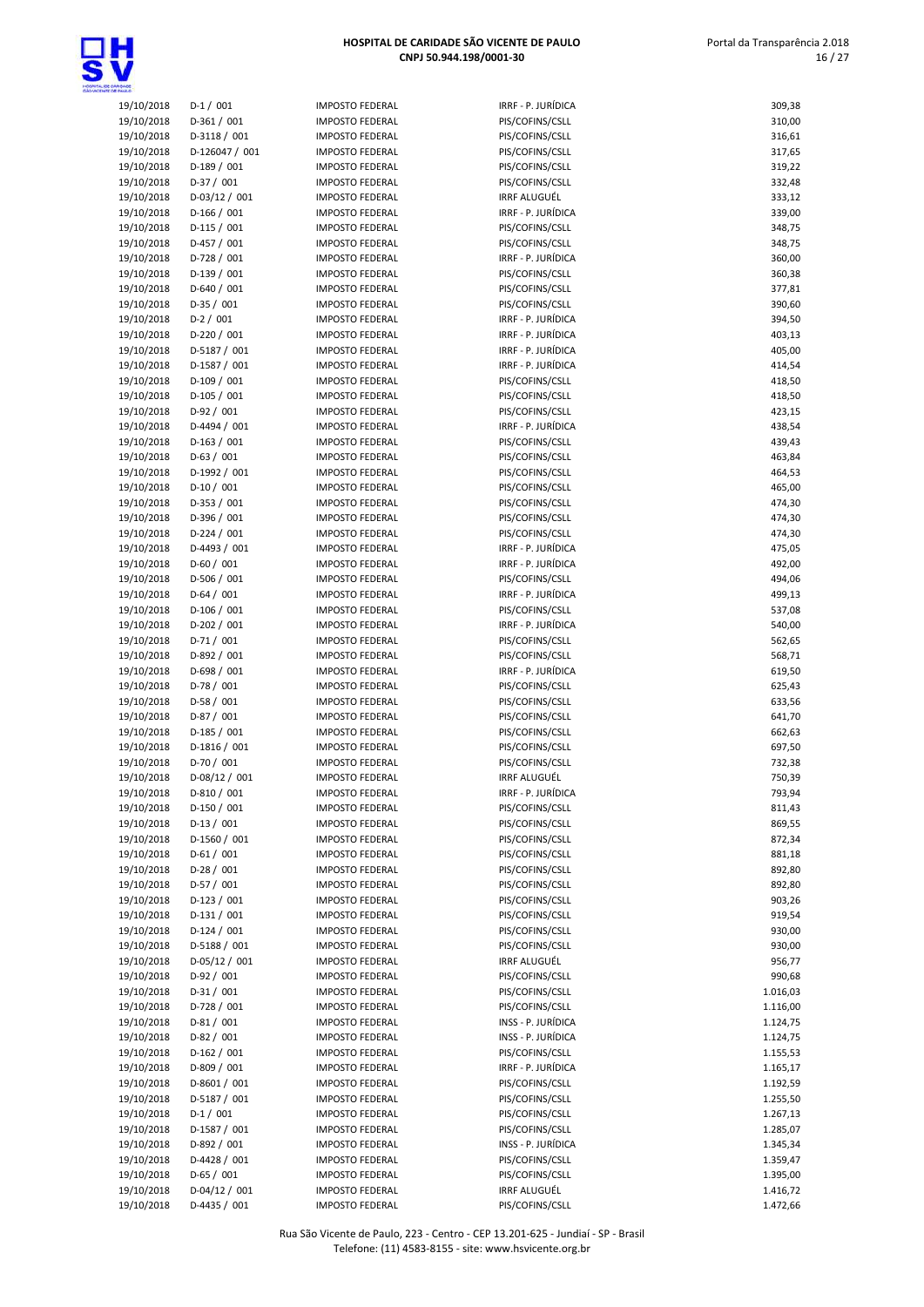

| 19/10/2018 | D-218 / 001          |
|------------|----------------------|
| 19/10/2018 | D-202 / 001          |
| 19/10/2018 | D-38399 / 001        |
|            |                      |
| 19/10/2018 | D-9457 / 001         |
| 19/10/2018 | D-691 / 001          |
| 19/10/2018 | D-260 / 001          |
|            |                      |
| 19/10/2018 | D-71 / 001           |
| 19/10/2018 | $D-68/001$           |
| 19/10/2018 | D-5188 / 001         |
|            |                      |
| 19/10/2018 | D-810 / 001          |
| 19/10/2018 | D-810 / 001          |
| 19/10/2018 | $D-137 / 001$        |
|            |                      |
| 19/10/2018 | D-809 / 001          |
| 19/10/2018 | D-136 / 001          |
| 19/10/2018 | D-809 / 001          |
| 19/10/2018 | D-38399 / 001        |
|            |                      |
| 19/10/2018 | D-9457 / 001         |
| 19/10/2018 | D-443 / 001          |
| 19/10/2018 | D-137 / 001          |
|            |                      |
| 19/10/2018 | D-136 / 001          |
| 19/10/2018 | 195938 / 001         |
| 19/10/2018 | 11016 / 001          |
| 19/10/2018 | SET/18 / 001         |
|            |                      |
| 19/10/2018 | SET/18 / 001         |
| 19/10/2018 | SET/18 / 001         |
| 19/10/2018 | SET/18 / 001         |
|            |                      |
| 19/10/2018 | SET/18 / 001         |
| 19/10/2018 | AGOSTO/18 / 001      |
| 19/10/2018 | SET/18 / 001         |
| 19/10/2018 | IRRF RESCISÃO        |
|            |                      |
| 19/10/2018 | IRRF RESCISÃO        |
| 19/10/2018 | IRRF RESCISÃO        |
| 19/10/2018 | IRRF RESCISÃO        |
|            |                      |
| 19/10/2018 | SET/18 / 001         |
| 19/10/2018 | IRRF RESCISÃO        |
| 19/10/2018 | OUT/18 / 001         |
| 19/10/2018 | IRRF RESCISÃO        |
|            | OUT/18 / 001         |
| 19/10/2018 |                      |
| 19/10/2018 | IRRF RESCISÃO        |
| 19/10/2018 | ABRIL/18 / 001       |
| 19/10/2018 | IRRF RESCISÃO        |
| 19/10/2018 | <b>IRRF RESCISÃO</b> |
|            |                      |
| 19/10/2018 | AGOSTO/18 / 001      |
| 19/10/2018 | IRRF RESCISÃO        |
| 19/10/2018 | IRRF RESCISÃO        |
|            |                      |
| 19/10/2018 | SET/18 / 001         |
| 19/10/2018 | OUT/18 / 001         |
| 19/10/2018 | SET/18 / 001         |
| 19/10/2018 | AGOSTO/18 / 001      |
|            |                      |
| 19/10/2018 | 206 / 001            |
| 19/10/2018 | 205 / 001            |
| 19/10/2018 | 9273 / 001           |
| 19/10/2018 | 9265 / 001           |
|            |                      |
| 19/10/2018 | 1020 / 001           |
| 19/10/2018 | 680796 / 001         |
| 19/10/2018 | 170 / 001            |
|            |                      |
| 19/10/2018 | 1900 / 001           |
| 19/10/2018 | 1903 / 001           |
| 19/10/2018 | 9273 / 001           |
| 19/10/2018 | 17465 / 001          |
|            |                      |
| 19/10/2018 | 1/002                |
| 19/10/2018 | 10882 / 001          |
| 19/10/2018 | 46909 / 001          |
| 19/10/2018 | 46910 / 001          |
|            |                      |
| 19/10/2018 | 46905 / 001          |
| 19/10/2018 | 368211 / 001         |
| 19/10/2018 | 368457 / 001         |
| 19/10/2018 | 1926 / 001           |
|            |                      |
| 19/10/2018 | 1067443 / 001        |
| 19/10/2018 | RESCISÃO             |
| 19/10/2018 | CONF DÍV / 002       |
| 19/10/2018 | 20181015000750 / 001 |
|            |                      |

| <b>DADE</b>              |                                              |                                                          |                                              |                      |
|--------------------------|----------------------------------------------|----------------------------------------------------------|----------------------------------------------|----------------------|
| 19/10/2018               | $D-218/001$                                  | <b>IMPOSTO FEDERAL</b>                                   | PIS/COFINS/CSLL                              | 1.540,31             |
| 19/10/2018               | $D-202 / 001$                                | <b>IMPOSTO FEDERAL</b>                                   | PIS/COFINS/CSLL                              | 1.674,00             |
| 19/10/2018               | D-38399 / 001                                | <b>IMPOSTO FEDERAL</b>                                   | IRRE - P. JURÍDICA                           | 1.680,42             |
| 19/10/2018               | D-9457 / 001                                 | <b>IMPOSTO FEDERAL</b>                                   | IRRF - P. JURÍDICA                           | 1.686,01             |
| 19/10/2018<br>19/10/2018 | $D-691/001$<br>$D-260/001$                   | <b>IMPOSTO FEDERAL</b><br><b>IMPOSTO FEDERAL</b>         | PIS/COFINS/CSLL<br>PIS/COFINS/CSLL           | 1.768,16<br>1.828,61 |
| 19/10/2018               | $D-71/001$                                   | <b>IMPOSTO FEDERAL</b>                                   | PIS/COFINS/CSLL                              | 1.860,00             |
| 19/10/2018               | $D-68/001$                                   | <b>IMPOSTO FEDERAL</b>                                   | PIS/COFINS/CSLL                              | 1.897,20             |
| 19/10/2018               | D-5188 / 001                                 | <b>IMPOSTO FEDERAL</b>                                   | INSS - P. JURÍDICA                           | 2.200,00             |
| 19/10/2018               | $D-810/001$                                  | <b>IMPOSTO FEDERAL</b>                                   | PIS/COFINS/CSLL                              | 2.461,22             |
| 19/10/2018               | D-810 / 001                                  | <b>IMPOSTO FEDERAL</b>                                   | INSS - P. JURÍDICA                           | 2.911,12             |
| 19/10/2018               | $D-137/001$                                  | <b>IMPOSTO FEDERAL</b>                                   | IRRF - P. JURÍDICA                           | 3.425,60             |
| 19/10/2018               | D-809 / 001                                  | <b>IMPOSTO FEDERAL</b>                                   | PIS/COFINS/CSLL                              | 3.612,02             |
| 19/10/2018               | $D-136 / 001$                                | <b>IMPOSTO FEDERAL</b>                                   | IRRF - P. JURÍDICA                           | 3.744,35             |
| 19/10/2018               | D-809 / 001                                  | <b>IMPOSTO FEDERAL</b>                                   | INSS - P. JURÍDICA                           | 4.272,27             |
| 19/10/2018               | D-38399 / 001                                | <b>IMPOSTO FEDERAL</b>                                   | PIS/COFINS/CSLL                              | 5.209,30             |
| 19/10/2018               | D-9457 / 001                                 | <b>IMPOSTO FEDERAL</b>                                   | PIS/COFINS/CSLL                              | 5.226,63             |
| 19/10/2018               | $D-443 / 001$                                | <b>IMPOSTO FEDERAL</b>                                   | INSS - P. JURÍDICA                           | 6.643,08             |
| 19/10/2018               | $D-137/001$                                  | <b>IMPOSTO FEDERAL</b>                                   | PIS/COFINS/CSLL                              | 10.619,39            |
| 19/10/2018               | $D-136 / 001$                                | <b>IMPOSTO FEDERAL</b>                                   | PIS/COFINS/CSLL                              | 10.619,39            |
| 19/10/2018               | 195938 / 001                                 | IMPRESSOS E MATL DE EXP.                                 | AUTOPEL AUTOMAÇÃO                            | 3.575,00             |
| 19/10/2018               | 11016 / 001                                  | IMPRESSOS E MATL DE EXP.                                 | <b>FEMAG PASTAS</b>                          | 3.640,00             |
| 19/10/2018               | SET/18 / 001                                 | <b>INSS-CONTR REPASSAR</b>                               | INSS FOLHA SETEMBRO/2018                     | 5.973,72             |
| 19/10/2018               | SET/18 / 001                                 | <b>INSS-CONTR REPASSAR</b>                               | INSS FOLHA SETEMBRO/2018                     | 14.365,34            |
| 19/10/2018               | SET/18 / 001                                 | <b>INSS-CONTR REPASSAR</b>                               | INSS FOLHA SETEMBRO/2018                     | 464.234,74           |
| 19/10/2018               | SET/18 / 001                                 | <b>INSS-CONTR REPASSAR</b>                               | INSS FOLHA SETEMBRO/2018                     | 33.890,90            |
| 19/10/2018               | SET/18 / 001                                 | <b>INSS-CONTR REPASSAR</b>                               | INSS FOLHA SETEMBRO/2018                     | 12.655,53            |
| 19/10/2018               | AGOSTO/18 / 001                              | <b>IRRF A REPASSAR</b>                                   | IRRF FÉRIAS FOLHA AGOSTO/18                  | 16,69                |
| 19/10/2018               | SET/18 / 001                                 | <b>IRRF A REPASSAR</b>                                   | IRRF FÉRIAS FOLHA SETEMBRO/18                | 19,33                |
| 19/10/2018<br>19/10/2018 | <b>IRRF RESCISÃO</b><br><b>IRRF RESCISÃO</b> | <b>IRRF A REPASSAR</b><br><b>IRRF A REPASSAR</b>         | <b>IRRF RESCISÃO</b><br><b>IRRF RESCISÃO</b> | 24,46<br>33,12       |
| 19/10/2018               | <b>IRRF RESCISÃO</b>                         | <b>IRRF A REPASSAR</b>                                   | <b>IRRF RESCISÃO</b>                         | 34,17                |
| 19/10/2018               | IRRF RESCISÃO                                | <b>IRRF A REPASSAR</b>                                   | <b>IRRF RESCISÃO</b>                         | 48,10                |
| 19/10/2018               | SET/18 / 001                                 | <b>IRRF A REPASSAR</b>                                   | IRRF FÉRIAS FOLHA SETEMBRO/18                | 97,92                |
| 19/10/2018               | <b>IRRF RESCISÃO</b>                         | <b>IRRF A REPASSAR</b>                                   | <b>IRRF RESCISÃO</b>                         | 113,52               |
| 19/10/2018               | OUT/18 / 001                                 | <b>IRRF A REPASSAR</b>                                   | IRRF FÉRIAS FOLHA OUTUBRO/18                 | 122,99               |
| 19/10/2018               | <b>IRRF RESCISÃO</b>                         | <b>IRRF A REPASSAR</b>                                   | <b>IRRF RESCISÃO</b>                         | 165,42               |
| 19/10/2018               | OUT/18 / 001                                 | <b>IRRF A REPASSAR</b>                                   | IRRF FÉRIAS FOLHA OUTUBRO/18                 | 197,36               |
| 19/10/2018               | IRRF RESCISÃO                                | <b>IRRF A REPASSAR</b>                                   | <b>IRRF RESCISÃO</b>                         | 245,72               |
| 19/10/2018               | ABRIL/18 / 001                               | <b>IRRF A REPASSAR</b>                                   | <b>IRRF FÉRIAS</b>                           | 280,03               |
| 19/10/2018               | <b>IRRF RESCISÃO</b>                         | <b>IRRF A REPASSAR</b>                                   | <b>IRRF RESCISÃO</b>                         | 552,93               |
| 19/10/2018               | <b>IRRF RESCISÃO</b>                         | <b>IRRF A REPASSAR</b>                                   | <b>IRRF RESCISÃO</b>                         | 1.043,03             |
| 19/10/2018               | AGOSTO/18 / 001                              | <b>IRRF A REPASSAR</b>                                   | IRRF RPA AGOSTO/2018                         | 1.666,55             |
| 19/10/2018               | <b>IRRF RESCISÃO</b>                         | <b>IRRF A REPASSAR</b>                                   | <b>IRRF RESCISÃO</b>                         | 1.835,33             |
| 19/10/2018               | <b>IRRF RESCISÃO</b>                         | <b>IRRF A REPASSAR</b>                                   | <b>IRRF RESCISÃO</b>                         | 4.933,41             |
| 19/10/2018               | SET/18 / 001                                 | <b>IRRF A REPASSAR</b>                                   | IRRF FÉRIAS FOLHA SETEMBRO/18                | 6.613,17             |
| 19/10/2018               | OUT/18 / 001                                 | <b>IRRF A REPASSAR</b>                                   | IRRF FÉRIAS FOLHA OUTUBRO/18                 | 32.992,36            |
| 19/10/2018               | SET/18 / 001                                 | <b>IRRF A REPASSAR</b>                                   | IRRF FÉRIAS FOLHA SETEMBRO/18                | 53.418,81            |
| 19/10/2018               | AGOSTO/18 / 001                              | <b>IRRF A REPASSAR</b>                                   | IRRF FOLHA AGOSTO/2018                       | 630.569,77           |
| 19/10/2018               | 206 / 001                                    | LOCAÇÃO (EQUIP, MÁQ. ESPAÇO)                             | <b>INTERMEDICAL EQUIP</b>                    | 1.000,00             |
| 19/10/2018               | 205 / 001                                    | LOCAÇÃO (EQUIP, MÁQ. ESPAÇO)<br>MANUTENÇÃO PREDIAL GERAL | INTERMEDICAL EQUIP<br>SANTA FÉ COMERCIAL     | 1.000,00             |
| 19/10/2018<br>19/10/2018 | 9273 / 001<br>9265 / 001                     | MANUTENÇÃO PREDIAL GERAL                                 | SANTA FÉ COMERCIAL                           | 107,00               |
| 19/10/2018               | 1020 / 001                                   | MANUTENÇÃO PREDIAL GERAL                                 | <b>WCIRINO</b>                               | 279,60<br>543,65     |
| 19/10/2018               | 680796 / 001                                 | MATERIAL DE LIMPEZA                                      | PAPEL ITUPEVA                                | 3.467,50             |
| 19/10/2018               | 170 / 001                                    | MATERIAL DE REPOSIÇÃO                                    | FBP FORN PECAS BRASI                         | 790,00               |
| 19/10/2018               | 1900 / 001                                   | MATERIAL DE REPOSIÇÃO                                    | FPA                                          | 1.470,20             |
| 19/10/2018               | 1903 / 001                                   | MATERIAL DE REPOSIÇÃO                                    | <b>FPA</b>                                   | 2.053,28             |
| 19/10/2018               | 9273 / 001                                   | MATERIAL PERMANENTE                                      | SANTA FÉ COMERCIAL                           | 72,85                |
| 19/10/2018               | 17465 / 001                                  | MATL MÉDICO REEMBOLSÁVEL                                 | INOVA COML HOSPITALA                         | 650,75               |
| 19/10/2018               | 1/002                                        | MOBILIÁRIO                                               | <b>FERCAPE</b>                               | 1.499,50             |
| 19/10/2018               | 10882 / 001                                  | ÓRTESE E PRÓTESE (OPME)                                  | EVMED                                        | 180,00               |
| 19/10/2018               | 46909 / 001                                  | ÓRTESE E PRÓTESE (OPME)                                  | ORTHO SYSTEM                                 | 1.055,41             |
| 19/10/2018               | 46910 / 001                                  | ÓRTESE E PRÓTESE (OPME)                                  | ORTHO SYSTEM                                 | 1.321,98             |
| 19/10/2018               | 46905 / 001                                  | ÓRTESE E PRÓTESE (OPME)                                  | ORTHO SYSTEM                                 | 1.930,00             |
| 19/10/2018               | 368211 / 001                                 | ÓRTESE E PRÓTESE (OPME)                                  | ST JUDE MEDICAL                              | 4.012,40             |
| 19/10/2018               | 368457 / 001                                 | ÓRTESE E PRÓTESE (OPME)                                  | ST JUDE MEDICAL                              | 5.225,25             |
| 19/10/2018               | 1926 / 001                                   | <b>OUTROS CUSTOS GERAIS</b>                              | MECÂNICA DINIZ                               | 240,00               |
| 19/10/2018               | 1067443 / 001                                | <b>OUTROS MATERIAIS</b>                                  | RIOCLARENSE 91                               | 308,40               |
| 19/10/2018               | RESCISÃO                                     | <b>RESCISÕES</b>                                         | <b>RESCISÃO</b>                              | 2.257,63             |
| 19/10/2018               | CONF DÍV / 002                               | TERMO CONF. DÍVIDA                                       | SIMÕES PESSORRUSSO                           | 8.665,48             |
| 19/10/2018               | 20181015000750 / 001                         | VALE REFEIÇÃO E ALIMENTAÇÃO                              | VR                                           | 283.961,75           |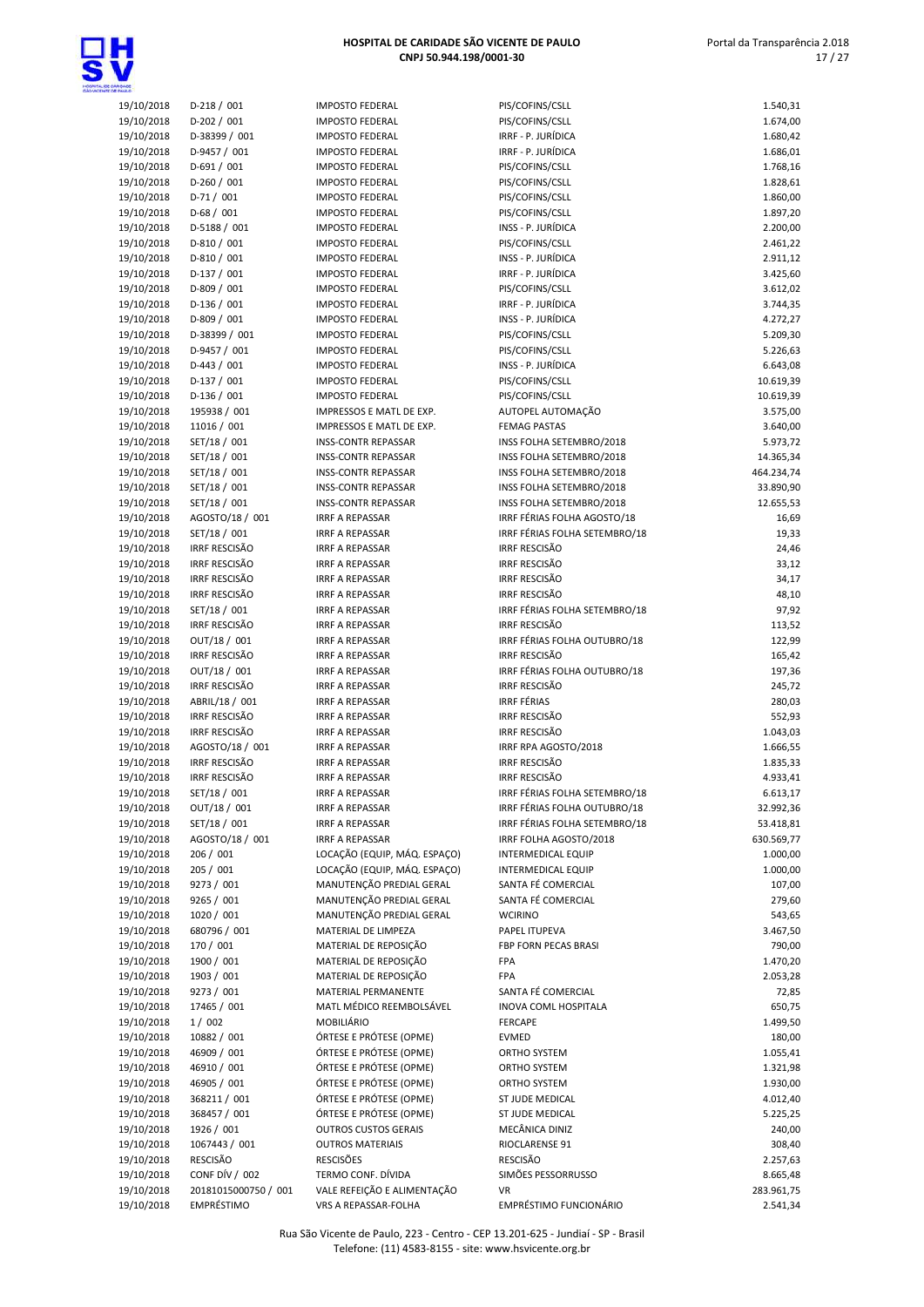

| 22/10/2018 | 98721 / 001        | COMBUSTÍVEIS E LUBRIFICANTES | ULTRAGÁZ                 | 4.189,24  |
|------------|--------------------|------------------------------|--------------------------|-----------|
|            |                    |                              | <b>MV SISTEMAS</b>       |           |
| 22/10/2018 | 4494 / 001         | CONT. DE MANUTENÇÃO          |                          | 27.437,92 |
| 22/10/2018 | <b>PROCESSO</b>    | <b>CONTINGÊNCIAS CÍVEIS</b>  | <b>PROCESSO</b>          | 8.586,00  |
| 22/10/2018 | 137828 / 001       | CONTRIB. ASSOCIATIVA         | <b>FEHOSP</b>            | 1.316,18  |
| 22/10/2018 | 965511 / 001       | DROGAS E MEDICAMENTOS        | <b>HOSP PHARMA</b>       | 49,42     |
| 22/10/2018 | 965620 / 001       | DROGAS E MEDICAMENTOS        | <b>HOSP PHARMA</b>       | 65,80     |
| 22/10/2018 | 969748 / 001       | DROGAS E MEDICAMENTOS        | <b>HOSP PHARMA</b>       | 65,80     |
| 22/10/2018 | 972570 / 001       | DROGAS E MEDICAMENTOS        | <b>HOSP PHARMA</b>       | 65,80     |
|            |                    |                              |                          |           |
| 22/10/2018 | 968391 / 001       | DROGAS E MEDICAMENTOS        | <b>HOSP PHARMA</b>       | 65,80     |
| 22/10/2018 | 965918 / 001       | DROGAS E MEDICAMENTOS        | <b>HOSP PHARMA</b>       | 78,96     |
| 22/10/2018 | 968505 / 001       | DROGAS E MEDICAMENTOS        | <b>HOSP PHARMA</b>       | 90,00     |
| 22/10/2018 | 968180 / 001       | DROGAS E MEDICAMENTOS        | <b>HOSP PHARMA</b>       | 90,00     |
| 22/10/2018 | 967781 / 001       | DROGAS E MEDICAMENTOS        | <b>HOSP PHARMA</b>       | 90,00     |
| 22/10/2018 | 971983 / 001       | DROGAS E MEDICAMENTOS        | <b>HOSP PHARMA</b>       | 98,70     |
|            |                    |                              |                          |           |
| 22/10/2018 | 964754 / 001       | DROGAS E MEDICAMENTOS        | <b>HOSP PHARMA</b>       | 164,00    |
| 22/10/2018 | 967843 / 001       | DROGAS E MEDICAMENTOS        | <b>HOSP PHARMA</b>       | 164,00    |
| 22/10/2018 | 967559 / 001       | DROGAS E MEDICAMENTOS        | <b>HOSP PHARMA</b>       | 164,00    |
| 22/10/2018 | 967569 / 001       | DROGAS E MEDICAMENTOS        | <b>HOSP PHARMA</b>       | 164,00    |
| 22/10/2018 | 967731 / 001       | DROGAS E MEDICAMENTOS        | <b>HOSP PHARMA</b>       | 164,00    |
| 22/10/2018 | 964755 / 001       | DROGAS E MEDICAMENTOS        | <b>HOSP PHARMA</b>       | 164,00    |
|            |                    |                              |                          |           |
| 22/10/2018 | 70341 / 001        | DROGAS E MEDICAMENTOS        | 1000MEDIC                | 199,00    |
| 22/10/2018 | 967558 / 001       | DROGAS E MEDICAMENTOS        | <b>HOSP PHARMA</b>       | 317,00    |
| 22/10/2018 | 967730 / 001       | DROGAS E MEDICAMENTOS        | <b>HOSP PHARMA</b>       | 317,00    |
| 22/10/2018 | 6975 / 001         | DROGAS E MEDICAMENTOS        | <b>GENESIO FILIAL</b>    | 5.351,73  |
| 22/10/2018 | 16057740 / 001     | ENERGIA ELÉTRICA             | CPFL                     | 126,75    |
| 22/10/2018 | 16057739 / 001     | ENERGIA ELÉTRICA             | CPFL                     | 390,72    |
|            |                    |                              |                          |           |
| 22/10/2018 | 31430 / 001        | <b>GÊNEROS ALIMENTÍCIOS</b>  | <b>BANCA CODARIM</b>     | 107,35    |
| 22/10/2018 | 31447 / 001        | <b>GÊNEROS ALIMENTÍCIOS</b>  | <b>BANCA CODARIM</b>     | 131,00    |
| 22/10/2018 | 9918 / 001         | <b>GÊNEROS ALIMENTÍCIOS</b>  | <b>IRMÃOS KANESHI</b>    | 250,90    |
| 22/10/2018 | 85882 / 001        | GÊNEROS ALIMENTÍCIOS         | <b>OVOS PRETI</b>        | 360,00    |
| 22/10/2018 | 31446 / 001        | GÊNEROS ALIMENTÍCIOS         | <b>BANCA CODARIM</b>     | 371,85    |
| 22/10/2018 | 2113835 / 001      | <b>GÊNEROS ALIMENTÍCIOS</b>  | SERRAMAR                 | 418,00    |
|            |                    |                              |                          |           |
| 22/10/2018 | 2110462 / 001      | GÊNEROS ALIMENTÍCIOS         | SERRAMAR                 | 462,00    |
| 22/10/2018 | 1392068 / 001      | GÊNEROS ALIMENTÍCIOS         | FRANGO ADORO FILIAL      | 468,00    |
| 22/10/2018 | 218336 / 001       | GÊNEROS ALIMENTÍCIOS         | SANNA COM ALIMENTOS      | 494,35    |
| 22/10/2018 | 9947 / 001         | <b>GÊNEROS ALIMENTÍCIOS</b>  | <b>IRMÃOS KANESHI</b>    | 513,26    |
| 22/10/2018 | 2112244 / 001      | GÊNEROS ALIMENTÍCIOS         | SERRAMAR                 | 616,00    |
| 22/10/2018 | 255698 / 001       | <b>GÊNEROS ALIMENTÍCIOS</b>  | MARFRIG CD ITUPEVA       | 1.704,80  |
|            |                    |                              |                          |           |
| 22/10/2018 | TAXA LICENCIAMENTO | <b>IMPOSTO ESTADUAL</b>      | TAXA LICENCIAMENTO       | 87,38     |
| 22/10/2018 | 672 / 001          | LOCAÇÃO (EQUIP, MÁQ. ESPAÇO) | <b>GERADORES JUNDIAI</b> | 2.500,00  |
| 22/10/2018 | 09/12 / 001        | LOCAÇÃO DE IMÓVEIS           | ALUGUÉL                  | 5.449,61  |
| 22/10/2018 | 334576 / 001       | MANUTENÇÃO PREDIAL GERAL     | <b>RONDI</b>             | 109,40    |
| 22/10/2018 | 8647 / 001         | MANUTENÇÃO PREDIAL GERAL     | ELETRO AREA MATL EL.     | 425,00    |
| 22/10/2018 | 4624 / 001         | MANUTENÇÃO PREDIAL GERAL     | <b>FIREX</b>             | 4.319,60  |
|            |                    |                              |                          |           |
| 22/10/2018 | 9549 / 001         | MÁQUINAS E EQUIPAMENTOS      | <b>APONTO SISTEMAS</b>   | 5.000,00  |
| 22/10/2018 | 11012 / 003        | MÁQUINAS E EQUIPAMENTOS      | LABOR MED                | 13.750,00 |
| 22/10/2018 | 681200 / 001       | MATERIAL DE LIMPEZA          | PAPEL ITUPEVA            | 76,95     |
| 22/10/2018 | 1763 / 001         | MATERIAL DE LIMPEZA          | NOVA JOMA                | 1.266,79  |
| 22/10/2018 | 2764 / 001         | MATERIAL DE LIMPEZA          | <b>GREEN BAGS</b>        | 3.212,80  |
| 22/10/2018 | 4425 / 001         | MATERIAL DE REPOSIÇÃO        | MERCANTIL UNIÃO          | 395,00    |
|            |                    |                              |                          |           |
| 22/10/2018 | 15144 / 001        | MATERIAL DE REPOSIÇÃO        | GAMACAMP                 | 668,00    |
| 22/10/2018 | 73532 / 001        | MATERIAL DE REPOSIÇÃO        | <b>STRYKER FILIAL</b>    | 1.142,96  |
| 22/10/2018 | 10034 / 001        | MATERIAL DE REPOSIÇÃO        | TRATAGUA                 | 1.628,00  |
| 22/10/2018 | 2060 / 001         | MATERIAL DE REPOSIÇÃO        | <b>INFRAMED</b>          | 3.040,00  |
| 22/10/2018 | 52418 / 001        | MATL MÉDICO REEMBOLSÁVEL     | DE PAULI                 | 191,00    |
| 22/10/2018 | 73320 / 001        | MATL MÉDICO REEMBOLSÁVEL     | CIRÚRGICA BRASIL         | 1.658,50  |
|            |                    |                              |                          |           |
| 22/10/2018 | 102 / 002          | MATL MÉDICO REEMBOLSÁVEL     | ALFALAGOS FILIAL 67      | 4.500,00  |
| 22/10/2018 | 241 / 001          | MEDICAMENTOS CONTROLADOS     | MANIFARMA                | 113,00    |
| 22/10/2018 | 157691 / 002       | ÓRTESE E PRÓTESE (OPME)      | VITÓRIA HOSPITALAR       | 97,72     |
| 22/10/2018 | 160973 / 001       | ÓRTESE E PRÓTESE (OPME)      | VITÓRIA HOSPITALAR       | 195,45    |
| 22/10/2018 | 4626 / 001         | ÓRTESE E PRÓTESE (OPME)      | <b>SS MEDICAL</b>        | 197,60    |
| 22/10/2018 | 160972 / 001       | ÓRTESE E PRÓTESE (OPME)      | VITÓRIA HOSPITALAR       | 445,45    |
|            |                    |                              |                          |           |
| 22/10/2018 | 816880 / 001       | ÓRTESE E PRÓTESE (OPME)      | <b>BIOTRONIK</b>         | 500,00    |
| 22/10/2018 | 296867 / 001       | ÓRTESE E PRÓTESE (OPME)      | SILIMED MATRIZ           | 612,00    |
| 22/10/2018 | 160971 / 001       | ÓRTESE E PRÓTESE (OPME)      | VITÓRIA HOSPITALAR       | 1.017,25  |
| 22/10/2018 | 160899 / 001       | ÓRTESE E PRÓTESE (OPME)      | VITÓRIA HOSPITALAR       | 1.114,98  |
| 22/10/2018 | 157693 / 002       | ÓRTESE E PRÓTESE (OPME)      | VITÓRIA HOSPITALAR       | 1.364,97  |
| 22/10/2018 | 160898 / 001       | ÓRTESE E PRÓTESE (OPME)      | VITÓRIA HOSPITALAR       | 1.364,98  |
|            |                    |                              |                          |           |
| 22/10/2018 | 97/2018 / 001      | ÓRTESE E PRÓTESE (OPME)      | CICLO MED                | 3.631,00  |
| 22/10/2018 | 1055731 / 002      | <b>OUTROS MATERIAIS</b>      | RIOCLARENSE 91           | 504,21    |
| 22/10/2018 | 20291 / 001        | <b>OUTROS MATERIAIS</b>      | DATA EQUIPAMENTOS        | 835,30    |
| 22/10/2018 | 1068102 / 001      | <b>OUTROS MATERIAIS</b>      | RIOCLARENSE 91           | 5.859,60  |
| 22/10/2018 | 1055740 / 002      | <b>OUTROS MATERIAIS</b>      | RIOCLARENSE 91           | 9.261,00  |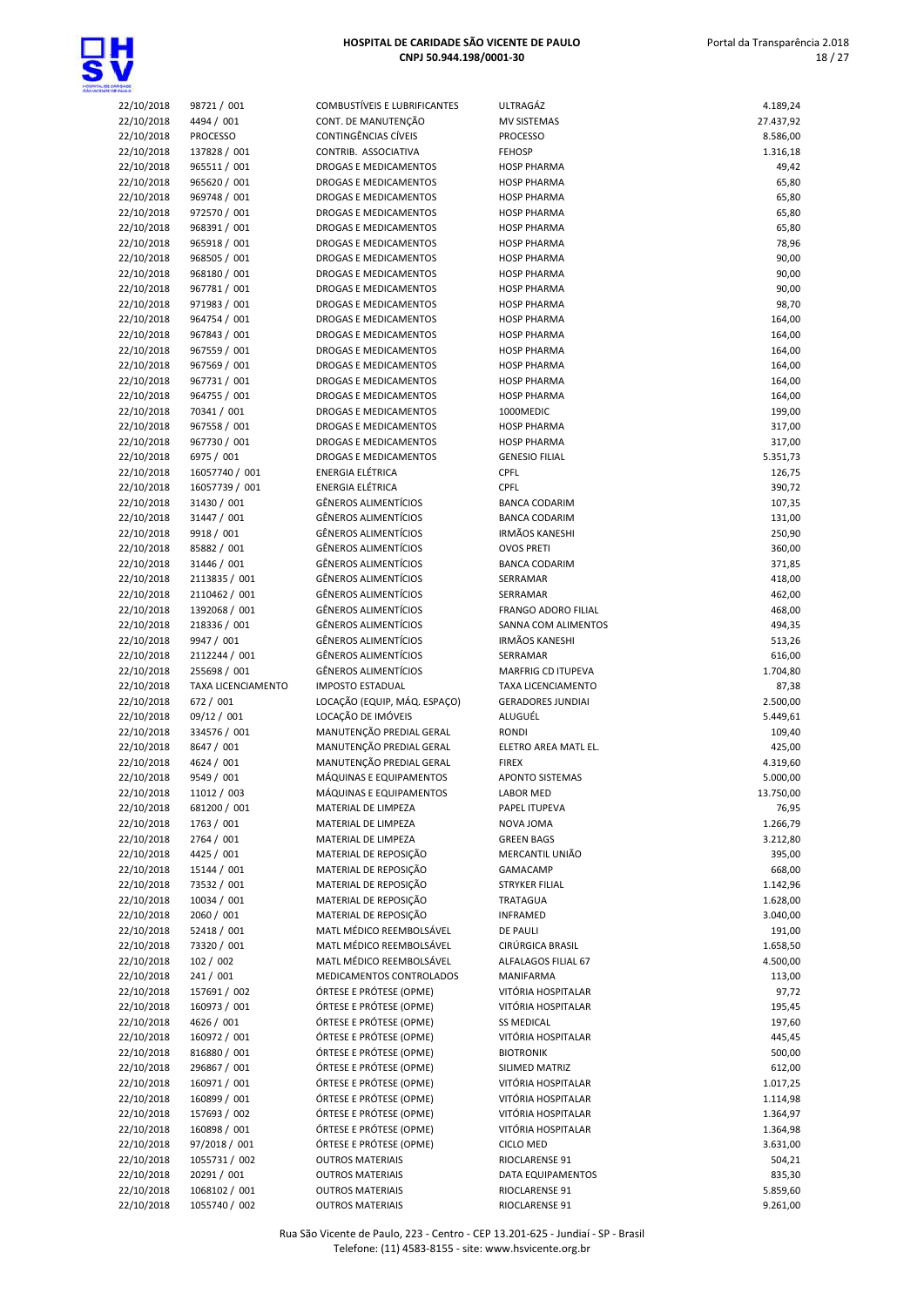



| 22/10/2018 | 1766 / 002      |
|------------|-----------------|
| 22/10/2018 | 10838 / 001     |
| 22/10/2018 | 10/2018 / 001   |
| 22/10/2018 | SET/18 / 001    |
| 22/10/2018 | SET/18 / 001    |
| 22/10/2018 | SET/18 / 001    |
|            | SET/18 / 001    |
| 22/10/2018 |                 |
| 23/10/2018 | 552751 / 001    |
| 23/10/2018 | 37272 / 001     |
| 23/10/2018 | OUT/18 / 001    |
| 23/10/2018 | 404 / 001       |
| 23/10/2018 | 41761 / 001     |
|            |                 |
| 23/10/2018 | 48537 / 001     |
| 23/10/2018 | 41773 / 001     |
| 23/10/2018 | 48536 / 001     |
| 23/10/2018 | 681763 / 001    |
| 23/10/2018 | 839487 / 001    |
| 23/10/2018 | 9970 / 001      |
|            |                 |
| 23/10/2018 | 80585 / 001     |
| 23/10/2018 | 1053023 / 001   |
| 23/10/2018 | 1393393 / 001   |
| 23/10/2018 | 257577 / 001    |
| 23/10/2018 | 112501 / 001    |
| 23/10/2018 | 209 / 001       |
|            |                 |
| 23/10/2018 | 183 / 001       |
| 23/10/2018 | 138797 / 001    |
| 23/10/2018 | 80688 / 001     |
| 23/10/2018 | 8325 / 001      |
| 23/10/2018 | 9741 / 001      |
| 23/10/2018 | 48536 / 001     |
|            | 8328 / 001      |
| 23/10/2018 |                 |
| 23/10/2018 | 15165 / 001     |
| 23/10/2018 | 143270 / 001    |
| 23/10/2018 | 200 / 001       |
| 23/10/2018 | 3668 / 001      |
| 23/10/2018 | 3669 / 001      |
| 23/10/2018 | 378273 / 001    |
| 23/10/2018 | 3671 / 001      |
|            |                 |
| 23/10/2018 | 3670 / 001      |
| 23/10/2018 | 41 / 001        |
| 23/10/2018 | 3100 / 001      |
| 23/10/2018 | 396 / 001       |
| 23/10/2018 | 2870 / 001      |
| 23/10/2018 | 1399 / 001      |
| 24/10/2018 | D-104675 / 001  |
|            |                 |
| 24/10/2018 | <b>PROCESSO</b> |
| 24/10/2018 | 769034 / 001    |
| 24/10/2018 | 28973 / 001     |
| 24/10/2018 | 268326 / 001    |
| 24/10/2018 | 31464 / 001     |
| 24/10/2018 | 1626481 / 001   |
| 24/10/2018 | 322030 / 001    |
|            |                 |
| 24/10/2018 | 322080 / 001    |
| 24/10/2018 | 157872 / 001    |
| 24/10/2018 | 9981 / 001      |
| 24/10/2018 | 99767 / 001     |
| 24/10/2018 | 21106 / 001     |
|            |                 |
|            |                 |
| 24/10/2018 | 322031/001      |
| 24/10/2018 | 1394133 / 001   |
| 24/10/2018 | 83393 / 001     |
| 24/10/2018 | 7390 / 001      |
| 24/10/2018 | D-104675 / 001  |
| 24/10/2018 | 114 / 001       |
| 24/10/2018 | 99268 / 001     |
|            |                 |
| 24/10/2018 | 335016 / 001    |
| 24/10/2018 | 4437 / 001      |
| 24/10/2018 | 72126 / 001     |
| 24/10/2018 | 99268 / 001     |
| 24/10/2018 | 33222 / 001     |
| 24/10/2018 | 4437 / 001      |
| 24/10/2018 | 21739 / 001     |
| 24/10/2018 | 909 / 001       |

| 22/10/2018               | 1766 / 002                 | SERVS PRESTADOS - PJ                                 | RAYONS X PROT RADIOL                                   | 328,47               |
|--------------------------|----------------------------|------------------------------------------------------|--------------------------------------------------------|----------------------|
| 22/10/2018               | 10838 / 001                | SERVS PRESTADOS - PJ                                 | <b>APONTO SISTEMAS</b>                                 | 800,00               |
| 22/10/2018               | 10/2018 / 001              | <b>TELEFONE</b>                                      | <b>CLARO</b>                                           | 9.263,94             |
| 22/10/2018               | SET/18 / 001               | VRS A REPASSAR-FOLHA                                 | CONVENIO TRATAMENTO ODONTOLÓGICO                       | 102,00               |
| 22/10/2018               | SET/18 / 001               | VRS A REPASSAR-FOLHA                                 | MENSALIDADE SIND.SAÚDE                                 | 11.432,40            |
| 22/10/2018               | SET/18 / 001               | VRS A REPASSAR-FOLHA                                 | MENSALIDADE SIND.SAÚDE                                 | 914,80               |
| 22/10/2018               | SET/18 / 001               | VRS A REPASSAR-FOLHA                                 | MENSALIDADE SIND.SAÚDE                                 | 193,20               |
| 23/10/2018               | 552751 / 001               | DROGAS E MEDICAMENTOS                                | SERVIMED-GO                                            | 256,82               |
| 23/10/2018               | 37272 / 001                | DROGAS E MEDICAMENTOS                                | <b>BELIVE</b>                                          | 5.566,68             |
| 23/10/2018               | OUT/18 / 001               | FÉRIAS                                               | FÉRIAS FOLHA OUTUBRO/18                                | 2.526,55             |
| 23/10/2018               | 404 / 001                  | <b>FRETES E CARRETOS</b>                             | <b>DU EXPRESS</b>                                      | 230,00               |
| 23/10/2018               | 41761 / 001                | <b>GASES MEDICINAIS</b>                              | <b>IBG CRYO FILIAL</b>                                 | 563,50               |
| 23/10/2018               | 48537 / 001                | <b>GASES MEDICINAIS</b><br><b>GASES MEDICINAIS</b>   | <b>OXILUZ</b><br><b>IBG CRYO FILIAL</b>                | 989,00<br>4.379,53   |
| 23/10/2018<br>23/10/2018 | 41773 / 001<br>48536 / 001 | <b>GASES MEDICINAIS</b>                              | <b>OXILUZ</b>                                          | 6.323,00             |
| 23/10/2018               | 681763 / 001               | <b>GÊNEROS ALIMENTÍCIOS</b>                          | PAPEL ITUPEVA                                          | 220,00               |
| 23/10/2018               | 839487 / 001               | <b>GÊNEROS ALIMENTÍCIOS</b>                          | CDI                                                    | 279,85               |
| 23/10/2018               | 9970 / 001                 | <b>GÊNEROS ALIMENTÍCIOS</b>                          | <b>IRMÃOS KANESHI</b>                                  | 380,90               |
| 23/10/2018               | 80585 / 001                | <b>GÊNEROS ALIMENTÍCIOS</b>                          | <b>TERRÃO</b>                                          | 527,60               |
| 23/10/2018               | 1053023 / 001              | <b>GÊNEROS ALIMENTÍCIOS</b>                          | <b>MARIUSSO</b>                                        | 571,84               |
| 23/10/2018               | 1393393 / 001              | <b>GÊNEROS ALIMENTÍCIOS</b>                          | FRANGO ADORO FILIAL                                    | 780,00               |
| 23/10/2018               | 257577 / 001               | <b>GÊNEROS ALIMENTÍCIOS</b>                          | <b>MARFRIG CD ITUPEVA</b>                              | 1.384,21             |
| 23/10/2018               | 112501 / 001               | <b>GÊNEROS ALIMENTÍCIOS</b>                          | CAFÉ CAIÇARA                                           | 1.440,00             |
| 23/10/2018               | 209 / 001                  | LOCAÇÃO (EQUIP, MÁQ. ESPAÇO)                         | <b>INTERMEDICAL EQUIP</b>                              | 1.000,00             |
| 23/10/2018               | 183 / 001                  | LOCAÇÃO DE DIVERSOS                                  | LOUVETEL                                               | 873,00               |
| 23/10/2018               | 138797 / 001               | MÁQUINAS E EQUIPAMENTOS                              | FRIGELAR FINAL 58                                      | 1.305,05             |
| 23/10/2018               | 80688 / 001                | MATERIAL DE LIMPEZA                                  | TERRÃO                                                 | 192,00               |
| 23/10/2018               | 8325 / 001                 | MATERIAL DE REPOSIÇÃO                                | REFRIJUND                                              | 254,00               |
| 23/10/2018               | 9741 / 001                 | MATERIAL DE REPOSIÇÃO                                | <b>ROMED</b>                                           | 358,00               |
| 23/10/2018               | 48536 / 001                | MATERIAL DE REPOSIÇÃO                                | <b>OXILUZ</b>                                          | 375,60               |
| 23/10/2018               | 8328 / 001                 | MATERIAL DE REPOSIÇÃO                                | REFRIJUND                                              | 524,00               |
| 23/10/2018               | 15165 / 001                | MATERIAL DE REPOSIÇÃO                                | GAMACAMP                                               | 817,00               |
| 23/10/2018               | 143270 / 001               | MEDICAMENTOS CONTROLADOS                             | MAFRA FILIAL DF                                        | 1.015,20             |
| 23/10/2018               | 200 / 001                  | <b>MOBILIÁRIO</b>                                    | <b>GEPETO</b>                                          | 7.600,00             |
| 23/10/2018               | 3668 / 001                 | ÓRTESE E PRÓTESE (OPME)                              | <b>INTERMEDICAL EQUIP</b>                              | 180,00               |
| 23/10/2018               | 3669 / 001                 | ÓRTESE E PRÓTESE (OPME)                              | <b>INTERMEDICAL EQUIP</b>                              | 690,00               |
| 23/10/2018               | 378273 / 001               | ÓRTESE E PRÓTESE (OPME)                              | ST JUDE MEDICAL                                        | 1.529,48             |
| 23/10/2018<br>23/10/2018 | 3671 / 001<br>3670 / 001   | ÓRTESE E PRÓTESE (OPME)<br>ÓRTESE E PRÓTESE (OPME)   | <b>INTERMEDICAL EQUIP</b><br><b>INTERMEDICAL EQUIP</b> | 1.540,00<br>2.420,00 |
| 23/10/2018               | 41 / 001                   | <b>OUTROS CUSTOS GERAIS</b>                          | <b>GILBERTO ME</b>                                     | 32,00                |
| 23/10/2018               | 3100 / 001                 | <b>OUTROS MATERIAIS</b>                              | MARTA HELOIZA PONCE                                    | 2.672,00             |
| 23/10/2018               | 396 / 001                  | SERVS MÉDICOS REPASSE - PJ                           | <b>CION CLÍNICA INTE</b>                               | 1.026,00             |
| 23/10/2018               | 2870 / 001                 | SERVS PRESTADOS - PJ                                 | <b>WCIRINO</b>                                         | 150,00               |
| 23/10/2018               | 1399 / 001                 | SERVS PRESTADOS - PJ                                 | <b>CERRI</b>                                           | 3.380,00             |
| 24/10/2018               | D-104675 / 001             | <b>DESPESAS FINANCEIRAS</b>                          | IRRF - P. JURÍDICA                                     | 0,22                 |
| 24/10/2018               | <b>PROCESSO</b>            | DESPS LEGAIS E JURÍDICAS                             | <b>HONORARIOS PERICIAIS</b>                            | 600,00               |
| 24/10/2018               | 769034 / 001               | DROGAS E MEDICAMENTOS                                | EXPRESSA - FILIAL                                      | 511,00               |
| 24/10/2018               | 28973 / 001                | EQUIP. PROC. ELETRÔNICO                              | <b>CRYSTAL INFORMÁTICA</b>                             | 377,01               |
| 24/10/2018               | 268326 / 001               | <b>GASES MEDICINAIS</b>                              | <b>IBG</b>                                             | 1.320,99             |
| 24/10/2018               | 31464 / 001                | <b>GÊNEROS ALIMENTÍCIOS</b>                          | <b>BANCA CODARIM</b>                                   | 165,10               |
| 24/10/2018               | 1626481 / 001              | <b>GÊNEROS ALIMENTÍCIOS</b>                          | <b>IMPAKTO</b>                                         | 256,88               |
| 24/10/2018               | 322030 / 001               | <b>GÊNEROS ALIMENTÍCIOS</b>                          | FRIOS DADO FINAL 54                                    | 259,63               |
| 24/10/2018               | 322080 / 001               | <b>GÊNEROS ALIMENTÍCIOS</b>                          | FRIOS DADO FINAL 54                                    | 355,50               |
| 24/10/2018               | 157872 / 001               | <b>GÊNEROS ALIMENTÍCIOS</b>                          | COPOLFOOD COM PROD                                     | 527,40               |
| 24/10/2018               | 9981 / 001                 | <b>GÊNEROS ALIMENTÍCIOS</b>                          | <b>IRMÃOS KANESHI</b>                                  | 597,14               |
| 24/10/2018               | 99767 / 001                | <b>GÊNEROS ALIMENTÍCIOS</b>                          | CASA IRMÃOS UNIDOS                                     | 612,00               |
| 24/10/2018               | 21106 / 001                | GÊNEROS ALIMENTÍCIOS                                 | <b>LONDRES DISTR</b>                                   | 665,00               |
| 24/10/2018               | 322031 / 001               | <b>GÊNEROS ALIMENTÍCIOS</b>                          | FRIOS DADO FINAL 54                                    | 969,00               |
| 24/10/2018               | 1394133 / 001              | GÊNEROS ALIMENTÍCIOS                                 | FRANGO ADORO FILIAL                                    | 1.326,00             |
| 24/10/2018               | 83393 / 001                | <b>GÊNEROS ALIMENTÍCIOS</b>                          | JOATE COM E REP                                        | 1.347,92             |
| 24/10/2018               | 7390 / 001                 | <b>GÊNEROS ALIMENTÍCIOS</b>                          | QUALYLAB                                               | 2.284,00             |
| 24/10/2018               | D-104675 / 001             | <b>IMPOSTO FEDERAL</b>                               | IRRF - P. JURÍDICA                                     | 22,30                |
| 24/10/2018               | 114 / 001                  | LOCAÇÃO (EQUIP, MÁQ. ESPAÇO)                         | VITALTEC COM E SERV.                                   | 1.200,00             |
| 24/10/2018               | 99268 / 001                | MANUTENÇÃO E CONSERVAÇÃO                             | <b>BRASFOR</b>                                         | 478,96               |
| 24/10/2018<br>24/10/2018 | 335016 / 001<br>4437 / 001 | MANUTENÇÃO PREDIAL GERAL<br>MANUTENÇÃO PREDIAL GERAL | RONDI<br>MERCANTIL UNIÃO                               | 100,00<br>449,80     |
| 24/10/2018               | 72126 / 001                | MANUTENÇÃO PREDIAL GERAL                             | <b>MULTIBOR</b>                                        | 580,00               |
| 24/10/2018               | 99268 / 001                | MANUTENÇÃO PREDIAL GERAL                             | <b>BRASFOR</b>                                         | 786,84               |
| 24/10/2018               | 33222 / 001                | MÁQUINAS E EQUIPAMENTOS                              | DORMED                                                 | 1.626,00             |
| 24/10/2018               | 4437 / 001                 | MATERIAL DE REPOSIÇÃO                                | MERCANTIL UNIÃO                                        | 87,75                |
| 24/10/2018               | 21739 / 001                | MATERIAL DE REPOSIÇÃO                                | CODAEL                                                 | 112,00               |
| 24/10/2018               | 909 / 001                  | MATERIAL PERMANENTE                                  | JERÔNIMO VIDROS                                        | 180,00               |
| 24/10/2018               | 59155 / 001                | MATL MÉDICO REEMBOLSÁVEL                             | PROMEDICAL                                             | 210,00               |

Rua São Vicente de Paulo, 223 - Centro - CEP 13.201-625 - Jundiaí - SP - Brasil Telefone: (11) 4583-8155 - site: www.hsvicente.org.br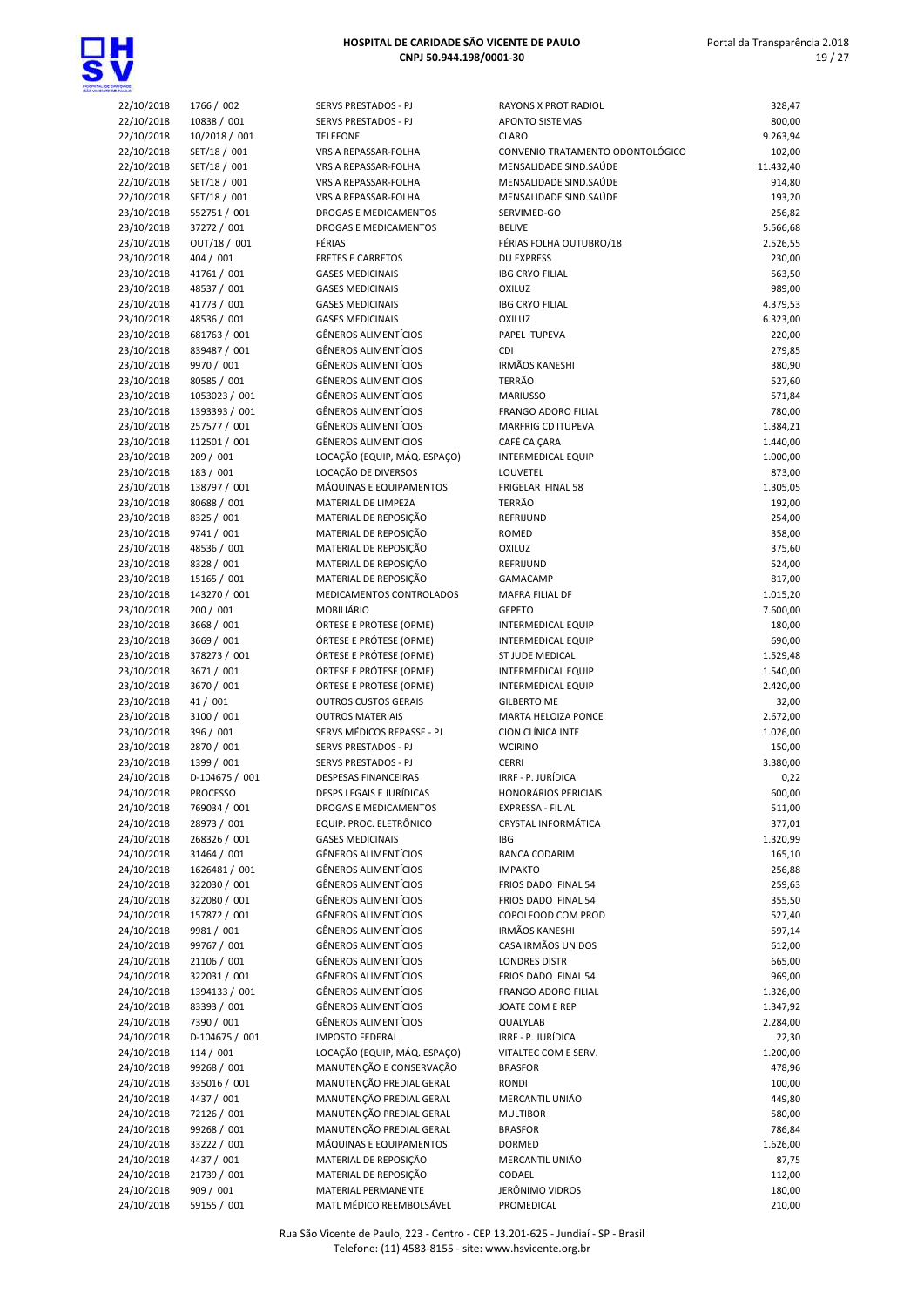

| 24/10/2018               | 99857 / 001                        |
|--------------------------|------------------------------------|
| 24/10/2018               | 111815 / 001                       |
| 24/10/2018               | 1069100 / 001                      |
| 24/10/2018               | 30% / 001                          |
| 24/10/2018               | 123041 / 001                       |
| 24/10/2018               | 72126 / 001                        |
| 24/10/2018               | 34683 / 001                        |
| 24/10/2018               | 43074 / 001                        |
| 25/10/2018               | 31731273 / 001                     |
| 25/10/2018               | 4184 / 001                         |
| 25/10/2018               | <b>PROCESSO</b>                    |
| 25/10/2018               | <b>PROCESSO</b>                    |
| 25/10/2018               | <b>PROCESSO</b>                    |
| 25/10/2018               | <b>PROCESSO</b>                    |
| 25/10/2018               | <b>PROCESSO</b>                    |
| 25/10/2018               | <b>PROCESSO</b>                    |
| 25/10/2018               | <b>PROCESSO</b>                    |
| 25/10/2018               | <b>PROCESSO</b>                    |
| 25/10/2018               | <b>PROCESSO</b>                    |
| 25/10/2018               | <b>PROCESSO</b>                    |
| 25/10/2018               | <b>PROCESSO</b>                    |
| 25/10/2018               | <b>PROCESSO</b>                    |
| 25/10/2018               | <b>PROCESSO</b>                    |
| 25/10/2018               | <b>PROCESSO</b>                    |
| 25/10/2018               | <b>PROCESSO</b>                    |
| 25/10/2018               | <b>PROCESSO</b>                    |
| 25/10/2018               | <b>PROCESSO</b>                    |
| 25/10/2018               | <b>PROCESSO</b>                    |
| 25/10/2018               | <b>PROCESSO</b>                    |
| 25/10/2018               | <b>PROCESSO</b><br><b>PROCESSO</b> |
| 25/10/2018               | <b>PROCESSO</b>                    |
| 25/10/2018<br>25/10/2018 | <b>PROCESSO</b>                    |
| 25/10/2018               | <b>PROCESSO</b>                    |
| 25/10/2018               | 1136 10/2018 / 001                 |
| 25/10/2018               | 1204 10/2018 / 001                 |
|                          |                                    |
|                          |                                    |
| 25/10/2018               | 4720 10/2018 / 001                 |
| 25/10/2018<br>25/10/2018 | 579923 / 001<br>937057 / 001       |
| 25/10/2018               | 164120 / 002                       |
| 25/10/2018               | 163590 / 002                       |
| 25/10/2018               | 107213 / 001                       |
| 25/10/2018               | 107212 / 001                       |
| 25/10/2018               | 107228 / 001                       |
| 25/10/2018               | 107011 / 001                       |
| 25/10/2018               | 106682/001                         |
| 25/10/2018               | 106796 / 001                       |
| 25/10/2018               | 174930 / 003                       |
| 25/10/2018               | 400752 / 001                       |
| 25/10/2018               | 271924 / 001                       |
| 25/10/2018               | 48655 / 001                        |
| 25/10/2018               | 31503 / 001                        |
| 25/10/2018               | 31510 / 001                        |
| 25/10/2018               | 9994 / 001                         |
| 25/10/2018               | 1024114 / 001                      |
| 25/10/2018               | 10004 / 001                        |
| 25/10/2018               | 21387 / 001                        |
| 25/10/2018               | 3213232/001                        |
| 25/10/2018               | 1396279 / 001                      |
| 25/10/2018               | 71890 / 001                        |
| 25/10/2018<br>25/10/2018 | 3957 / 001<br>D-5255 / 001         |
| 25/10/2018               | D-5207 / 001                       |
| 25/10/2018               | D-13158 / 001                      |
| 25/10/2018               | D-81 / 001                         |
| 25/10/2018               | D-82 / 001                         |
| 25/10/2018               | SET/18 / 001                       |
| 25/10/2018               | 24535 / 001                        |
| 25/10/2018               | 2589357 / 001                      |
| 25/10/2018<br>25/10/2018 | 3273 / 001<br>14653 / 001          |

| 24/10/2018               | 99857 / 001                        | MATL MÉDICO REEMBOLSÁVEL                                     | Е            |
|--------------------------|------------------------------------|--------------------------------------------------------------|--------------|
| 24/10/2018               | 111815 / 001                       | MATL MÉDICO REEMBOLSÁVEL                                     | Е            |
| 24/10/2018               | 1069100 / 001                      | MATL MÉDICO REEMBOLSÁVEL                                     | F            |
| 24/10/2018               | 30% / 001                          | <b>OBRAS E REFORMAS</b>                                      | ŀ            |
| 24/10/2018               | 123041 / 001                       | ÓRTESE E PRÓTESE (OPME)                                      | Е            |
| 24/10/2018               | 72126/001                          | <b>OUTROS MATERIAIS</b>                                      |              |
| 24/10/2018               | 34683 / 001                        | <b>SERVS PRESTADOS - PJ</b>                                  | C            |
| 24/10/2018               | 43074 / 001                        | <b>TELEFONE</b>                                              |              |
| 25/10/2018               | 31731273 / 001                     | CONT. DE MANUNTEÇÃO                                          | L            |
| 25/10/2018               | 4184 / 001                         | CONT. DE MANUTENÇÃO                                          | Е            |
| 25/10/2018               | <b>PROCESSO</b>                    | CONTINGÊNCIAS CÍVEIS<br>CONTINGÊNCIAS TRABALHISTAS           | F            |
| 25/10/2018<br>25/10/2018 | <b>PROCESSO</b><br>PROCESSO        | CONTINGÊNCIAS TRABALHISTAS                                   | F<br>F       |
| 25/10/2018               | <b>PROCESSO</b>                    | CONTINGÊNCIAS TRABALHISTAS                                   | F            |
| 25/10/2018               | <b>PROCESSO</b>                    | CONTINGÊNCIAS TRABALHISTAS                                   | F            |
| 25/10/2018               | <b>PROCESSO</b>                    | CONTINGÊNCIAS TRABALHISTAS                                   | F            |
| 25/10/2018               | <b>PROCESSO</b>                    | CONTINGÊNCIAS TRABALHISTAS                                   | F            |
| 25/10/2018               | <b>PROCESSO</b>                    | CONTINGÊNCIAS TRABALHISTAS                                   | F            |
| 25/10/2018               | <b>PROCESSO</b>                    | CONTINGÊNCIAS TRABALHISTAS                                   | F            |
| 25/10/2018               | <b>PROCESSO</b>                    | CONTINGÊNCIAS TRABALHISTAS                                   | F            |
| 25/10/2018               | <b>PROCESSO</b>                    | CONTINGÊNCIAS TRABALHISTAS                                   | F            |
| 25/10/2018               | <b>PROCESSO</b>                    | CONTINGÊNCIAS TRABALHISTAS                                   | F            |
| 25/10/2018               | <b>PROCESSO</b>                    | CONTINGÊNCIAS TRABALHISTAS                                   | F            |
| 25/10/2018               | <b>PROCESSO</b>                    | CONTINGÊNCIAS TRABALHISTAS                                   | F            |
| 25/10/2018               | <b>PROCESSO</b>                    | CONTINGÊNCIAS TRABALHISTAS                                   | F            |
| 25/10/2018               | <b>PROCESSO</b>                    | CONTINGÊNCIAS TRABALHISTAS                                   | F            |
| 25/10/2018               | <b>PROCESSO</b>                    | CONTINGÊNCIAS TRABALHISTAS                                   | F            |
| 25/10/2018               | <b>PROCESSO</b>                    | CONTINGÊNCIAS TRABALHISTAS<br>CONTINGÊNCIAS TRABALHISTAS     | F            |
| 25/10/2018<br>25/10/2018 | <b>PROCESSO</b><br><b>PROCESSO</b> | CONTINGÊNCIAS TRABALHISTAS                                   | F<br>F       |
| 25/10/2018               | PROCESSO                           | CONTINGÊNCIAS TRABALHISTAS                                   | F            |
| 25/10/2018               | <b>PROCESSO</b>                    | CONTINGÊNCIAS TRABALHISTAS                                   | F            |
| 25/10/2018               | <b>PROCESSO</b>                    | CONTINGÊNCIAS TRABALHISTAS                                   | F            |
| 25/10/2018               | <b>PROCESSO</b>                    | CONTINGÊNCIAS TRABALHISTAS                                   | F            |
| 25/10/2018               | 1136 10/2018 / 001                 | DÍVIDA - REFIS                                               | F            |
| 25/10/2018               | 1204 10/2018 / 001                 | DÍVIDA - REFIS                                               |              |
| 25/10/2018               | 4720 10/2018 / 001                 | DÍVIDA - REFIS                                               | F            |
| 25/10/2018               | 579923 / 001                       | DROGAS E MEDICAMENTOS                                        |              |
| 25/10/2018               | 937057 / 001                       | DROGAS E MEDICAMENTOS                                        | с            |
| 25/10/2018               | 164120 / 002                       | DROGAS E MEDICAMENTOS                                        | k            |
| 25/10/2018               | 163590 / 002                       | <b>DROGAS E MEDICAMENTOS</b>                                 | k            |
| 25/10/2018               | 107213 / 001                       | DROGAS E MEDICAMENTOS                                        | S            |
| 25/10/2018<br>25/10/2018 | 107212 / 001                       | <b>DROGAS E MEDICAMENTOS</b><br><b>DROGAS E MEDICAMENTOS</b> | S            |
| 25/10/2018               | 107228 / 001<br>107011 / 001       | <b>DROGAS E MEDICAMENTOS</b>                                 | S<br>Ś       |
| 25/10/2018               | 106682 / 001                       | DROGAS E MEDICAMENTOS                                        | S            |
| 25/10/2018               | 106796 / 001                       | DROGAS E MEDICAMENTOS                                        | S            |
| 25/10/2018               | 174930 / 003                       | EQUIP. PROC. ELETRÔNICO                                      | ı            |
| 25/10/2018               | 400752 / 001                       | <b>FIOS CIRÚRGICOS</b>                                       | S            |
| 25/10/2018               | 271924 / 001                       | <b>FIOS CIRÚRGICOS</b>                                       | J            |
| 25/10/2018               | 48655 / 001                        | <b>GASES MEDICINAIS</b>                                      | C            |
| 25/10/2018               | 31503 / 001                        | GÊNEROS ALIMENTÍCIOS                                         | E            |
| 25/10/2018               | 31510 / 001                        | <b>GÊNEROS ALIMENTÍCIOS</b>                                  | Ε            |
| 25/10/2018               | 9994 / 001                         | <b>GÊNEROS ALIMENTÍCIOS</b>                                  | ı            |
| 25/10/2018               | 1024114 / 001                      | <b>GÊNEROS ALIMENTÍCIOS</b>                                  | F            |
| 25/10/2018               | 10004 / 001                        | GÊNEROS ALIMENTÍCIOS                                         | ı            |
| 25/10/2018               | 21387 / 001                        | <b>GÊNEROS ALIMENTÍCIOS</b>                                  |              |
| 25/10/2018               | 3213232 / 001                      | <b>GÊNEROS ALIMENTÍCIOS</b><br>GÊNEROS ALIMENTÍCIOS          | F<br>F       |
| 25/10/2018<br>25/10/2018 | 1396279 / 001<br>71890 / 001       | <b>GÊNEROS ALIMENTÍCIOS</b>                                  | D            |
| 25/10/2018               | 3957 / 001                         | GÊNEROS ALIMENTÍCIOS                                         | F            |
| 25/10/2018               | D-5255 / 001                       | <b>IMPOSTO MUNICIPAL</b>                                     | Ľ            |
| 25/10/2018               | D-5207 / 001                       | <b>IMPOSTO MUNICIPAL</b>                                     | Ľ            |
| 25/10/2018               | D-13158 / 001                      | <b>IMPOSTO MUNICIPAL</b>                                     | Ľ            |
| 25/10/2018               | $D-81/001$                         | <b>IMPOSTO MUNICIPAL</b>                                     | Ľ            |
| 25/10/2018               | D-82 / 001                         | <b>IMPOSTO MUNICIPAL</b>                                     | Ľ            |
| 25/10/2018               | SET/18 / 001                       | <b>IMPOSTO MUNICIPAL</b>                                     | L            |
| 25/10/2018               | 24535 / 001                        | IMPRESSOS E MATL DE EXP.                                     | Ε            |
| 25/10/2018               | 2589357 / 001                      | IMPRESSOS E MATL DE EXP.                                     | S            |
| 25/10/2018               | 3273 / 001                         | LOCAÇÃO (EQUIP, MÁQ. ESPAÇO)                                 | $\mathsf{C}$ |
| 25/10/2018               | 14653 / 001                        | MANUTENÇÃO PREDIAL GERAL                                     | F            |
| 25/10/2018<br>25/10/2018 | 336636 / 001                       | MANUTENÇÃO PREDIAL GERAL<br>MATERIAL DE LIMPEZA              | F<br>ľ       |
|                          | 92328 / 001                        |                                                              |              |

| 24/10/2018 | 99857 / 001        | MATL MÉDICO REEMBOLSÁVEL     | <b>BIOMEDICAL EQUIP</b>     | 372,70                |
|------------|--------------------|------------------------------|-----------------------------|-----------------------|
| 24/10/2018 | 111815 / 001       | MATL MÉDICO REEMBOLSÁVEL     | <b>ECOMED</b>               | 800,00                |
| 24/10/2018 | 1069100 / 001      | MATL MÉDICO REEMBOLSÁVEL     | RIOCLARENSE 91              | 1.119,60              |
| 24/10/2018 | 30% / 001          | <b>OBRAS E REFORMAS</b>      | <b>AGS SERVICOS</b>         | 59.520,00             |
| 24/10/2018 | 123041 / 001       | ÓRTESE E PRÓTESE (OPME)      | <b>BIOCATH COM</b>          | 2.800,00              |
| 24/10/2018 | 72126 / 001        | <b>OUTROS MATERIAIS</b>      | <b>MULTIBOR</b>             | 98,50                 |
| 24/10/2018 | 34683 / 001        | SERVS PRESTADOS - PJ         | GETTI LOC. ALUGUÉL          | 348,00                |
| 24/10/2018 | 43074 / 001        | <b>TELEFONE</b>              | <b>VIVO</b>                 | 2.840,31              |
| 25/10/2018 | 31731273 / 001     | CONT. DE MANUNTEÇÃO          | LOCAWEB                     | 552,11                |
| 25/10/2018 | 4184 / 001         | CONT. DE MANUTENÇÃO          | E.G.M. ENG                  | 1.259,91              |
| 25/10/2018 | <b>PROCESSO</b>    | CONTINGÊNCIAS CÍVEIS         | <b>PROCESSO</b>             | 5.776,61              |
| 25/10/2018 | <b>PROCESSO</b>    | CONTINGÊNCIAS TRABALHISTAS   | <b>PROCESSO</b>             | 7,00                  |
| 25/10/2018 | <b>PROCESSO</b>    | CONTINGÊNCIAS TRABALHISTAS   | <b>PROCESSO</b>             | 364,20                |
| 25/10/2018 | <b>PROCESSO</b>    | CONTINGÊNCIAS TRABALHISTAS   | <b>PROCESSO</b>             | 1.000,00              |
| 25/10/2018 | <b>PROCESSO</b>    | CONTINGÊNCIAS TRABALHISTAS   | <b>PROCESSO</b>             | 1.085,89              |
| 25/10/2018 | <b>PROCESSO</b>    | CONTINGÊNCIAS TRABALHISTAS   | <b>PROCESSO</b>             | 1.184,77              |
|            | <b>PROCESSO</b>    | CONTINGÊNCIAS TRABALHISTAS   | <b>PROCESSO</b>             | 1.200,00              |
| 25/10/2018 |                    | CONTINGÊNCIAS TRABALHISTAS   |                             |                       |
| 25/10/2018 | <b>PROCESSO</b>    | CONTINGÊNCIAS TRABALHISTAS   | <b>PROCESSO</b>             | 1.284,05              |
| 25/10/2018 | <b>PROCESSO</b>    |                              | <b>PROCESSO</b>             | 1.553,18              |
| 25/10/2018 | <b>PROCESSO</b>    | CONTINGÊNCIAS TRABALHISTAS   | <b>PROCESSO</b>             | 1.600,00              |
| 25/10/2018 | <b>PROCESSO</b>    | CONTINGÊNCIAS TRABALHISTAS   | <b>PROCESSO</b>             | 1.800,00              |
| 25/10/2018 | <b>PROCESSO</b>    | CONTINGÊNCIAS TRABALHISTAS   | <b>PROCESSO</b>             | 1.887,60              |
| 25/10/2018 | <b>PROCESSO</b>    | CONTINGÊNCIAS TRABALHISTAS   | <b>PROCESSO</b>             | 2.000,00              |
| 25/10/2018 | <b>PROCESSO</b>    | CONTINGÊNCIAS TRABALHISTAS   | <b>PROCESSO</b>             | 2.000,00              |
| 25/10/2018 | <b>PROCESSO</b>    | CONTINGÊNCIAS TRABALHISTAS   | <b>PROCESSO</b>             | 2.250,00              |
| 25/10/2018 | <b>PROCESSO</b>    | CONTINGÊNCIAS TRABALHISTAS   | <b>PROCESSO</b>             | 2.750,00              |
| 25/10/2018 | <b>PROCESSO</b>    | CONTINGÊNCIAS TRABALHISTAS   | <b>PROCESSO</b>             | 3.000,00              |
| 25/10/2018 | <b>PROCESSO</b>    | CONTINGÊNCIAS TRABALHISTAS   | <b>PROCESSO</b>             | 3.225,00              |
| 25/10/2018 | <b>PROCESSO</b>    | CONTINGÊNCIAS TRABALHISTAS   | <b>PROCESSO</b>             | 3.774,24              |
| 25/10/2018 | <b>PROCESSO</b>    | CONTINGÊNCIAS TRABALHISTAS   | <b>PROCESSO</b>             | 5.000,00              |
| 25/10/2018 | <b>PROCESSO</b>    | CONTINGÊNCIAS TRABALHISTAS   | <b>PROCESSO</b>             | 6.231,88              |
| 25/10/2018 | <b>PROCESSO</b>    | CONTINGÊNCIAS TRABALHISTAS   | <b>PROCESSO</b>             | 6.700,00              |
| 25/10/2018 | <b>PROCESSO</b>    | CONTINGÊNCIAS TRABALHISTAS   | <b>PROCESSO</b>             | 9.600,00              |
| 25/10/2018 | <b>PROCESSO</b>    | CONTINGÊNCIAS TRABALHISTAS   | <b>PROCESSO</b>             | 15.801,26             |
| 25/10/2018 | 1136 10/2018 / 001 | DÍVIDA - REFIS               | REFIS - 3                   | 10.044,64             |
| 25/10/2018 | 1204 10/2018 / 001 | DÍVIDA - REFIS               | REFIS - 3                   | 29.807,02             |
| 25/10/2018 | 4720 10/2018 / 001 | DÍVIDA - REFIS               | REFIS - 3                   | 220.104,76            |
| 25/10/2018 | 579923 / 001       | DROGAS E MEDICAMENTOS        | MEDICAMENTAL                | 1.157,40              |
| 25/10/2018 | 937057 / 001       | DROGAS E MEDICAMENTOS        | DUPATRI CNPJ 26 GO          | 681,00                |
| 25/10/2018 | 164120 / 002       | DROGAS E MEDICAMENTOS        | KONIMAGEM COML LTDA         | 5.281,25              |
| 25/10/2018 | 163590 / 002       | DROGAS E MEDICAMENTOS        | KONIMAGEM COML LTDA         | 5.612,50              |
| 25/10/2018 | 107213 / 001       | DROGAS E MEDICAMENTOS        | SANOBIOL                    | 410,00                |
| 25/10/2018 | 107212 / 001       | DROGAS E MEDICAMENTOS        | SANOBIOL                    | 697,00                |
| 25/10/2018 | 107228 / 001       | DROGAS E MEDICAMENTOS        | SANOBIOL                    | 9.826,20              |
| 25/10/2018 | 107011 / 001       | <b>DROGAS E MEDICAMENTOS</b> | SANOBIOL                    | 12.856,40             |
| 25/10/2018 | 106682 / 001       | DROGAS E MEDICAMENTOS        | SANOBIOL                    | 13.594,80             |
| 25/10/2018 | 106796 / 001       | DROGAS E MEDICAMENTOS        | SANOBIOL                    | 14.451,60             |
|            | 174930 / 003       | EQUIP. PROC. ELETRÔNICO      |                             |                       |
| 25/10/2018 |                    |                              | <b>INGRAM MICRO ES</b>      | 12.716,67<br>6.009,87 |
| 25/10/2018 | 400752 / 001       | <b>FIOS CIRÚRGICOS</b>       | SUPRIMED                    |                       |
| 25/10/2018 | 271924 / 001       | <b>FIOS CIRÚRGICOS</b>       | JOHNSON E JOHNSON 05        | 19.661,76             |
| 25/10/2018 | 48655 / 001        | <b>GASES MEDICINAIS</b>      | <b>OXILUZ</b>               | 690,00                |
| 25/10/2018 | 31503 / 001        | <b>GÊNEROS ALIMENTÍCIOS</b>  | <b>BANCA CODARIM</b>        | 219,90                |
| 25/10/2018 | 31510 / 001        | <b>GÊNEROS ALIMENTÍCIOS</b>  | <b>BANCA CODARIM</b>        | 345,68                |
| 25/10/2018 | 9994 / 001         | GÊNEROS ALIMENTÍCIOS         | <b>IRMÃOS KANESHI</b>       | 526,75                |
| 25/10/2018 | 1024114 / 001      | GÊNEROS ALIMENTÍCIOS         | FRESENIUS-MATRIZ            | 798,00                |
| 25/10/2018 | 10004 / 001        | <b>GÊNEROS ALIMENTÍCIOS</b>  | <b>IRMÃOS KANESHI</b>       | 831,53                |
| 25/10/2018 | 21387 / 001        | <b>GÊNEROS ALIMENTÍCIOS</b>  | VIEIRA E COUTO PESCA        | 864,00                |
| 25/10/2018 | 3213232 / 001      | <b>GÊNEROS ALIMENTÍCIOS</b>  | <b>FRIBOI FILIAL</b>        | 925,00                |
| 25/10/2018 | 1396279 / 001      | GÊNEROS ALIMENTÍCIOS         | FRANGO ADORO FILIAL         | 1.092,00              |
| 25/10/2018 | 71890 / 001        | <b>GÊNEROS ALIMENTÍCIOS</b>  | <b>DISTRIB HERNANDES</b>    | 1.242,00              |
| 25/10/2018 | 3957 / 001         | GÊNEROS ALIMENTÍCIOS         | PANIFICADORA IBIPORÃ        | 9.091,20              |
| 25/10/2018 | D-5255 / 001       | <b>IMPOSTO MUNICIPAL</b>     | <b>ISS - TERCEIROS 3%</b>   | 5,26                  |
| 25/10/2018 | D-5207 / 001       | <b>IMPOSTO MUNICIPAL</b>     | <b>ISS - TERCEIROS 3%</b>   | 5,26                  |
| 25/10/2018 | D-13158 / 001      | <b>IMPOSTO MUNICIPAL</b>     | <b>ISS - TERCEIROS 3%</b>   | 38,33                 |
| 25/10/2018 | $D-81/001$         | <b>IMPOSTO MUNICIPAL</b>     | <b>ISS - TERCEIROS 3%</b>   | 259,71                |
| 25/10/2018 | $D-82 / 001$       | <b>IMPOSTO MUNICIPAL</b>     | <b>ISS - TERCEIROS 3%</b>   | 259,72                |
| 25/10/2018 | SET/18 / 001       | <b>IMPOSTO MUNICIPAL</b>     | ISS RPA FOLHA SETEMBRO/2018 | 798,49                |
| 25/10/2018 | 24535 / 001        | IMPRESSOS E MATL DE EXP.     | <b>BAZAR HELENA</b>         | 85,00                 |
| 25/10/2018 | 2589357 / 001      | IMPRESSOS E MATL DE EXP.     | SALES                       | 1.440,00              |
| 25/10/2018 | 3273 / 001         | LOCAÇÃO (EQUIP, MÁQ. ESPAÇO) | COMAHO                      | 1.504,99              |
| 25/10/2018 | 14653 / 001        | MANUTENÇÃO PREDIAL GERAL     | FIRE LESS                   | 640,68                |
| 25/10/2018 | 336636 / 001       | MANUTENÇÃO PREDIAL GERAL     | RONDI                       | 41,56                 |
| 25/10/2018 | 92328 / 001        | MATERIAL DE LIMPEZA          | <b>ITW FLUIDS E HYGIENE</b> | 17.728,93             |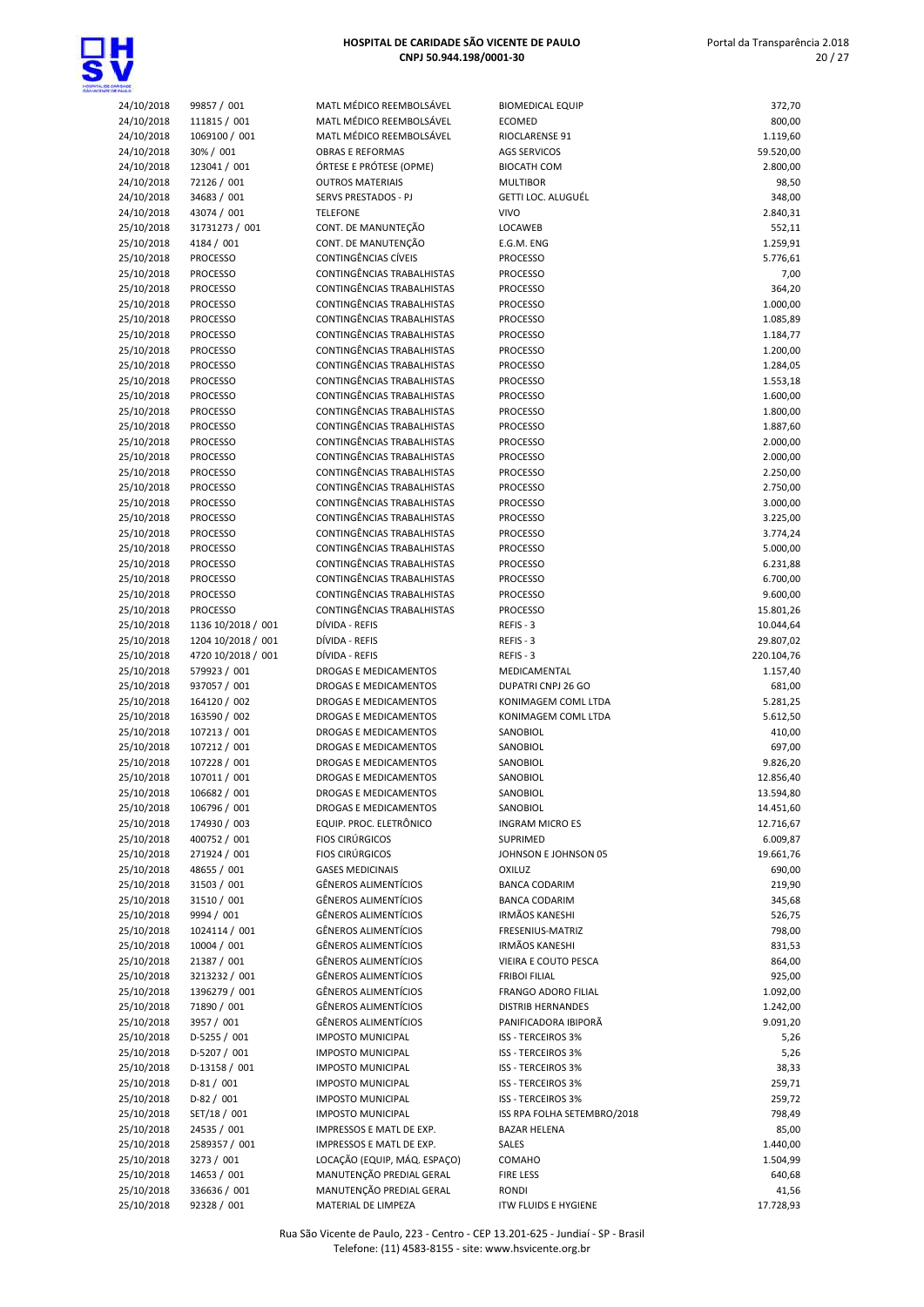

# 25/10/2018 3905 / 001 MATERIAL DE REPOSIÇÃO 25/10/2018 10404 / 001 MATERIAL LABORATÓRIO 25/10/2018 24597 / 001 MATERIAL PERMANENTE 25/10/2018 10419 / 001 MATERIAL PERMANENTE<br>25/10/2018 148610 / 002 MATL MÉDICO REEMBOL 25/10/2018 150525 / 001 MATL MÉDICO REEMBOLSÁVEL 25/10/2018 3679 / 001 ÓRTESE E PRÓTESE (OPME) 25/10/2018 3680 / 001 ÓRTESE E PRÓTESE (OPME) 25/10/2018 47027 / 001 ÓRTESE E PRÓTESE (OPME) 25/10/2018 75372 / 001 ÓRTESE E PRÓTESE (OPME) 25/10/2018 3678 / 001 ÓRTESE E PRÓTESE (OPME) 25/10/2018 59725 / 001 ÓRTESE E PRÓTESE (OPME) 25/10/2018 59751 / 001 ÓRTESE E PRÓTESE (OPME) 25/10/2018 47026 / 001 ÓRTESE E PRÓTESE (OPME) 25/10/2018 47005 / 001 ÓRTESE E PRÓTESE (OPME) 25/10/2018 47004 / 001 ÓRTESE E PRÓTESE (OPME) 25/10/2018 47025 / 001 ÓRTESE E PRÓTESE (OPME) 25/10/2018 47024 / 001 ÓRTESE E PRÓTESE (OPME) 25/10/2018 362935 / 001 ÓRTESE E PRÓTESE (OPME) 25/10/2018 3674 / 001 ÓRTESE E PRÓTESE (OPME) 25/10/2018 150563 / 001 OUTROS MATERIAIS 25/10/2018 48832 / 001 SERVS MÉDICOS COMPL - PJ 25/10/2018 5255 / 001 SERVS PRESTADOS - PJ 25/10/2018 195645 / 001 SERVS PRESTADOS - PJ 25/10/2018 126844 / 001 SERVS PRESTADOS - PJ 25/10/2018 127484 / 001 SERVS PRESTADOS - PJ 25/10/2018 174930 / 003 UTENSÍLIOS DE INFORMÁTICA 25/10/2018 447611 / 001 VALE TRANSPORTE 26/10/2018 PROCESSO CONTINGÊNCIAS TRABALHISTAS 26/10/2018 PROCESSO DESPESAS FINANCEIRAS 26/10/2018 2053230 / 001 DROGAS E MEDICAMENTOS 26/10/2018 2135179 / 001 DROGAS E MEDICAMENTOS 26/10/2018 2054090 / 001 DROGAS E MEDICAMENTOS 26/10/2018 2063669 / 001 DROGAS E MEDICAMENTOS 26/10/2018 2056259 / 001 DROGAS E MEDICAMENTOS 26/10/2018 2053229 / 001 DROGAS E MEDICAMENTOS 26/10/2018 2049905 / 001 DROGAS E MEDICAMENTOS 26/10/2018 2049930 / 001 DROGAS E MEDICAMENTOS 26/10/2018 2049928 / 001 DROGAS E MEDICAMENTOS 26/10/2018 268752 / 001 GASES MEDICINAIS 26/10/2018 16047 / 001 GÊNEROS ALIMENTÍCIOS 26/10/2018 38921 / 001 GÊNEROS ALIMENTÍCIOS SAMAPI PROD HOSP 177,00 26/10/2018 49256 / 001 GÊNEROS ALIMENTÍCIOS 26/10/2018 31535 / 001 GÊNEROS ALIMENTÍCIOS 26/10/2018 2115660 / 001 GÊNEROS ALIMENTÍCIOS 26/10/2018 2119845 / 001 GÊNEROS ALIMENTÍCIOS 26/10/2018 10009 / 001 GÊNEROS ALIMENTÍCIOS IRMAOS KANESHI 657,20 26/10/2018 2117466 / 001 GÊNEROS ALIMENTÍCIOS 26/10/2018 49177 / 001 GÊNEROS ALIMENTÍCIOS GTS DISTRIBUIDORA 768,00 26/10/2018 128352 / 001 GÊNEROS ALIMENTÍCIOS 26/10/2018 7437 / 001 GÊNEROS ALIMENTÍCIOS 26/10/2018 265336 / 001 GÊNEROS ALIMENTÍCIOS 26/10/2018 1545 / 001 IMPRESSOS E MATL DE EXP. 26/10/2018 292 / 001 LOCAÇÃO (EQUIP, MÁQ, ESPAÇO) 26/10/2018 A015202T / 001 LOCAÇÃO (EQUIP, MÁQ. ESPAÇO) 26/10/2018 5 / 001 MANUTENÇÃO PREDIAL GERAL 26/10/2018 9348 / 001 MANUTENÇÃO PREDIAL GERAL

| <b>DADE</b>              |                                 |                                                            |                                              |                      |
|--------------------------|---------------------------------|------------------------------------------------------------|----------------------------------------------|----------------------|
| 25/10/2018               | 3905 / 001                      | MATERIAL DE REPOSIÇÃO                                      | <b>INTER LIFE MATRIZ</b>                     | 670,00               |
| 25/10/2018               | 10404 / 001                     | MATERIAL LABORATÓRIO                                       | CINCO CIRÚRGICA<br><b>TECNOCLIN</b>          | 14.190,00            |
| 25/10/2018<br>25/10/2018 | 24597 / 001<br>10419 / 001      | MATERIAL PERMANENTE<br>MATERIAL PERMANENTE                 | CINCO CIRÚRGICA                              | 216,66<br>302,80     |
| 25/10/2018               | 148610 / 002                    | MATL MÉDICO REEMBOLSÁVEL                                   | CIRUR. SÃO JOSÉ 04                           | 9.132,18             |
| 25/10/2018               | 150525 / 001                    | MATL MÉDICO REEMBOLSÁVEL                                   | CIRUR. SÃO JOSÉ 04                           | 10.626,92            |
| 25/10/2018               | 3679 / 001                      | ÓRTESE E PRÓTESE (OPME)                                    | <b>INTERMEDICAL EQUIP</b>                    | 180,00               |
| 25/10/2018               | 3680 / 001                      | ÓRTESE E PRÓTESE (OPME)                                    | <b>INTERMEDICAL EQUIP</b>                    | 180,00               |
| 25/10/2018               | 47027 / 001                     | ÓRTESE E PRÓTESE (OPME)                                    | ORTHO SYSTEM                                 | 183,81               |
| 25/10/2018               | 75372 / 001                     | ÓRTESE E PRÓTESE (OPME)                                    | LINE LIFE                                    | 195,45               |
| 25/10/2018               | 3678 / 001                      | ÓRTESE E PRÓTESE (OPME)                                    | INTERMEDICAL EQUIP.                          | 360,00               |
| 25/10/2018               | 59725 / 001                     | ÓRTESE E PRÓTESE (OPME)                                    | MM MEDICAL                                   | 595,00               |
| 25/10/2018               | 59751 / 001                     | ÓRTESE E PRÓTESE (OPME)                                    | MM MEDICAL                                   | 595,00               |
| 25/10/2018               | 47026 / 001                     | ÓRTESE E PRÓTESE (OPME)<br>ÓRTESE E PRÓTESE (OPME)         | ORTHO SYSTEM                                 | 1.026,96             |
| 25/10/2018<br>25/10/2018 | 47005 / 001<br>47004 / 001      | ÓRTESE E PRÓTESE (OPME)                                    | ORTHO SYSTEM<br>ORTHO SYSTEM                 | 1.096,39<br>1.120,00 |
| 25/10/2018               | 47025 / 001                     | ÓRTESE E PRÓTESE (OPME)                                    | ORTHO SYSTEM                                 | 1.120,00             |
| 25/10/2018               | 47024 / 001                     | ÓRTESE E PRÓTESE (OPME)                                    | ORTHO SYSTEM                                 | 1.500,00             |
| 25/10/2018               | 362935 / 001                    | ÓRTESE E PRÓTESE (OPME)                                    | EMPÓRIO HOSPITALAR                           | 2.066,00             |
| 25/10/2018               | 3674 / 001                      | ÓRTESE E PRÓTESE (OPME)                                    | INTERMEDICAL EQUIP.                          | 2.870,00             |
| 25/10/2018               | 272697 / 001                    | <b>OUTROS MATERIAIS</b>                                    | JOHNSON E JOHNSON 05                         | 2.743,02             |
| 25/10/2018               | 150563 / 001                    | <b>OUTROS MATERIAIS</b>                                    | CIRUR. SÃO JOSÉ 04                           | 909,87               |
| 25/10/2018               | 48832 / 001                     | SERVS MÉDICOS COMPL - PJ                                   | PRO-X PADRÃO DE RAD.                         | 315,00               |
| 25/10/2018               | 5255 / 001                      | SERVS PRESTADOS - PJ                                       | REI DO ENTULHO                               | 214,74               |
| 25/10/2018               | 5291 / 001                      | SERVS PRESTADOS - PJ                                       | REI DO ENTULHO                               | 429,48               |
| 25/10/2018               | 195645 / 001                    | SERVS PRESTADOS - PJ                                       | <b>SIMPRO</b>                                | 544,02               |
| 25/10/2018               | 126844 / 001                    | SERVS PRESTADOS - PJ                                       | ELEVADORES OTIS                              | 823,72               |
| 25/10/2018               | 127484 / 001                    | SERVS PRESTADOS - PJ                                       | <b>ELEVADORES OTIS</b>                       | 6.513,62             |
| 25/10/2018               | 174930 / 003                    | UTENSÍLIOS DE INFORMÁTICA                                  | <b>INGRAM MICRO ES</b>                       | 1.796,33             |
| 25/10/2018               | 447611 / 001                    | <b>VALE TRANSPORTE</b>                                     | RÁPIDO LUXO                                  | 83,90                |
| 25/10/2018               | 805813 / 001                    | <b>VALE TRANSPORTE</b>                                     | TRANSURB                                     | 74,30                |
| 25/10/2018               | 805817 / 001<br><b>PROCESSO</b> | <b>VALE TRANSPORTE</b><br>CONTINGÊNCIAS TRABALHISTAS       | TRANSURB                                     | 74,30                |
| 26/10/2018<br>26/10/2018 | <b>PROCESSO</b>                 | <b>DESPESAS FINANCEIRAS</b>                                | <b>PROCESSO</b><br><b>PROCESSO</b>           | 1.053,34<br>52,66    |
| 26/10/2018               | 2053230 / 001                   | DROGAS E MEDICAMENTOS                                      | CRISTÁLIA                                    | 237,36               |
| 26/10/2018               | 2135179 / 001                   | DROGAS E MEDICAMENTOS                                      | CRISTÁLIA                                    | 244,00               |
| 26/10/2018               | 2054090 / 001                   | DROGAS E MEDICAMENTOS                                      | CRISTÁLIA                                    | 1.942,00             |
| 26/10/2018               | 2063669 / 001                   | DROGAS E MEDICAMENTOS                                      | CRISTÁLIA                                    | 2.640,00             |
| 26/10/2018               | 2056259 / 001                   | DROGAS E MEDICAMENTOS                                      | CRISTÁLIA                                    | 3.616,00             |
| 26/10/2018               | 2053229 / 001                   | DROGAS E MEDICAMENTOS                                      | CRISTÁLIA                                    | 3.950,00             |
| 26/10/2018               | 2049905 / 001                   | DROGAS E MEDICAMENTOS                                      | CRISTÁLIA                                    | 7.675,00             |
| 26/10/2018               | 2049930 / 001                   | DROGAS E MEDICAMENTOS                                      | CRISTÁLIA                                    | 9.664,60             |
| 26/10/2018               | 2049928 / 001                   | DROGAS E MEDICAMENTOS                                      | CRISTÁLIA                                    | 22.294,49            |
| 26/10/2018               | 275633 / 001                    | <b>FIOS CIRÚRGICOS</b>                                     | JOHNSON E JOHNSON 05                         | 275,04               |
| 26/10/2018               | 401296 / 001                    | <b>FIOS CIRÚRGICOS</b>                                     | SUPRIMED                                     | 380,54               |
| 26/10/2018               | 268752 / 001                    | <b>GASES MEDICINAIS</b>                                    | IBG                                          | 275,21               |
| 26/10/2018               | 48654 / 001                     | <b>GASES MEDICINAIS</b>                                    | <b>OXILUZ</b>                                | 6.525,00             |
| 26/10/2018               | 16047 / 001                     | <b>GÊNEROS ALIMENTÍCIOS</b>                                | DENARDI BAZAR POPULA                         | 122,50               |
| 26/10/2018               | 38921 / 001                     | <b>GÊNEROS ALIMENTÍCIOS</b>                                | SAMAPI PROD HOSP                             | 177,00               |
| 26/10/2018               | 49256 / 001                     | <b>GÊNEROS ALIMENTÍCIOS</b><br><b>GÊNEROS ALIMENTÍCIOS</b> | <b>GTS DISTRIBUIDORA</b>                     | 300,00               |
| 26/10/2018<br>26/10/2018 | 31536 / 001<br>31535 / 001      | <b>GÊNEROS ALIMENTÍCIOS</b>                                | <b>BANCA CODARIM</b><br><b>BANCA CODARIM</b> | 334,25               |
| 26/10/2018               | 2115660 / 001                   | <b>GÊNEROS ALIMENTÍCIOS</b>                                | SERRAMAR                                     | 363,26<br>396,00     |
| 26/10/2018               | 2119845 / 001                   | <b>GÊNEROS ALIMENTÍCIOS</b>                                | SERRAMAR                                     | 418,00               |
| 26/10/2018               | 10009 / 001                     | <b>GÊNEROS ALIMENTÍCIOS</b>                                | <b>IRMAOS KANESHI</b>                        | 657,20               |
| 26/10/2018               | 2117466 / 001                   | <b>GÊNEROS ALIMENTÍCIOS</b>                                | SERRAMAR                                     | 682,00               |
| 26/10/2018               | 49177 / 001                     | <b>GÊNEROS ALIMENTÍCIOS</b>                                | <b>GTS DISTRIBUIDORA</b>                     | 768,00               |
| 26/10/2018               | 128352 / 001                    | <b>GÊNEROS ALIMENTÍCIOS</b>                                | <b>CATABY FINAL 57</b>                       | 942,48               |
| 26/10/2018               | 7437 / 001                      | <b>GÊNEROS ALIMENTÍCIOS</b>                                | QUALYLAB                                     | 2.284,00             |
| 26/10/2018               | 265336 / 001                    | <b>GÊNEROS ALIMENTÍCIOS</b>                                | MARFRIG CD ITUPEVA                           | 2.418,46             |
| 26/10/2018               | 1545 / 001                      | IMPRESSOS E MATL DE EXP.                                   | <b>FIORAVANTI</b>                            | 711,00               |
| 26/10/2018               | 292 / 001                       | LOCAÇÃO (EQUIP, MÁQ. ESPAÇO)                               | NCR LOCAÇÃO EQUIP.                           | 2.000,00             |
| 26/10/2018               | A015202T / 001                  | LOCAÇÃO (EQUIP, MÁQ. ESPAÇO)                               | OXYMED - FILIAL                              | 4.000,00             |
| 26/10/2018               | 5/001                           | MANUTENÇÃO PREDIAL GERAL                                   | DENARDI BAZAR POPULA                         | 27,90                |
| 26/10/2018               | 9348 / 001                      | MANUTENÇÃO PREDIAL GERAL                                   | SANTA FÉ COMERCIAL                           | 390,50               |
| 26/10/2018               | 140058 / 001                    | MÁQUINAS E EQUIPAMENTOS                                    | FRIGELAR FINAL 58                            | 2.487,11             |
| 26/10/2018               | 1731 / 002                      | MATERIAL DE LIMPEZA                                        | NOVA JOMA                                    | 798,45               |
| 26/10/2018               | 9294 / 001                      | MATERIAL DE LIMPEZA                                        | <b>ELITE</b>                                 | 1.656,00             |
| 26/10/2018               | 3910 / 001                      | MATERIAL DE REPOSIÇÃO                                      | <b>INTER LIFE MATRIZ</b>                     | 840,00               |
| 26/10/2018<br>26/10/2018 | 48654 / 001<br>2106 / 001       | MATERIAL DE REPOSIÇÃO<br>MATERIAL DE REPOSIÇÃO             | <b>OXILUZ</b><br>RM BALANÇAS                 | 238,50<br>78,00      |
| 26/10/2018               | 253509 / 001                    | MATL MÉDICO REEMBOLSÁVEL                                   | POLAR FIX                                    | 421,08               |
| 26/10/2018               | 8917 / 002                      | MATL MÉDICO REEMBOLSÁVEL                                   | <b>MASIF</b>                                 | 448,00               |
|                          |                                 |                                                            |                                              |                      |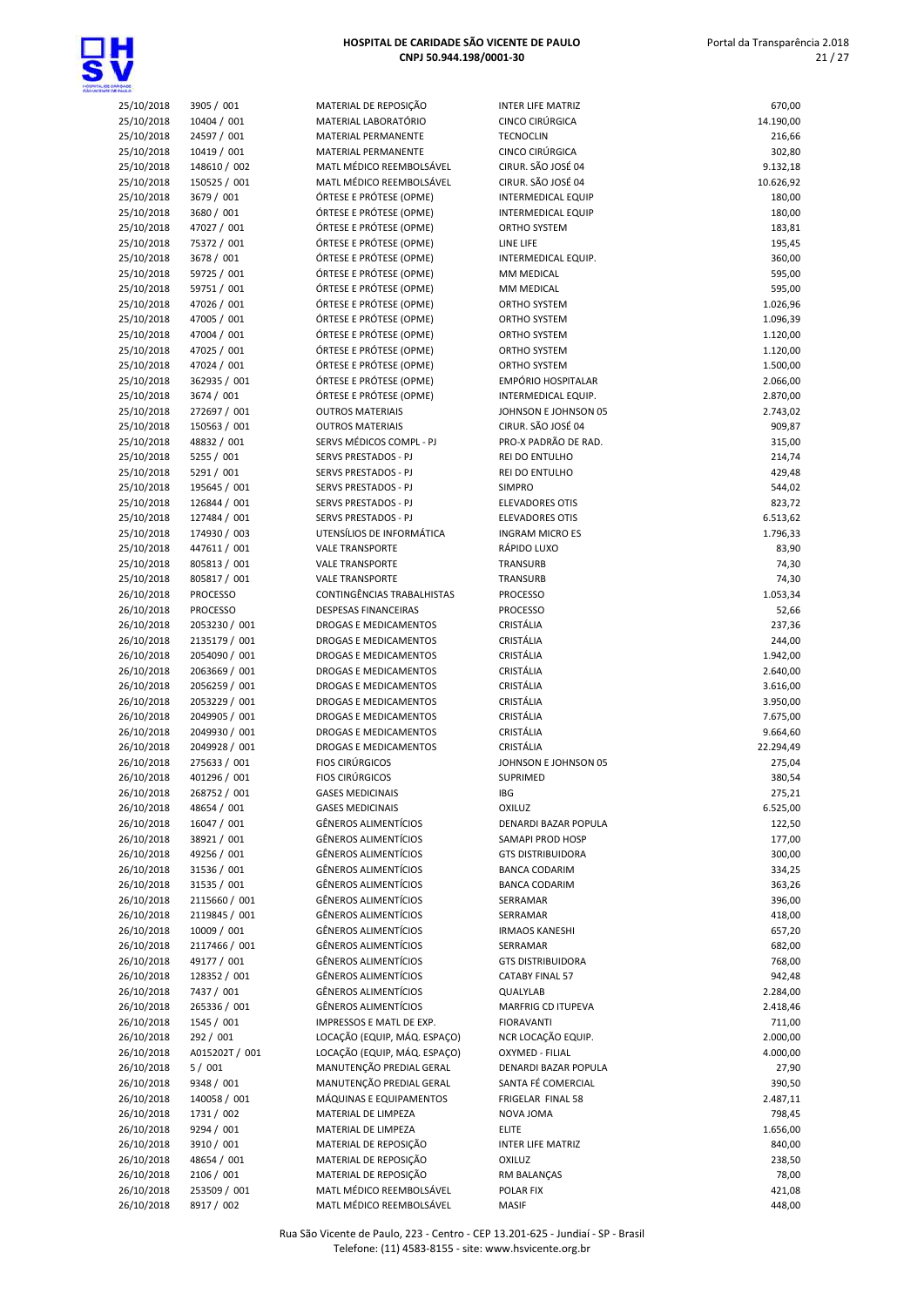

| 26/10/2018 | 253518 / 001       | MATL MÉDICO REEMBOLSÁVEL     | POLAR FIX                | 464,66    |
|------------|--------------------|------------------------------|--------------------------|-----------|
| 26/10/2018 | 253389 / 001       | MATL MÉDICO REEMBOLSÁVEL     | POLAR FIX                | 1.396,00  |
| 26/10/2018 | 253849 / 001       | MATL MÉDICO REEMBOLSÁVEL     | <b>POLAR FIX</b>         | 1.462,00  |
| 26/10/2018 | 153254 / 002       | MATL MÉDICO REEMBOLSÁVEL     | <b>MEDI HOUSE</b>        | 1.638,12  |
| 26/10/2018 | 152074 / 003       | MATL MÉDICO REEMBOLSÁVEL     | <b>MEDI HOUSE</b>        | 3.541,20  |
| 26/10/2018 | 253385 / 001       | MATL MÉDICO REEMBOLSÁVEL     | <b>POLAR FIX</b>         | 3.847,20  |
| 26/10/2018 | 153875 / 001       | MATL MÉDICO REEMBOLSÁVEL     | <b>MEDI HOUSE</b>        | 7.770,34  |
| 26/10/2018 | 153875 / 002       | MATL MÉDICO REEMBOLSÁVEL     | <b>MEDI HOUSE</b>        | 7.770,34  |
|            |                    | MATL MÉDICO REEMBOLSÁVEL     |                          |           |
| 26/10/2018 | 254346 / 001       |                              | POLAR FIX                | 13.698,72 |
| 26/10/2018 | 253391 / 001       | MATL MÉDICO REEMBOLSÁVEL     | POLAR FIX                | 17.006,36 |
| 26/10/2018 | 272696 / 001       | MATL MÉDICO REEMBOLSÁVEL     | JOHNSON E JOHNSON 05     | 30.518,24 |
| 26/10/2018 | 2059869 / 001      | MEDICAMENTOS CONTROLADOS     | CRISTÁLIA                | 4.000,00  |
| 26/10/2018 | 2053230 / 001      | MEDICAMENTOS CONTROLADOS     | CRISTÁLIA                | 4.004,50  |
| 26/10/2018 | 2049928 / 001      | MEDICAMENTOS CONTROLADOS     | CRISTÁLIA                | 44.498,14 |
| 26/10/2018 | 47055 / 001        | ÓRTESE E PRÓTESE (OPME)      | ORTHO SYSTEM             | 36,12     |
| 26/10/2018 | 372073 / 001       | ÓRTESE E PRÓTESE (OPME)      | EMPÓRIO HOSPITALAR       | 150,00    |
| 26/10/2018 | 9067 / 001         | ÓRTESE E PRÓTESE (OPME)      | PANMEDICA                | 200,00    |
| 26/10/2018 | 47056 / 001        | ÓRTESE E PRÓTESE (OPME)      | ORTHO SYSTEM             | 286,97    |
| 26/10/2018 | 158459 / 002       | ÓRTESE E PRÓTESE (OPME)      | VITÓRIA HOSPITALAR       | 347,72    |
| 26/10/2018 | 4649 / 001         | ÓRTESE E PRÓTESE (OPME)      | <b>SS MEDICAL</b>        | 395,20    |
| 26/10/2018 | 10585 / 001        | ÓRTESE E PRÓTESE (OPME)      | <b>MERIL</b>             | 500,00    |
| 26/10/2018 | 818523 / 001       | ÓRTESE E PRÓTESE (OPME)      | <b>BIOTRONIK</b>         | 500,00    |
| 26/10/2018 | 818747 / 001       | ÓRTESE E PRÓTESE (OPME)      | <b>BIOTRONIK</b>         | 500,00    |
|            | 818745 / 001       |                              |                          |           |
| 26/10/2018 |                    | ÓRTESE E PRÓTESE (OPME)      | <b>BIOTRONIK</b>         | 500,00    |
| 26/10/2018 | 401342 / 001       | ÓRTESE E PRÓTESE (OPME)      | SUPRIMED                 | 959,40    |
| 26/10/2018 | 401343 / 001       | ÓRTESE E PRÓTESE (OPME)      | <b>SUPRIMED</b>          | 959,40    |
| 26/10/2018 | 57595 / 001        | ÓRTESE E PRÓTESE (OPME)      | DENUO MEDIC              | 1.001,81  |
| 26/10/2018 | 47054 / 001        | ÓRTESE E PRÓTESE (OPME)      | ORTHO SYSTEM             | 1.026,96  |
| 26/10/2018 | 372482 / 001       | ÓRTESE E PRÓTESE (OPME)      | EMPÓRIO HOSPITALAR       | 1.033,00  |
| 26/10/2018 | 158177 / 002       | ÓRTESE E PRÓTESE (OPME)      | VITÓRIA HOSPITALAR       | 1.114,97  |
| 26/10/2018 | 372071 / 001       | ÓRTESE E PRÓTESE (OPME)      | EMPÓRIO HOSPITALAR       | 1.287,00  |
| 26/10/2018 | 372470 / 001       | ÓRTESE E PRÓTESE (OPME)      | EMPÓRIO HOSPITALAR       | 1.287,00  |
| 26/10/2018 | 378538 / 001       | ÓRTESE E PRÓTESE (OPME)      | ST JUDE MEDICAL          | 3.691,50  |
| 26/10/2018 | 817868 / 001       | ÓRTESE E PRÓTESE (OPME)      | <b>BIOTRONIK</b>         | 4.324,34  |
| 26/10/2018 | 3910 / 001         | <b>OUTROS MATERIAIS</b>      | <b>INTER LIFE MATRIZ</b> | 30,00     |
| 26/10/2018 | 1545 / 001         | <b>OUTROS MATERIAIS</b>      | <b>FIORAVANTI</b>        | 133,00    |
| 26/10/2018 | 254964 / 001       | <b>OUTROS MATERIAIS</b>      | POLAR FIX                | 810,00    |
|            |                    |                              |                          |           |
| 26/10/2018 | 1872 / 001         | <b>OUTROS MATERIAIS</b>      | RIOCLARENSE FINAL 72     | 904,64    |
| 26/10/2018 | 22427 / 001        | <b>OUTROS MATERIAIS</b>      | <b>MEDIMPORT</b>         | 2.015,00  |
| 26/10/2018 | CONF. DÍVIDA / 003 | PARCELAMENTO FORNECEDORES    | CARVALHO MEDICINA        | 2.252,39  |
| 26/10/2018 | 299 / 001          | SERVS MÉDICOS COMPL - PJ     | PREMIUM DIAGNÓSTICOS     | 563,10    |
| 26/10/2018 | 300 / 001          | SERVS MÉDICOS COMPL - PJ     | PREMIUM DIAGNÓSTICOS     | 563,10    |
| 26/10/2018 | 298 / 001          | SERVS MÉDICOS COMPL - PJ     | PREMIUM DIAGNÓSTICOS     | 1.126,20  |
| 26/10/2018 | 3599 / 001         | SERVS MÉDICOS REPASSE - PJ   | <b>CARVALHO MEDICINA</b> | 5.865,62  |
| 26/10/2018 | 83538 / 001        | <b>SERVS PRESTADOS - PJ</b>  | WESTCON                  | 174,92    |
| 26/10/2018 | 33408 / 001        | SERVS PRESTADOS - PJ         | ATMOSFERA                | 287,00    |
| 26/10/2018 | 1980 / 001         | SERVS PRESTADOS - PJ         | RM BALANÇAS              | 258,00    |
| 29/10/2018 | 1374 / 001         | CONT. DE MANUTENÇÃO          | RV SOLUC CLIMATIZAÇÃO    | 16.000,00 |
| 29/10/2018 | 807 / 001          | DESPESAS DE VEÍCULOS         | MECANICA DINIZ           | 5.860,00  |
| 29/10/2018 | 194637 / 001       | DESPESAS FINANCEIRAS         | AUTOPEL AUTOMAÇÃO        | 0,21      |
| 29/10/2018 | <b>PROCESSO</b>    | DESPS LEGAIS E JURÍDICAS     | <b>PROCESSO</b>          |           |
|            |                    |                              |                          | 1.428,58  |
| 29/10/2018 | 24933 / 002        | DROGAS E MEDICAMENTOS        | <b>S3 MED FILIAL</b>     | 2.050,00  |
| 29/10/2018 | 2078252 / 001      | DROGAS E MEDICAMENTOS        | CRISTÁLIA                | 3.879,01  |
| 29/10/2018 | 1747677 / 001      | DROGAS E MEDICAMENTOS        | MAFRA FILIAL GO          | 4.749,00  |
| 29/10/2018 | 1742384 / 001      | DROGAS E MEDICAMENTOS        | MAFRA FILIAL GO          | 9.192,00  |
| 29/10/2018 | 1747516 / 001      | DROGAS E MEDICAMENTOS        | MAFRA FILIAL GO          | 11.154,50 |
| 29/10/2018 | 1738597 / 001      | DROGAS E MEDICAMENTOS        | MAFRA FILIAL GO          | 11.738,00 |
| 29/10/2018 | 1736676 / 001      | DROGAS E MEDICAMENTOS        | MAFRA FILIAL GO          | 16.684,50 |
| 29/10/2018 | 1738672 / 001      | DROGAS E MEDICAMENTOS        | MAFRA FILIAL GO          | 38.376,15 |
| 29/10/2018 | 1071182 / 001      | FILMES E QUÍMICOS            | RIOCLARENSE 91           | 969,00    |
| 29/10/2018 | 41919 / 001        | <b>GASES MEDICINAIS</b>      | <b>IBG CRYO FILIAL</b>   | 2.786,97  |
| 29/10/2018 | 194637 / 001       | IMPRESSOS E MATL DE EXP.     | AUTOPEL AUTOMAÇÃO        | 4.290,00  |
| 29/10/2018 | 1557 / 001         | LOCAÇÃO (EQUIP, MÁQ. ESPAÇO) | PANMEDICA                | 3.300,00  |
| 29/10/2018 | 14569 / 001        | MATERIAL DE LAVANDERIA       | SAED MED                 | 3.000,00  |
|            |                    |                              |                          |           |
| 29/10/2018 | 126474 / 001       | MATERIAL DE REPOSIÇÃO        | ERECTA                   | 2.370,00  |
| 29/10/2018 | 2323 / 001         | MATERIAL DE REPOSIÇÃO        | INFUSOMED                | 2.230,00  |
| 29/10/2018 | 47145 / 001        | MATERIAL DE REPOSIÇÃO        | <b>DRAGER</b>            | 5.962,80  |
| 29/10/2018 | 366016 / 003       | MATL MÉDICO REEMBOLSÁVEL     | EMPÓRIO HOSPITALAR       | 1.833,66  |
| 29/10/2018 | 63364 / 002        | MATL MÉDICO REEMBOLSÁVEL     | <b>CISCRE</b>            | 2.193,00  |
| 29/10/2018 | 1100 / 002         | MATL MÉDICO REEMBOLSÁVEL     | SEROPLAST                | 2.322,60  |
| 29/10/2018 | 14569 / 001        | MATL MÉDICO REEMBOLSÁVEL     | SAED MED                 | 4.099,00  |
| 29/10/2018 | 224625 / 001       | MATL MÉDICO REEMBOLSÁVEL     | SUPERMED FINAL 07        | 5.744,00  |
| 29/10/2018 | 2078252 / 001      | MEDICAMENTOS CONTROLADOS     | CRISTÁLIA                | 79,99     |
|            |                    |                              |                          |           |

Rua São Vicente de Paulo, 223 - Centro - CEP 13.201-625 - Jundiaí - SP - Brasil Telefone: (11) 4583-8155 - site: www.hsvicente.org.br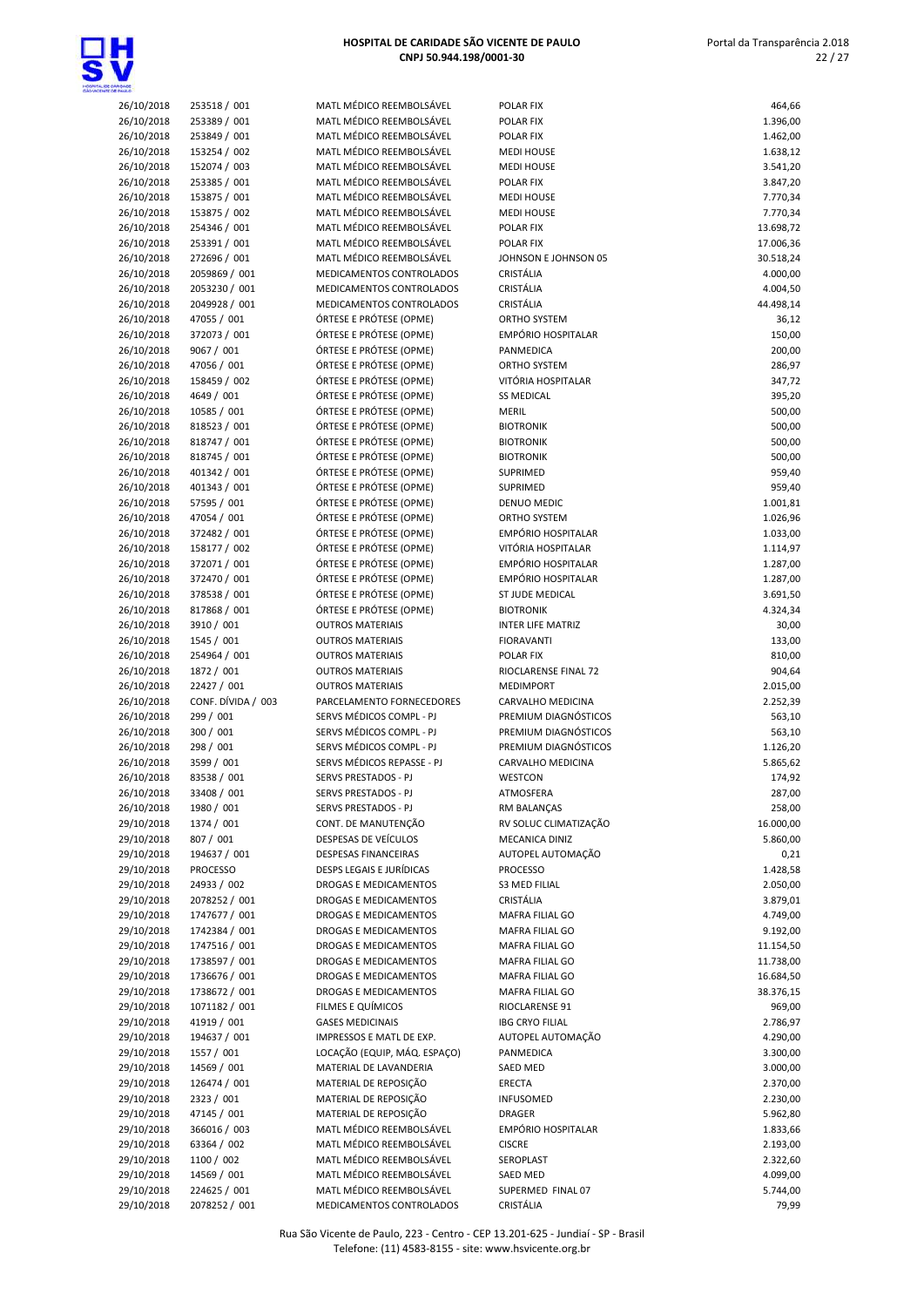

 Portal da Transparência 2.018 23 / 27

| DE CARIQADE<br>TE DE FAULO |                              |                                                          |                                        |                        |
|----------------------------|------------------------------|----------------------------------------------------------|----------------------------------------|------------------------|
| 29/10/2018                 | 1741302 / 001                | MEDICAMENTOS CONTROLADOS                                 | MAFRA FILIAL GO                        | 2.961,00               |
| 29/10/2018                 | 123781 / 001                 | ÓRTESE E PRÓTESE (OPME)                                  | ERECTA                                 | 525,02                 |
| 29/10/2018                 | 124465 / 001                 | ÓRTESE E PRÓTESE (OPME)                                  | ERECTA                                 | 904,50                 |
| 29/10/2018                 | 124902 / 001                 | ÓRTESE E PRÓTESE (OPME)                                  | <b>ERECTA</b>                          | 904,50                 |
| 29/10/2018                 | 124060 / 001                 | ÓRTESE E PRÓTESE (OPME)                                  | ERECTA                                 | 904,50                 |
| 29/10/2018                 | 124900 / 001                 | ÓRTESE E PRÓTESE (OPME)                                  | <b>ERECTA</b>                          | 904,50                 |
| 29/10/2018                 | 125116 / 001                 | ÓRTESE E PRÓTESE (OPME)                                  | ERECTA                                 | 904,50                 |
| 29/10/2018                 | 124815 / 001                 | ÓRTESE E PRÓTESE (OPME)                                  | ERECTA                                 | 904,50                 |
| 29/10/2018<br>29/10/2018   | 124335 / 001<br>125119 / 001 | ÓRTESE E PRÓTESE (OPME)<br>ÓRTESE E PRÓTESE (OPME)       | ERECTA<br>ERECTA                       | 904,50<br>904,50       |
| 29/10/2018                 | 124333 / 001                 | ÓRTESE E PRÓTESE (OPME)                                  | ERECTA                                 | 904,50                 |
| 29/10/2018                 | 161317 / 001                 | ÓRTESE E PRÓTESE (OPME)                                  | VITÓRIA HOSPITALAR                     | 1.267,25               |
| 29/10/2018                 | 47042 / 001                  | ÓRTESE E PRÓTESE (OPME)                                  | ORTHO SYSTEM                           | 1.300,00               |
| 29/10/2018                 | 124059 / 001                 | ÓRTESE E PRÓTESE (OPME)                                  | ERECTA                                 | 1.300,00               |
| 29/10/2018                 | 123749 / 001                 | ÓRTESE E PRÓTESE (OPME)                                  | ERECTA                                 | 1.356,35               |
| 29/10/2018                 | 124459 / 001                 | ÓRTESE E PRÓTESE (OPME)                                  | ERECTA                                 | 1.429,52               |
| 29/10/2018                 | 124464 / 001                 | ÓRTESE E PRÓTESE (OPME)                                  | ERECTA                                 | 1.429,52               |
| 29/10/2018                 | 124461 / 001                 | ÓRTESE E PRÓTESE (OPME)                                  | ERECTA                                 | 1.447,24               |
| 29/10/2018                 | 124326 / 001                 | ÓRTESE E PRÓTESE (OPME)                                  | ERECTA                                 | 1.750,30               |
| 29/10/2018                 | 125118 / 001                 | ÓRTESE E PRÓTESE (OPME)                                  | <b>ERECTA</b>                          | 1.809,00               |
| 29/10/2018                 | 124462 / 001                 | ÓRTESE E PRÓTESE (OPME)                                  | ERECTA                                 | 1.809,00               |
| 29/10/2018                 | 124814 / 001                 | ÓRTESE E PRÓTESE (OPME)                                  | ERECTA                                 | 1.809,00               |
| 29/10/2018                 | 124328 / 001<br>124901 / 001 | ÓRTESE E PRÓTESE (OPME)<br>ÓRTESE E PRÓTESE (OPME)       | ERECTA<br><b>ERECTA</b>                | 1.809,00<br>1.809,00   |
| 29/10/2018<br>29/10/2018   | 124056 / 001                 | ÓRTESE E PRÓTESE (OPME)                                  | ERECTA                                 | 1.809,00               |
| 29/10/2018                 | 124463 / 001                 | ÓRTESE E PRÓTESE (OPME)                                  | <b>ERECTA</b>                          | 1.809,05               |
| 29/10/2018                 | 57596 / 001                  | ÓRTESE E PRÓTESE (OPME)                                  | DENUO MEDIC                            | 1.923,62               |
| 29/10/2018                 | 10566 / 001                  | ÓRTESE E PRÓTESE (OPME)                                  | <b>MERIL</b>                           | 2.034,50               |
| 29/10/2018                 | 10567 / 001                  | ÓRTESE E PRÓTESE (OPME)                                  | <b>MERIL</b>                           | 2.034,50               |
| 29/10/2018                 | 161784 / 001                 | ÓRTESE E PRÓTESE (OPME)                                  | VITÓRIA HOSPITALAR                     | 2.034,50               |
| 29/10/2018                 | 158176 / 002                 | ÓRTESE E PRÓTESE (OPME)                                  | VITÓRIA HOSPITALAR                     | 2.284,50               |
| 29/10/2018                 | 47061 / 001                  | ÓRTESE E PRÓTESE (OPME)                                  | ORTHO SYSTEM                           | 2.320,00               |
| 29/10/2018                 | 158175 / 002                 | ÓRTESE E PRÓTESE (OPME)                                  | VITÓRIA HOSPITALAR                     | 2.479,95               |
| 29/10/2018                 | 161318 / 001                 | ÓRTESE E PRÓTESE (OPME)                                  | VITÓRIA HOSPITALAR                     | 2.632,23               |
| 29/10/2018                 | 124063 / 001                 | ÓRTESE E PRÓTESE (OPME)                                  | <b>ERECTA</b>                          | 2.894,43               |
| 29/10/2018                 | 124456 / 001<br>158469 / 002 | ÓRTESE E PRÓTESE (OPME)<br>ÓRTESE E PRÓTESE (OPME)       | <b>ERECTA</b><br>VITÓRIA HOSPITALAR    | 3.437,17               |
| 29/10/2018<br>29/10/2018   | 124532 / 001                 | ÓRTESE E PRÓTESE (OPME)                                  | <b>ERECTA</b>                          | 3.497,20<br>4.160,74   |
| 29/10/2018                 | 124061 / 001                 | ÓRTESE E PRÓTESE (OPME)                                  | ERECTA                                 | 4.522,55               |
| 29/10/2018                 | 124332 / 001                 | ÓRTESE E PRÓTESE (OPME)                                  | <b>ERECTA</b>                          | 4.703,43               |
| 29/10/2018                 | 125117 / 001                 | ÓRTESE E PRÓTESE (OPME)                                  | ERECTA                                 | 4.779,86               |
| 29/10/2018                 | 124813 / 001                 | ÓRTESE E PRÓTESE (OPME)                                  | ERECTA                                 | 5.065,24               |
| 29/10/2018                 | 124457 / 001                 | ÓRTESE E PRÓTESE (OPME)                                  | <b>ERECTA</b>                          | 5.171,70               |
| 29/10/2018                 | 47062 / 001                  | ÓRTESE E PRÓTESE (OPME)                                  | ORTHO SYSTEM                           | 5.680,00               |
| 29/10/2018                 | 124062 / 001                 | ÓRTESE E PRÓTESE (OPME)                                  | <b>ERECTA</b>                          | 6.588,48               |
| 29/10/2018                 | 124058 / 001                 | ÓRTESE E PRÓTESE (OPME)                                  | ERECTA                                 | 6.614,83               |
| 29/10/2018                 | 124812 / 001                 | ÓRTESE E PRÓTESE (OPME)                                  | ERECTA                                 | 6.923,93               |
| 29/10/2018                 | 208225 / 001                 | ÓRTESE E PRÓTESE (OPME)                                  | JOHNSON E JOHNSON 68                   | 7.291,97               |
| 29/10/2018                 | 125125 / 001                 | ÓRTESE E PRÓTESE (OPME)                                  | <b>ERECTA</b>                          | 8.470,32               |
| 29/10/2018<br>29/10/2018   | 124811 / 001<br>1938 / 001   | ÓRTESE E PRÓTESE (OPME)<br><b>OUTROS CUSTOS GERAIS</b>   | ERECTA<br>MECÂNICA DINIZ               | 8.821,88<br>1.760,00   |
| 29/10/2018                 | 474939 / 001                 | <b>OUTROS MATERIAIS</b>                                  | RIOCLARENSE 20                         | 3.084,00               |
| 29/10/2018                 | 2968 / 001                   | <b>OUTROS MATERIAIS</b>                                  | <b>IMPORMED</b>                        | 4.332,00               |
| 29/10/2018                 | 1071182 / 001                | <b>OUTROS MATERIAIS</b>                                  | RIOCLARENSE 91                         | 6.168,00               |
| 29/10/2018                 | CONF DÍV / 001               | PARCELAMENTO FORNECEDORES                                | FARMAVIDA                              | 8.913,91               |
| 29/10/2018                 | 83302516800A / 001           | SEGURO FUNCIONÁRIOS                                      | CAIXA SEGURADORA SA                    | 3.420,65               |
| 29/10/2018                 | 83302516800B / 001           | SEGURO FUNCIONÁRIOS                                      | CAIXA SEGURADORA SA                    | 290,25                 |
| 29/10/2018                 | 83302516800C / 001           | SEGURO FUNCIONÁRIOS                                      | CAIXA SEGURADORA SA                    | 94,60                  |
| 29/10/2018                 | 207 / 001                    | SERVS MÉDICOS COMPL - PJ                                 | SIMÕES PESSORRUSSO                     | 30.501,25              |
| 29/10/2018                 | 3501 / 001                   | SERVS MÉDICOS COMPL - PJ                                 | GAD ASSISTÊNCIA MED                    | 5.602,84               |
| 29/10/2018                 | 900 / 001                    | SERVS MÉDICOS REPASSE - PJ                               | ANGIOSCAN                              | 10.188,56              |
| 29/10/2018                 | 738 / 001                    | SERVS MÉDICOS REPASSE - PJ                               | CARDIOIMAGEM                           | 19.661,58              |
| 29/10/2018                 | 1595 / 001                   | SERVS MÉDICOS REPASSE - PJ                               | NETO, KATO & MENDONÇA                  | 22.508,98              |
| 29/10/2018                 | 821 / 001                    | SERVS MÉDICOS REPASSE - PJ                               | <b>ICESP</b>                           | 38.901,12              |
| 29/10/2018                 | 822 / 001                    | SERVS MÉDICOS REPASSE - PJ                               | <b>ICESP</b>                           | 53.103,86              |
| 29/10/2018                 | 39241 / 001                  | SERVS MÉDICOS REPASSE - PJ                               | <b>ICON</b>                            | 102.490,11             |
| 29/10/2018                 | 35626 / 001<br>1617 / 001    | SERVS MÉDICOS REPASSE - PJ<br>SERVS MÉDICOS REPASSE - PJ | AFIP                                   | 195.523,25             |
| 29/10/2018<br>29/10/2018   | 39015 / 001                  | SERVS MÉDICOS REPASSE - PJ                               | INST CARDOSO DE ALMEIDA<br><b>ICON</b> | 20.059,50<br>20.420,31 |
| 29/10/2018                 | 9812 / 001                   | SERVS MÉDICOS REPASSE - PJ                               | HOSPITAL DIA OFTALMO                   | 95.015,62              |
| 29/10/2018                 | 139 / 001                    | SERVS MÉDICOS REPASSE - PJ                               | INST DE ONCOLOGIA                      | 225.624,12             |
| 29/10/2018                 | 1713 / 001                   | SERVS PRESTADOS - PJ                                     | C.HOFFMAN                              | 460,00                 |
|                            |                              |                                                          |                                        |                        |

29/10/2018 1386 / 001 SERVS PRESTADOS - PJ RV SOLUC CLIMATIZAÇÃO 560,00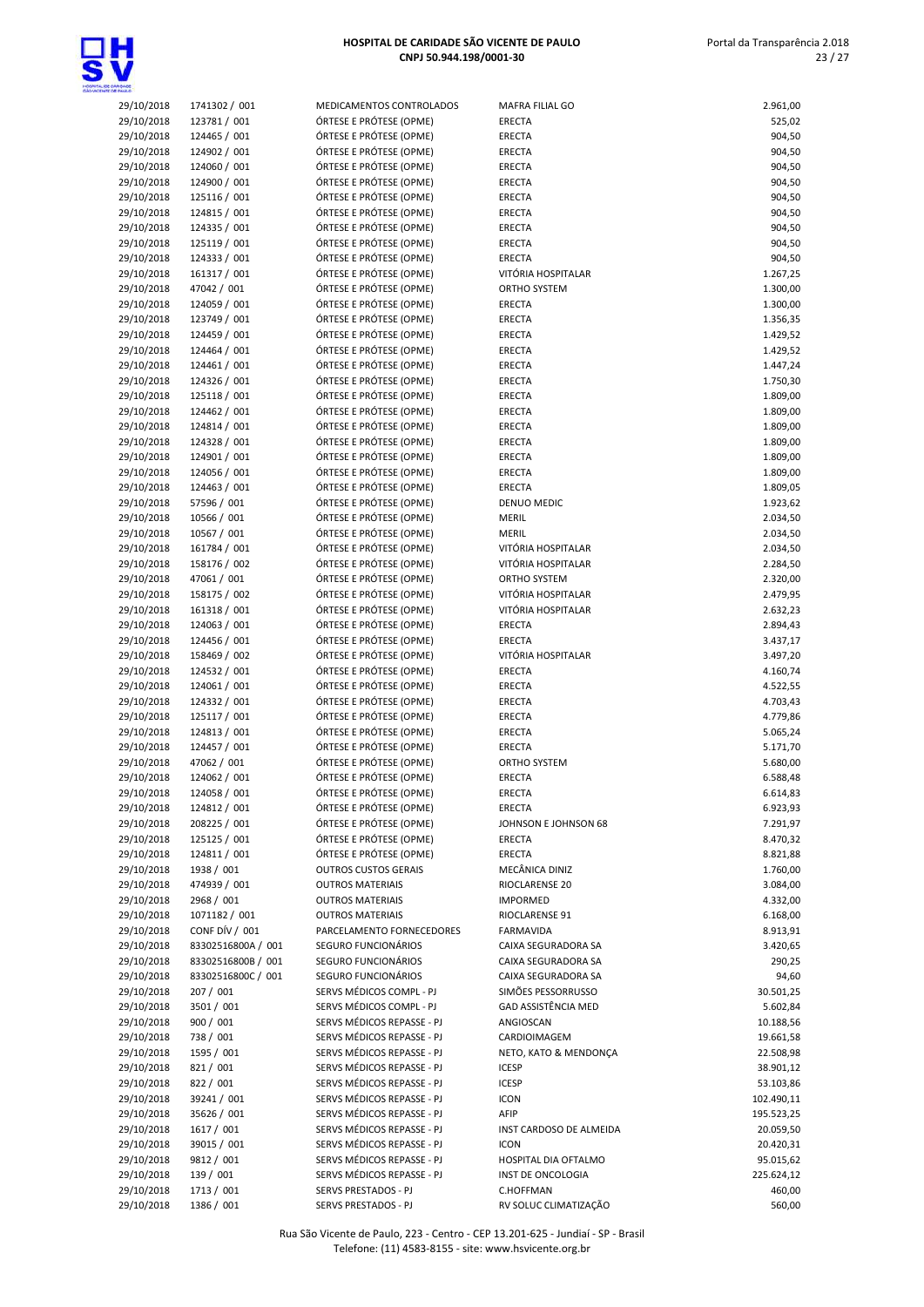

| <b>DADE</b>              |                              |                                            |
|--------------------------|------------------------------|--------------------------------------------|
| 29/10/2018               | 1353 / 001                   | <b>SERVS PRESTA</b>                        |
| 29/10/2018               | 2090 / 001                   | <b>SERVS PRESTA</b>                        |
| 29/10/2018               | 2091 / 001                   | <b>SERVS PRESTA</b>                        |
| 29/10/2018               | 33409 / 001                  | <b>SERVS PRESTA</b><br><b>SERVS PRESTA</b> |
| 29/10/2018<br>29/10/2018 | 24331 / 001<br>24330 / 001   | <b>SERVS PRESTA</b>                        |
| 29/10/2018               | CONF DÍV / 004               | <b>TERMO CONF</b>                          |
| 29/10/2018               | CONF DÍVIDA / 005            | <b>TERMO CONF</b>                          |
| 29/10/2018               | CONF DÍV / 001               | <b>TERMO CONF</b>                          |
| 29/10/2018               | CONF DÍV / 008               | <b>TERMO CONF</b>                          |
| 30/10/2018               | 8968 / 001                   | CONT. DE MA                                |
| 30/10/2018               | 8969 / 001                   | CONT. DE MA                                |
| 30/10/2018               | <b>PROCESSO</b>              | CONTINGÊNCI                                |
| 30/10/2018               | 2078620 / 001                | <b>DROGAS E ME</b>                         |
| 30/10/2018               | 37536 / 001                  | DROGAS E ME                                |
| 30/10/2018               | NOV/18 / 001                 | FÉRIAS                                     |
| 30/10/2018               | NOV/18 / 001                 | FÉRIAS                                     |
| 30/10/2018               | NOV/18 / 001                 | FÉRIAS<br><b>GÊNEROS ALII</b>              |
| 30/10/2018<br>30/10/2018 | 31591 / 001<br>1401065 / 001 | <b>GÊNEROS ALII</b>                        |
| 30/10/2018               | 99828 / 001                  | <b>GÊNEROS ALII</b>                        |
| 30/10/2018               | 83578 / 001                  | <b>GÊNEROS ALII</b>                        |
| 30/10/2018               | 10041 / 001                  | <b>GÊNEROS ALII</b>                        |
| 30/10/2018               | 15881 / 001                  | <b>GÊNEROS ALII</b>                        |
| 30/10/2018               | 270601 / 001                 | <b>GÊNEROS ALII</b>                        |
| 30/10/2018               | 21186 / 001                  | <b>GÊNEROS ALII</b>                        |
| 30/10/2018               | 10025 / 001                  | <b>GÊNEROS ALII</b>                        |
| 30/10/2018               | 1399296 / 001                | <b>GÊNEROS ALII</b>                        |
| 30/10/2018               | 8068265 / 007                | LIVROS, JORN.                              |
| 30/10/2018               | 20895 / 001                  | LOCAÇÃO (EQ                                |
| 30/10/2018<br>30/10/2018 | 10156 / 001                  | LOCAÇÃO DE I<br>MANUTENÇÃ                  |
| 30/10/2018               | 5386 / 001<br>76065 / 001    | MÁQUINAS E                                 |
| 30/10/2018               | 508512 / 001                 | <b>MATERIAL DE</b>                         |
| 30/10/2018               | 123560 / 002                 | MATERIAL DE                                |
| 30/10/2018               | 76359 / 001                  | <b>MATL MÉDICO</b>                         |
| 30/10/2018               | 836 / 002                    | MOBILIÁRIO                                 |
| 30/10/2018               | 76192 / 001                  | ÓRTESE E PRÓ                               |
| 30/10/2018               | 76191 / 001                  | ÓRTESE E PRÓ                               |
| 30/10/2018               | 76175 / 001                  | ÓRTESE E PRÓ                               |
| 30/10/2018               | 63778 / 001                  | ÓRTESE E PRÓ                               |
| 30/10/2018               | 63129 / 001                  | ÓRTESE E PRÓ                               |
| 30/10/2018               | 76319 / 001                  | ÓRTESE E PRÓ                               |
| 30/10/2018<br>30/10/2018 | 64282 / 001<br>63125 / 001   | ÓRTESE E PRÓ<br>ÓRTESE E PRÓ               |
| 30/10/2018               | 3684 / 001                   | ÓRTESE E PRĆ                               |
| 30/10/2018               | 76136 / 001                  | ÓRTESE E PRÓ                               |
| 30/10/2018               | 25337 / 001                  | ÓRTESE E PRÓ                               |
| 30/10/2018               | 25707 / 001                  | ÓRTESE E PRÓ                               |
| 30/10/2018               | 25548 / 001                  | ÓRTESE E PRÓ                               |
| 30/10/2018               | 76472 / 001                  | ÓRTESE E PRÓ                               |
| 30/10/2018               | 63828 / 001                  | ÓRTESE E PRÓ                               |
| 30/10/2018               | 63930 / 001                  | ÓRTESE E PRÓ                               |
| 30/10/2018               | 63999 / 001                  | ÓRTESE E PRÓ                               |
| 30/10/2018               | 76241 / 001                  | ÓRTESE E PRÓ                               |
| 30/10/2018               | 76317 / 001                  | ÓRTESE E PRÓ                               |
| 30/10/2018               | 64143 / 001                  | ÓRTESE E PRÓ                               |
| 30/10/2018<br>30/10/2018 | 63471 / 001<br>64146 / 001   | ÓRTESE E PRÓ<br>ÓRTESE E PRÓ               |
| 30/10/2018               | 25411 / 001                  | ÓRTESE E PRÓ                               |
| 30/10/2018               | 10637 / 001                  | ÓRTESE E PRÓ                               |
| 30/10/2018               | 25766 / 001                  | ÓRTESE E PRÓ                               |
| 30/10/2018               | 25294 / 001                  | ÓRTESE E PRÓ                               |
| 30/10/2018               | 25531 / 001                  | ÓRTESE E PRÓ                               |
| 30/10/2018               | 26239 / 001                  | ÓRTESE E PRÓ                               |
| 30/10/2018               | 10157 / 001                  | ÓRTESE E PRÓ                               |
| 30/10/2018               | 64141 / 001                  | ÓRTESE E PRÓ                               |
| 30/10/2018               | 76343 / 001                  | ÓRTESE E PRÓ                               |
| 30/10/2018               | 63435 / 001                  | ÓRTESE E PRÓ                               |
| 30/10/2018               | 64258 / 001                  | ÓRTESE E PRÓ<br>TECE E DDÁ                 |
|                          |                              |                                            |

| /S PRESTADOS - PJ           |
|-----------------------------|
|                             |
| /S PRESTADOS - PJ           |
| /S PRESTADOS - PJ           |
| /S PRESTADOS - PJ           |
| /S PRESTADOS - PJ           |
| /S PRESTADOS - PJ           |
|                             |
| VIO CONF. DÍVIDA            |
| VIO CONF. DÍVIDA            |
| VIO CONF. DÍVIDA            |
| VIO CONF. DÍVIDA            |
|                             |
| T. DE MANUTENÇÃO            |
| T. DE MANUTENÇÃO            |
| TINGÊNCIAS CÍVEIS           |
| <b>GAS E MEDICAMENTOS</b>   |
| <b>GAS E MEDICAMENTOS</b>   |
|                             |
| AS                          |
| AS                          |
| AS                          |
| <b>EROS ALIMENTÍCIOS</b>    |
| <b>EROS ALIMENTÍCIOS</b>    |
|                             |
| EROS ALIMENTÍCIOS           |
| EROS ALIMENTÍCIOS           |
| <b>EROS ALIMENTÍCIOS</b>    |
| <b>EROS ALIMENTÍCIOS</b>    |
| EROS ALIMENTÍCIOS           |
| <b>EROS ALIMENTÍCIOS</b>    |
|                             |
| EROS ALIMENTÍCIOS           |
| EROS ALIMENTÍCIOS           |
| OS, JORNAIS, REVISTAS, PUB. |
| AÇÃO (EQUIP, MÁQ. ESPAÇO)   |
| AÇÃO DE DIVERSOS            |
| IUTENÇÃO PREDIAL GERAL      |
|                             |
| QUINAS E EQUIPAMENTOS       |
| ERIAL DE REPOSIÇÃO          |
| ERIAL DE REPOSIÇÃO          |
| L MÉDICO REEMBOLSÁVEL       |
| 3ILIÁRIO                    |
| ESE E PRÓTESE (OPME)        |
| ESE E PRÓTESE (OPME)        |
|                             |
| ESE E PRÓTESE (OPME)        |
| ESE E PRÓTESE (OPME)        |
| ESE E PRÓTESE (OPME)        |
| ESE E PRÓTESE (OPME)        |
| ESE E PRÓTESE (OPME)        |
| ESE E PRÓTESE (OPME)        |
|                             |
| ESE E PROTESE (OPME)        |
| ESE E PRÓTESE (OPME)        |
| ESE E PRÓTESE (OPME)        |
| ESE E PRÓTESE (OPME)        |
| ESE E PRÓTESE (OPME)        |
| ESE E PRÓTESE (OPME)        |
|                             |
| ESE E PRÓTESE (OPME)        |
| ESE E PRÓTESE (OPME)        |
| ESE E PRÓTESE (OPME)        |
| ESE E PRÓTESE (OPME)        |
| ESE E PRÓTESE (OPME)        |
| ESE E PRÓTESE (OPME)        |
|                             |
| ESE E PRÓTESE (OPME)        |
| ESE E PRÓTESE (OPME)        |
| ESE E PRÓTESE (OPME)        |
| ESE E PRÓTESE (OPME)        |
| ESE E PRÓTESE (OPME)        |
| ESE E PRÓTESE (OPME)        |
|                             |
| ESE E PRÓTESE (OPME)        |
| ESE E PRÓTESE (OPME)        |
| ESE E PRÓTESE (OPME)        |
| ESE E PRÓTESE (OPME)        |
| ESE E PRÓTESE (OPME)        |
| ESE E PRÓTESE (OPME)        |
| ESE E PRÓTESE (OPME)        |
|                             |
| ESE E PRÓTESE (OPME)        |

| <b>MOASS</b>             |                            |                                                    |                                       |                  |
|--------------------------|----------------------------|----------------------------------------------------|---------------------------------------|------------------|
| 29/10/2018               | 1353 / 001                 | SERVS PRESTADOS - PJ                               | RV SOLUC CLIMATIZAÇÃO                 | 560,00           |
| 29/10/2018               | 2090 / 001                 | SERVS PRESTADOS - PJ                               | ASO SAÚDE                             | 1.689,30         |
| 29/10/2018               | 2091 / 001                 | SERVS PRESTADOS - PJ                               | ASO SAÚDE                             | 1.689,30         |
| 29/10/2018               | 33409 / 001                | SERVS PRESTADOS - PJ                               | ATMOSFERA                             | 1.736,00         |
| 29/10/2018               | 24331 / 001                | SERVS PRESTADOS - PJ                               | ATMOSFERA                             | 14.606,86        |
| 29/10/2018               | 24330 / 001                | SERVS PRESTADOS - PJ                               | ATMOSFERA                             | 206.792,19       |
| 29/10/2018               | CONF DÍV / 004             | TERMO CONF. DÍVIDA                                 | RV SOLUC. CLIMATIZAÇÃO                | 6.784,00         |
| 29/10/2018               | CONF DÍVIDA / 005          | TERMO CONF. DÍVIDA                                 | <b>ISI</b>                            | 10.264,36        |
| 29/10/2018               | CONF DÍV / 001             | TERMO CONF. DÍVIDA                                 | OXILUZ                                | 3.805,78         |
| 29/10/2018               | CONF DÍV / 008             | TERMO CONF. DÍVIDA                                 | <b>BIOTRONIK</b>                      | 5.498,00         |
| 30/10/2018               | 8968 / 001                 | CONT. DE MANUTENÇÃO                                | SIEMENS HEALTHCARE                    | 1.849,91         |
| 30/10/2018               | 8969 / 001                 | CONT. DE MANUTENÇÃO                                | SIEMENS HEALTHCARE                    | 26.666,17        |
| 30/10/2018               | <b>PROCESSO</b>            | <b>CONTINGÊNCIAS CÍVEIS</b>                        | <b>PROCESSO</b>                       | 5.776,62         |
| 30/10/2018               | 2078620 / 001              | DROGAS E MEDICAMENTOS                              | CRISTÁLIA                             | 420,00           |
| 30/10/2018               | 37536 / 001                | DROGAS E MEDICAMENTOS                              | <b>BELIVE</b>                         | 5.566,68         |
| 30/10/2018               | NOV/18 / 001               | FÉRIAS                                             | FÉRIAS FOLHA NOVEMBRO/18              | 502.779,11       |
| 30/10/2018               | NOV/18 / 001               | FÉRIAS                                             | FEÉIAS FOLHA NOVEMBRO/18              | 39.443,77        |
| 30/10/2018               | NOV/18 / 001               | FÉRIAS                                             | FÉRIAS FOLHA NOVEMBRO/18              | 6.013,21         |
| 30/10/2018               | 31591 / 001                | <b>GÊNEROS ALIMENTÍCIOS</b>                        | <b>BANCA CODARIM</b>                  | 166,05           |
| 30/10/2018               | 1401065 / 001              | <b>GÊNEROS ALIMENTÍCIOS</b>                        | <b>FRANGO ADORO FILIAL</b>            | 270,00           |
| 30/10/2018               | 99828 / 001                | <b>GÊNEROS ALIMENTÍCIOS</b>                        | CASA IRMÃOS UNIDOS                    | 459,00           |
| 30/10/2018               | 83578 / 001                | <b>GÊNEROS ALIMENTÍCIOS</b>                        | JOATE COM E REP                       | 577,92           |
| 30/10/2018               | 10041 / 001                | <b>GÊNEROS ALIMENTÍCIOS</b>                        | <b>IRMÃOS KANESHI</b>                 | 608,06           |
| 30/10/2018               | 15881 / 001                | <b>GÊNEROS ALIMENTÍCIOS</b>                        | <b>COMERCIAL ESTRELA</b>              | 1.007,00         |
| 30/10/2018               | 270601 / 001               | <b>GÊNEROS ALIMENTÍCIOS</b>                        | <b>MARFRIG CD ITUPEVA</b>             | 1.169,58         |
| 30/10/2018               | 21186 / 001                | <b>GÊNEROS ALIMENTÍCIOS</b>                        | <b>LONDRES DISTR</b>                  | 1.520,00         |
| 30/10/2018               | 10025 / 001                | <b>GÊNEROS ALIMENTÍCIOS</b>                        | <b>IRMÃOS KANESHI</b>                 | 143,90           |
| 30/10/2018               | 1399296 / 001              | <b>GÊNEROS ALIMENTÍCIOS</b>                        | FRANGO ADORO FILIAL                   | 1.152,00         |
| 30/10/2018               | 8068265 / 007              | LIVROS, JORNAIS, REVISTAS, PUB.                    | O ESTADO DE S. PAULO                  | 64,91            |
| 30/10/2018               | 20895 / 001                | LOCAÇÃO (EQUIP, MÁQ. ESPAÇO)                       | DIGITAL JUNDIAÍ                       | 30.073,86        |
| 30/10/2018               | 10156 / 001                | LOCAÇÃO DE DIVERSOS                                | <b>IRON MOUNTAIN</b>                  | 29.658,17        |
| 30/10/2018               | 5386 / 001                 | MANUTENÇÃO PREDIAL GERAL                           | <b>CENTER FECHA</b>                   | 675,40           |
| 30/10/2018               | 76065 / 001                | MÁQUINAS E EQUIPAMENTOS                            | SPRINGER CARRIER CUR                  | 295,02           |
| 30/10/2018               | 508512 / 001               | MATERIAL DE REPOSIÇÃO                              | <b>FRIGELAR OSASCO</b>                | 1.433,04         |
| 30/10/2018               | 123560 / 002               | MATERIAL DE REPOSIÇÃO                              | SIEMENS HEALTHCARE                    | 16.744,95        |
| 30/10/2018               | 76359 / 001                | MATL MÉDICO REEMBOLSÁVEL                           | LIMEIRA                               | 880,00           |
| 30/10/2018               | 836 / 002                  | <b>MOBILIÁRIO</b>                                  | <b>JUNPMAQ</b>                        | 2.380,00         |
| 30/10/2018               | 76192 / 001                | ÓRTESE E PRÓTESE (OPME)                            | LIMEIRA                               | 30,68            |
| 30/10/2018               | 76191 / 001                | ÓRTESE E PRÓTESE (OPME)                            | LIMEIRA                               | 122,80           |
| 30/10/2018               | 76175 / 001                | ÓRTESE E PRÓTESE (OPME)                            | LIMEIRA                               | 148,40           |
| 30/10/2018               | 63778 / 001                | ÓRTESE E PRÓTESE (OPME)                            | PRIME                                 | 148,40           |
| 30/10/2018               | 63129 / 001                | ÓRTESE E PRÓTESE (OPME)                            | PRIME                                 | 148,40           |
| 30/10/2018               | 76319 / 001                | ÓRTESE E PRÓTESE (OPME)                            | LIMEIRA                               | 154,38           |
| 30/10/2018               | 64282 / 001                | ÓRTESE E PRÓTESE (OPME)                            | PRIME                                 | 176,11           |
| 30/10/2018               | 63125 / 001                | ÓRTESE E PRÓTESE (OPME)                            | PRIME                                 | 176,11           |
| 30/10/2018               | 3684 / 001                 | ÓRTESE E PRÓTESE (OPME)                            | <b>INTERMEDICAL EQUIP</b>             | 180,00           |
| 30/10/2018               | 76136 / 001                | ÓRTESE E PRÓTESE (OPME)                            | LIMEIRA                               | 183,81           |
| 30/10/2018               | 25337 / 001                | ÓRTESE E PRÓTESE (OPME)                            | CARDIO E ENDO                         | 195,45           |
| 30/10/2018               | 25707 / 001                | ÓRTESE E PRÓTESE (OPME)                            | CARDIO E ENDO                         | 195,45           |
| 30/10/2018               | 25548 / 001                | ÓRTESE E PRÓTESE (OPME)                            | CARDIO E ENDO                         | 195,45           |
| 30/10/2018               | 76472 / 001                | ÓRTESE E PRÓTESE (OPME)                            | LIMEIRA                               | 203,82           |
| 30/10/2018               | 63828 / 001                | ÓRTESE E PRÓTESE (OPME)                            | PRIME                                 | 203,82           |
| 30/10/2018               | 63930 / 001                | ÓRTESE E PRÓTESE (OPME)<br>ÓRTESE E PRÓTESE (OPME) | PRIME                                 | 203,82           |
| 30/10/2018               | 63999 / 001<br>76241 / 001 | ÓRTESE E PRÓTESE (OPME)                            | PRIME                                 | 231,53           |
| 30/10/2018               | 76317 / 001                |                                                    | LIMEIRA<br>LIMEIRA                    | 231,53           |
| 30/10/2018               |                            | ÓRTESE E PRÓTESE (OPME)<br>ÓRTESE E PRÓTESE (OPME) |                                       | 291,30           |
| 30/10/2018               | 64143 / 001                | ÓRTESE E PRÓTESE (OPME)                            | PRIME<br>PRIME                        | 296,13           |
| 30/10/2018               | 63471 / 001                |                                                    |                                       | 371,84           |
| 30/10/2018               | 64146 / 001                | ÓRTESE E PRÓTESE (OPME)                            | PRIME                                 | 409,13           |
| 30/10/2018               | 25411 / 001                | ÓRTESE E PRÓTESE (OPME)                            | CARDIO E ENDO                         | 500,00           |
| 30/10/2018               | 10637 / 001                | ÓRTESE E PRÓTESE (OPME)                            | MERIL                                 | 500,00           |
| 30/10/2018<br>30/10/2018 | 25766 / 001<br>25294 / 001 | ÓRTESE E PRÓTESE (OPME)<br>ÓRTESE E PRÓTESE (OPME) | CARDIO E ENDO<br>CARDIO E ENDO        | 500,00<br>500,00 |
|                          | 25531 / 001                | ÓRTESE E PRÓTESE (OPME)                            |                                       |                  |
| 30/10/2018               | 26239 / 001                | ÓRTESE E PRÓTESE (OPME)                            | CARDIO E ENDO<br><b>CARDIO E ENDO</b> | 500,00           |
| 30/10/2018<br>30/10/2018 | 10157 / 001                | ÓRTESE E PRÓTESE (OPME)                            | MERIL                                 | 500,00<br>500,00 |
| 30/10/2018               | 64141 / 001                | ÓRTESE E PRÓTESE (OPME)                            | PRIME                                 | 534,72           |
| 30/10/2018               | 76343 / 001                | ÓRTESE E PRÓTESE (OPME)                            | LIMEIRA                               | 570,13           |
| 30/10/2018               | 63435 / 001                | ÓRTESE E PRÓTESE (OPME)                            | PRIME                                 | 642,55           |
| 30/10/2018               | 64258 / 001                | ÓRTESE E PRÓTESE (OPME)                            | PRIME                                 | 671,35           |
| 30/10/2018               | 64136 / 001                | ÓRTESE E PRÓTESE (OPME)                            | PRIME                                 | 671,35           |
| 30/10/2018               | 63132 / 001                | ÓRTESE E PRÓTESE (OPME)                            | PRIME                                 | 671,35           |
| 30/10/2018               | 25216 / 001                | ÓRTESE E PRÓTESE (OPME)                            | CARDIO E ENDO                         | 695,45           |
|                          |                            |                                                    |                                       |                  |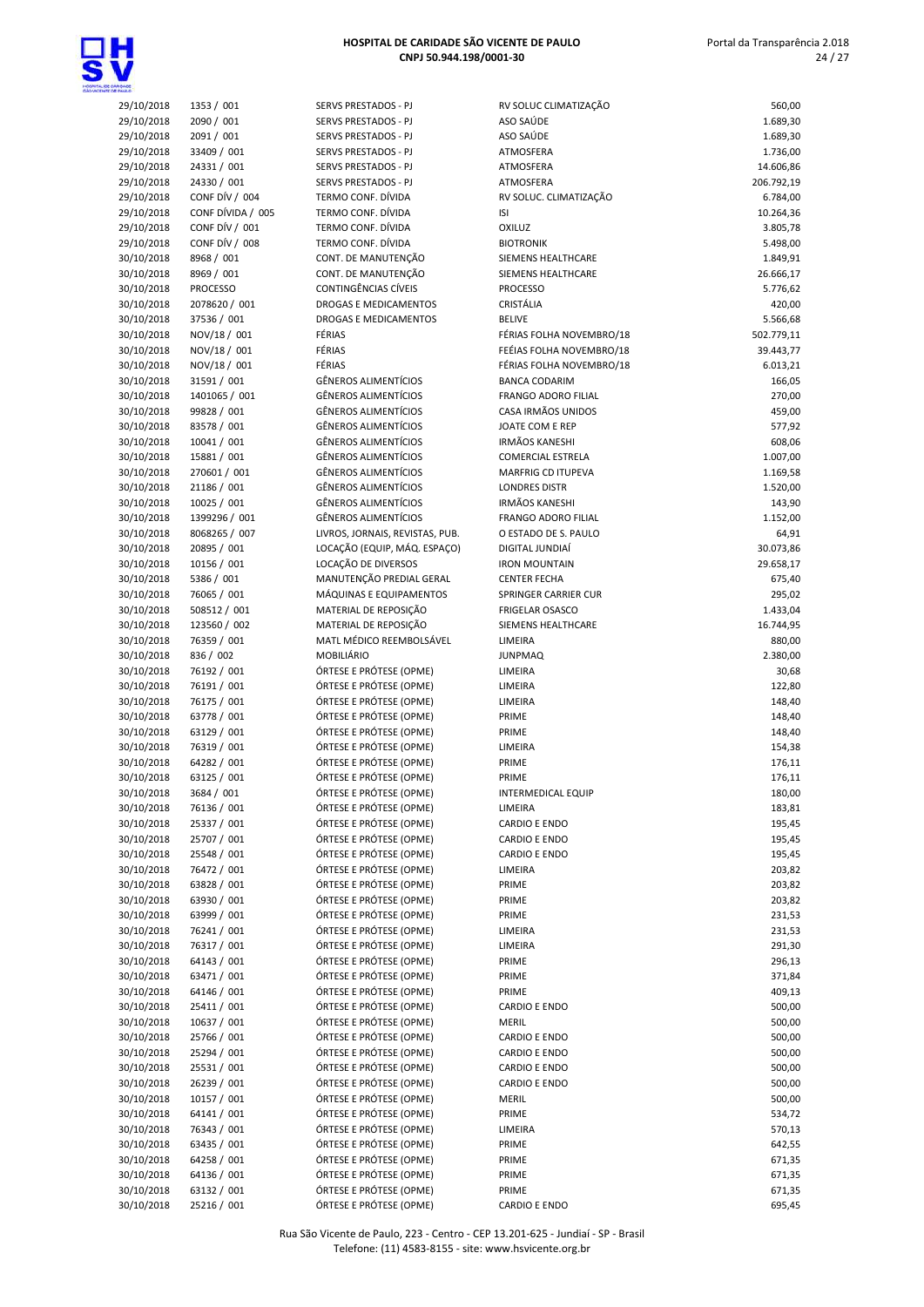

| 30/10/2018 | 25209 / 001 | ÓRTESE E PRÓTESE (OPME) | <b>CARDIO E ENDO</b> | 695,45   |
|------------|-------------|-------------------------|----------------------|----------|
| 30/10/2018 | 64185 / 001 | ÓRTESE E PRÓTESE (OPME) | PRIME                | 761,91   |
| 30/10/2018 | 63133 / 001 | ÓRTESE E PRÓTESE (OPME) | PRIME                | 761,91   |
| 30/10/2018 | 63239 / 001 | ÓRTESE E PRÓTESE (OPME) | PRIME                | 761,91   |
| 30/10/2018 | 62970 / 001 | ÓRTESE E PRÓTESE (OPME) | PRIME                | 761,91   |
| 30/10/2018 | 63943 / 001 | ÓRTESE E PRÓTESE (OPME) | PRIME                | 761,91   |
| 30/10/2018 | 63241 / 001 | ÓRTESE E PRÓTESE (OPME) | PRIME                | 761,91   |
| 30/10/2018 | 25704 / 001 | ÓRTESE E PRÓTESE (OPME) | <b>CARDIO E ENDO</b> | 792,93   |
| 30/10/2018 | 25981 / 001 | ÓRTESE E PRÓTESE (OPME) | <b>CARDIO E ENDO</b> | 792,93   |
| 30/10/2018 | 63124 / 001 | ÓRTESE E PRÓTESE (OPME) | PRIME                | 800,10   |
|            |             |                         |                      |          |
| 30/10/2018 | 76240 / 001 | ÓRTESE E PRÓTESE (OPME) | LIMEIRA              | 905,90   |
| 30/10/2018 | 63128 / 001 | ÓRTESE E PRÓTESE (OPME) | PRIME                | 941,61   |
| 30/10/2018 | 63363 / 001 | ÓRTESE E PRÓTESE (OPME) | PRIME                | 950,00   |
| 30/10/2018 | 63246 / 001 | ÓRTESE E PRÓTESE (OPME) | PRIME                | 970,06   |
| 30/10/2018 | 62867 / 001 | ÓRTESE E PRÓTESE (OPME) | PRIME                | 970,06   |
| 30/10/2018 | 63299 / 001 | ÓRTESE E PRÓTESE (OPME) | PRIME                | 970,06   |
| 30/10/2018 | 64133 / 001 | ÓRTESE E PRÓTESE (OPME) | PRIME                | 998,51   |
| 30/10/2018 | 63927 / 001 | ÓRTESE E PRÓTESE (OPME) | PRIME                | 1.026,96 |
| 30/10/2018 | 63639 / 001 | ÓRTESE E PRÓTESE (OPME) | PRIME                | 1.026,96 |
| 30/10/2018 | 63286 / 001 | ÓRTESE E PRÓTESE (OPME) | PRIME                | 1.026,96 |
| 30/10/2018 | 63552 / 001 | ÓRTESE E PRÓTESE (OPME) | PRIME                | 1.026,96 |
| 30/10/2018 | 64137 / 001 | ÓRTESE E PRÓTESE (OPME) | PRIME                | 1.026,96 |
| 30/10/2018 | 63925 / 001 | ÓRTESE E PRÓTESE (OPME) | PRIME                | 1.026,96 |
| 30/10/2018 | 63467 / 001 | ÓRTESE E PRÓTESE (OPME) | PRIME                | 1.026,96 |
| 30/10/2018 | 64001 / 001 | ÓRTESE E PRÓTESE (OPME) | PRIME                | 1.055,41 |
| 30/10/2018 | 63946 / 001 | ÓRTESE E PRÓTESE (OPME) | PRIME                | 1.055,41 |
| 30/10/2018 | 63949 / 001 | ÓRTESE E PRÓTESE (OPME) | PRIME                | 1.096,39 |
| 30/10/2018 | 76316 / 001 | ÓRTESE E PRÓTESE (OPME) |                      |          |
|            |             |                         | LIMEIRA              | 1.096,39 |
| 30/10/2018 | 63462 / 001 | ÓRTESE E PRÓTESE (OPME) | PRIME                | 1.096,39 |
| 30/10/2018 | 76210 / 001 | ÓRTESE E PRÓTESE (OPME) | LIMEIRA              | 1.096,39 |
| 30/10/2018 | 63134 / 001 | ÓRTESE E PRÓTESE (OPME) | PRIME                | 1.096,39 |
| 30/10/2018 | 64253 / 001 | ÓRTESE E PRÓTESE (OPME) | PRIME                | 1.096,39 |
| 30/10/2018 | 76220 / 001 | ÓRTESE E PRÓTESE (OPME) | LIMEIRA              | 1.120,00 |
| 30/10/2018 | 64140 / 001 | ÓRTESE E PRÓTESE (OPME) | PRIME                | 1.120,00 |
| 30/10/2018 | 24770 / 001 | ÓRTESE E PRÓTESE (OPME) | <b>CARDIO E ENDO</b> | 1.195,45 |
| 30/10/2018 | 63439 / 001 | ÓRTESE E PRÓTESE (OPME) | PRIME                | 1.244,79 |
| 30/10/2018 | 76318 / 001 | ÓRTESE E PRÓTESE (OPME) | LIMEIRA              | 1.249,25 |
| 30/10/2018 | 76174 / 001 | ÓRTESE E PRÓTESE (OPME) | LIMEIRA              | 1.277,70 |
| 30/10/2018 | 63436 / 001 | ÓRTESE E PRÓTESE (OPME) | PRIME                | 1.300,00 |
| 30/10/2018 | 76180 / 001 | ÓRTESE E PRÓTESE (OPME) | LIMEIRA              | 1.300,00 |
| 30/10/2018 | 45591 / 001 | ÓRTESE E PRÓTESE (OPME) | MEDICAL CAMP         | 1.320,00 |
| 30/10/2018 | 76358 / 001 | ÓRTESE E PRÓTESE (OPME) | LIMEIRA              | 1.334,60 |
| 30/10/2018 | 63230 / 001 | ÓRTESE E PRÓTESE (OPME) | PRIME                | 1.500,00 |
| 30/10/2018 | 63669 / 001 | ÓRTESE E PRÓTESE (OPME) | PRIME                | 1.500,00 |
| 30/10/2018 | 63453 / 001 | ÓRTESE E PRÓTESE (OPME) | PRIME                | 1.500,00 |
|            |             | ÓRTESE E PRÓTESE (OPME) | PRIME                | 1.500,00 |
| 30/10/2018 | 62863/001   | ÓRTESE E PRÓTESE (OPME) |                      |          |
| 30/10/2018 | 76239 / 001 |                         | LIMEIRA              | 1.560,00 |
| 30/10/2018 | 64249 / 001 | ÓRTESE E PRÓTESE (OPME) | PRIME                | 1.740,00 |
| 30/10/2018 | 76262 / 001 | ÓRTESE E PRÓTESE (OPME) | LIMEIRA              | 1.805,34 |
| 30/10/2018 | 63547 / 001 | ÓRTESE E PRÓTESE (OPME) | PRIME                | 1.830,00 |
| 30/10/2018 | 62844 / 001 | ÓRTESE E PRÓTESE (OPME) | PRIME                | 1.983,47 |
| 30/10/2018 | 64098 / 001 | ÓRTESE E PRÓTESE (OPME) | PRIME                | 2.010,00 |
| 30/10/2018 | 25511 / 001 | ÓRTESE E PRÓTESE (OPME) | CARDIO E ENDO        | 2.034,50 |
| 30/10/2018 | 10231 / 001 | ÓRTESE E PRÓTESE (OPME) | MERIL                | 2.034,50 |
| 30/10/2018 | 10303 / 001 | ÓRTESE E PRÓTESE (OPME) | MERIL                | 2.034,50 |
| 30/10/2018 | 26286 / 001 | ÓRTESE E PRÓTESE (OPME) | <b>CARDIO E ENDO</b> | 2.034,50 |
| 30/10/2018 | 10527 / 001 | ÓRTESE E PRÓTESE (OPME) | MERIL                | 2.034,50 |
| 30/10/2018 | 62873 / 001 | ÓRTESE E PRÓTESE (OPME) | PRIME                | 2.129,08 |
| 30/10/2018 | 63637 / 001 | ÓRTESE E PRÓTESE (OPME) | PRIME                | 2.139,27 |
| 30/10/2018 | 24914 / 001 | ÓRTESE E PRÓTESE (OPME) | CARDIO E ENDO        | 2.229,95 |
| 30/10/2018 | 25208 / 001 | ÓRTESE E PRÓTESE (OPME) | CARDIO E ENDO        | 2.229,95 |
| 30/10/2018 | 76168 / 001 | ÓRTESE E PRÓTESE (OPME) | LIMEIRA              | 2.320,00 |
| 30/10/2018 | 76224 / 001 | ÓRTESE E PRÓTESE (OPME) | LIMEIRA              | 2.500,00 |
| 30/10/2018 | 25210 / 001 | ÓRTESE E PRÓTESE (OPME) | CARDIO E ENDO        | 2.534,50 |
| 30/10/2018 | 10158 / 001 | ÓRTESE E PRÓTESE (OPME) | <b>MERIL</b>         | 2.534,50 |
|            |             | ÓRTESE E PRÓTESE (OPME) |                      |          |
| 30/10/2018 | 25292 / 001 |                         | CARDIO E ENDO        | 2.534,50 |
| 30/10/2018 | 76229 / 001 | ÓRTESE E PRÓTESE (OPME) | LIMEIRA              | 2.600,00 |
| 30/10/2018 | 76138 / 001 | ÓRTESE E PRÓTESE (OPME) | LIMEIRA              | 2.620,00 |
| 30/10/2018 | 25705 / 001 | ÓRTESE E PRÓTESE (OPME) | <b>CARDIO E ENDO</b> | 2.631,98 |
| 30/10/2018 | 10249 / 001 | ÓRTESE E PRÓTESE (OPME) | <b>MERIL</b>         | 3.034,50 |
| 30/10/2018 | 10370 / 001 | ÓRTESE E PRÓTESE (OPME) | MERIL                | 3.034,50 |
| 30/10/2018 | 45348 / 001 | ÓRTESE E PRÓTESE (OPME) | MEDICAL CAMP         | 3.184,19 |
| 30/10/2018 | 45517 / 001 | ÓRTESE E PRÓTESE (OPME) | MEDICAL CAMP         | 3.184,19 |

| 30/10/2018               | 25209 / 001                | ÓRTESE E PRÓTESE (OPME)                            | CARDIO E ENDO                        | 695,45               |
|--------------------------|----------------------------|----------------------------------------------------|--------------------------------------|----------------------|
| 30/10/2018               | 64185 / 001                | ÓRTESE E PRÓTESE (OPME)                            | PRIME                                | 761,91               |
| 30/10/2018               | 63133 / 001                | ÓRTESE E PRÓTESE (OPME)                            | PRIME                                | 761,91               |
| 30/10/2018               | 63239 / 001                | ÓRTESE E PRÓTESE (OPME)                            | PRIME                                | 761,91               |
| 30/10/2018<br>30/10/2018 | 62970 / 001<br>63943 / 001 | ÓRTESE E PRÓTESE (OPME)<br>ÓRTESE E PRÓTESE (OPME) | PRIME<br>PRIME                       | 761,91<br>761,91     |
| 30/10/2018               | 63241 / 001                | ÓRTESE E PRÓTESE (OPME)                            | PRIME                                | 761,91               |
| 30/10/2018               | 25704 / 001                | ÓRTESE E PRÓTESE (OPME)                            | <b>CARDIO E ENDO</b>                 | 792,93               |
| 30/10/2018               | 25981 / 001                | ÓRTESE E PRÓTESE (OPME)                            | <b>CARDIO E ENDO</b>                 | 792,93               |
| 30/10/2018               | 63124 / 001                | ÓRTESE E PRÓTESE (OPME)                            | PRIME                                | 800,10               |
| 30/10/2018               | 76240 / 001                | ÓRTESE E PRÓTESE (OPME)                            | LIMEIRA                              | 905,90               |
| 30/10/2018               | 63128 / 001                | ÓRTESE E PRÓTESE (OPME)                            | PRIME                                | 941,61               |
| 30/10/2018               | 63363 / 001                | ÓRTESE E PRÓTESE (OPME)                            | PRIME                                | 950,00               |
| 30/10/2018<br>30/10/2018 | 63246 / 001<br>62867 / 001 | ÓRTESE E PRÓTESE (OPME)<br>ÓRTESE E PRÓTESE (OPME) | PRIME<br>PRIME                       | 970,06<br>970,06     |
| 30/10/2018               | 63299 / 001                | ÓRTESE E PRÓTESE (OPME)                            | PRIME                                | 970,06               |
| 30/10/2018               | 64133 / 001                | ÓRTESE E PRÓTESE (OPME)                            | PRIME                                | 998,51               |
| 30/10/2018               | 63927 / 001                | ÓRTESE E PRÓTESE (OPME)                            | PRIME                                | 1.026,96             |
| 30/10/2018               | 63639 / 001                | ÓRTESE E PRÓTESE (OPME)                            | PRIME                                | 1.026,96             |
| 30/10/2018               | 63286 / 001                | ÓRTESE E PRÓTESE (OPME)                            | PRIME                                | 1.026,96             |
| 30/10/2018               | 63552 / 001                | ÓRTESE E PRÓTESE (OPME)                            | PRIME                                | 1.026,96             |
| 30/10/2018               | 64137 / 001                | ÓRTESE E PRÓTESE (OPME)<br>ÓRTESE E PRÓTESE (OPME) | PRIME                                | 1.026,96             |
| 30/10/2018<br>30/10/2018 | 63925 / 001<br>63467 / 001 | ÓRTESE E PRÓTESE (OPME)                            | PRIME<br>PRIME                       | 1.026,96<br>1.026,96 |
| 30/10/2018               | 64001 / 001                | ÓRTESE E PRÓTESE (OPME)                            | PRIME                                | 1.055,41             |
| 30/10/2018               | 63946 / 001                | ÓRTESE E PRÓTESE (OPME)                            | PRIME                                | 1.055,41             |
| 30/10/2018               | 63949 / 001                | ÓRTESE E PRÓTESE (OPME)                            | PRIME                                | 1.096,39             |
| 30/10/2018               | 76316 / 001                | ÓRTESE E PRÓTESE (OPME)                            | LIMEIRA                              | 1.096,39             |
| 30/10/2018               | 63462 / 001                | ÓRTESE E PRÓTESE (OPME)                            | PRIME                                | 1.096,39             |
| 30/10/2018               | 76210 / 001                | ÓRTESE E PRÓTESE (OPME)                            | LIMEIRA                              | 1.096,39             |
| 30/10/2018<br>30/10/2018 | 63134 / 001<br>64253 / 001 | ÓRTESE E PRÓTESE (OPME)<br>ÓRTESE E PRÓTESE (OPME) | PRIME<br>PRIME                       | 1.096,39             |
| 30/10/2018               | 76220 / 001                | ÓRTESE E PRÓTESE (OPME)                            | LIMEIRA                              | 1.096,39<br>1.120,00 |
| 30/10/2018               | 64140 / 001                | ÓRTESE E PRÓTESE (OPME)                            | PRIME                                | 1.120,00             |
| 30/10/2018               | 24770 / 001                | ÓRTESE E PRÓTESE (OPME)                            | <b>CARDIO E ENDO</b>                 | 1.195,45             |
| 30/10/2018               | 63439 / 001                | ÓRTESE E PRÓTESE (OPME)                            | PRIME                                | 1.244,79             |
| 30/10/2018               | 76318 / 001                | ÓRTESE E PRÓTESE (OPME)                            | LIMEIRA                              | 1.249,25             |
| 30/10/2018               | 76174 / 001                | ÓRTESE E PRÓTESE (OPME)                            | LIMEIRA                              | 1.277,70             |
| 30/10/2018               | 63436 / 001                | ÓRTESE E PRÓTESE (OPME)                            | PRIME                                | 1.300,00             |
| 30/10/2018<br>30/10/2018 | 76180 / 001<br>45591 / 001 | ÓRTESE E PRÓTESE (OPME)<br>ÓRTESE E PRÓTESE (OPME) | LIMEIRA<br>MEDICAL CAMP              | 1.300,00<br>1.320,00 |
| 30/10/2018               | 76358 / 001                | ÓRTESE E PRÓTESE (OPME)                            | LIMEIRA                              | 1.334,60             |
| 30/10/2018               | 63230 / 001                | ÓRTESE E PRÓTESE (OPME)                            | PRIME                                | 1.500,00             |
| 30/10/2018               | 63669 / 001                | ÓRTESE E PRÓTESE (OPME)                            | PRIME                                | 1.500,00             |
| 30/10/2018               | 63453 / 001                | ÓRTESE E PRÓTESE (OPME)                            | PRIME                                | 1.500,00             |
| 30/10/2018               | 62863 / 001                | ÓRTESE E PRÓTESE (OPME)                            | PRIME                                | 1.500,00             |
| 30/10/2018               | 76239 / 001                | ÓRTESE E PRÓTESE (OPME)                            | LIMEIRA                              | 1.560,00             |
| 30/10/2018<br>30/10/2018 | 64249 / 001<br>76262 / 001 | ÓRTESE E PRÓTESE (OPME)<br>ÓRTESE E PRÓTESE (OPME) | PRIME<br>LIMEIRA                     | 1.740,00<br>1.805,34 |
| 30/10/2018               | 63547 / 001                | ÓRTESE E PRÓTESE (OPME)                            | PRIME                                | 1.830,00             |
| 30/10/2018               | 62844 / 001                | ÓRTESE E PRÓTESE (OPME)                            | PRIME                                | 1.983,47             |
| 30/10/2018               | 64098 / 001                | ÓRTESE E PRÓTESE (OPME)                            | PRIME                                | 2.010,00             |
| 30/10/2018               | 25511 / 001                | ÓRTESE E PRÓTESE (OPME)                            | CARDIO E ENDO                        | 2.034,50             |
| 30/10/2018               | 10231 / 001                | ÓRTESE E PRÓTESE (OPME)                            | MERIL                                | 2.034,50             |
| 30/10/2018               | 10303 / 001                | ÓRTESE E PRÓTESE (OPME)                            | MERIL                                | 2.034,50             |
| 30/10/2018               | 26286 / 001                | ÓRTESE E PRÓTESE (OPME)                            | <b>CARDIO E ENDO</b>                 | 2.034,50             |
| 30/10/2018<br>30/10/2018 | 10527 / 001<br>62873 / 001 | ÓRTESE E PRÓTESE (OPME)<br>ÓRTESE E PRÓTESE (OPME) | <b>MERIL</b><br>PRIME                | 2.034,50<br>2.129,08 |
| 30/10/2018               | 63637 / 001                | ÓRTESE E PRÓTESE (OPME)                            | PRIME                                | 2.139,27             |
| 30/10/2018               | 24914 / 001                | ÓRTESE E PRÓTESE (OPME)                            | CARDIO E ENDO                        | 2.229,95             |
| 30/10/2018               | 25208 / 001                | ÓRTESE E PRÓTESE (OPME)                            | <b>CARDIO E ENDO</b>                 | 2.229,95             |
| 30/10/2018               | 76168 / 001                | ÓRTESE E PRÓTESE (OPME)                            | LIMEIRA                              | 2.320,00             |
| 30/10/2018               | 76224 / 001                | ÓRTESE E PRÓTESE (OPME)                            | LIMEIRA                              | 2.500,00             |
| 30/10/2018               | 25210 / 001                | ÓRTESE E PRÓTESE (OPME)                            | <b>CARDIO E ENDO</b>                 | 2.534,50             |
| 30/10/2018<br>30/10/2018 | 10158 / 001                | ÓRTESE E PRÓTESE (OPME)<br>ÓRTESE E PRÓTESE (OPME) | <b>MERIL</b><br><b>CARDIO E ENDO</b> | 2.534,50             |
| 30/10/2018               | 25292 / 001<br>76229 / 001 | ÓRTESE E PRÓTESE (OPME)                            | LIMEIRA                              | 2.534,50<br>2.600,00 |
| 30/10/2018               | 76138 / 001                | ÓRTESE E PRÓTESE (OPME)                            | LIMEIRA                              | 2.620,00             |
| 30/10/2018               | 25705 / 001                | ÓRTESE E PRÓTESE (OPME)                            | <b>CARDIO E ENDO</b>                 | 2.631,98             |
| 30/10/2018               | 10249 / 001                | ÓRTESE E PRÓTESE (OPME)                            | MERIL                                | 3.034,50             |
| 30/10/2018               | 10370 / 001                | ÓRTESE E PRÓTESE (OPME)                            | <b>MERIL</b>                         | 3.034,50             |
| 30/10/2018               | 45348 / 001                | ÓRTESE E PRÓTESE (OPME)                            | MEDICAL CAMP                         | 3.184,19             |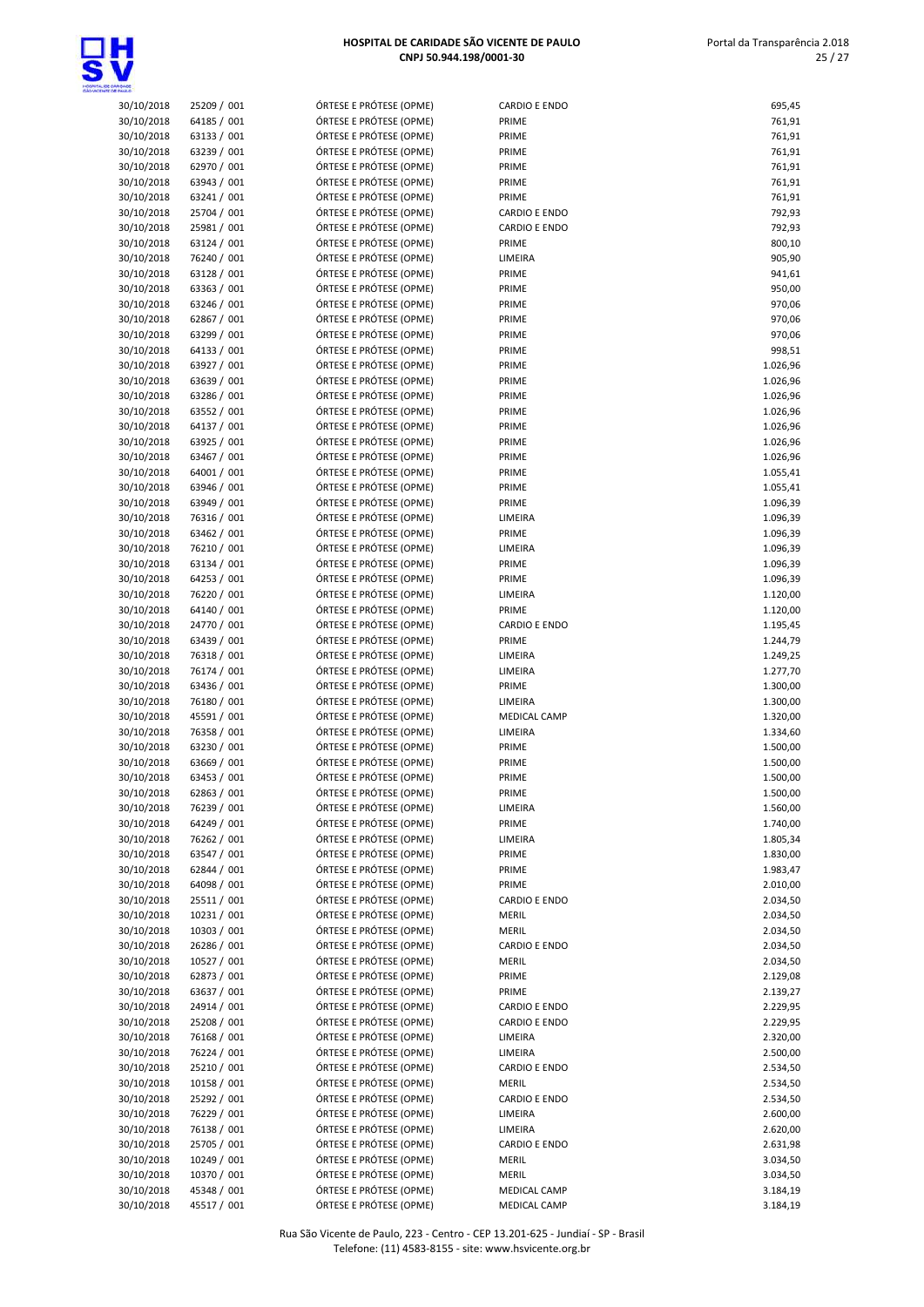

| HOSPITAL DE CARIDADE SÃO VICENTE DE PAULO |
|-------------------------------------------|
| CNPJ 50.944.198/0001-30                   |

30/10/2018 45593 / 001 ÓRTESE E PRÓTESE (OPME) MEDICAL CAMP 3.184,19 30/10/2018 45178 / 001 ÓRTESE E PRÓTESE (OPME) MEDICAL CAMP 3.184,19<br>30/10/2018 45518 / 001 ÓRTESE E PRÓTESE (OPME) MEDICAL CAMP 3.184,19

30/10/2018 45212 / 001 ÓRTESE E PRÓTESE (OPME) MEDICAL CAMP GAN ASSALES MEDICAL CAMP GAN SANGA<br>30/10/2018 45668 / 001 ÓRTESE E PRÓTESE (OPME) MEDICAL CAMP GAN GAN GAN GAN GAN GAN GAN

30/10/2018 45277 / 001 6RTESE E PRÓTESE (OPME) MEDICAL CAMP (1999) 6.492,19<br>30/10/2018 45276 / 001 6RTESE E PRÓTESE (OPME) MEDICAL CAMP (1999) 7.492,19 30/10/2018 45276 / 001 ÓRTESE E PRÓTESE (OPME) MEDICAL CAMP 3.492,19 30/10/2018 47030 / 001 ÓRTESE E PRÓTESE (OPME) ORTHO SYSTEM 3.590,00

30/10/2018 45518 / 001 ÓRTESE E PRÓTESE (OPME) MEDICAL CAMP

ÓRTESE E PRÓTESE (OPME)

 Portal da Transparência 2.018 26 / 27

| 30/10/2018 | 63953 / 001  | ÓRTESE E PRÓTESE (OPME) | PRIME               | 3.635,42 |
|------------|--------------|-------------------------|---------------------|----------|
| 30/10/2018 | 76137 / 001  | ÓRTESE E PRÓTESE (OPME) | LIMEIRA             | 4.380,00 |
| 30/10/2018 | 76193 / 001  | ÓRTESE E PRÓTESE (OPME) | LIMEIRA             | 4.460,00 |
| 30/10/2018 | 10323 / 001  | ÓRTESE E PRÓTESE (OPME) | MERIL               | 4.569,00 |
| 30/10/2018 | 45431 / 001  | ÓRTESE E PRÓTESE (OPME) | <b>MEDICAL CAMP</b> | 4.630,90 |
| 30/10/2018 | 45422 / 001  | ÓRTESE E PRÓTESE (OPME) | MEDICAL CAMP        | 4.630,90 |
| 30/10/2018 | 45594 / 001  | ÓRTESE E PRÓTESE (OPME) | MEDICAL CAMP        | 4.630,90 |
| 30/10/2018 | 45423 / 001  | ÓRTESE E PRÓTESE (OPME) | <b>MEDICAL CAMP</b> | 4.630,90 |
| 30/10/2018 | 45453 / 001  | ÓRTESE E PRÓTESE (OPME) | MEDICAL CAMP        | 4.630,90 |
| 30/10/2018 | 45696 / 001  | ÓRTESE E PRÓTESE (OPME) | MEDICAL CAMP        | 4.630,90 |
| 30/10/2018 | 46644 / 001  | ÓRTESE E PRÓTESE (OPME) | ORTHO SYSTEM        | 5.000,00 |
| 30/10/2018 | 46896 / 001  | ÓRTESE E PRÓTESE (OPME) | ORTHO SYSTEM        | 5.000,00 |
| 30/10/2018 | 47028 / 001  | ÓRTESE E PRÓTESE (OPME) | ORTHO SYSTEM        | 5.000,00 |
| 30/10/2018 | 46813 / 001  | ÓRTESE E PRÓTESE (OPME) | ORTHO SYSTEM        | 5.000,00 |
| 30/10/2018 | 46708 / 001  | ÓRTESE E PRÓTESE (OPME) | ORTHO SYSTEM        | 5.000,00 |
| 30/10/2018 | 816466 / 001 | ÓRTESE E PRÓTESE (OPME) | <b>BIOTRONIK</b>    | 5.225,25 |
| 30/10/2018 | 63278 / 001  | ÓRTESE E PRÓTESE (OPME) | PRIME               | 5.250,00 |
| 30/10/2018 | 64131 / 001  | ÓRTESE E PRÓTESE (OPME) | PRIME               | 5.250,00 |
| 30/10/2018 | 63560 / 001  | ÓRTESE E PRÓTESE (OPME) | PRIME               | 5.250,00 |
| 30/10/2018 | 64308 / 001  | ÓRTESE E PRÓTESE (OPME) | PRIME               | 5.278,80 |
| 30/10/2018 | 63939 / 001  | ÓRTESE E PRÓTESE (OPME) | PRIME               | 5.383,24 |
| 30/10/2018 | 63452 / 001  | ÓRTESE E PRÓTESE (OPME) | PRIME               | 5.383,24 |
| 30/10/2018 | 63136 / 001  | ÓRTESE E PRÓTESE (OPME) | PRIME               | 5.383,24 |
| 30/10/2018 | 63273 / 001  | ÓRTESE E PRÓTESE (OPME) | PRIME               | 5.383,24 |
| 30/10/2018 | 816468 / 001 | ÓRTESE E PRÓTESE (OPME) | <b>BIOTRONIK</b>    | 5.424,93 |
| 30/10/2018 | 819398 / 001 | ÓRTESE E PRÓTESE (OPME) | <b>BIOTRONIK</b>    | 5.424,93 |
| 30/10/2018 | 63672 / 001  | ÓRTESE E PRÓTESE (OPME) | PRIME               | 5.528,80 |
| 30/10/2018 | 63555 / 001  | ÓRTESE E PRÓTESE (OPME) | PRIME               | 6.083,24 |
| 30/10/2018 | 63559 / 001  | ÓRTESE E PRÓTESE (OPME) | PRIME               | 6.333,24 |
| 30/10/2018 | 816465 / 001 | ÓRTESE E PRÓTESE (OPME) | <b>BIOTRONIK</b>    | 7.172,65 |
|            |              |                         |                     |          |